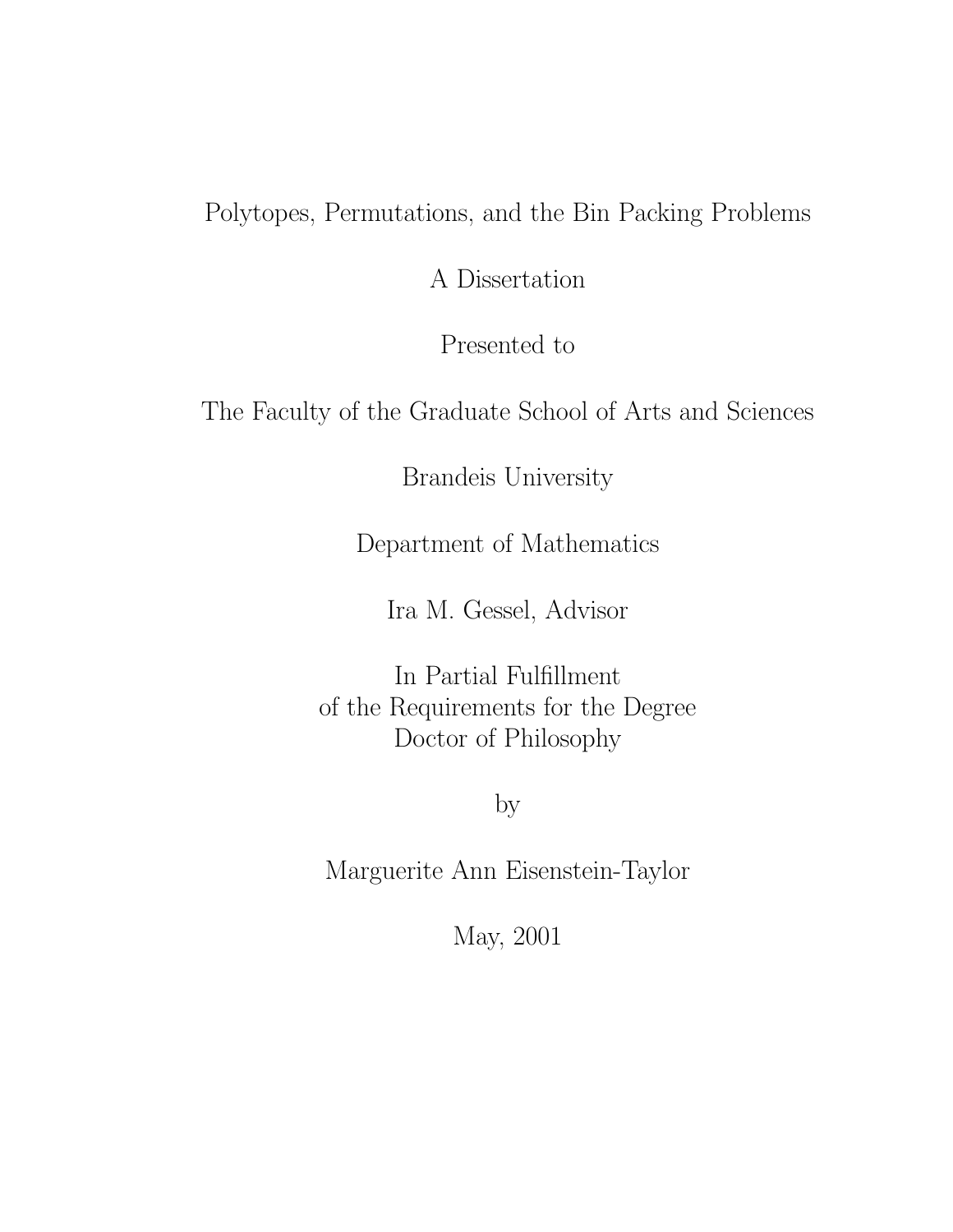This dissertation, directed and approved by Marguerite Ann Eisenstein-Taylor's Committee, has been accepted and approved by the Graduate Faculty of Brandeis University in partial fulfillment of the requirements of the degree of

## DOCTOR OF PHILOSOPHY

Jessie Ann Owens Dean of Arts and Sciences

Dissertation Committee

Ira M. Gessel chair

Susan Parker

Sara Billey Department of Mathematics Massachusetts Institute of Technology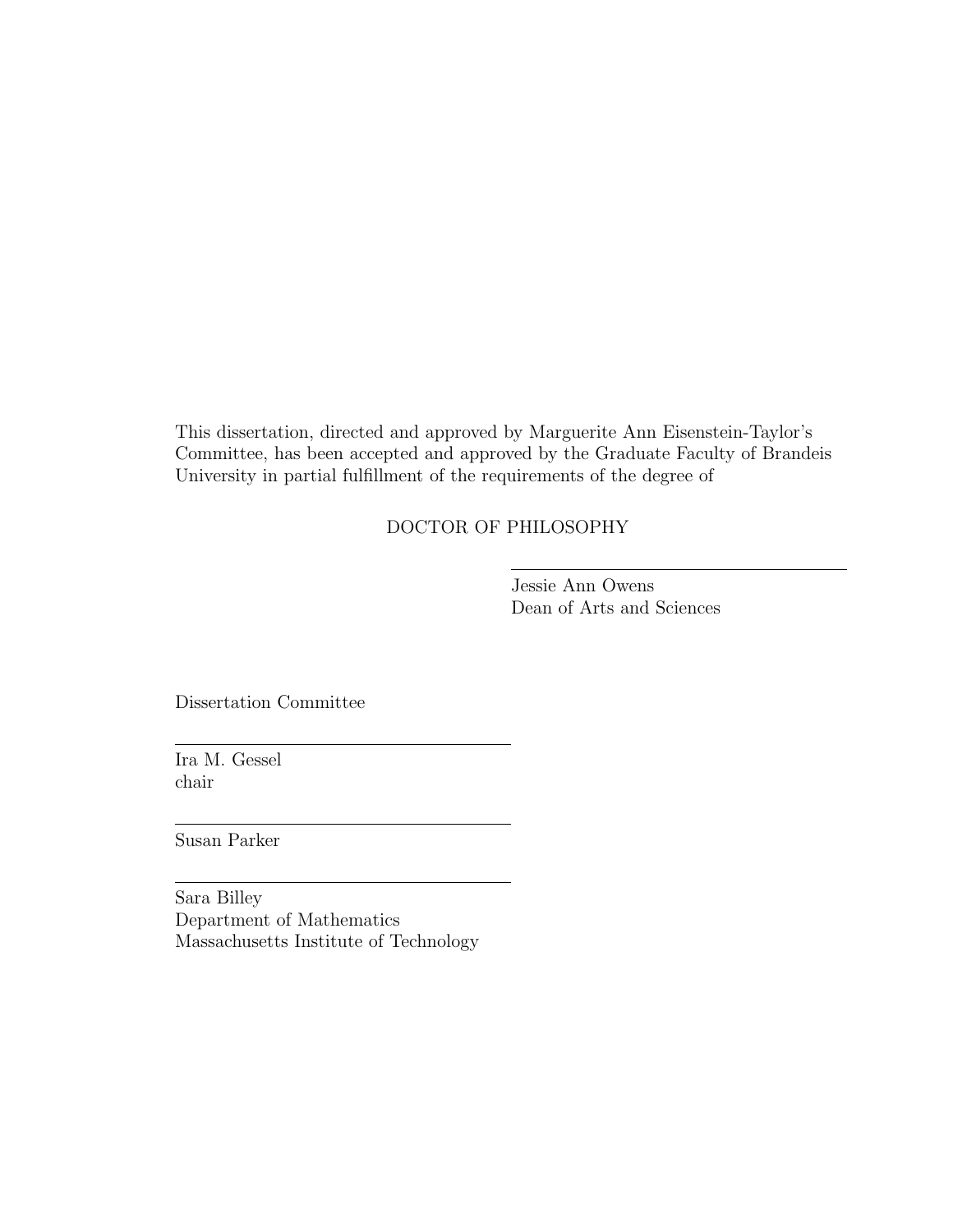Copyright by Marguerite Ann Eisenstein-Taylor

2001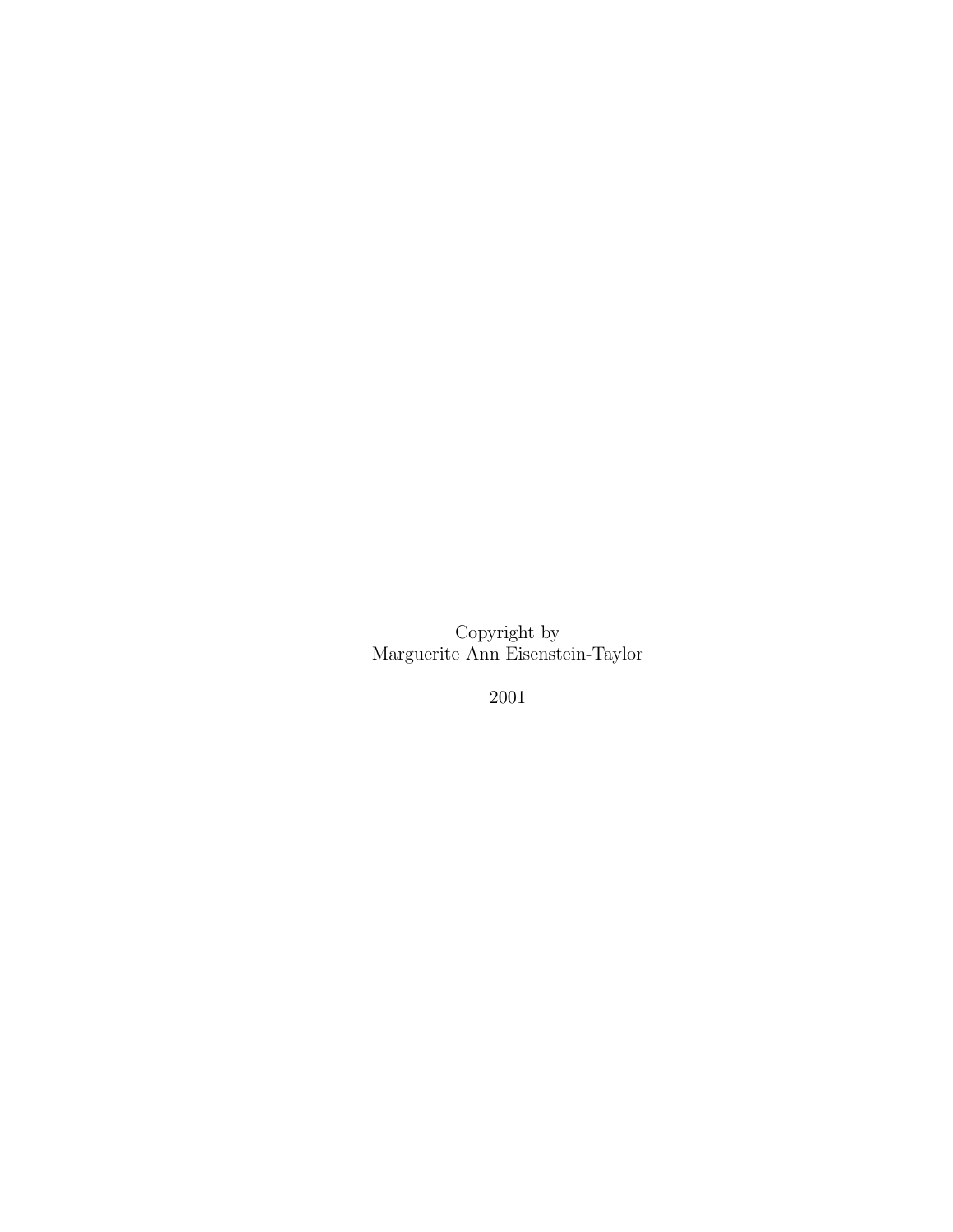# Acknowledgments

I'd like to thank my advisor, Ira Gessel, for his unwavering support. He has been all that I ever could have asked for in an advisor, providing invaluable mathematical direction and allowing me the flexibility to deal with the rest of my life.

Sara Billey and Susan Parker have not only agreed to sit on my committee, but have kept tabs on me over the years.

Brandeis University, the Graduate School of Arts and Sciences, and especially the Mathematics Department have been very accommodating of my unusual circumstances. I'd like to thank the Office of Naval Research for funding my first three years of graduate study—without this support, I probably would not be a mathematician today. Beth Kelley and Janet Ledda have been invaluable helping me negotiate paperwork and making sure that everything worked the way it was supposed to. Thanks go also to Gerry Schwarz, despite his claims of "just doing his job."

I would like to thank Will Brockman, Sara Faridi, Lucy Hadden, Lori Kenschaft, Patrice Lyons, Mercedes Rosas, Lauren Rose, and Brian Taylor for helping me cope with the vicissitudes of graduate school and health, and the isolation of being a long-distance student. Bhadrika Love and Steve Karpf, Lori Kenschaft and Randy Smith, Mercedes Rosas, and Susan Ruff opened their homes to me in addition to giving me their friendship and support.

Ginny Eisenstein and Diana Taylor have provided child care above and beyond the call of grandmotherhood. Without their help I would still be working on this dissertation. Brian Taylor provided T<sub>EX</sub> troubleshooting.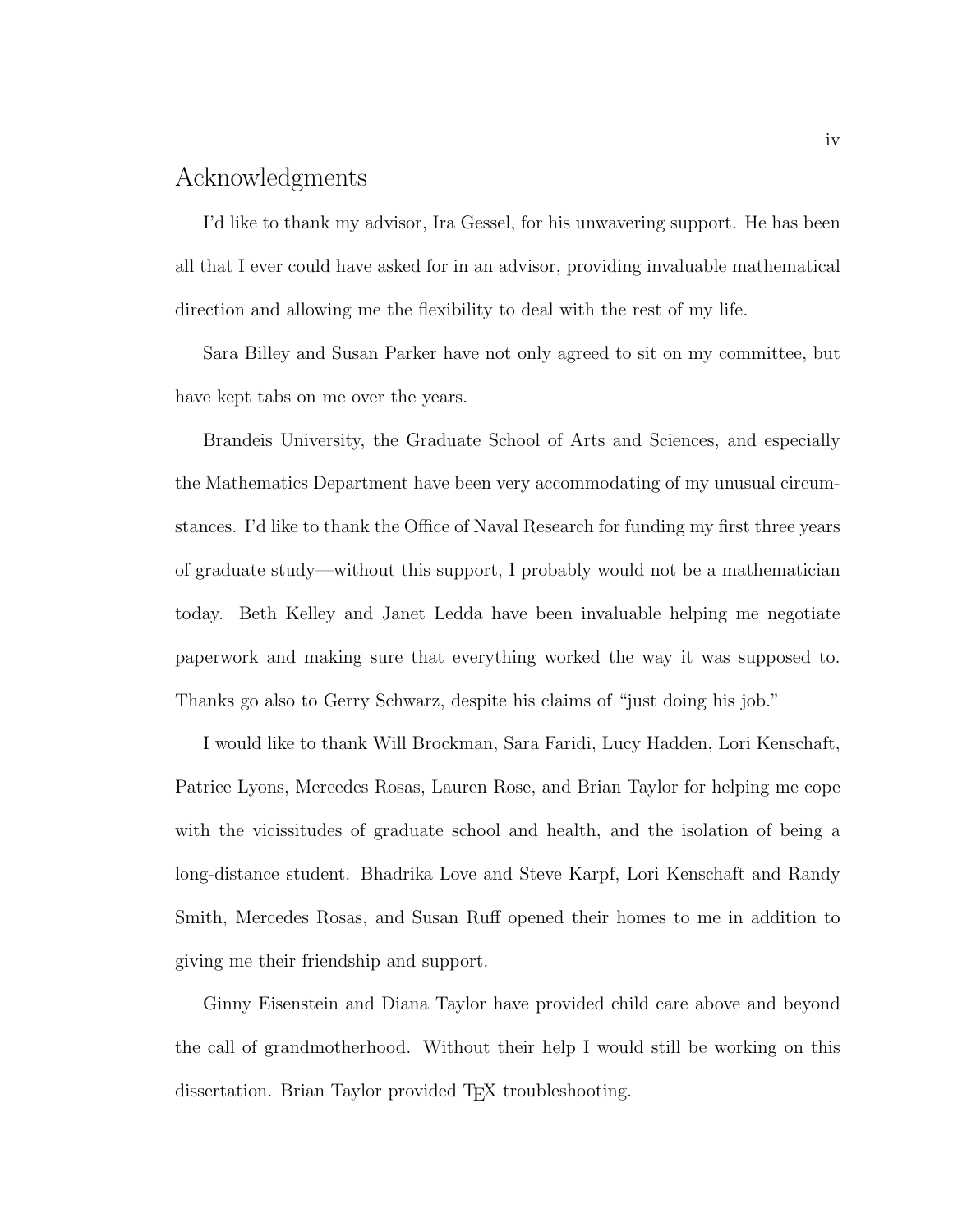My first grade teacher, Mrs. Nancy Faris, started me on this wonderful voyage of learning. In high school, Mrs. Susan Heicklen and Mrs. Annalee Henderson introduced me to the joys of mathematics. At Swarthmore, Steve Maurer suggested that I might think about being a math major, Charles Grinstead showed me that I enjoyed and was capable of mathematical research, and Gene Klotz acted as my mentor.

Most of all, I'd like to thank my family. My parents James and Virginia Eisenstein, for their unconditional love, support, and confidence in me. They are the foundation on which everything rests. My brothers and sisters-in-law, Charles and Patsy Eisenstein, John and Dana Eisenstein, and Rebecca Taylor, for giving me perspective, humor, friendship, and love. My parents-in-law Harris and Diana Taylor, for trusting in my abilities, supporting my choices, and loving me like their own. And of course, my husband Brian Taylor, for everything, and my daughter Laura Taylor, for making me "so happy!"

This is dedicated to my husband Brian and my daughter Laura. You make it all worthwhile.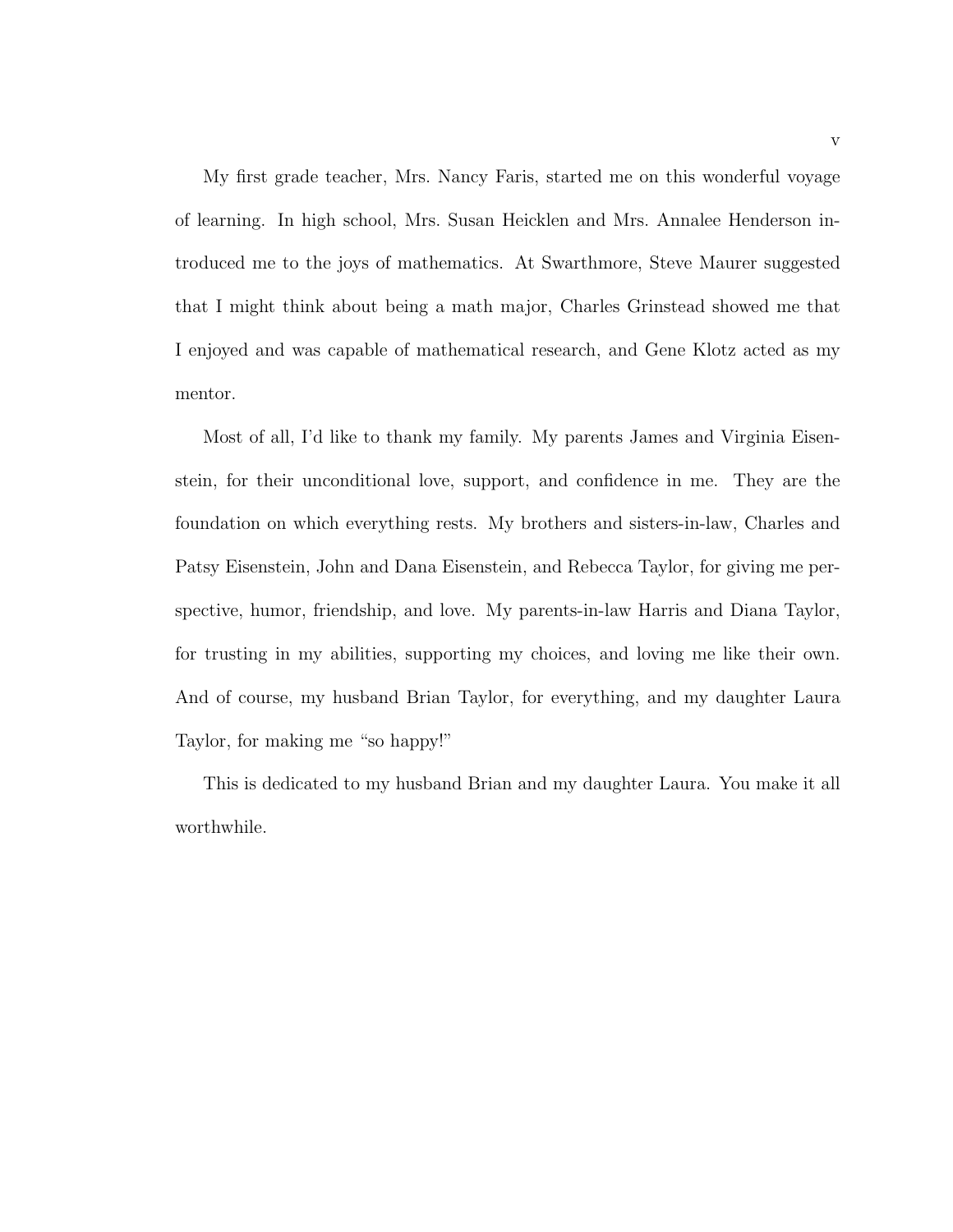#### ABSTRACT

Polytopes, Permutations, and the Bin Packing Problems

A dissertation presented to the Faculty of the Graduate School of Arts and Sciences of Brandeis University, Waltham, Massachusetts

by Marguerite Ann Eisenstein-Taylor

We consider the NEXT FIT and DUAL NEXT FIT algorithms for the one-dimensional bin and dual bin packing problems. We introduce polytopes derived from these algorithms in such a way that each polytope corresponds to an arrangement of objects into bins produced by one of the bin packing algorithms. In the case of a continuous uniform distribution on object sizes, the volume of this polytope is the probability that the corresponding arrangement occurs.

In the dual bin case, we calculate the expectation and variance for the number of bins used and calculate a (three-variable) generating function for the probability that a given number of objects uses a particular number of bins. We furthermore introduce a map on the unit hypercube that transforms the problem into a question of permutation enumeration. In the process, we generalize the hook decomposition [**5**] of Gessel and provide a combinatorial explanation of why the generating function for the dual bin case specializes to the generating function for derangements.

We proceed to calculate the continuous and discrete generating functions in the threshold k dual bin packing problem, and generalize the restatement as a question of permutation enumeration, introducing the k-hook decomposition of permutations.

The techniques we have introduced for the dual bin case can be modified for the bin packing problem. We do this and reduce computation of polytope volume to enumeration of permutations according to their numbers of maximal runs or peaks and valleys. As a result, we directly recover the expectation and variance results of Hofri [**10, 9**] as well as Hofri's generating function for the capacity 1 bin case.

We introduce the notion of a "k"-marked permutation shape in order to generalize the combinatorics for the capacity 1 bin case to the capacity  $k$  situation. As a result, we are able to explicitly calculate the capacity 2 generating function.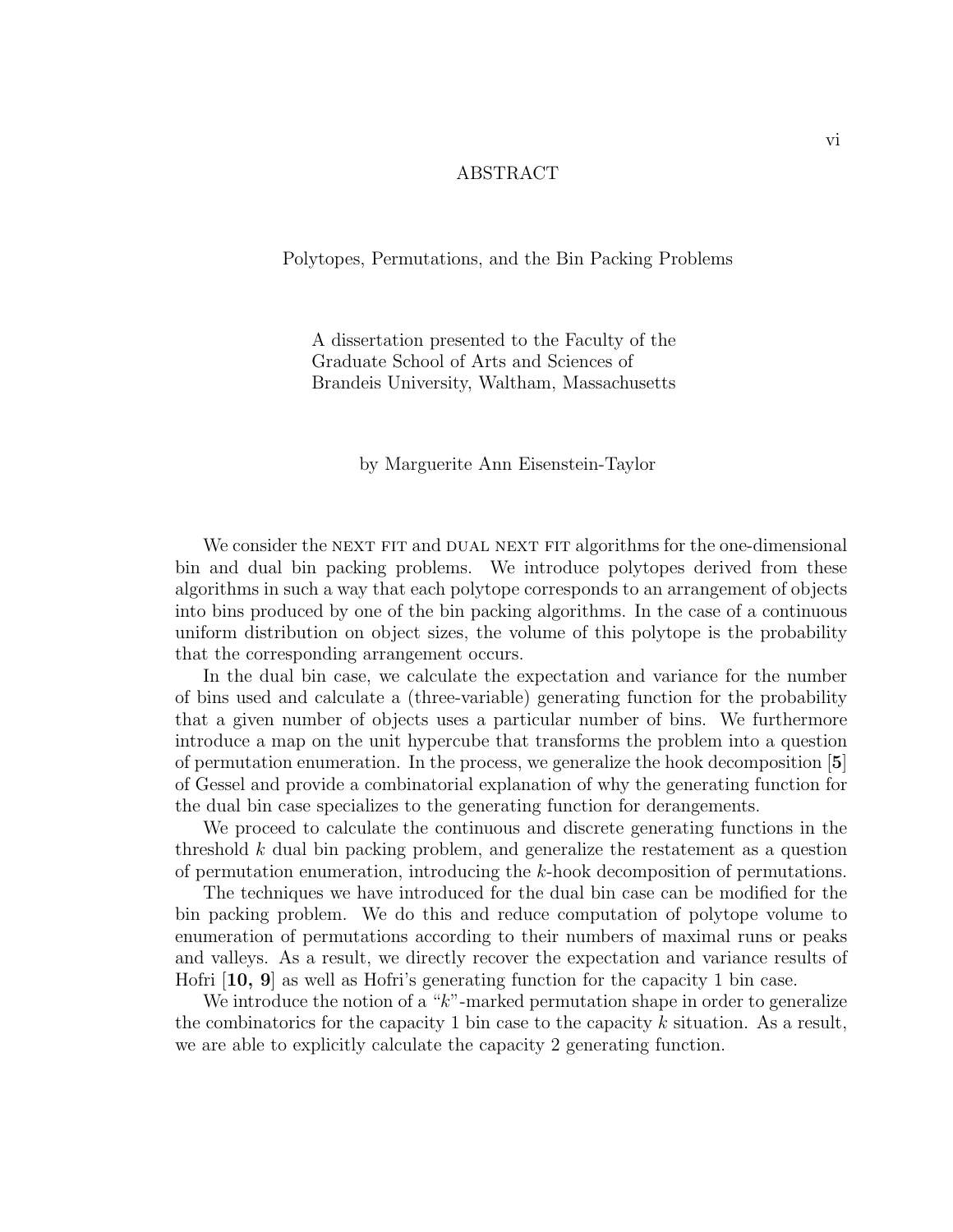# **Contents**

| List of Tables                                                     | ix           |
|--------------------------------------------------------------------|--------------|
| List of Figures                                                    | $\mathbf X$  |
| Introduction and Preliminaries<br>Chapter 1.                       | $\mathbf{1}$ |
| Introduction<br>1.1.                                               | $\mathbf{1}$ |
| Polytopes and the Bin Packing Problems<br>1.2.                     | 3            |
| The Threshold 1 Case of the Dual Bin Problem<br>Chapter 2.         | 10           |
| Generating Functions for the Continuous and Discrete Cases<br>2.1. | 10           |
| Expectation and Variance<br>2.2.                                   | 16           |
| A Map to Hook Factorizations of Permutations<br>2.3.               | 21           |
| The Threshold $k$ Case of the Dual Bin Problem<br>Chapter 3.       | 33           |
| The Generating Function for a Continuous Distribution<br>3.1.      | 33           |
| The Generating Function for a Discrete Distribution<br>3.2.        | 38           |
| 3.3.<br>A Map to k-Hook-Shape Decomposition Sets                   | 43           |
| Combinatorics of $k$ -Hooks<br>3.4.                                | 47           |
| Chapter 4. The Bin Packing Problem                                 | 52           |
| A Map Between Bin Arrangements and Shapes<br>4.1.                  | 52           |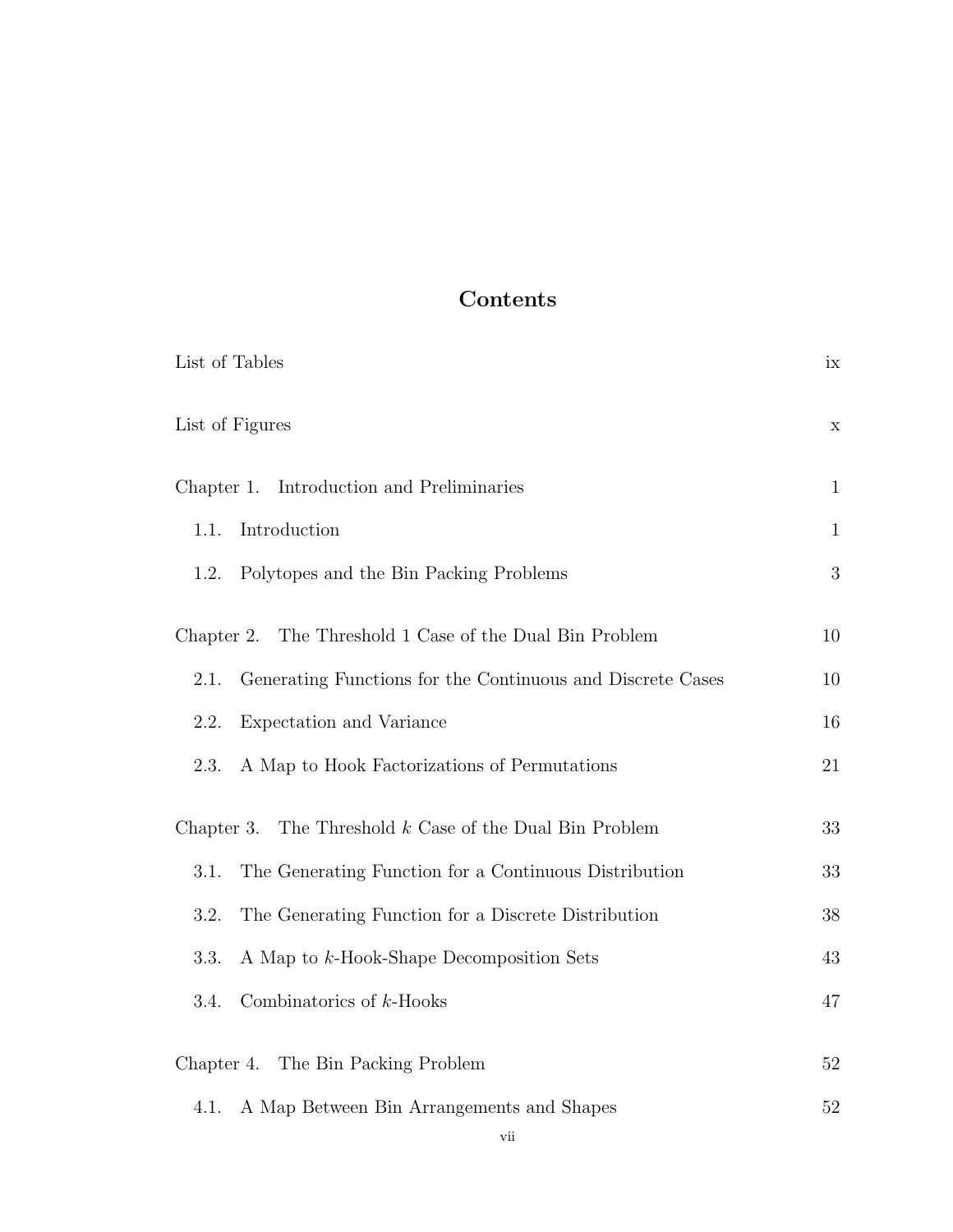|              |                                                                       | viii |
|--------------|-----------------------------------------------------------------------|------|
| 4.2.         | Discrete Distribution of Object Sizes                                 | 60   |
| 4.3.         | Expectation and Variance                                              | 62   |
| 4.4.         | The Generating Function                                               | 70   |
| 4.5.         | Barred Permutations and Another Derivation of the Generating          |      |
|              | Function                                                              | 74   |
| 4.6.         | Transfer Matrices and the Inversion Theorem Applied to the Generating |      |
|              | Function                                                              | 86   |
|              | Chapter 5. The Capacity $k$ Case of the Bin Problem                   | 94   |
| 5.1.         | Capacity $k$ Bin Arrangements and $k$ -Marked Shapes                  | 94   |
| 5.2.         | Capacity 2 and 3                                                      | 100  |
| Bibliography |                                                                       | 109  |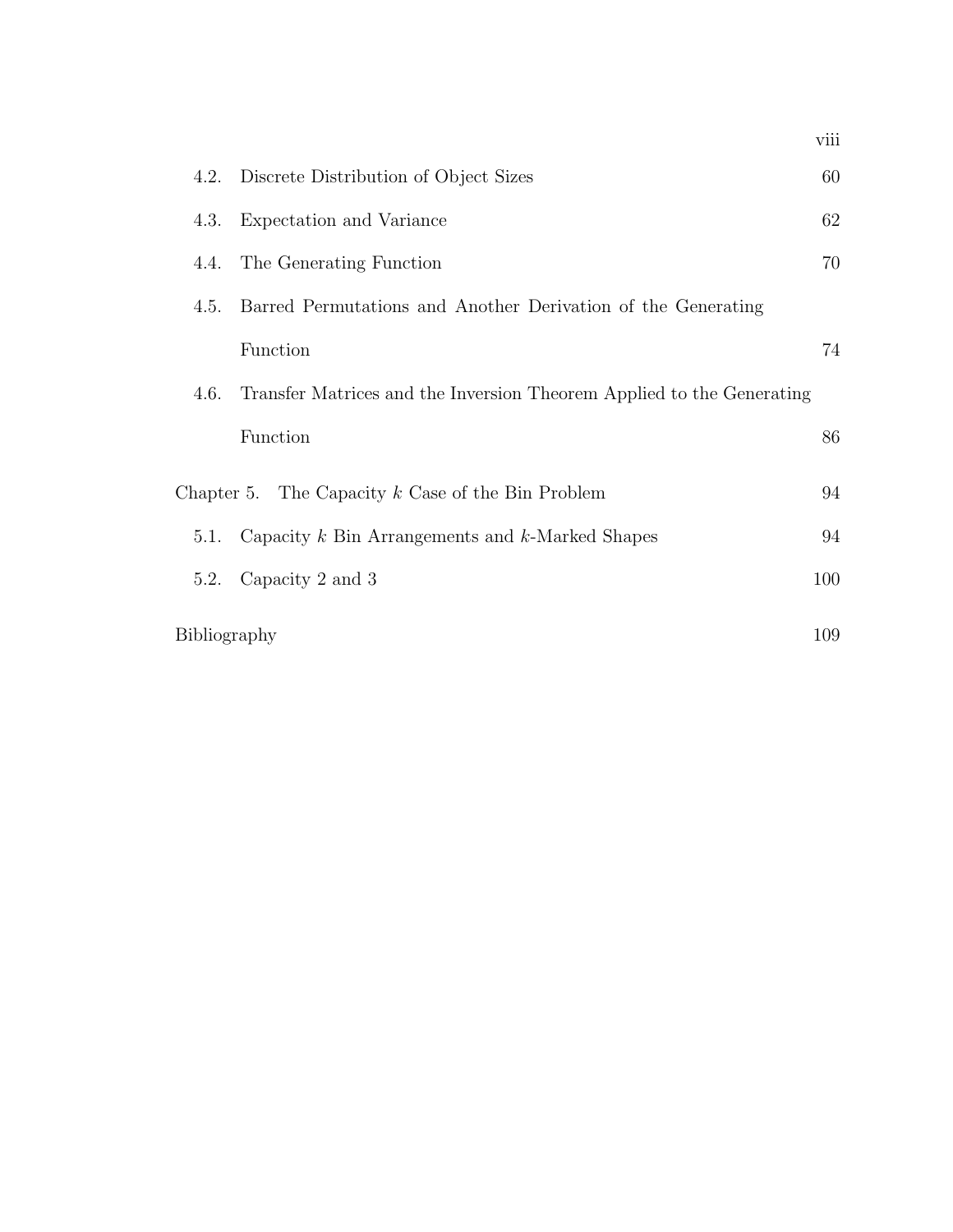# **List of Tables**

| 2.1 | Permutations whose shapes are in the hook-shape decomposition         |     |
|-----|-----------------------------------------------------------------------|-----|
|     | set indexed by $(1, 1; 0)$                                            | 32  |
| 4.1 | Calculations for determining the expectation of the summand           |     |
|     | $\sum_{\substack{ i-j =1\\ k-l =1}} X_i(1-X_j)X_k(1-X_l)$ in $Z^2$    | 67  |
| 5.1 | Calculations for determining $\Phi((I+N)^{-1})$ in the capacity 2 bin |     |
|     | case                                                                  | 105 |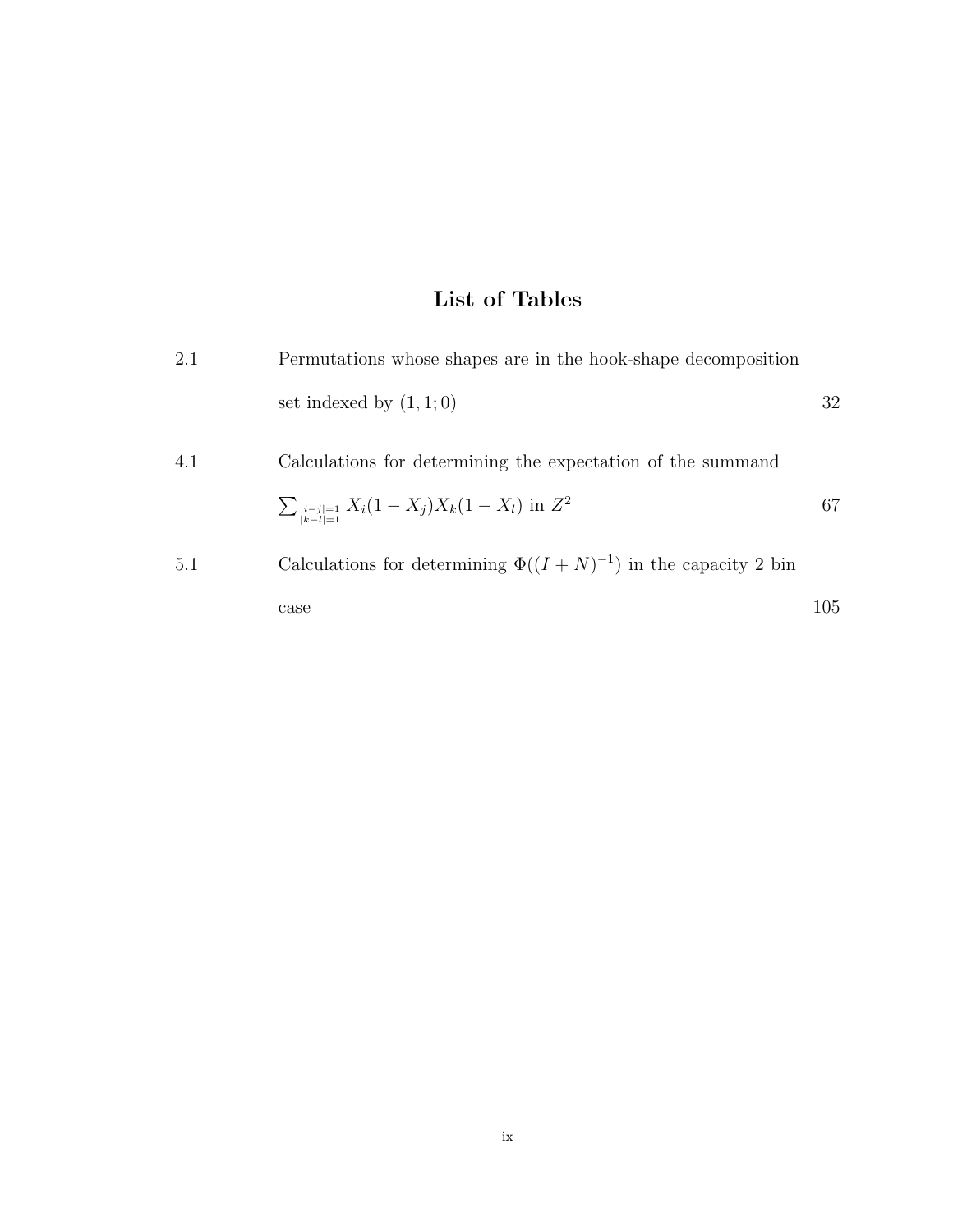# **List of Figures**

| $4 - 1$ | The digraph $D$ for the bin capacity 1 case                     | 87   |
|---------|-----------------------------------------------------------------|------|
| $5-1$   | Preliminary digraph and adjacency matrix for the bin capacity 2 |      |
|         | case                                                            | 102  |
| $5-2$   | The digraph $D_2$ for the bin capacity 2 case                   | 103  |
| $5-3$   | The capacity 3 digraph and its adjacency matrix                 | 108- |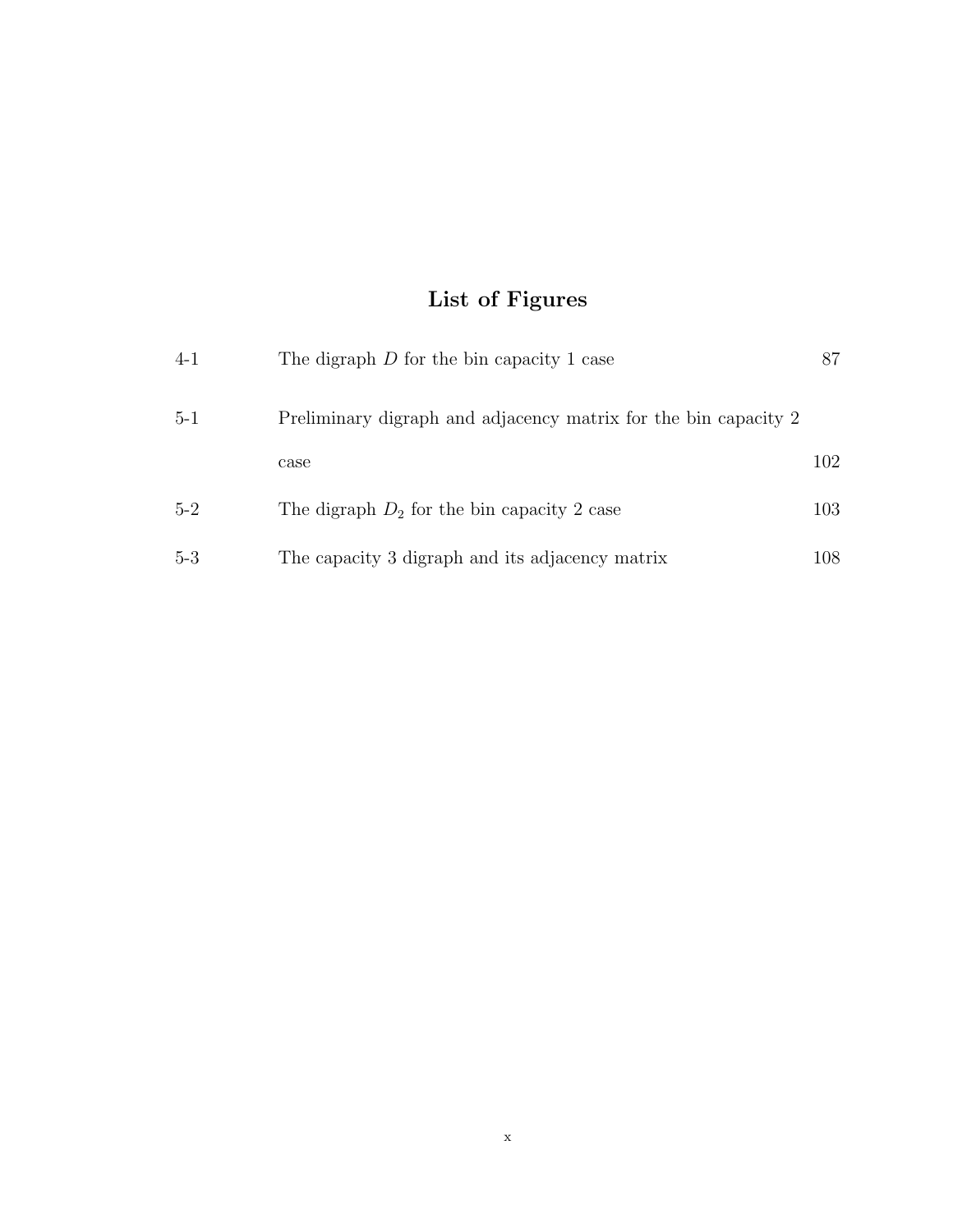### CHAPTER 1

## **Introduction and Preliminaries**

#### **1.1. Introduction**

Previous considerations of the one-dimensional bin and dual bin packing problems ([**10, 9, 1**]) have concentrated on examining the efficacy of different packing algorithms, analyzing them via probabilistic methods. In this dissertation we examine the inequalities derived from the simplest algorithms, NEXT FIT and DUAL NEXT FIT. We use these inequalities to define polytopes, then calculate generating functions, expectations, and variances by examining the volumes of (or number of lattice points in) these polytopes. To do so, we make use of transformations similar to those discussed by Stanley in [**14**] and [**13**], thereby either expressing the volumes in terms of Eulerian numbers or converting the problem into one of permutation enumeration. We then apply enumeration techniques developed in [**2**], [**6**], [**12**], and [**8**].

We first directly calculate the generating function for the threshold 1 continuous and discrete dual bin packing problems. We accomplish this by calculating the volume of the polytopes corresponding to single bins, and then considering a dual bin arrangement to be an element of a free monoid whose primes are full bins, followed by a leftover bin. A similar method gives the generating function when the object sizes follow a discrete distribution.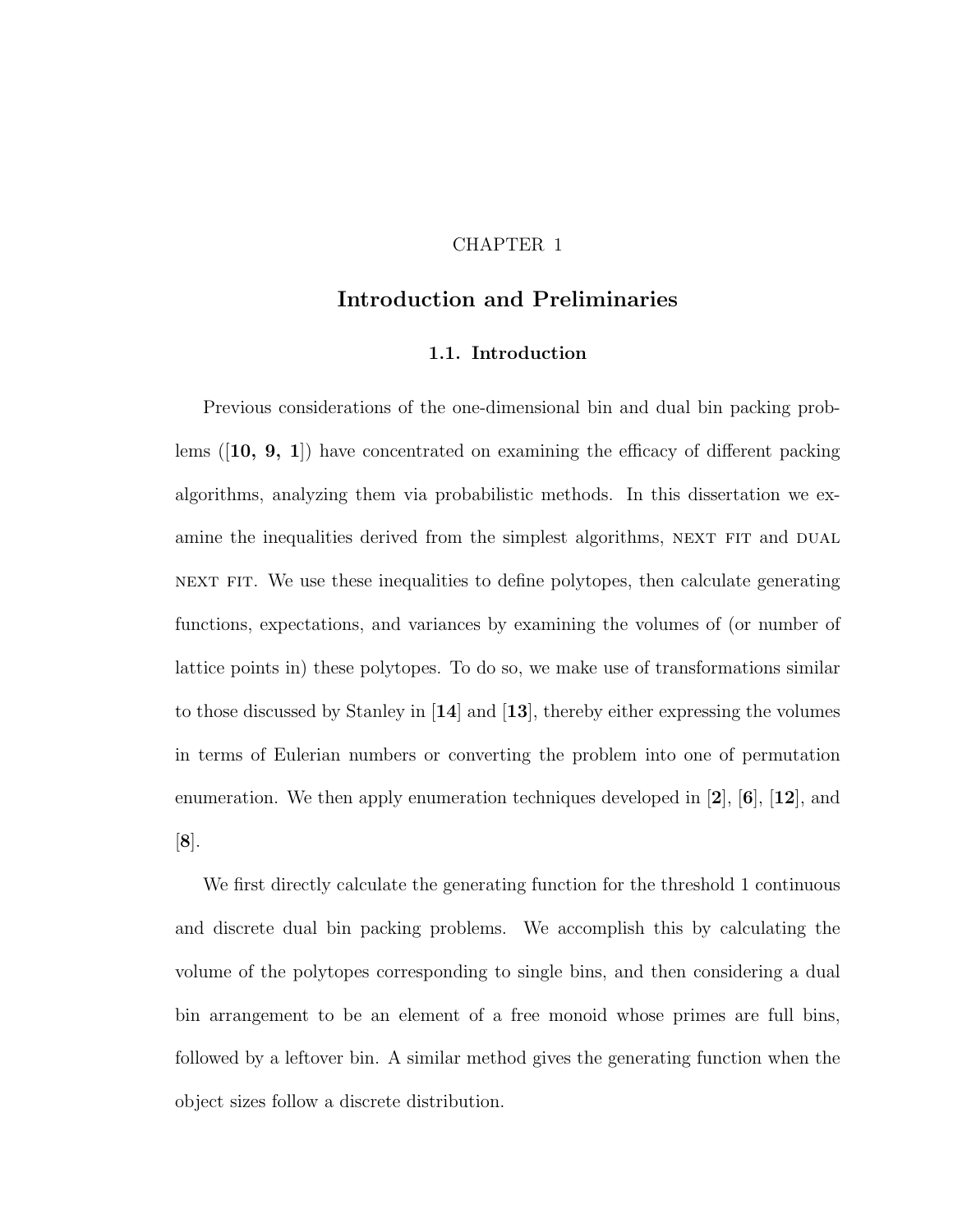We use the generating function to derive a closed form for the generating function for the expectation of how many bins a sequence fills. We give an explicit formula for the expectation as well as an asymptotic approximation together with a bound on the error. We use the techniques of Wilf [**15**] to find an asymptotic approximation for the variance, as well as a bound for its error term.

We then convert the problem into one of permutation enumeration. We introduce the hook-shape decomposition set, generalizing a construction of Gessel in [**5**]. We then define a function that bijectively takes polytopes corresponding to dual bin arrangements to polytopes corresponding to hook-shape decomposition sets.

We next consider the threshold  $k$  case of the dual bin problem. We calculate the continuous distribution generating function via manipulations involving the Eulerian numbers, and the discrete distribution generating function by counting the number of compositions that we can view as a certain dual bin arrangement. We generalize the threshold 1 situation by defining  $k$ -hook-shape decomposition sets, and relating polytopes corresponding to threshold k dual bin arrangements to polytopes corresponding to these sets. We briefly explore a few identites involving the number of permutations whose shapes are k-hook-shapes.

We analyze the continous bin packing problem by converting it into one of permutation enumeration; instead of finding the volumes of polytopes corresponding to bin arrangements, we merely need to count permutations according to their numbers of maximal runs or peaks and valleys. This interpretation leads to a direct method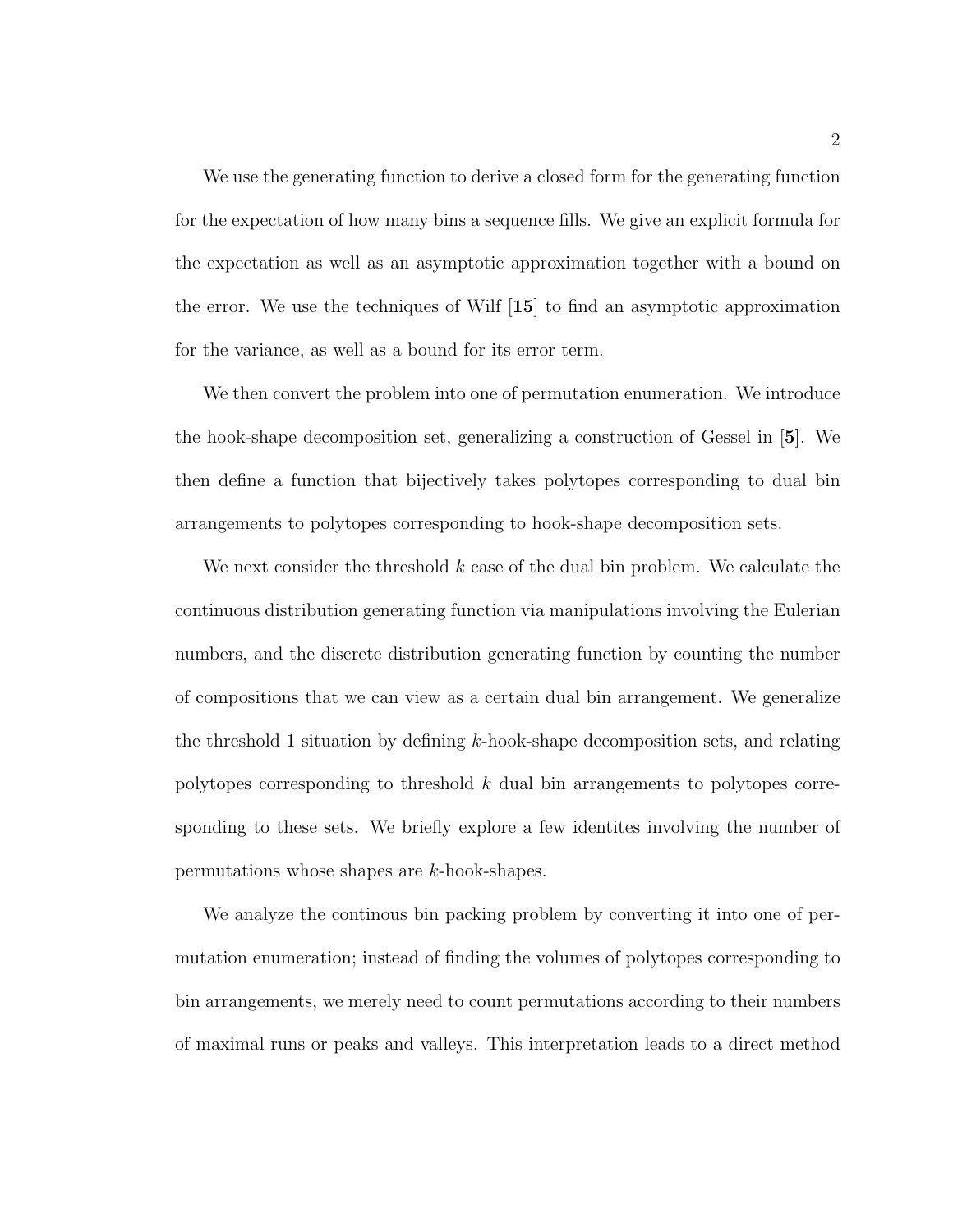of calculating the expectation and variance. Similarly, this approach allows us to explicitly restate the discrete bin case as yet another enumeration problem.

We provide three different methods of deriving the continuous bin generating function found in by Hofri in [**10**] by probabilistic methods. (In [**9**], he uses this function to determine the expectation and variance.) First we use methods of Goulden and Jackson describe in [**8**], then we count certain barred permutations motivated by work in Gessel [**6**]. Finally, we combine and apply techniques discussed in [**12**, pp. 241–243], [**6**, chs. 4, 6], and [**2**] to count permutations whose patterns of maximal increasing run lengths are encoded as paths in a digraph with weighted edges.

For the capacity k case of the bin packing problem, we " $k$ -mark" permutation shapes. The volume of a particular capacity  $k$  bin arrangement is the number of permutations whose k-marked shapes have marked letters occurring in certain positions. Finally, we explicitly calculate the generating function for the capacity 2 case using the digraph method developed for the capacity 1 situation, and we set up the corresponding calculation for capacity 3.

#### **1.2. Polytopes and the Bin Packing Problems**

In (one dimensional) bin packing problems a collection of objects (pickles, rolled oats, freight) of varying sizes is placed into bins (pickle jars, oat boxes, freight containers) of a fixed capacity. In essence, the problem looks at how to fit the objects into the bins. Considerations include finding the most efficient algorithms for bin packing, determining whether the algorithms are practical for real-time applications,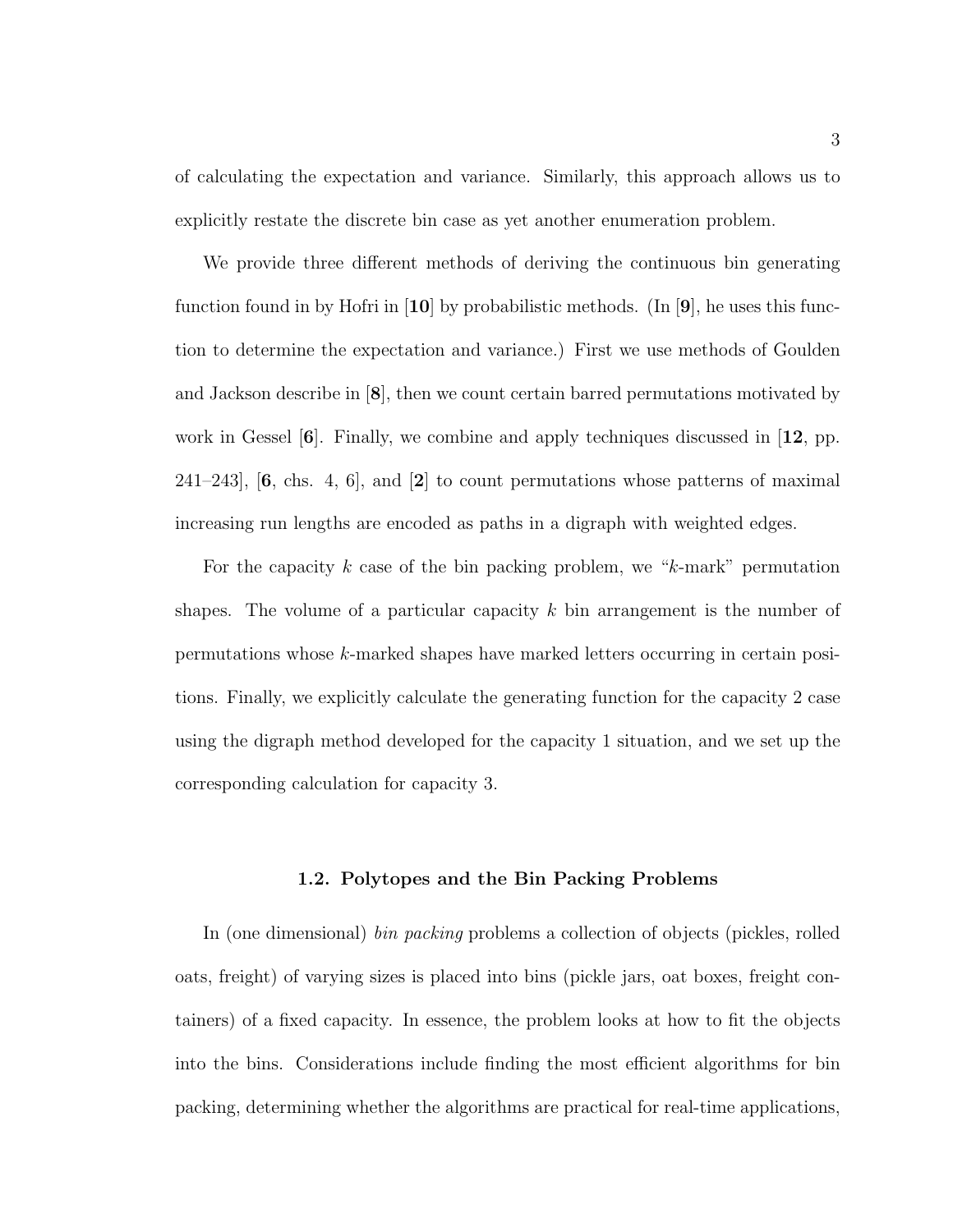maximizing the number of bins a collection of objects can fill, or minimizing the number of bins they will fit in. The distributions of the sizes of the objects can be varied, as well as the capacity of the bin relative to the object sizes.

We will always assume that the size of our objects follows a uniform distribution, sometimes continuous, sometimes discrete.

**1.2.1. The Bin Packing Problem.** In the (ordinary) bin packing problem, one wishes to minimize the number of bins that the objects fill. So the constraining factor is the maximum amount that each bin can hold.

We formalize this as follows. The objects correspond to a set of items  $\{1, 2, \ldots, m\}$ , each of which is assigned a numerical size. We let  $x_i$  be the size of i and require that  $0 < x_i \leq 1$ . The bins correspond to sets B into which  $\{1, 2, ..., m\}$  is partitioned. Each bin has the same capacity, which we will take to be some positive integer  $k$ . Since the constraining factor is the maximum that each bin can hole, we require that for any bin  $B$ ,  $\sum_{i \in B} x_i \leq k$ .

**Definition 1.1.** A bin arrangement of size m is an ordered partition of  $\{1, 2, \ldots, m\}$ .

For example, the following shows two different bin arrangements of five objects into two bins.

A:  
\n
$$
B_1 = \boxed{1 \ 2 \ 3}
$$
  
\n $B_2 = \boxed{4 \ 5}$   
\nA':  
\n $B_1 = \boxed{1 \ 2}$   
\n $B_2 = \boxed{3 \ 4 \ 5}$ 

If we take  $k = 1$ , then arrangement A implies that the inequalities  $x_1 + x_2 + x_3 \le 1$  and  $x_4 + x_5 \leq 1$  hold. Similarly, arrangement A' implies that the inequalities  $x_1 + x_2 \leq 1$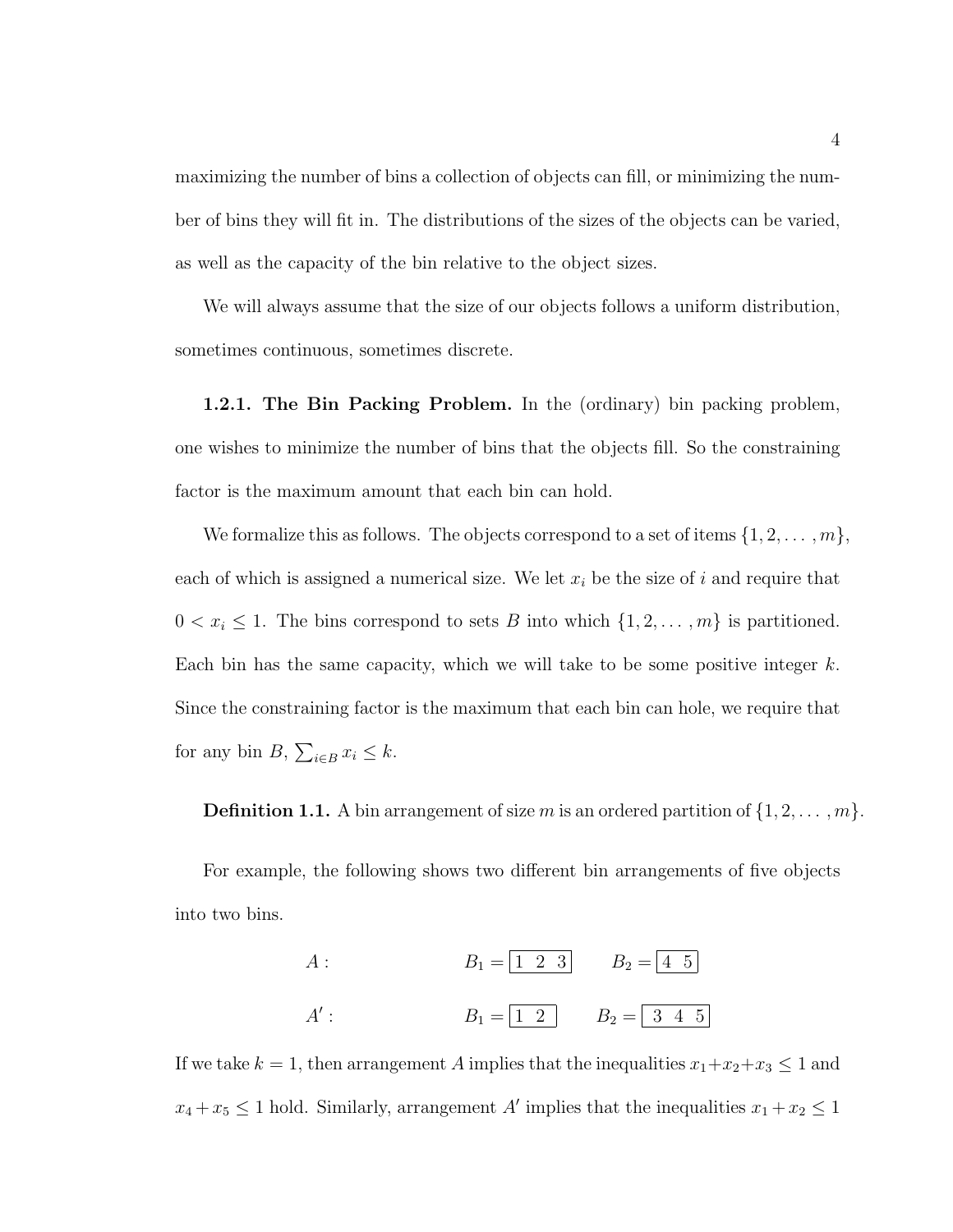and  $x_3 + x_4 + x_5 \leq 1$  hold. Note that the sequence of objects having weights  $(.25, .25, .25, .5, .1)$  is compatible with either bin arrangement.

Perhaps the easiest (real-time) algorithm for placing a sequence of objects into bins is the next fit algorithm which we describe following [**10**].

**Definition 1.2.** The NEXT FIT bin packing algorithm is as follows.

Set  $i, j := 1$ Place  $i, i + 1, \ldots, l \in B_j$  as long as  $x_i + \cdots + x_l \leq k$ If  $x_i + \cdots + x_{l+1} > k$  then

Reset  $i := l + 1$ ,  $j := j + 1$ , and continue with the second step.

Remark 1.1. The algorithm NEXT FIT places the objects in order into the current bin as long as possible, then starts on the next bin. It sequentially splits the objects into bins; if i is in the jth bin  $B_j$ , then  $i + 1$  must be either in  $B_j$  or in the  $j + 1$ st bin  $B_{j+1}$ . Hence we can consider each NEXT FIT-compatible bin arrangement with m objects and n bins as a composition of m with n parts.

If the bin arrangements  $A$  and  $A'$  shown above were obtained using NEXT FIT, then arrangement A would require the additional inequality  $x_1 + x_2 + x_3 + x_4 > 1$ , and A' would require that  $x_1 + x_2 + x_3 > 1$  holds. The sequence  $(.25, .25, .25, .5, .1)$ mentioned above would then under NEXT FIT only yield bin arrangement  $A$ . In particular, given a sequence of objects, NEXT FIT will determine a unique bin arrangement it satisfies. Henceforth we will assume that all bin arrangements are obtained from applying NEXT FIT to some sequence of objects.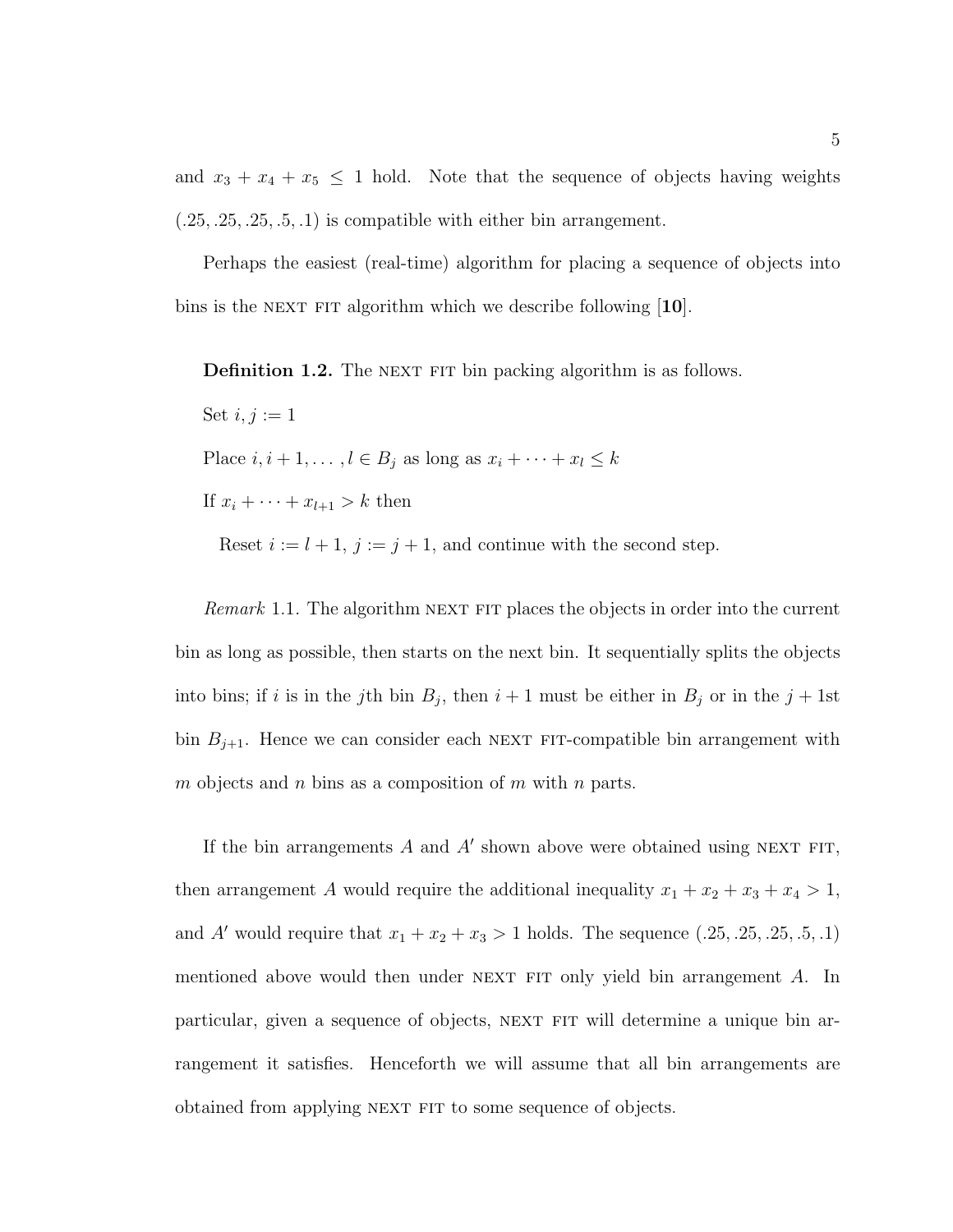**1.2.2. The Dual Bin Packing Problem.** A variation of the ordinary bin packing problem is what [**1**] calls the dual bin packing problem. Instead of minimizing the bins necessary, we wish to maximize the number of bins that the objects can fill, while still requiring that each bin contains at least a certain amount  $k$ . We call this amount the threshold of the bin. For example, given a sequence of pickles, we may wish to fill as many jars as possible while still making sure that each jar contains at least 10 oz. of pickles.

We require that the object sizes  $x_i$  satisfy  $0 \leq x_i < 1$ . We wish the amount in each bin to exceed the threshold. Hence in order for a bin to be full,  $\sum_{i \in B} x_i \geq k$ . This motivates the following definition.

**Definition 1.3.** Let B be a dual bin with threshold k. Then we call B a full bin if  $\sum_{i\in B} x_i \geq k$  and a leftover bin if  $\sum_{i\in B} x_i < k$ .

Note that, since the object size is strictly less than the threshold of a bin, a full bin must necessarily contain at least two objects.

**Definition 1.4.** A dual bin arrangement is a partition of labeled objects into labeled sets, with the added information of whether the sums of the weights of the objects in the last set exceeds the threshold of the bin. If so, we call it a full dual bin arrangement. If not, we call it a leftover dual bin arrangement.

Note that in a dual bin arrangement, all the bins are full bins except the last bin of a leftover arrangement.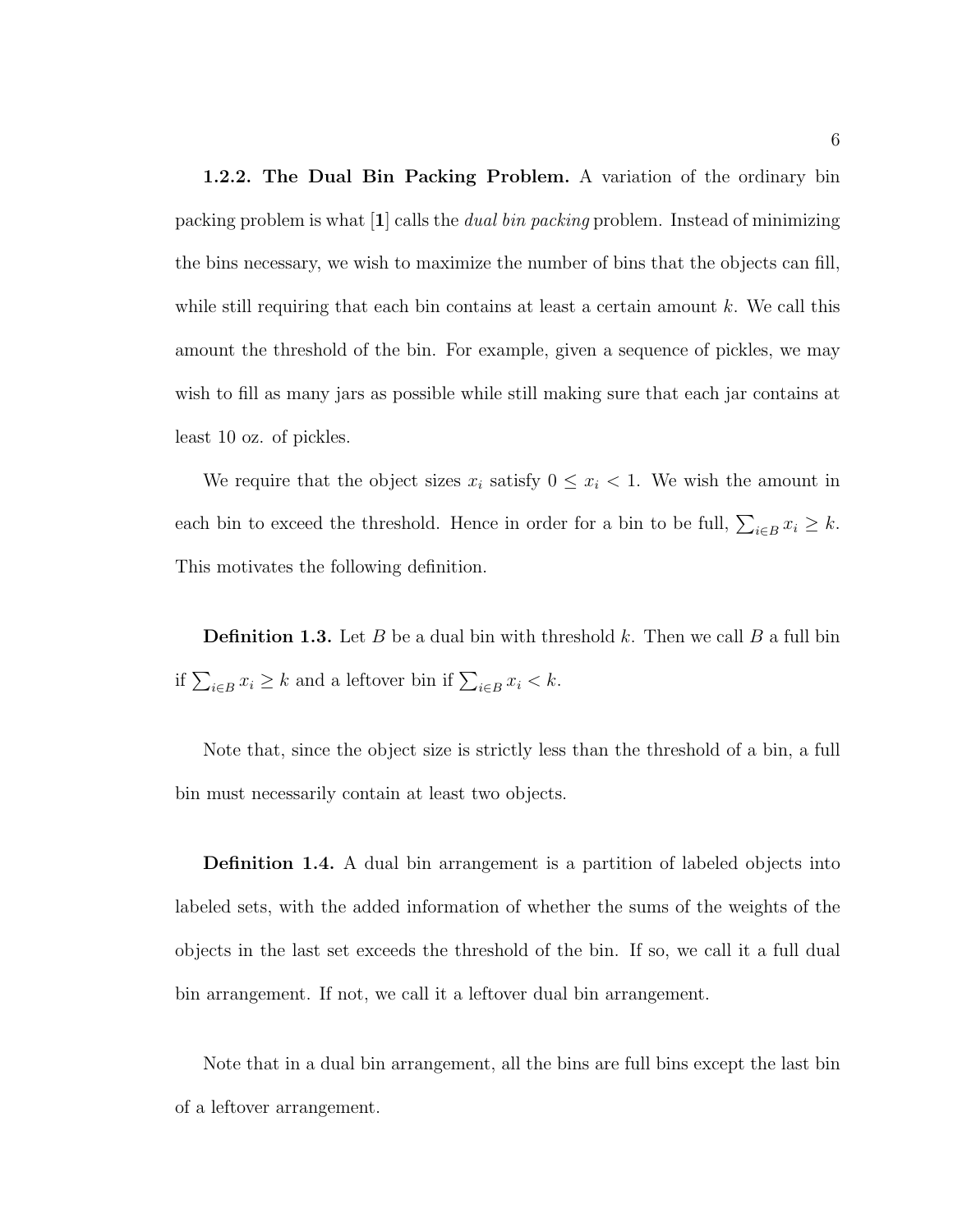We call the dual bin problem's equivalent of the NEXT FIT algorithm DUAL NEXT FIT.

**Definition 1.5.** We define the DUAL NEXT FIT algorithm as follows.

Set  $i, j := 1$ Place  $i, i + 1, \ldots, l \in B_j$  as long as  $x_i + \cdots + x_l < k$ If  $x_i + \cdots + x_{l+1} \geq k$  then Place  $x_{l+1}$  into  $B_j$  and

Reset  $i := l + 2$ ,  $j := j + 1$ , and continue with the second step.

Remark 1.2. Similar to NEXT FIT, DUAL NEXT FIT places objects sequentially into the current bin until the threshold is reached, placing the subsequent object in a new bin. We thus can consider a DUAL NEXT FIT-compatible full dual bin arrangement of m elements into n bins to be a composition of m with n parts, each part at least two. A leftover dual bin arrangement is a composition of  $m$  with  $n$ parts, the first  $n-1$  of which must be at least two.

Henceforth we consider all dual bin arrangements to arise from applying DUAL NEXT FIT to a sequence of objects. We also will frequently refer to a leftover dual bin arrangement with n bins as instead having  $n-1$  bins plus one leftover bin.

For example, consider the two sequences of objects  $v = (.5, .75, .125, .125, .25)$ and  $w = (.5, .75, .75, .125, .25)$ . If we take  $k = 1$ , DUAL NEXT FIT will partition both of them into the sets

$$
\boxed{12} \qquad \boxed{345} \ .
$$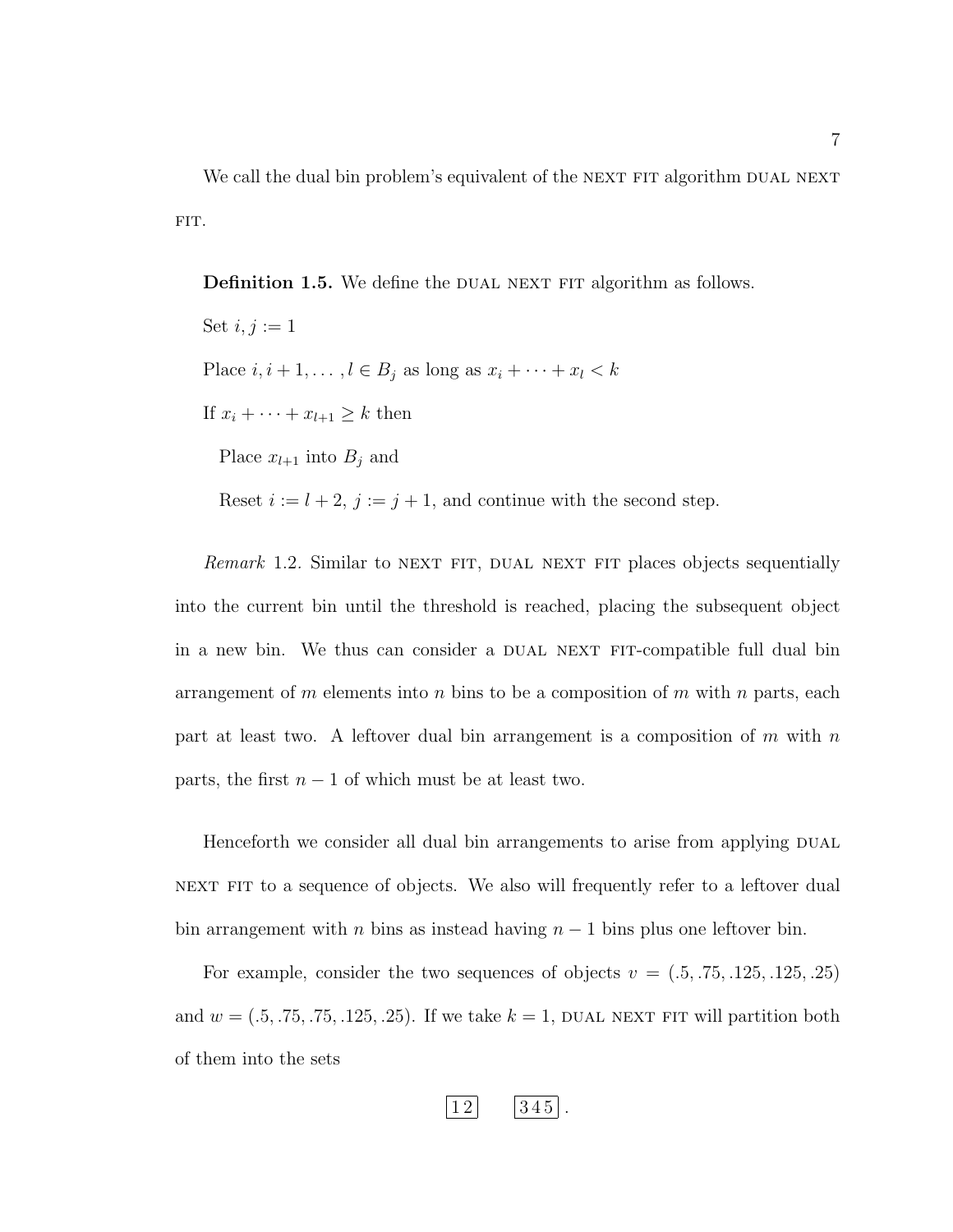Since the last three object sizes in v add to  $.125 + .125 + .25 = .5 < 1$ , if we append another object onto  $v$  it would still fit in the second bin. Since the last three object sizes in w add to  $.75 + .125 + .25 = 1.125 \ge 1$ , appending another object to w would necessarily result in starting a third bin. Thus the resulting dual bin arrangements are in fact different ones: v yields the leftover arrangement  $\begin{bmatrix} 1 & 2 \\ 3 & 45 \end{bmatrix}$   $L$ and w the full arrangement  $\vert 12 \vert$   $\vert 345 \vert F$ .

Furthermore, the two arrangements satisfy different inequalities. In the leftover arrangement arising from v, the inequalities  $x_1 + x_2 \ge 1$  and  $x_3 + x_4 + x_5 < 1$ hold. In the full dual bin arrangement arising from w, the inequalities  $x_1 + x_2 \ge 1$ ,  $x_3 + x_4 < 1$ , and  $x_3 + x_4 + x_5 \ge 1$  hold.

To each bin arrangement or dual bin arrangement, we will form a polytope based on such inequalities.

**Definition 1.6.** A *polytope* is a bounded finite intersection of closed and open half spaces.

**Proposition 1.1.** Each sequence of m objects with i having weight  $x_i$  corresponds to the m-tuple  $(x_1, x_2, \ldots, x_m)$  and hence to a point in the unit m-hypercube. Thus for any  $m$ , NEXT FIT and DUAL NEXT FIT partition the unit m-hypercube into polytopes corresponding to the different bin arrangements.

*Proof.* The relevent inequalities determining the polytopes are just those arising from the bin arrangements and dual bin arrangements under NEXT FIT and DUAL NEXT FIT.  $\Box$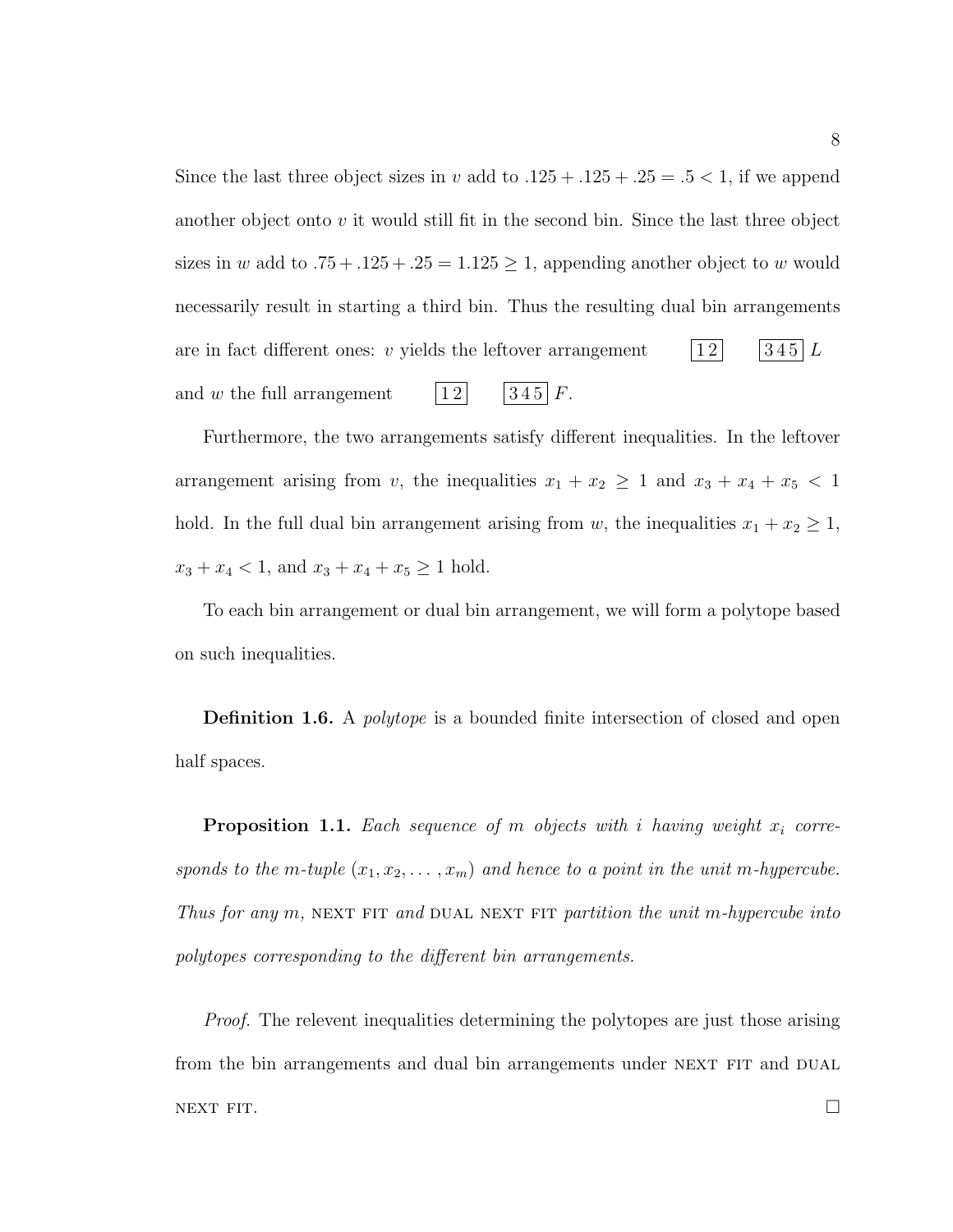Remark 1.3. Most definitions of polytope require that they be closed. Since NEXT FIT and DUAL NEXT FIT generate both strict and weak inequalities, we modify the definition of polytope accordingly. Note that this means the polytopes fit together to form  $[0, 1)^m$  or  $(0, 1]^m$  with no overlap.

**Definition 1.7.** If A is a dual bin arrangement with m elements, we define  $P_A \subset [0,1]^m$  to be the polytope whose inequalities are those derived from A under DUAL NEXT FIT. If A is a bin arrangement with m elements, we define  $P_A \subset (0,1]^m$ to be the polytope whose inequalities are those derived from  $A$  under NEXT FIT.

We will consider the volumes of these polytopes. Note that, if we assume the objects exhibit a continuous uniform distribution, the volume of a polytope is precisely the probability that a random sequence of objects will yield the corresponding bin arrangement (dual bin arrangement) under (DUAL) NEXT FIT. In the discrete case, we consider the integer lattice points in  $h$  times these polytopes, for  $h$  an integer greater than 2.

Finally, we introduce the following notation.

*Notation.* We let  $[m]$  be the set  $\{1, 2, ..., m\}$ . We let  $S_m$  be the symmetric group on m elements, or the set of permutations of  $[m]$ . We denote  $\binom{h+m-1}{m}$  by  $\binom{h}{m}$  $\binom{h}{m}$ .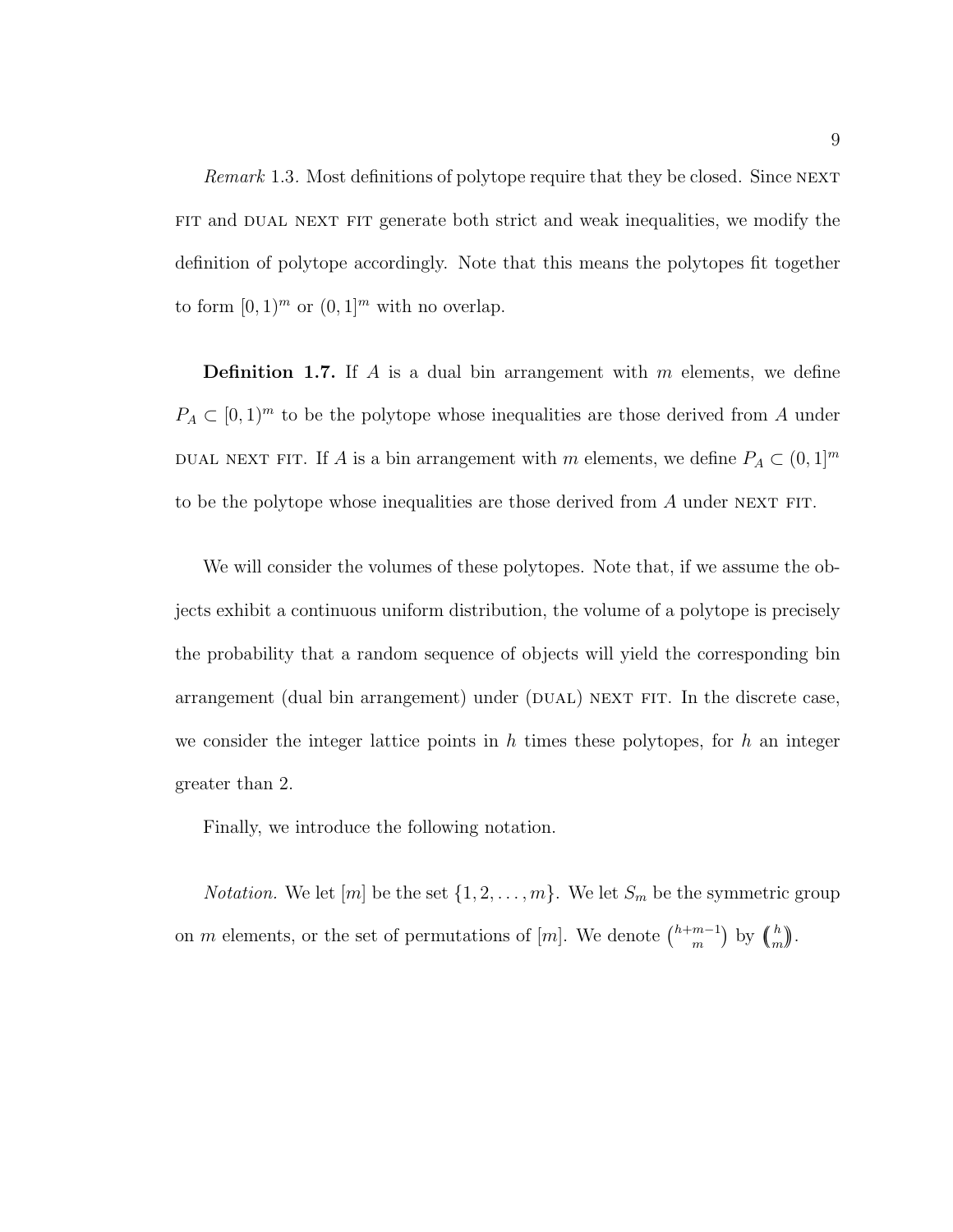#### CHAPTER 2

### **The Threshold 1 Case of the Dual Bin Problem**

We examine the dual bin problem first, since it is mathematically simpler than the bin problem. In the dual bin problem, it is clear when we have finished with a bin; once we've exceeded the threshold then the next object automatically starts a new bin. In the bin problem, it is not so clear. We do not a priori know whether an object will fit in the current bin or not; each time we must explicitly check to see if it will fit. Only then can we say whether it fits in the old bin or starts a new one.

As a result, the inequalities arising from the dual bin problem are simpler. In particular, if l is the last object in a dual bin, then  $x_{l+1}$  will appear only in the inequalities corresponding to the next bin. If  $l$  is the last object in an ordinary bin, then  $x_{l+1}$  appears both in the inequalities for that bin as well as in those corresponding to the next bin.

#### **2.1. Generating Functions for the Continuous and Discrete Cases**

We start by letting the object sizes be uniformly continuously distributed between  $[0, 1)$  and by taking the threshold  $k = 1$ .

We will consider the free monoid whose primes are full bins. For each  $m \geq 2$ , there is one full bin with  $m$  objects. A full dual bin arrangement is an element of this free monoid. A leftover dual bin arrangement is an element of this free monoid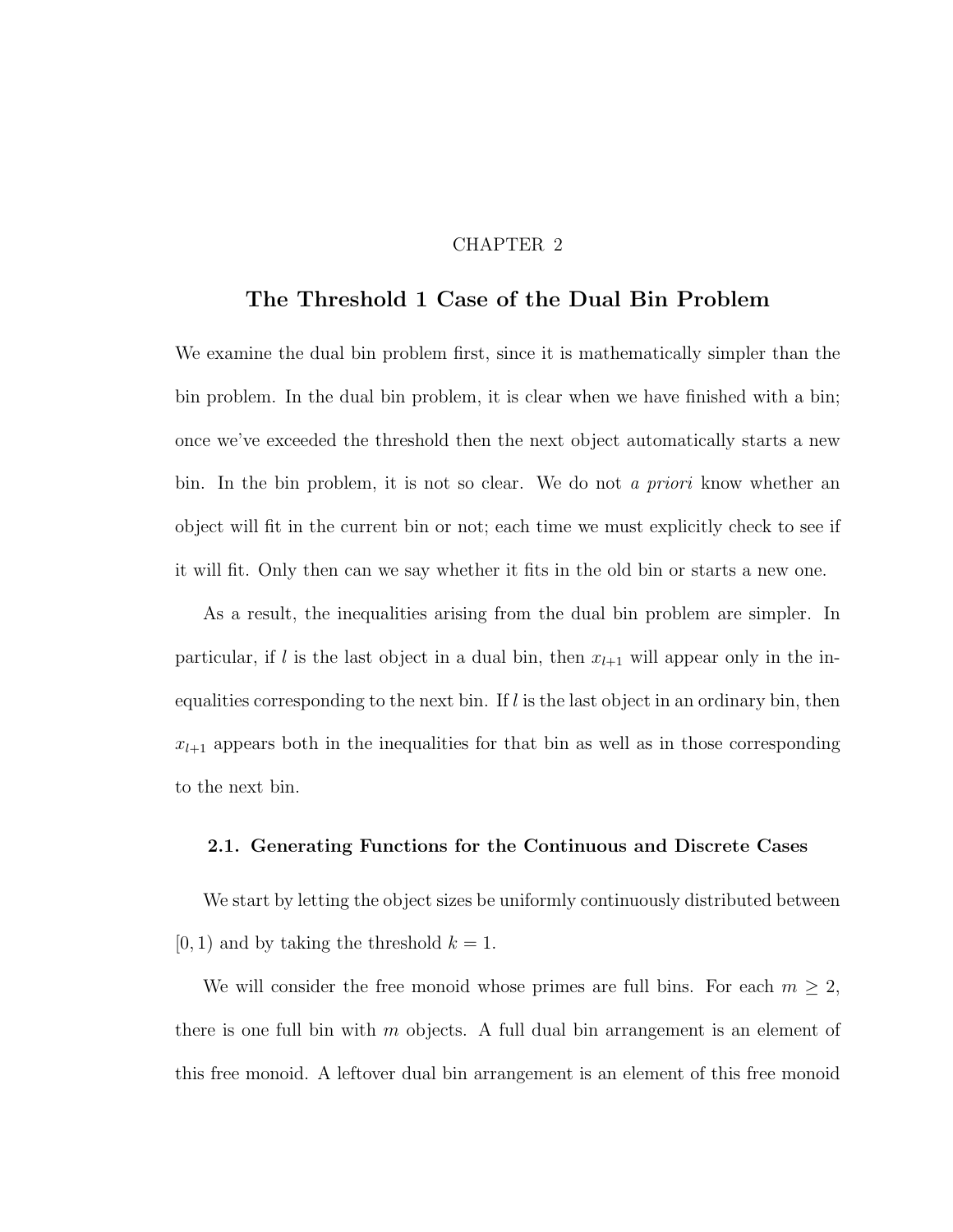followed by a leftover bin. For each  $m \geq 1$ , there is one leftover bin with m objects.

We thus consider the full and leftover bins with  $m$  objects.

**Definition 2.1.** Let  $A_{F_m}$  be the dual bin arrangement that consists of one full bin with m elements. Let  $F_m$  be the corresponding polytope in  $[0, 1)^m$ , and  $f_m$  its volume. Let  $A_{L_m}$  be the leftover dual bin arrangement that consists of one leftover bin with m elements. Let  $L_m$  be its corresponding polytope in  $[0, 1)^m$ , and  $l_m$  its volume.

**Lemma 2.1.** We have 
$$
f_m = \frac{1}{(m-1)!} - \frac{1}{m!}
$$
 and  $l_m = \frac{1}{m!}$ .

*Proof.* Consider the linear map  $\psi_m$  as follows

$$
\psi_m : \left\{ (x_1, x_2, ..., x_m) \mid x_1 + \dots + x_m < 1 \text{ and } 0 \le x_i < 1 \right\} \to
$$
\n
$$
\left\{ (y_1, y_2, ..., y_m) \mid 0 \le y_1 \le \dots \le y_m < 1 \right\}.
$$

Explicitly,  $\psi_m$  takes  $(x_1, \ldots, x_m)$  to  $(y_1, \ldots, y_m)$  where  $y_i = x_1 + \cdots + x_i$ . Since its matrix is lower triangular, consisting of 1's everywhere on and below the main diagonal, its determinant is 1 and  $\psi_m$  is volume preserving. Its inverse  $\psi_m^{-1}$  takes  $(y_1, ..., y_m)$  to  $(x_1, ..., x_m)$  where  $x_i = y_i - y_{i-1}$  (letting  $y_0 = 0$ ). Hence  $\psi_m(A_{L_m})$ has volume  $\frac{1}{m!}$  and thus  $l_m = \frac{1}{m!}$ .

We can write  $F_m$  as a set by

$$
\left\{ (x_1, x_2, \dots, x_m) \mid x_1 + \dots + x_{m-1} < 1 \text{ and } 0 \le x_i < 1 \right\} \setminus \left\{ (x_1, x_2, \dots, x_m) \mid x_1 + \dots + x_m < 1 \text{ and } 0 \le x_i < 1 \right\}.
$$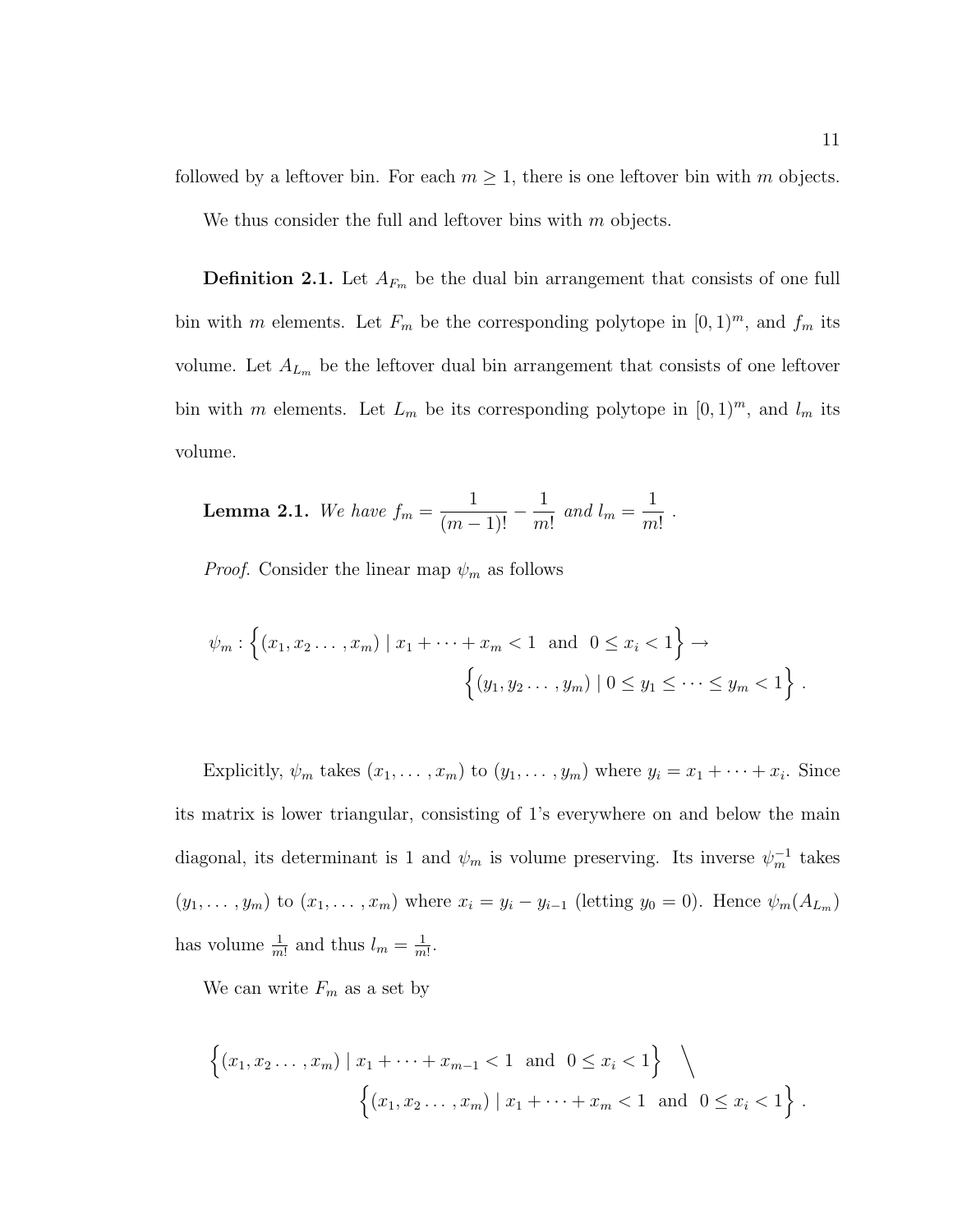We apply  $\psi_{m-1} \times I$  (where *I* is the identity map) to the first set. The volume of its image is  $\frac{1}{(m-1)!}$ . As noted before, the second set has volume  $\frac{1}{m!}$ . Hence  $f_m =$  $\frac{1}{(m-1)!} - \frac{1}{m!}$ .

This map is similar to the ones Stanley considers in [**13**] and [**14**] .

*Remark* 2.1. Suppose we consider a sequence of m objects, the first  $m_1$  of which fill a bin. The polytope  $F_{m_1} \subset \mathbb{R}^{m_1}$  is not the same as the polytope

$$
\{(x_1, \ldots, x_m) \mid x_1 + \cdots + x_{m_1 - 1} < 1 \text{ and } x_1 + \cdots + x_{m_1} \ge 1\} =
$$
  
=  $F_{m_1} \times [0, 1)^{m - m_1} \subset [0, 1)^m$ .

Nevertheless, they have the same volume. We will refer to the two interchangeably when convenient. Similarly, if any subsequence of  $m_i$  consecutive objects fill a bin, say starting with the  $m' + 1$ st, we will often refer to  $F_{m_i}$  rather than to the polytope  $[0,1)^{m'} \times F_{m_i} \times [0,1)^{m-m_i-m'}$ . Note that we may do so because if i is in a bin B, then  $x_i$  will only appear in the inequalities that determine that particular bin  $B$ .

**Lemma 2.2.** The number of integer lattice points in  $hL_m$  is  $\binom{h}{m}$  $\binom{h}{m} = \binom{h+m-1}{m}.$ The number in  $hF_m$  is  $h\binom{h}{m-1}$  $\binom{h}{m-1} - \binom{h}{m}$  $\binom{h}{m} = (m-1) \binom{h-1}{m}.$ 

*Proof.* Similar to Lemma 2.1, we define the function  $\psi_m^h$  by

$$
\psi_m^h : \left\{ (x_1, x_2, ..., x_m) \mid x_1 + \dots + x_m < h \text{ and } 0 \le x_i < h \right\} \to
$$
\n
$$
\left\{ (y_1, y_2, ..., y_m) \mid 0 \le y_1 \le \dots \le y_m < h \right\} \, .
$$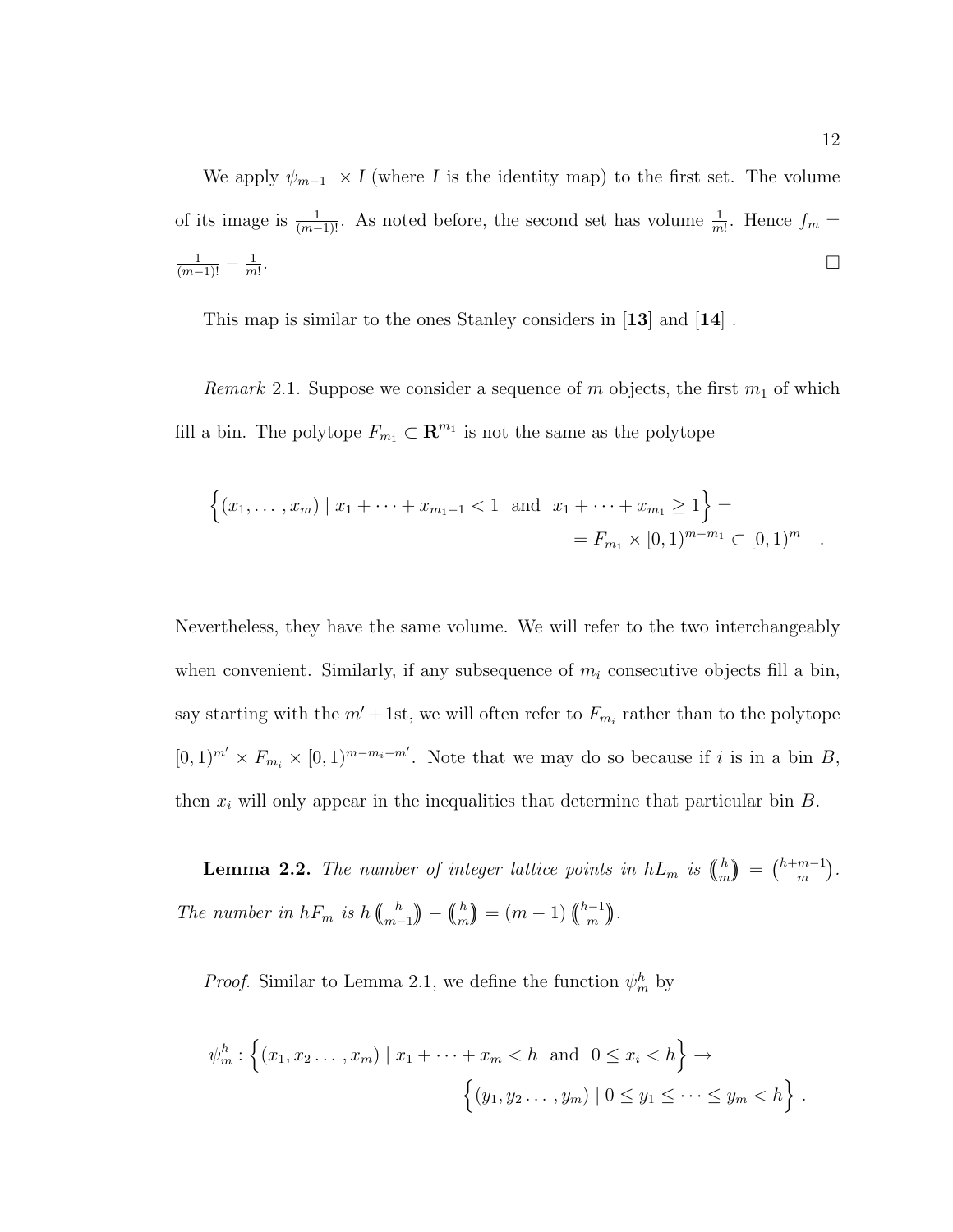Its action is identical to that of  $\psi_m$ . It takes integer lattice points to integer lattice points: integer solutions to  $x_1 + \cdots + x_m < h$  and  $0 \le x_i < h$  give integer solutions to  $0 \le y_1 \le \cdots \le y_m < h$  and vice versa. The number of integer solutions to the latter is  $\binom{h}{m}$  $\binom{h}{m} = \binom{h+m-1}{m}$ , giving the number of integer lattice points of  $hL_m$ . For counting the lattice points of  $hF_m$ , we want to count the number of integers satisfying  $0 \le y_1 \le \cdots \le y_{m-1} < h$  minus those satisfying  $0 \le y_1 \le \cdots \le y_m < h$ . Since  $y_m$  can be any of the h choices in the first set of inequalities, this gives us  $\binom{h}{m}$  $\binom{h}{m-1}$   $h - \binom{h}{m}$  $\binom{h}{m}$ . Finally, a conceptual proof of  $h\binom{h}{m}$ .  $\binom{h}{m-1}$  –  $\binom{h}{m}$  $\binom{h}{m} = (m-1) \binom{h-1}{m}$ follows from the map in Section 2.3.

*Remark* 2.2. Suppose, given an integer  $h \geq 2$ , our object sizes are chosen uniformly at random from the set  $\frac{0}{h}, \frac{1}{h}, \ldots, \frac{h-1}{h}$ . Then Lemma 2.2 gives the number of sequences of such objects that yield the dual bin arrangements  $A_{F_m}$  and  $A_{L_m}$ .

**Definition 2.2.** Weight each point of the unit m-hypercube by  $x^m y^n z^p$ , where n and  $p$  are the number of full and leftover bins in the dual bin arrangement obtained from applying DUAL NEXT FIT to the m-tuple describing that point. Let  $b_{m,n,p}$  be the volume of the region whose points are given the weight  $x^m y^n z^p$ . Set  $A(x, y, z) =$  $\sum b_{m,n,p}x^my^nz^p$ . Then  $A(x, y, z)$  is the generating function for the continuous dual bin threshold 1 problem.

In this notation,  $b_{m,0,1} = l_m$  and  $b_{m,1,0} = f_m$ .

Note that the only possible values for  $p$  are 0 and 1. Note also that points with different dual bin arrangements can have the same weight: for example, any points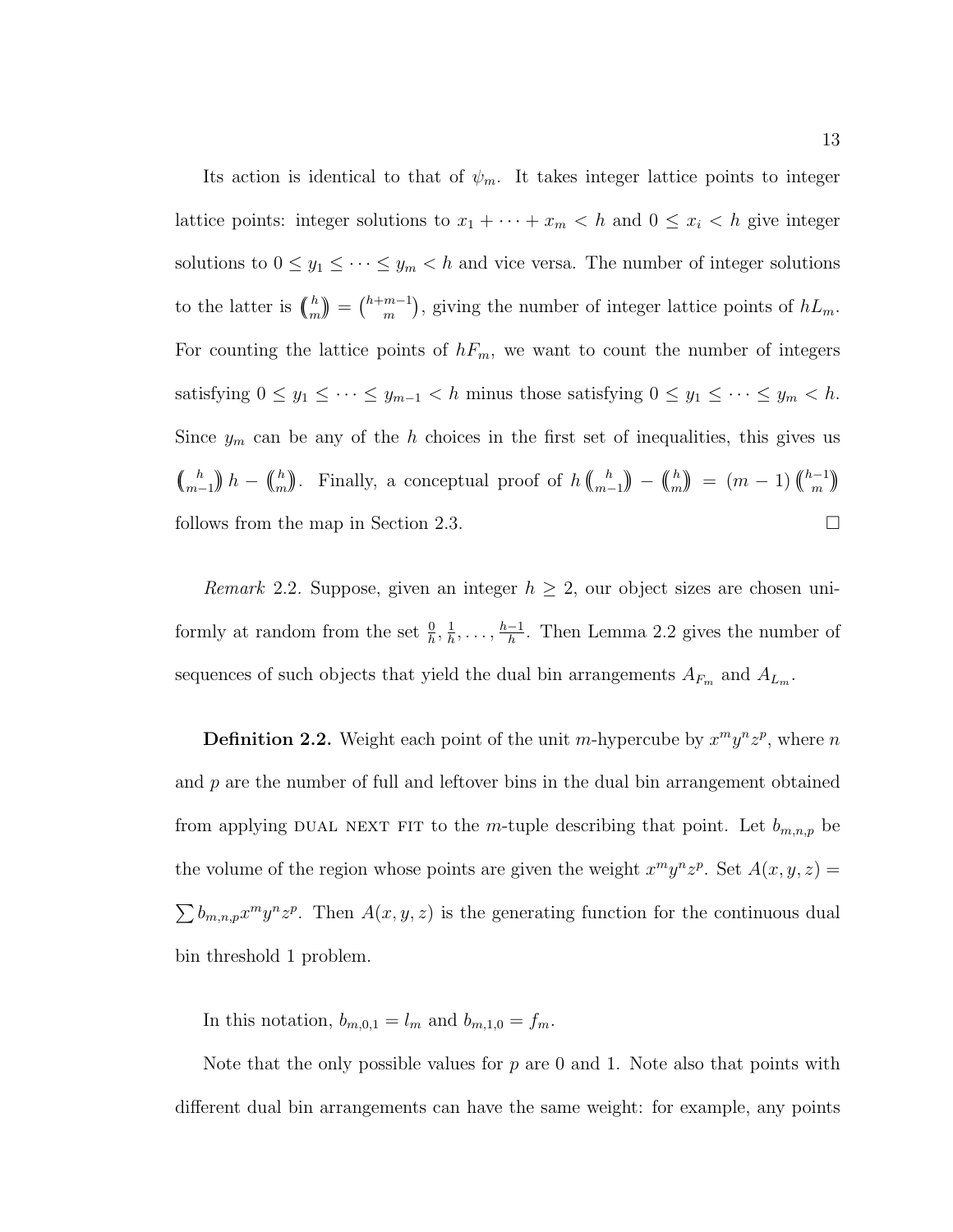giving the arrangements  $\begin{bmatrix} 1 & 2 \\ 3 & 4 & 5 \end{bmatrix}$   $L$  123  $\begin{bmatrix} 4 & 5 \\ 4 & 5 \end{bmatrix}$  or  $\begin{bmatrix} 1 & 2 & 3 & 4 \\ 5 & 1 & 2 & 3 \end{bmatrix}$ will have the same weight.

#### **Theorem 2.3.**

$$
A(x, y, z) = \frac{1 + z(e^x - 1)}{1 - y[e^x(x - 1) + 1]}.
$$

Proof. We first split the leftover and full dual bin arrangements, writing

$$
\sum b_{m,n,p} x^m y^n z^p = \sum b_{m,n,0} x^m y^n + \sum b_{m,n,1} x^m y^n z.
$$

Note that a leftover arrangement is a full arrangement followed by a leftover bin, so

$$
b_{m,n,1} = \sum_{\substack{i+j=m\\j\neq 0}} b_{i,n,0} b_{j,0,1} .
$$

Since by Lemma 2.1 we know  $b_{j,0,1} = \frac{1}{j!}$ , we can rewrite the generating function as follows.

$$
A(x, y, z) = \left(\sum b_{m,n,0} x^m y^n\right) \left(1 + \sum_{m=1}^{\infty} b_{m,0,1} x^m z\right)
$$
  
=  $\left(\sum b_{m,n,0} x^m y^n\right) \left(1 + z \sum_{m=1}^{\infty} l_m x^m\right)$ 

We view the full dual bin arrangement  $A$  containing  $i_j$  elements in the *i*th bin as the sequence of full bins  $A_{F_{i_1}}, A_{F_{i_2}}, \ldots, A_{F_{i_n}}$ , corresponding to the polytopes  $F_{i_1} \times [0, 1)^{m-i_1}$ ,  $[0, 1)^{i_1} \times F_{i_2} \times [0, 1)^{m-i_1-i_2}$ , ...,  $[0, 1)^{m-i_n} \times F_{i_n}$ . Then  $P_A$  is the intersection of the above polytopes, with volume  $\prod_{j=1}^{n} f_{i_j}$ . As any full arrangement of m elements into n bins is a composition of m into n parts, each part at least 2, we have

$$
b_{m,n,0} = \sum_{\substack{i_1 + \dots + i_n = m \\ i_j \ge 2}} b_{i_1,1,0} \dots b_{i_n,1,0}
$$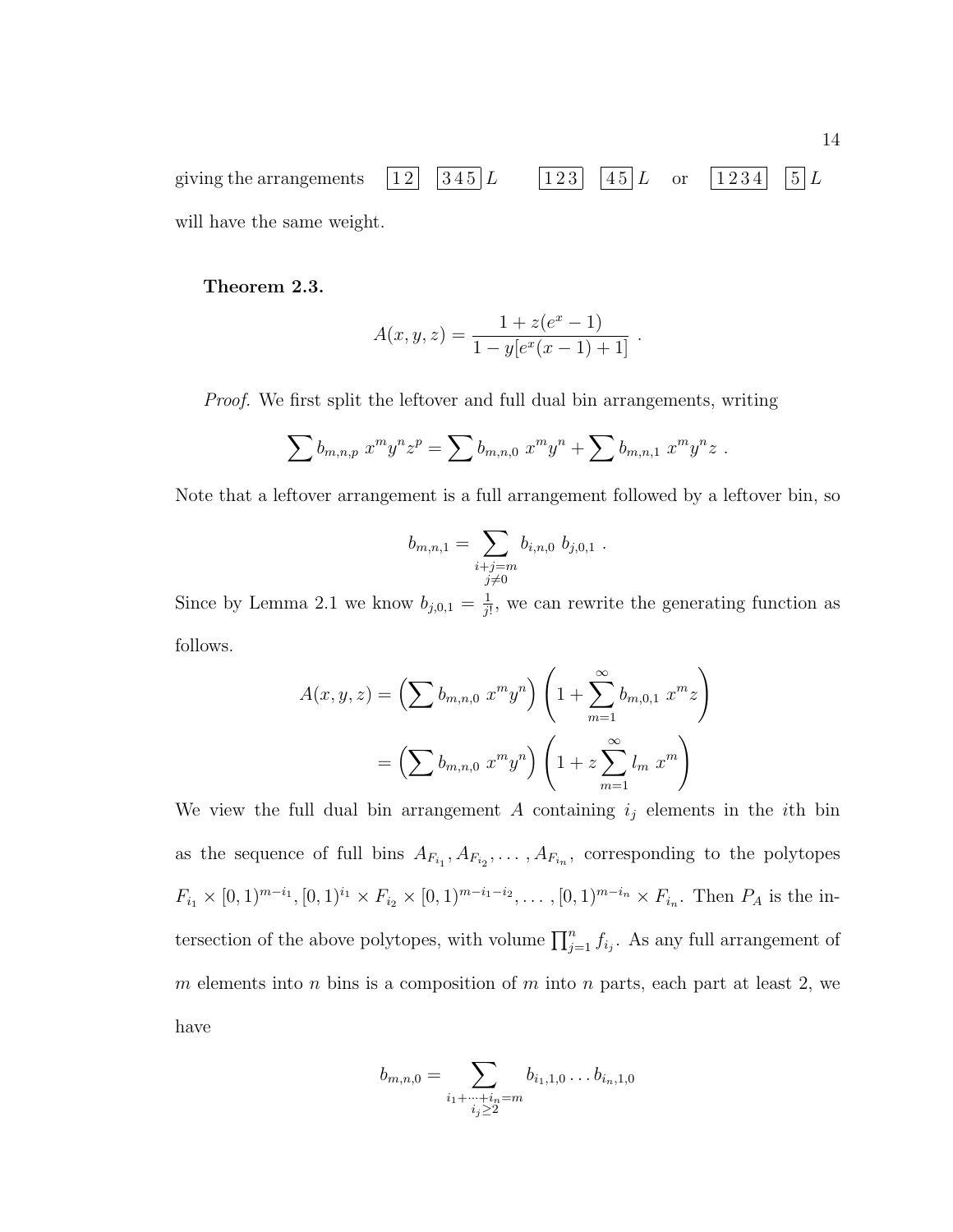and to calculate  $\sum b_{m,n,0}$  we must sum over all such compositions. Thus

$$
\sum_{m,n} b_{m,n,0} x^m y^n = 1 + \sum_m b_{m,1,0} x^m y + \left(\sum_m b_{m,1,0} x^m y\right)^2 + \cdots
$$

$$
= \frac{1}{1 - \sum_m b_{m,1,0} x^m y}
$$

$$
= \frac{1}{1 - y \sum_{m \ge 2} f_m x^m}
$$

and after applying Lemma 2.1 the generating function becomes

$$
A(x, y, z) = \frac{1 + z \sum_{m \geq 1} l_m x^m}{1 - y \sum_{m \geq 2} f_m x^m}
$$
  
= 
$$
\frac{1 + z \sum_{m \geq 1} \frac{x^m}{m!}}{1 - y \sum_{m \geq 2} \left(\frac{x^m}{(m-1)!} - \frac{x^m}{m!}\right)}
$$
  
= 
$$
\frac{1 + z(e^x - 1)}{1 - y[e^x(x - 1) + 1]}.
$$

**Theorem 2.4.** Given an integer  $h \geq 2$ , suppose the sizes of the objects in the dual bin packing problem are restricted to  $j/h$  for some j between 0 and  $h-1$ . Let  $A^h(x, y, z) = \sum b^h_{m,n,p} x^m y^n z^p$ , where  $b^h_{m,n,p}$  is the number of m-tuples satisfying the above condition with the weight  $x^m y^n z^p$ . Then we have the following discrete dual bin threshold 1 generating function:

$$
A^{h}(x, y, z) = \frac{1 + z \left[ \left( \frac{1}{1-x} \right)^{h} - 1 \right]}{1 - y \left[ \left( \frac{1}{1-x} \right)^{h} \left( hx - 1 \right) + 1 \right]}.
$$

*Proof.* The same argument holds as in Theorem 2.3, replacing  $b_{m,n,p}$  by  $b_{m,n,p}^h$ . Lemma 2.2 gives  $b_{m,0,1}^h = \binom{h}{m}$  $\binom{h}{m}$  and  $b^h_{m,1,0} = h$   $\binom{h}{m-1}$  $\binom{h}{m-1}$  –  $\binom{h}{m}$  $\binom{h}{m}$ . Recalling that  $\sum_{m=0}^{\infty} \binom{h}{m}$  $\binom{h}{m} x^m =$  $\left(\frac{1}{1}\right)$  $\frac{1}{1-x}\Big)^h$ , we get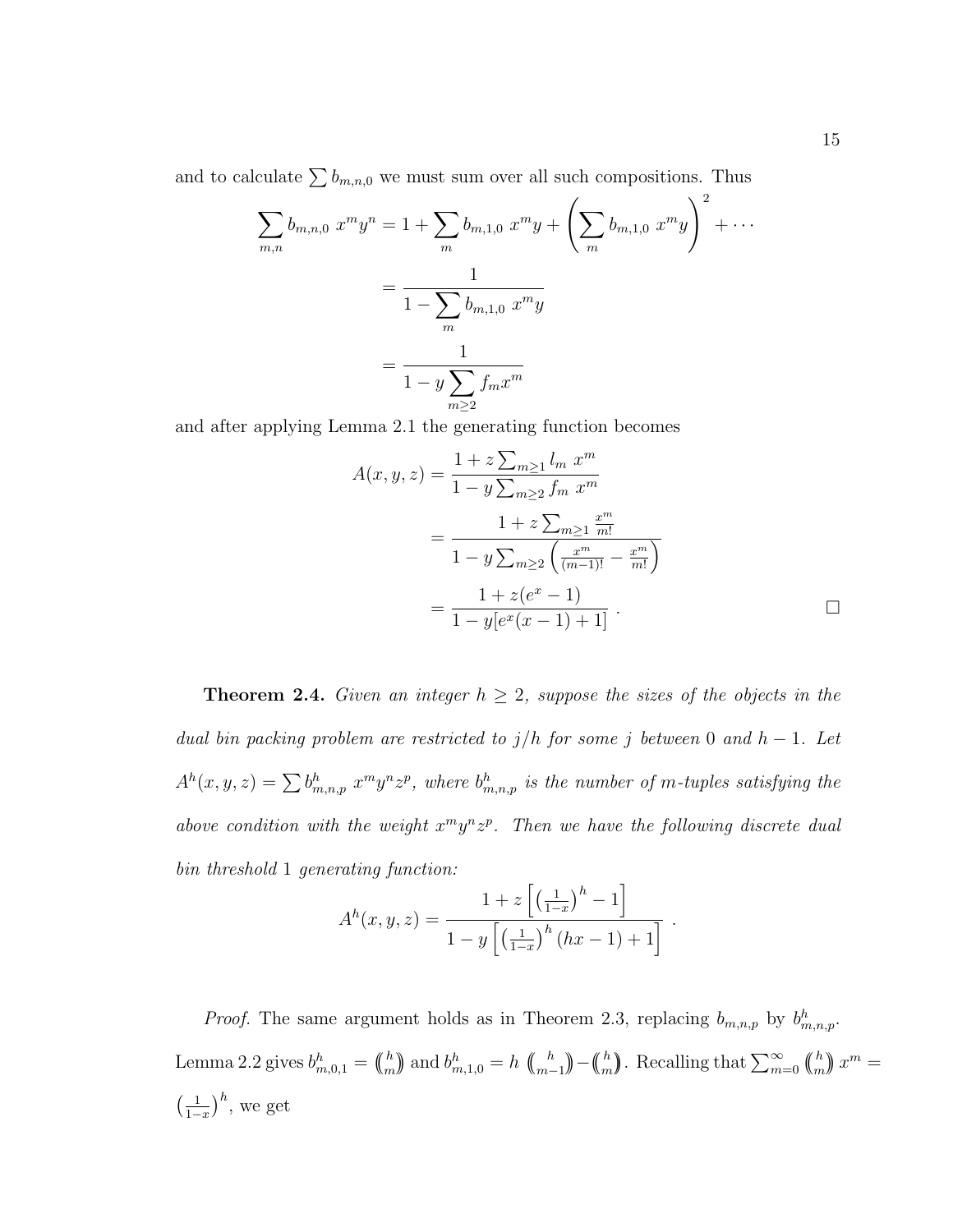$$
A^{h}(x, y, z) = \frac{1 + z \sum_{m=1}^{\infty} x^{m} {h \choose m}}{1 - y \sum_{m=2}^{\infty} x^{m} \left[ {h \choose m-1} h - {h \choose m} \right]}
$$
  
= 
$$
\frac{1 + z \left[ \left( \frac{1}{1 - x} \right)^{h} - 1 \right]}{1 - y h x \left( \frac{1}{1 - x} \right)^{h} + y \left( \left( \frac{1}{1 - x} \right)^{h} - 1 \right)}
$$
  
= 
$$
\frac{1 + z \left[ \left( \frac{1}{1 - x} \right)^{h} - 1 \right]}{1 - y \left[ \left( \frac{1}{1 - x} \right)^{h} (h x - 1) + 1 \right]}.
$$

To look at the proportion of the counted lattice points to all lattice points, we replace  $x^m$  with  $(x/h)^m$ . Taking the limit as  $h \to \infty$  results in  $A(x, y, z)$ .

#### **2.2. Expectation and Variance**

We wish to know the expectation of the number of bins that a sequence of  $m$ objects fills, as well as its variance. We obtain these by examining the generating function  $A(x, y, z)$ . For the purposes of this argument, we modify the DUAL NEXT FIT algorithm slightly. Since we want the number of full bins, if the algorithm ends with a leftover bin, we consider its contents as being dumped back in the last full bin, following [1]. Thus we consider  $A(x, y, 1)$ .

Recall the following:

**Definition 2.3.** Suppose Y is a random variable that takes on value  $n$  with probability  $p_n$ . We let  $E(Y) = \sum n p_n$  be the expectation of Y, and write the variance of Y by  $V(Y) = E(E(Y) - Y)^2$ .

16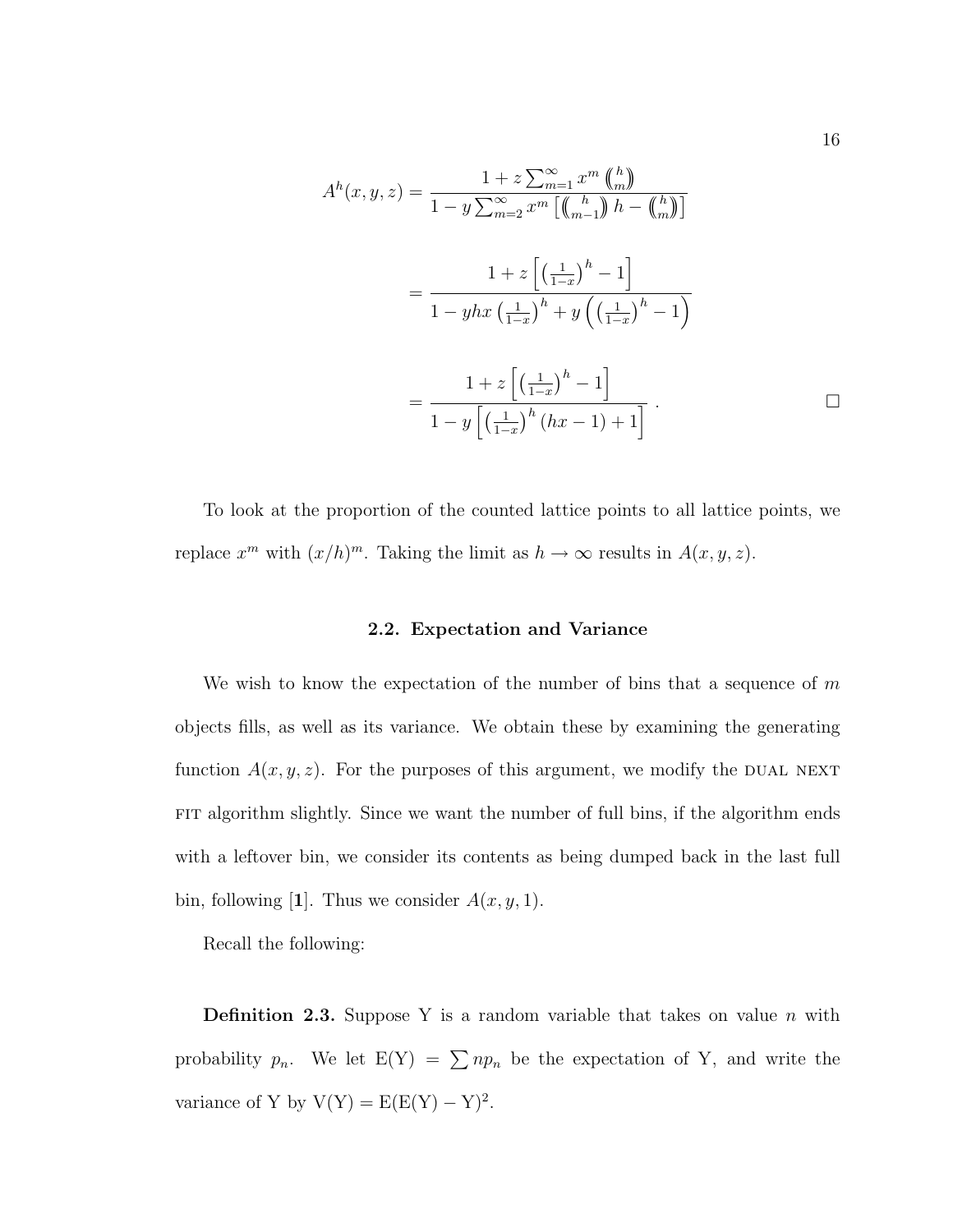Remark 2.3. Let  $Y(y) = \sum p_n y^n$  be the probability generating function of the random variable Y. Then it is immediate that  $E(Y) = Y'(1)$ . The variance can also be expressed in a similar form:

$$
V(Y) = \sum (E(Y) - n)^2 p_n
$$
  
=  $\sum n^2 p_n - 2 E(Y) \sum n p_n + E(Y)^2 \sum p_n$   
=  $\sum n^2 p_n - E(Y)^2$   
=  $Y''(1) + Y'(1) - (Y'(1))^2$ . (1)

**Definition 2.4.** Let  $b_{m,n}$  be the probability that a random sequence of m objects will fill n bins under DUAL NEXT FIT. In the notation of the previous section,  $b_{m,n} = b_{m,n,0} + b_{m,n,1}$ . Let B<sub>m</sub> be the random variable defined on sequences of m objects that takes on value *n* with probability  $b_{m,n}$ , and let  $B_m(y) = \sum b_{m,n}y^n$  be its probability generating function.

Note that  $E(B_m)$  is the expected number of bins that m objects will fill.

#### **Proposition 2.5.**

$$
\sum_{m} E(B_m) x^m = \frac{e^{-x} + x - 1}{(1 - x)^2} \quad and \quad E(B_m) = -1 + \sum_{i=0}^{m} (-1)^i \frac{m - i + 1}{i!}.
$$

*Proof.* Note that since  $A(x, y, 1) = \sum (b_{m,n,0} + b_{m,n,1})x^m y^n = \sum B_m(y)x^m$ , we can find  $\sum_{m} \mathbb{E}(\mathbf{B}_{m})x^{m} = \sum_{m} B'_{m}(1)x^{m}$  by taking the first derivative of  $A(x, y, 1)$  with respect to y and evaluating at  $y = 1$ . Hence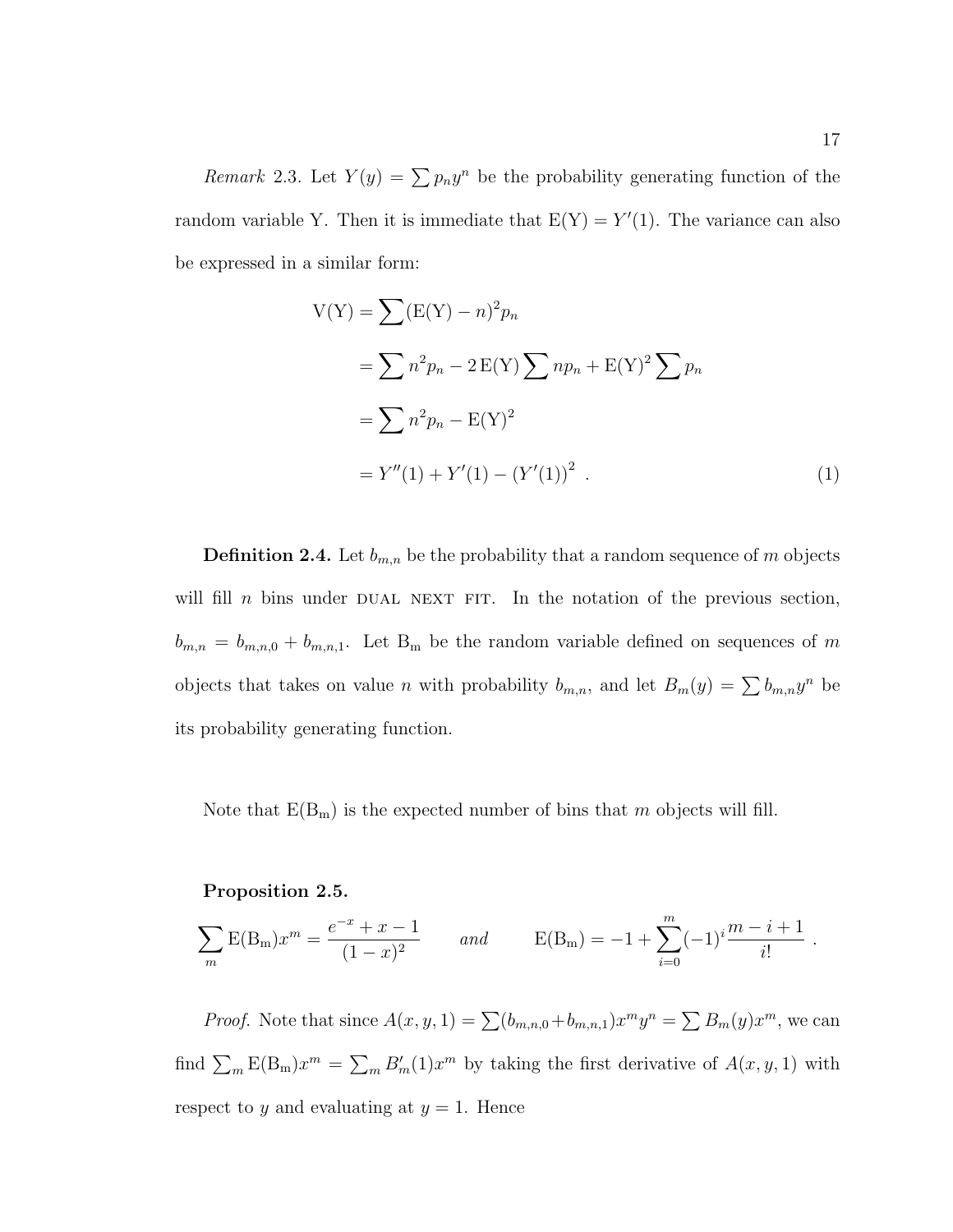$$
\sum_{m} \mathbf{E}(\mathbf{B}_{m})x^{m} = \frac{\partial}{\partial y} \left( \frac{e^{x}}{1 - y[e^{x}(x - 1) + 1]} \right) \Big|_{y=1}
$$
  
\n
$$
= \frac{e^{-x} + x - 1}{(1 - x)^{2}}
$$
  
\n
$$
= \left( \sum (-1)^{m} \frac{x^{m}}{m!} + x - 1 \right) \left( \sum (m + 1)x^{m} \right)
$$
  
\n
$$
= \sum_{m=0}^{\infty} x^{m} \left[ m - (m + 1) + \sum_{i=0}^{m} \frac{(-1)^{i}}{i!} (m - i + 1) \right]
$$
  
\n
$$
= \sum_{m=0}^{\infty} x^{m} \left[ -1 + \sum_{i=0}^{m} (-1)^{i} \frac{m - i + 1}{i!} \right].
$$

For example, taking  $m = 5$  we get  $E(B_5) = -1 + 6 - 5 + 2 - \frac{1}{2} + \frac{1}{12} - \frac{1}{120} = \frac{63}{40}$ , so the expected number of bins needed for 5 objects is 63/40. (We could of course also have gotten this by expanding out the generating function  $\sum E(B_m)x^m$ .)

**Proposition 2.6.** With error term  $|R| \leq 2/m!$ , the expectation  $E(B_m)$  is asymptotically equal to  $-1+(m+2)/e$ .

 $Proof.$  We examine the explicit formula for  $\rm E(B_m).$ 

$$
E(B_m) = -1 + \sum_{i=0}^{m} (-1)^i \frac{m - i + 1}{i!}
$$
  
= -1 + (m + 1)  $\sum_{i=0}^{m} \frac{(-1)^i}{i!} - \sum_{i=1}^{m} \frac{(-1)^i}{(i-1)!}$   
= -1 + (m + 1)  $\sum_{i=0}^{m} \frac{(-1)^i}{i!} + \sum_{i=0}^{m-1} \frac{(-1)^i}{i!}$   
= -1 +  $\frac{m + 1}{e}$  + R<sub>1</sub> +  $\frac{1}{e}$  + R<sub>2</sub>  
= -1 +  $\frac{m + 2}{e}$  + R,

18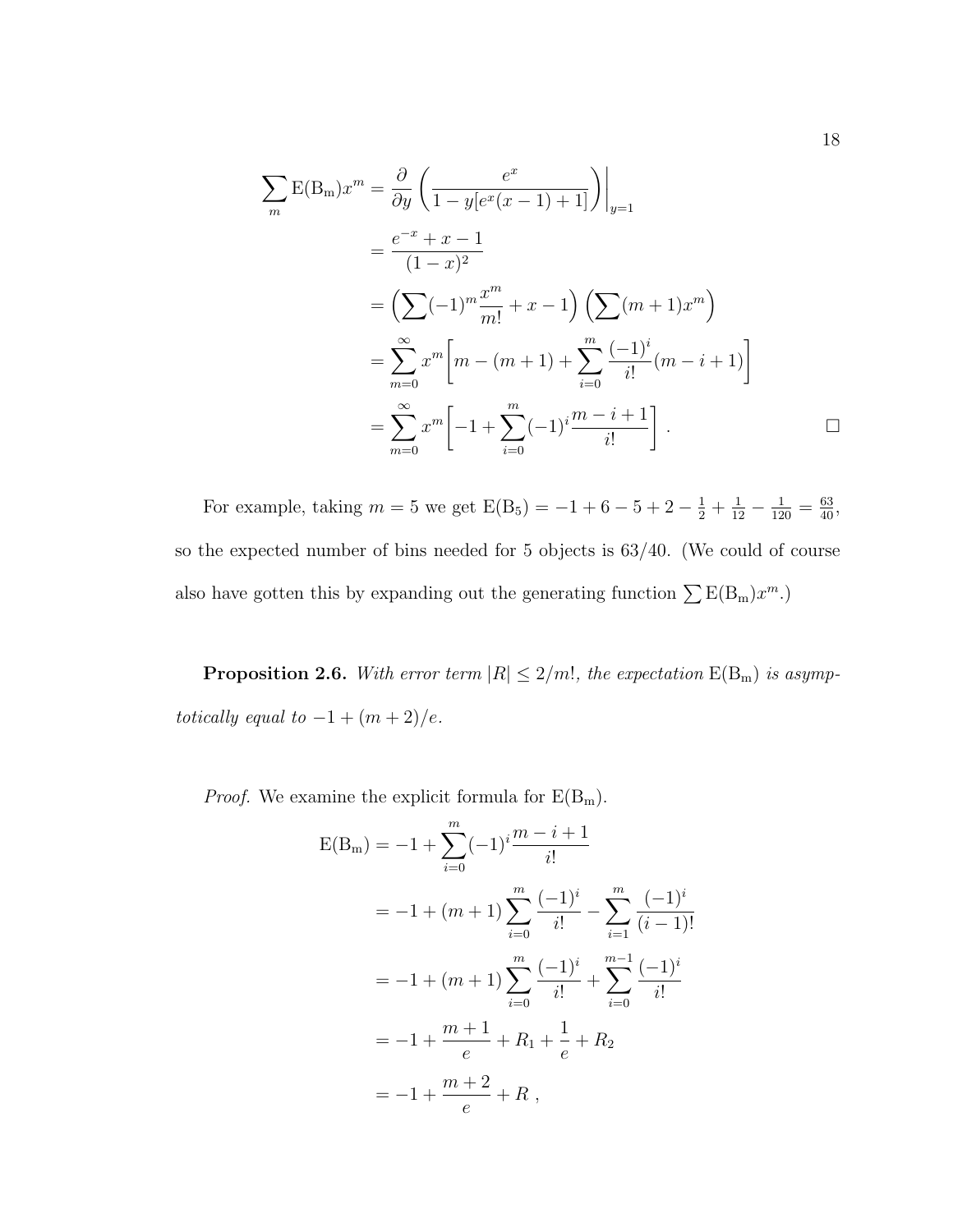Where  $R = R_1 + R_2$ . Since  $|R_1| \leq \frac{m+1}{(m+1)!} = \frac{1}{m!}$  and  $|R_2| \leq \frac{1}{m!}$ , the total error  $|R|$  is at most  $|R| \leq \frac{2}{m!}$ . В последните поставите на селото на селото на селото на селото на селото на селото на селото на селото на се<br>Селото на селото на селото на селото на селото на селото на селото на селото на селото на селото на селото на

We will use the following in the calculation of the variance.

Corollary 2.7. With error 
$$
|R| \le \frac{4e^{-1} - 2}{m!} + \frac{2e^{-1}}{(m-1)!} + \frac{4}{(m!)^2}
$$
,  

$$
E(B_m)^2 = \frac{m^2}{e^2} + m\left(\frac{4}{e^2} - \frac{2}{e}\right) + \frac{4}{e^2} - \frac{4}{e} + 1 + R
$$
.

*Notation*. We rewrite equation (1) as  $V(B_m) = B_m''(1) + B_m'(1) - (B_m'(1))^2$ . Taking  $V_{0,m} = B''_m(1) + B'_m(1)$  and  $V_{1,m} = (B'_m(1))^2$ , we have  $V(B_m) = V_{0,m} - V_{1,m}$ . We will denote  $\sum_{m} V_{0,m} x^m$  by  $V_0$ .

**Lemma 2.8.** For any  $\epsilon > 0$ ,

$$
V_{0,m} = m^2 e^{-2} + m(7e^{-2} - 3e^{-1}) + 10e^{-2} - 6e^{-1} + 1 + O(\epsilon^m) .
$$

*Proof.* As in the proof of Proposition 2.5, we can get  $\sum_m B''_m(1)x^m$  by taking the second derivative of  $A(x, y, 1)$  with respect to y and evaluating at  $y = 1$ . Hence

$$
V_0 = \frac{e^{-x} + x - 1}{(1 - x)^2} + \frac{\partial^2}{\partial y^2} \left( \frac{e^x}{1 - y[e^x(x - 1) + 1]} \right) \Big|_{y=1}
$$
  
= 
$$
\frac{(1 - x)^2 - 3e^{-x}(1 - x) + 2e^{-2x}}{(1 - x)^3}.
$$

To calculate the asymptotic behavior of  $V_0$ , we use the technique in [15]. Note that  $V_0$  has as its only singularity a pole of order 3 at  $x = 1$ . The principal part of the Laurent series expansion around  $x = 1$  is

$$
L = \frac{-2e^{-2}}{(x-1)^3} + \frac{-3e^{-1} + 4e^{-2}}{(x-1)^2} + \frac{-1 + 3e^{-1} - 4e^{-2}}{(x-1)}.
$$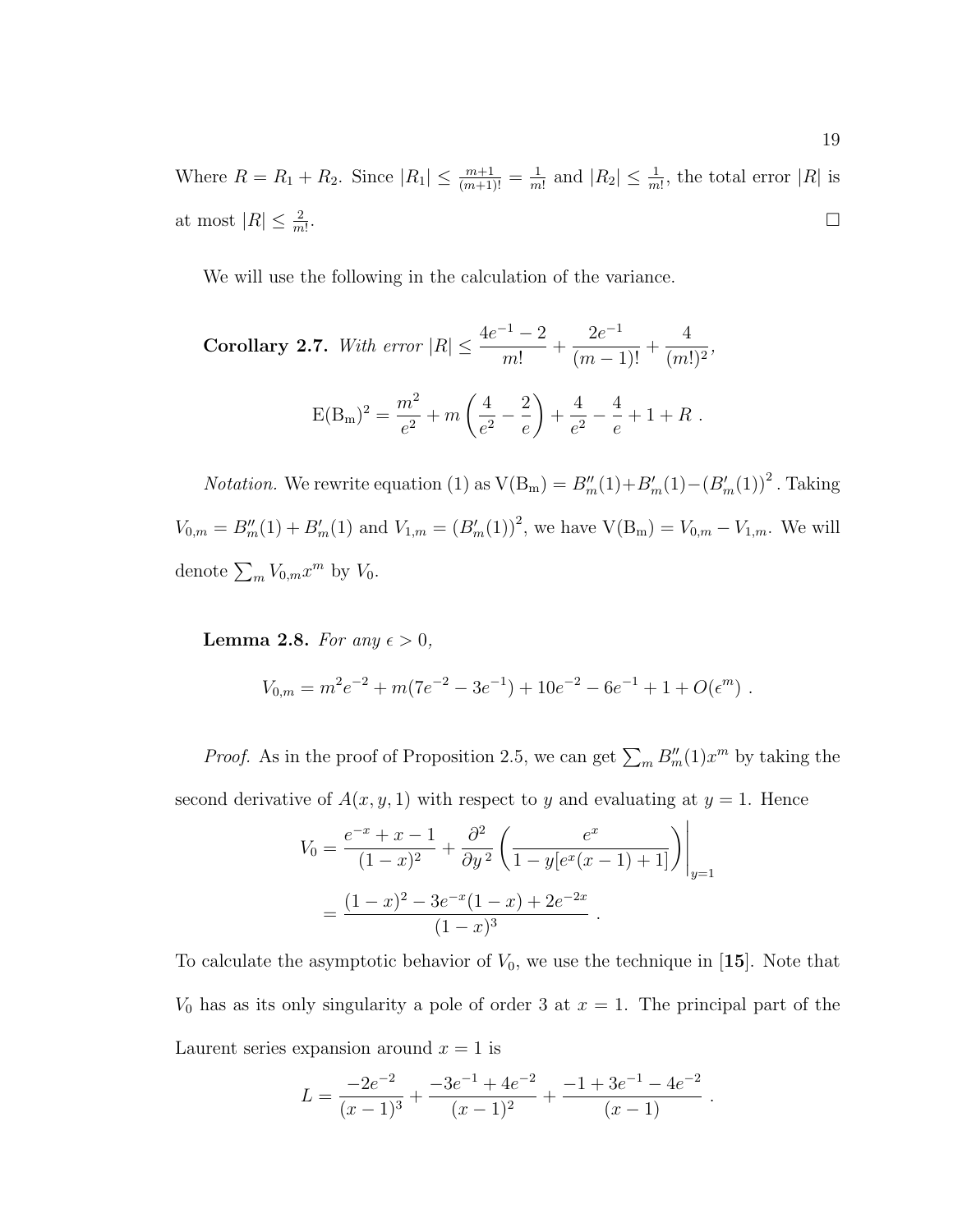If we take  $V_0 - L$ , we get an analytic function whose coefficients (expanded around  $x = 0$ ) grow no faster than  $\epsilon^m$  for any  $\epsilon > 0$ . Hence L is an asymptotic approximation of  $V_0$ .

Let

$$
L = \sum_{j=1}^{3} \frac{a_{-j}}{(x-1)^j}
$$
  
= 
$$
\sum_{j=1}^{3} (-1)^j a_{-j} \left( \frac{1}{(1-x)^j} \right)
$$
  
= 
$$
\sum_{j=1}^{3} (-1)^j a_{-j} \left( \sum_{m=0}^{\infty} {m+j-1 \choose m} x^m \right)
$$
  
= 
$$
\sum_{m=0}^{\infty} x^m \left( \sum_{j=1}^{3} (-1)^j a_{-j} {m+j-1 \choose j-1} \right)
$$

.

So

$$
V_{0,m} = \sum_{j=1}^{3} (-1)^{j} a_{-j} {m+j-1 \choose j-1} + O(\epsilon^{m})
$$
  
= -(-1+3/e-4/e<sup>2</sup>) + (m+1)(-3/e+4/e<sup>2</sup>) + (m+1)(m+2)/e<sup>2</sup> + O(\epsilon^{m})  
= m<sup>2</sup>/e<sup>2</sup> + m(7/e<sup>2</sup> - 3/e) + 10/e<sup>2</sup> - 6/e + 1 + O(\epsilon^{m}).

**Proposition 2.9.** Given m and any  $\epsilon > 0$ , the variance  $V(B_m)$  is equal to  $(3e^{-2} - e^{-1})(m + 2) + O(\epsilon^m) \approx .038126(m + 2).$ 

*Proof.* We have  $V(B_m) = V_{0,m} - V_{1,m}$ . The former is calculated in the preceding lemma, the latter in Corollary 2.7. □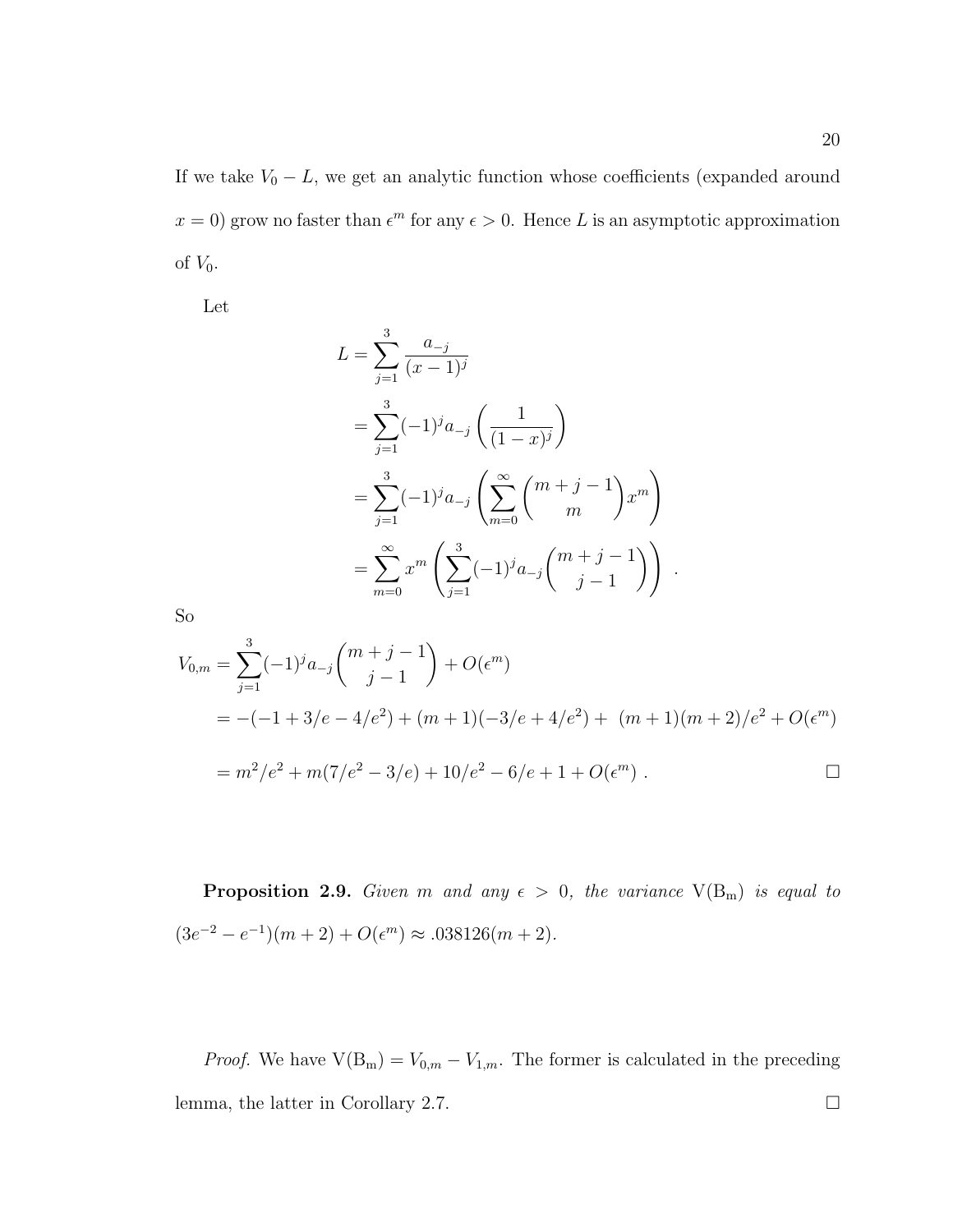#### **2.3. A Map to Hook Factorizations of Permutations**

Consider the generating function  $A(x, y, z)$  from before. If we take  $y = 1$  and  $z = 0$ , we get

$$
A(x, 1, 0) = \frac{1}{(1-x)e^x} = \frac{e^{-x}}{1-x},
$$

the generating function for the sequences that correspond to full dual bin arrangements. It is well known that this is the also the exponential generating function for the derangement numbers. Recall that a derangement is a permutation that has no fixed points, so if  $\pi \in S_n$  is a derangement, then  $\pi(i) \neq i$  for all  $i \in [n]$ .

In this section we introduce a transformation  $\phi$  which relates dual bin arrangements and permutations. Among other things, it will explain the correspondence between derangement numbers and full dual bin arrangements.

**2.3.1. The Hook Factorization.** Recall that if  $\sigma$  is a permutation of some set of integers, *i* is a descent of  $\sigma$  if  $\sigma(i) > \sigma(i+1)$  and an ascent if  $\sigma(i) < \sigma(i+1)$ . For example, if  $\sigma = 632145 \in S_6$ , then  $\sigma$  has descent set  $\{1, 2, 3\}$  and ascent set  $\{4, 5\}$ .

**Definition 2.5.** We define a *shape* to be a word in the letters a and d. We draw a shape by representing a as a northeast step and d as a southeast step. For instance, the shapes adda and da are drawn as follows.



We combine two shapes by writing either an  $a$  or a  $d$  between the two words. For instance, adda and da combine to form addadda and addaada.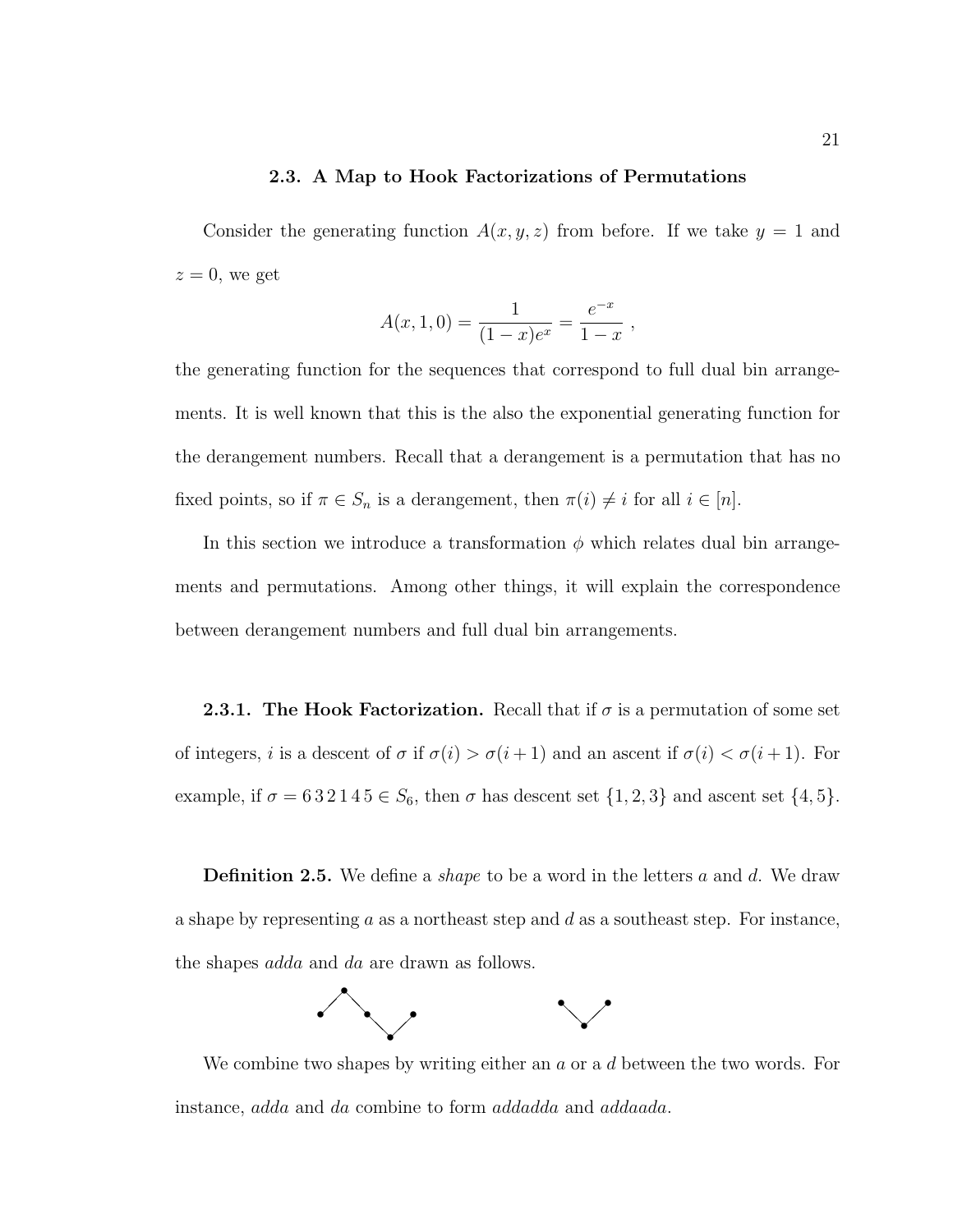

Note that words do not combine uniquely.

We associate a shape to each permutation in the obvious way:

**Definition 2.6.** Define a function Sh which takes permutations of m integers to shapes of length  $m-1$ . If  $\sigma \in S_m$  has a descent in the *i*th position, then the *i*th letter of  $\text{Sh}(\sigma)$  is d. If  $\sigma$  has an ascent in the *i*th position, then the *i*th letter of  $\text{Sh}(\sigma)$ is a.

For example, if  $\sigma_1$  is 632145 and  $\sigma_2$  is 4213756, then  $\text{Sh}(\sigma_1)$  and  $\text{Sh}(\sigma_2)$  are dddaa and ddaada:



The function Sh is certainly not injective: Sh also takes  $654123$  to the first shape. However, it is surjective.

**Definition 2.7.** A hook-shape is a shape of the form  $d^i a$ , where i may be zero. We say this is a hook-shape of length  $i + 1$ . A hook of length m is a permutation whose shape is a hook-shape of length  $m-1$ . A *tail-shape* is a shape of the form  $d^i$ , where we permit the empty word  $(i = 0)$  to be considered a tail-shape. We say the tail-shape is of length i. A tail is a permutation whose shape is a tail-shape. We consider the empty permutation and the permutation of length 1 to be tails.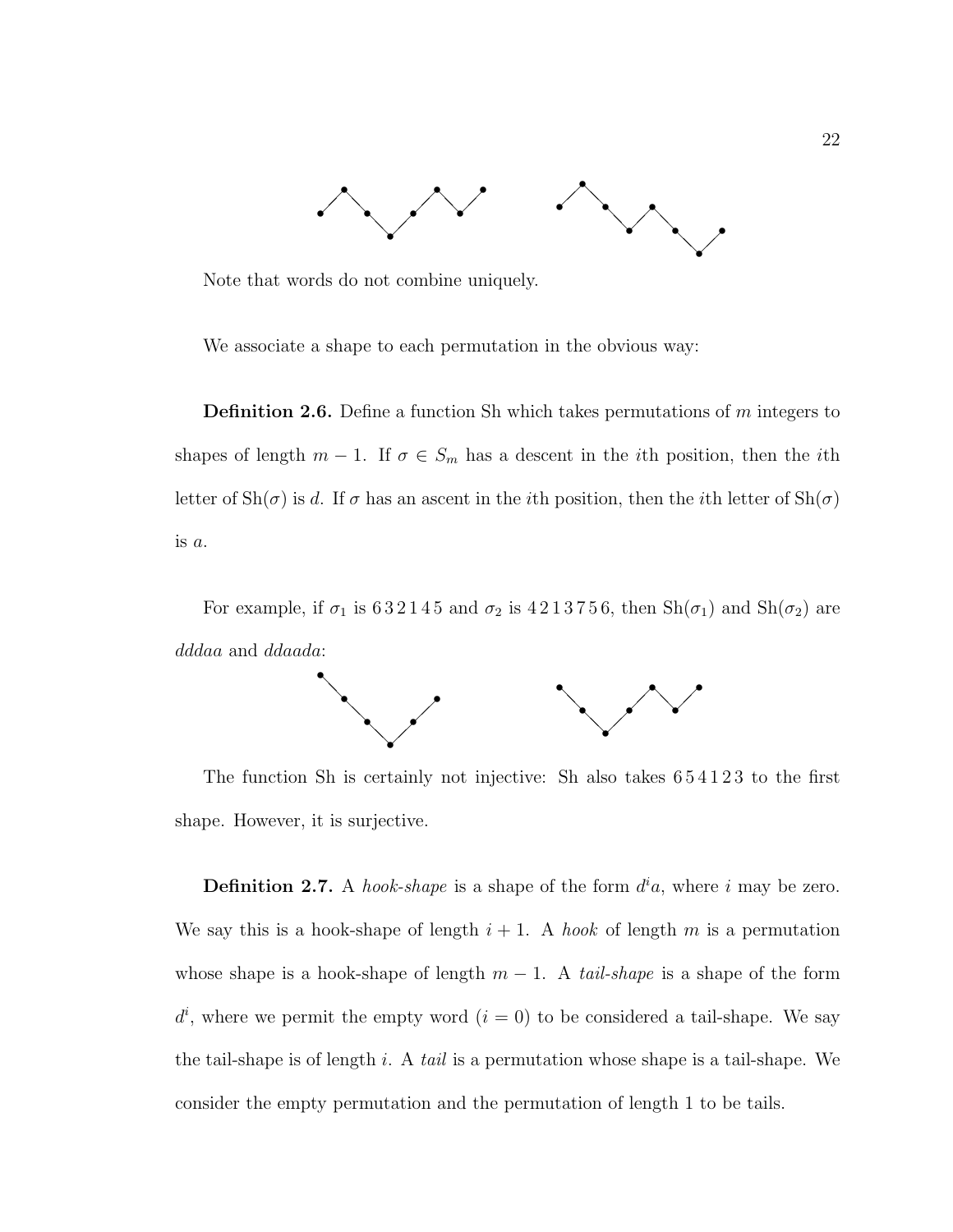**Proposition 2.10** (Gessel [5]). Any permutation has a unique factorization into a (possibly empty) sequence of hooks, followed by a tail. We call this the hook factorization.

*Proof.* If the permutation, say  $\sigma \in S_m$ , is actually  $m \, m-1 \, \dots \, 3 \, 2 \, 1$  then it factors into an empty sequence of hooks followed by a tail of length  $m$ . Otherwise, say the first ascent occurs at  $\sigma(i) < \sigma(i+1)$ . Then  $\sigma(1) \dots \sigma(i) \sigma(i+1)$  forms the first hook. Any other initial sequence fails to be a hook. We repeat the analysis for the permutation  $\sigma(i+2) \ldots \sigma(m)$ . This gives a unique factorization of any permutation into a sequence of concatenated hooks  $\alpha_i$  taken from left to right, with a tail  $\beta$  at the end.  $\square$ 

Our earlier example  $\sigma_1 = 632145$  factors as  $\sigma_1 = \alpha_1\beta$  with  $\alpha_1 = 63214$  and  $\beta = 5$ , while  $\sigma_2 = 4213756$  factors as  $\sigma_2 = \alpha_1 \alpha_2$  with  $\alpha_1 = 4213$  and  $\alpha_2 = 756$ . We define the corresponding notion for shapes.

**Definition 2.8.** Given a (possibly empty) sequence of hook-shapes of lengths  $(i_1,\ldots,i_l)$  followed by a tail-shape of length j, we define the hook-shape decomposition set indexed by  $(i_1,\ldots,i_l;j)$  to be the set of all shapes formed by combining them. (If the sequence of hook-shapes is empty  $(l = 0)$ , we say the decomposition set is indexed by  $(j)$ .) Following this scheme, we define the sequence of hook-shapes of lengths  $(i_1, \ldots, i_l)$  with no final tail-shape to be the hook-shape decomposition set indexed by  $(i_1,\ldots,i_l;-1)$ . The length of the shapes in the hook-shape decomposition set indexed by  $(i_1,\ldots,i_l;j)$  is  $i_1+\cdots+i_l+l+j$ .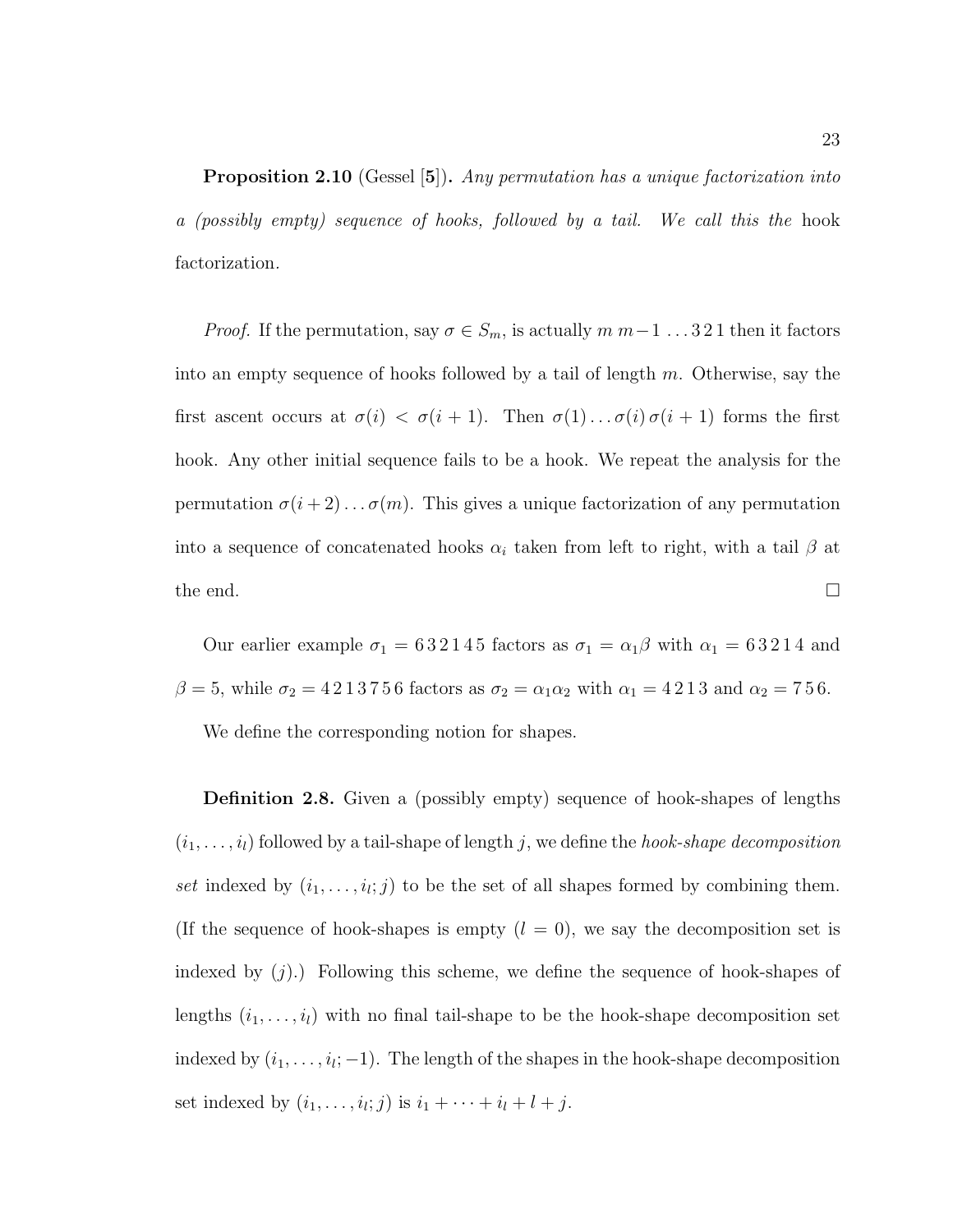Notation. We will denote the letters that combine the hook shapes (and tail shape) by  $\phi$  and  $\phi$ . A final  $\phi$  or  $\phi$  will indicate a tail-shape of length zero. We will draw an additional vertical line after a final hook-shape to indicate a tail-shape of length  $-1$ .

For instance, the hook-shape of length 3  $(dda)$  and the tail-shape of length 1  $(d)$ combine to form the hook-shape decomposition set indexed by  $(3;1)$ , which consists of shapes  $dda\ddot{a}d$  and  $dda\ddot{d}d$ :



The hook-shape of length 4 (ddda) and the tail-shape of length zero combine to form the hook-shape decomposition set indexed by  $(4, 0)$ , which contains the shapes  $ddda\phi$ and *dddad*:



Finally, the hook-shape of length 3  $(dda)$  and length 2  $(da)$  combine to form the hookshape decomposition set indexed by  $(3, 2, -1)$ . The relevant shapes are  $dda\ddot{a}da$  and  $dda|dda|$ :



If  $j \geq 0$ , there are a total of  $2^l$  shapes in the decomposition set indexed by  $(i_1,\ldots,i_l;j)$ . If  $j = -1$ , there are  $2^{l-1}$  shapes in the decomposition set indexed by  $(i_1, \ldots, i_l; -1).$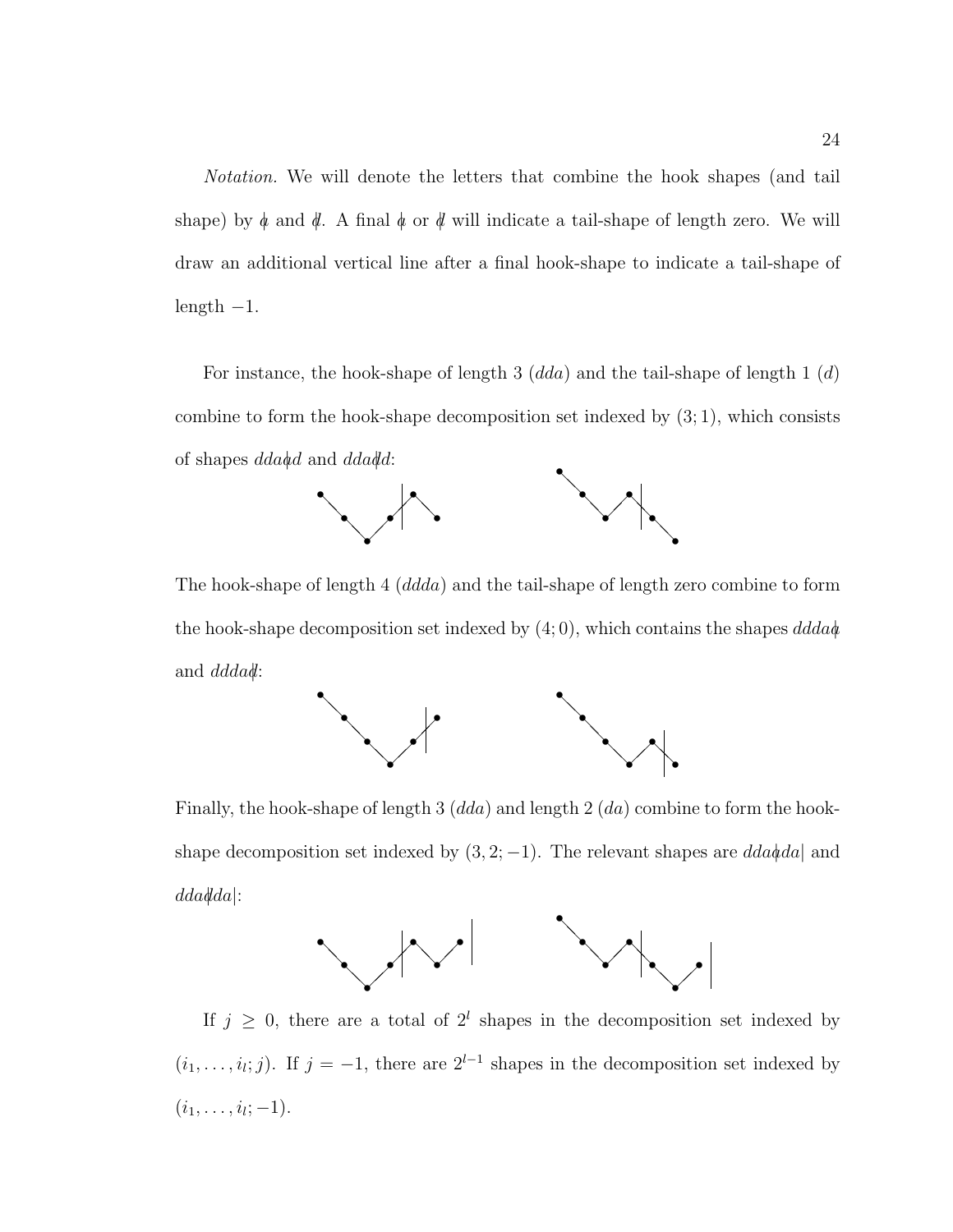The following is immediate.

**Proposition 2.11.** If the permutation  $\sigma$  has hook factorization  $\alpha_1 \cdots \alpha_l \beta$  with  $\alpha_k$  of length  $i_k$  and  $\beta$  of length j, then  $\text{Sh}(\sigma)$  is in the hook-shape decomposition set indexed by  $(i_1 - 1, \ldots, i_l - 1; j - 1)$ .

For example, taking  $\sigma_1 = 632145$  and  $\sigma_2 = 4213756$  as above,  $\text{Sh}(\sigma_1)$  is in the hook-shape decomposition set indexed by  $(4,0)$  and  $\text{Sh}(\sigma_2)$  is in the hook-shape decomposition set indexed by  $(3, 2, -1)$ . Notice that the hook-shape decomposition sets disjointly partition the set of shapes.

We associate polytopes with shapes and with hook-shape decomposition sets as follows.

**Definition 2.9.** Let S be a shape with  $m-1$  letters. We define the polytope  $P_S \subset (0,1]^m$  by the following inequalities. If the jth letter of S is d we have  $y_{j-1} \ge y_j$ ; if it is a we have  $y_{j-1} < y_j$ . Finally, we take  $0 < y_i \le 1$  for all  $i = 1, \ldots, m$ .

**Definition 2.10.** Let H be a hook-shape decomposition set. We define the polytope  $P_H$  to be the union of the polytopes  $P_S$  for all shapes  $S \in H$ .

*Notation.* If H is indexed by  $(i_1, \ldots, i_l; j)$ , for each k between 1 and l we set  $i'_{k} = i_{1} + \cdots + i_{k} + k$  (letting  $i'_{0}$  be 0). We say that the coordinates  $y_{i'_{k-1}+1}$  through  $y_{i_k}$  come from the same hook-shape, and that  $y_{i'_l+1}$  through  $y_m$  come from the tailshape.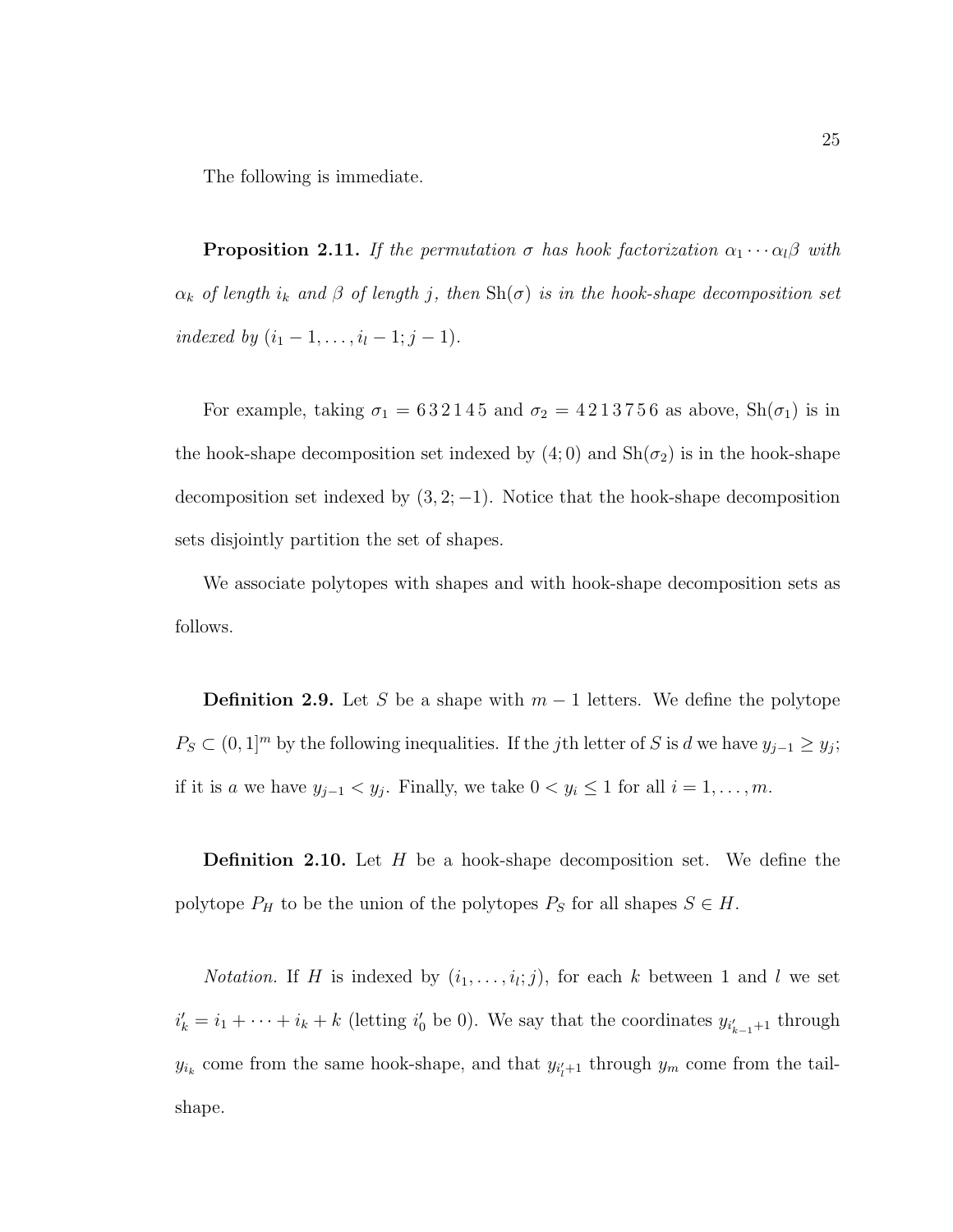Note that in  $P_H$  the coordinates coming from the k<sup>th</sup> hook-shape satisfy the inequalities  $y_{i'_{k-1}+1} \geq \cdots \geq y_{i'_{k}-1} < y_{i'_{k}}$  and the coordinates coming from the tailshape satisfy  $y_{i'_l+1} \geq \cdots \geq y_m$ .

For example, for  $H = (3, 2; 1)$ ,  $P_H$  is defined by  $y_1 \ge y_2 \ge y_3 < y_4$ ,  $y_5 \ge y_6 < y_7$ and  $y_8 \ge y_9$ . The coordinates  $y_1, y_2, y_3$  and  $y_4$  come from the same hook-shape, as do  $y_5$ ,  $y_6$ , and  $y_7$ . Similarly,  $y_8$  and  $y_9$  come from the tail-shape.

#### **2.3.2.** The Functions  $\phi$  and  $\phi'$ .

**Definition 2.11.** Let A be a dual bin arrangement with m elements. We define the function  $\phi_A$  from  $P_A$  to  $[0, 1)^m$  with  $\phi_A(x_1, \ldots, x_m)=(y_1, \ldots, y_m)$  as follows:

$$
y_j = 1 - \sum_{i=b}^{j} x_i + \left\lfloor \sum_{i=b}^{j} x_i \right\rfloor
$$

where  $b$  is the first element in the bin that contains  $i$ .

**Proposition 2.12.** For each dual bin arrangement  $A$ ,  $\phi_A$  is an affine linear, volume preserving map.

*Proof.* We will introduce dummy variables  $x_0 = y_0 = 1$  and show that the action of  $\phi_A$  can be written as an  $m+1$  by  $m+1$  invertible matrix  $M_A$  with determinant  $(-1)^m$ .

The first row of  $M_A$  is  $[1, 0, \ldots, 0]$ . Fix  $j \geq 1$ , and let b be the first element in the bin that contains j. By the definition of  $\phi_A$ , since  $y_j = 1 - \sum_{i=b}^{j} x_i + \lfloor \sum_{i=b}^{j} x_i \rfloor$ , the  $(j+1)$ st row of  $M_A$  will start with  $\left[\sum_{i=b}^{j} x_i\right] + 1$ , then will be followed by  $-1$  in the  $(b+1)$ st through  $(j+1)$ st positions. The remaining  $m-j$  entries of this  $j+1$ st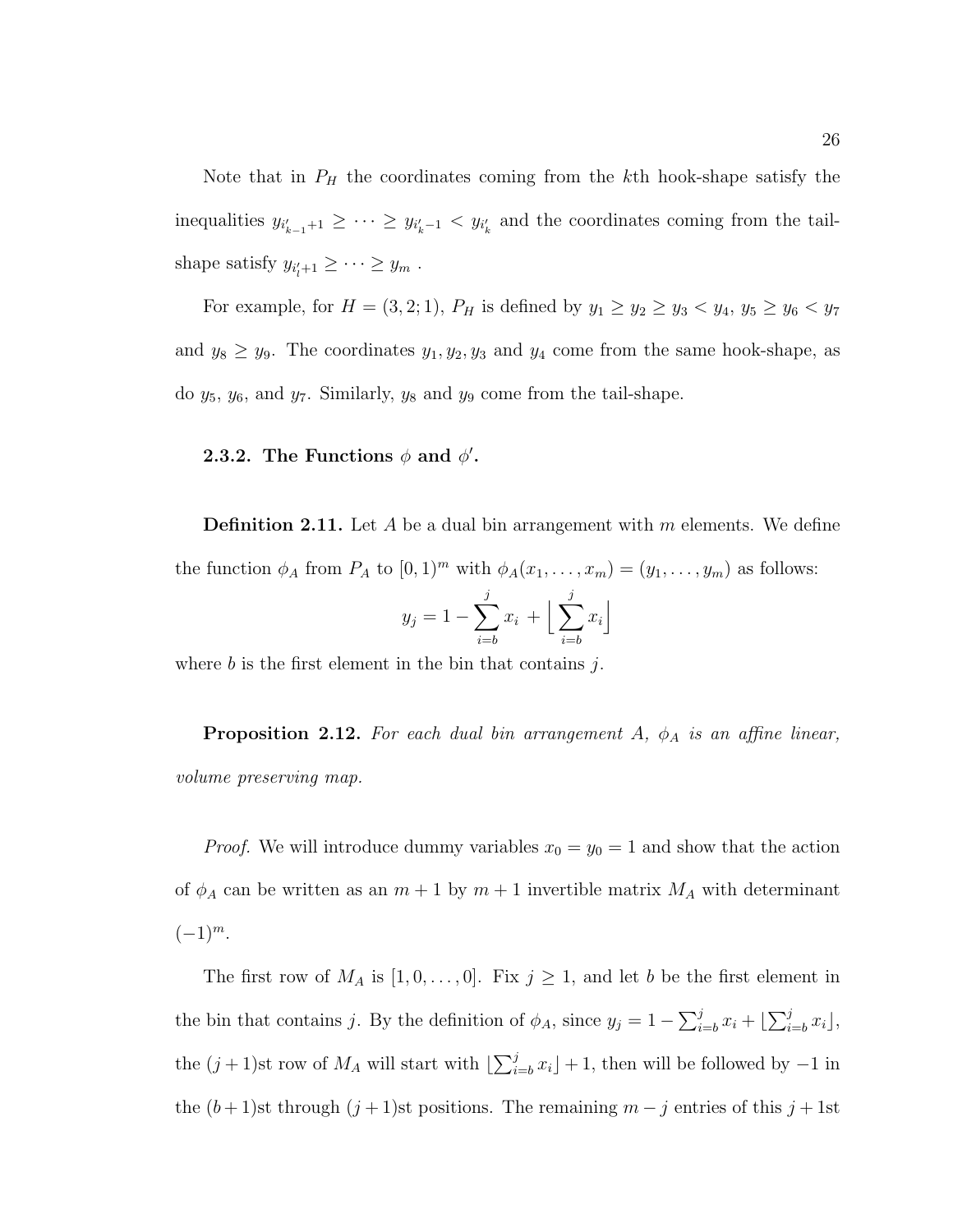row are all zero. Hence  $M_A$  is a lower triangular matrix with 1 in the  $(1, 1)$  position and  $-1$  elsewhere on the main diagonal. Thus  $M_A$  is invertible with determinant  $(-1)^m$ .

This function is very similar to the one Stanley introduces in [**13**], which gives a combinatorial interpretation for slices of the unit hypercube perpendicular to  $(1,\ldots, 1).$ 

**Definition 2.12.** Given  $m > 0$ , define a piecewise linear, volume preserving map  $\phi$  from  $[0,1)^m$  to  $(0,1]^m$ . Divide  $[0,1)^m$  into polytopes  $P_A$  for all dual bin arrangements A of m objects. Then form  $\phi$  by defining  $\phi(x_1,\ldots,x_m) = \phi_A(x_1,\ldots,x_m)$  for  $(x_1,\ldots,x_m)\in P_A.$ 

**Definition 2.13.** Given a hook factorization  $H$ , we define a function  $\phi'_H$  by taking  $\phi'_H(y_1,\ldots,y_m)=(x_1,\ldots,x_m)$  as follows:

 $x_j =$  $\sqrt{ }$  $\begin{array}{c} \end{array}$  $\begin{array}{c} \end{array}$  $y_{j-1} - y_j$ , if  $y_{j-1} \ge y_j$  and  $y_{j-1}$  and  $y_j$  come from the same hook-<br>shape or tail-shape;  $1 + y_{j-1} - y_j$ , if  $y_{j-1} < y_j$  and  $y_{j-1}$  and  $y_j$  come from the same hook-<br>shape;  $1 - y_j$ , if  $y_{j-1}$  and  $y_j$  come from different hook-shapes.

We consider  $y_0$  to be 1. We then construct  $\phi'$  on  $(0, 1]^m$  by piecing together the restrictions of each  $\phi'_H$  to the polytope corresponding to H, just as we made  $\phi$  from the  $\phi_A$ 's.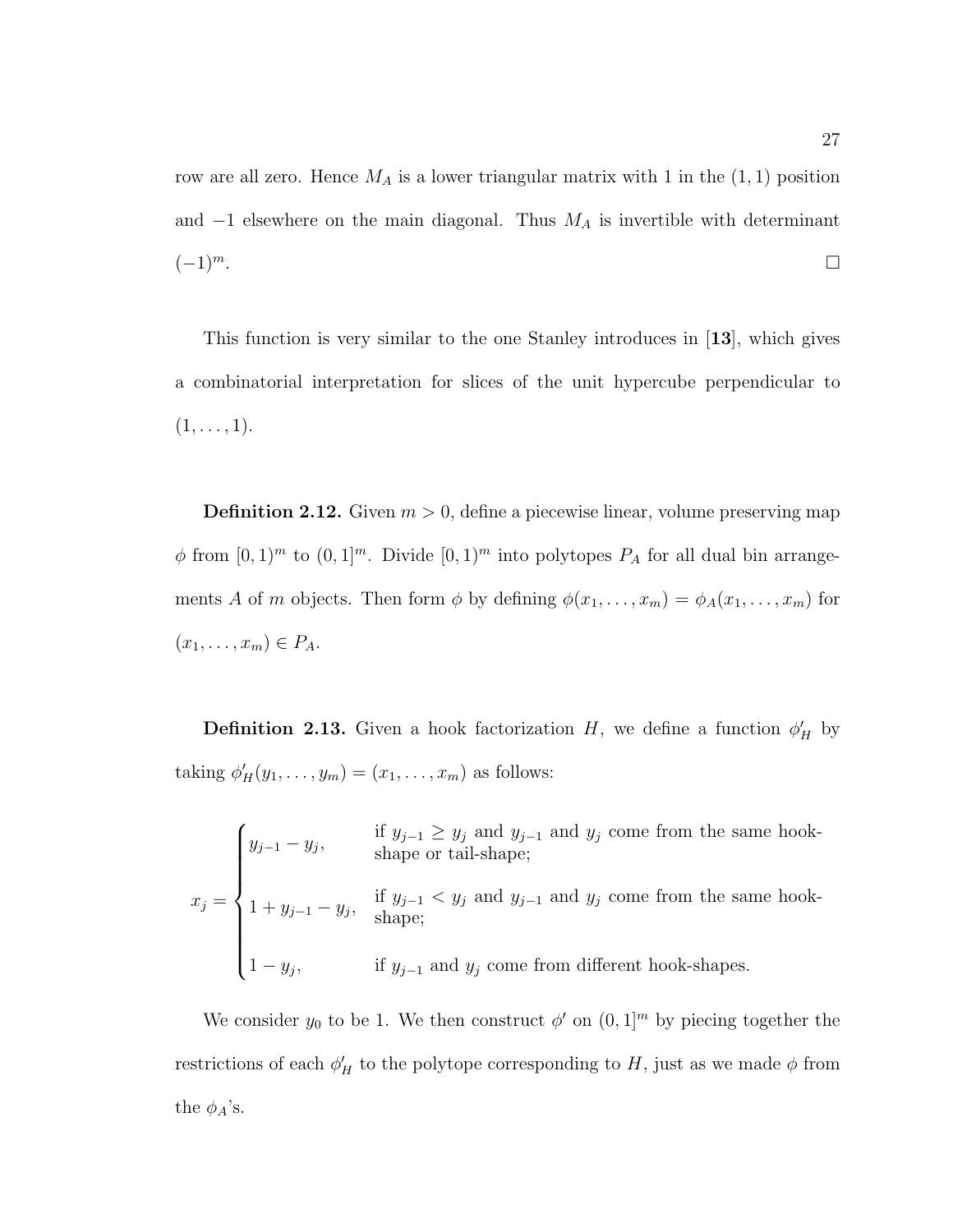The following theorem provides an alternative combinatorial interpretation for dual bin arrangements.

**Theorem 2.13.** Let A be the dual bin arrangement with n full bins and p leftover bins containing  $m_1, \ldots, m_n, m_0$  elements respectively. Let H be the hook-shape decomposition set indexed by  $(m_1 - 1, \ldots, m_n - 1; m_0 - 1)$ . Then  $\phi$  bijectively takes  $P_A$  to  $P_H$ , and  $\phi_A^{-1} = \phi_H'$ .

We prove this using the following two lemmas.

**Lemma 2.14.** Taking A and H as above,  $\phi(P_A) \subseteq P_H$ .

*Proof.* For  $1 \leq k \leq n$ , set  $m_1 + \cdots + m_k = m'_k$ , so the kth bin contains the elements  $m'_{k-1} + 1$  through  $m'_{k}$ . Consider  $x_i$ , for  $m'_{k-1} + 1 \leq i < m'_{k}$ . Since i is not the last element in a full bin, we have

$$
\sum_{j=m'_{k-1}+1}^{i} x_j < 1, \text{ so } \left[ \sum_{j=m'_{k-1}+1}^{i} x_j \right] = 0.
$$

Hence

$$
y_i = 1 - \sum_{j=m'_{k-1}+1}^{i} x_j = 1 - \sum_{j=m'_{k-1}+1}^{i-1} x_j - x_i = y_{i-1} - x_i
$$

and  $y_{i-1} \geq y_i$ . Thus  $\phi$  gives us the inequalities  $y_{m'_{k-1}+1} \geq \cdots \geq y_{m'_{k}-1}$ .

Similarly, for the last element in the bin we have

$$
\sum_{j=m'_{k-1}+1}^{m'_{k}} x_{j} \ge 1, \text{ and } \left\lfloor \sum_{j=m'_{k-1}+1}^{m'_{k}} x_{j} \right\rfloor = 1
$$

yielding

$$
y_{m'_{k}} = 1 - \sum_{j=m'_{k-1}+1}^{m'_{k}} x_{j} + 1 = 1 - \sum_{j=m'_{k-1}+1}^{m'_{k}-1} x_{j} + 1 - x_{m'_{k}} = y_{m'_{k}-1} + 1 - x_{m'_{k}}.
$$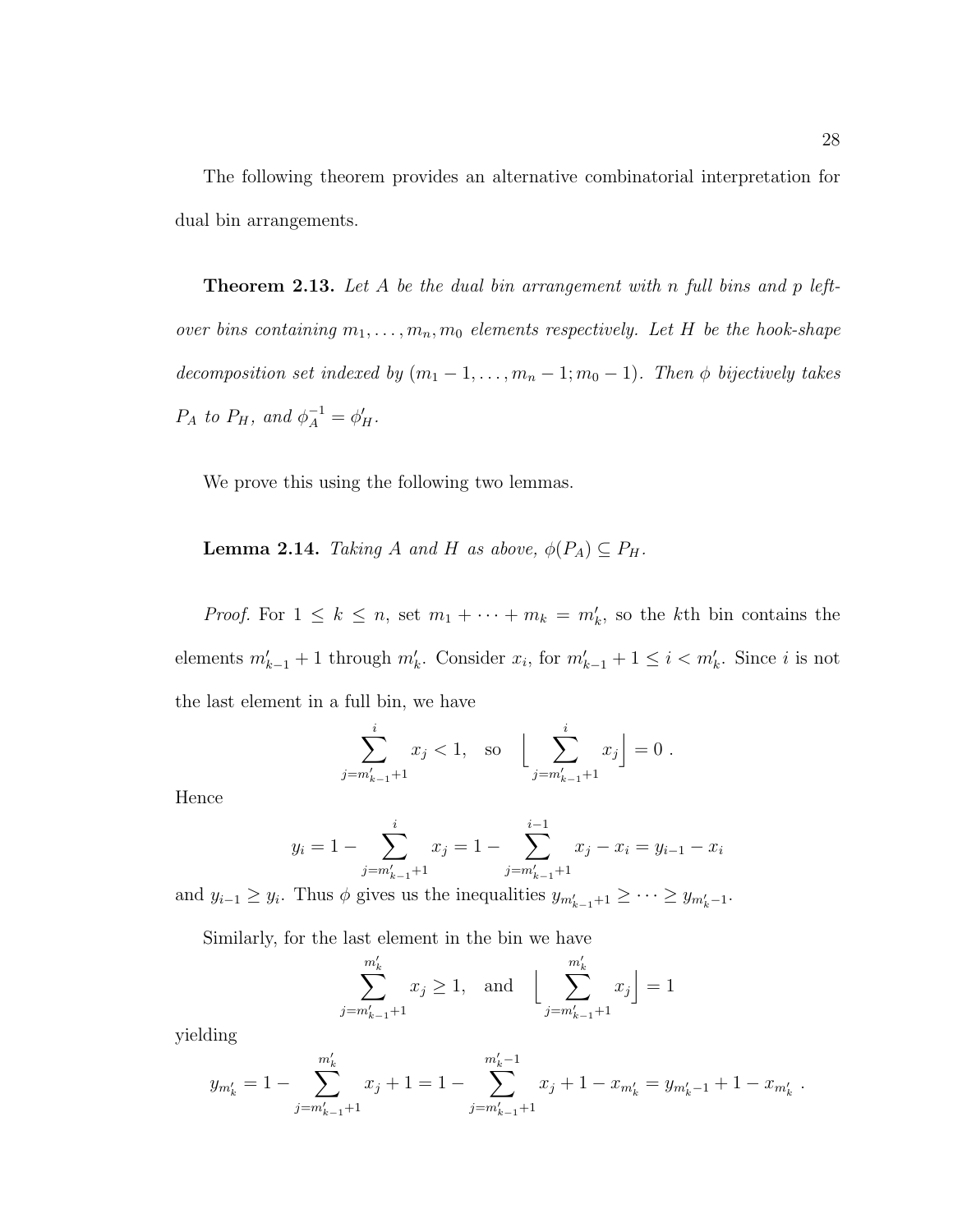Since  $x_{m'_k}$  is strictly less than one, we get the inequality  $y_{m'_k-1} < y_{m'_k}$ . Combining these, we get that

$$
y_{m'_{k-1}+1} \ge y_{m'_{k-1}+2} \ge \cdots \ge y_{m'_{k}-1} < y_{m'_{k}}.
$$

But these are precisely the coordinates and inequalities that come from the kth hook-shape in  $H$ .

The same argument as above shows that, for the leftover bin,  $\phi$  gives us the coordinates and inequalities that come from the tail-shape of H:

$$
y_{m-m_0+1}\geq\cdots\geq y_m.
$$

Hence, for  $(x_1,...,x_m) \in P_A$ ,  $\phi(x_1,...,x_m)=(y_1,...,y_m)$  satisfies all the inequalities that define  $P_H$  and therefore  $\phi(P_A) \subseteq P_H$ .

**Lemma 2.15.** Taking A and H as before,  $\phi'(P_H) \subseteq P_A$ .

*Proof.* Consider the action of  $\phi'$  on the coordinates that come from the kth hookshape. As in the previous lemma, we set  $m_1 + \cdots + m_k = m'_k$ . So the coordinates from this hook-shape are  $y_{m'_{k-1}+1}$  through  $y_{m'_{k}}$ . Applying  $\phi'$  gives

$$
x_{m'_{k-1}+1} = 1 - y_{m'_{k-1}+1}
$$
  
\n
$$
x_{m'_{k-1}+2} = y_{m'_{k-1}+1} - y_{m'_{k-1}+2}
$$
  
\n
$$
\vdots
$$
  
\n
$$
x_{m'_{k}-1} = y_{m'_{k}-2} - y_{m'_{k}-1}
$$

If we then take  $x_{m'_{k-1}+1} + \cdots + x_{m'_{k}-1}$ , the sum telescopes to  $1 - y_{m'_{k}-1}$ , which,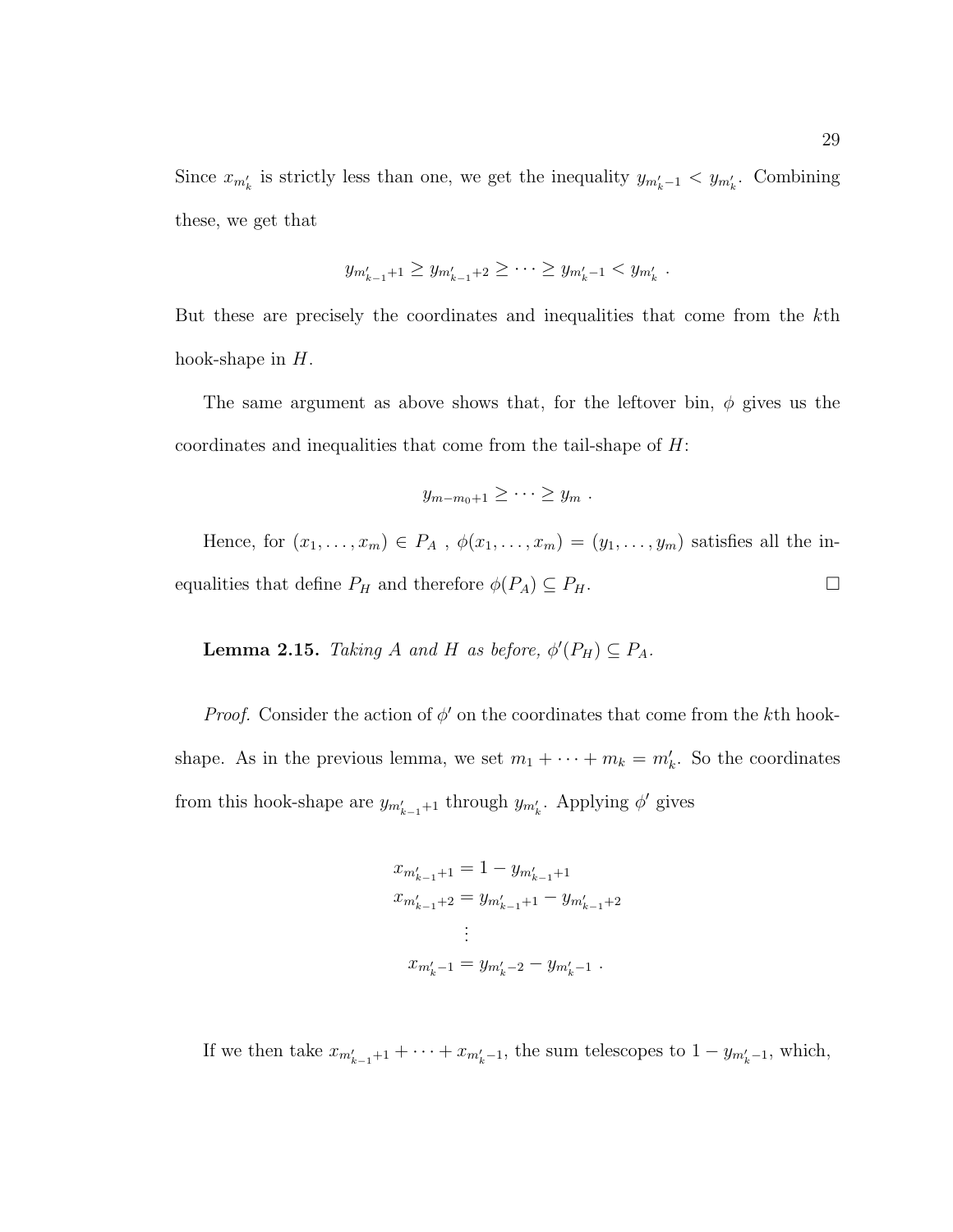since  $y_j > 0$ , must be strictly less than 1. Hence

$$
\sum_{j=m'_{k-1}+1}^{m'_k-1} x_j < 1.
$$

Since  $y_{m'_k}$  is the last coordinate coming from the k<sup>th</sup> hook-shape, we have that

 $y_{m'_k-1} < y_{m'_k}$  and thus  $\phi'$  gives  $x_{m'_k} = 1 + y_{m'_k-1} - y_{m'_k}$ . The sum  $x_{m'_{k-1}+1} + \cdots + x_{m'_k}$ telescopes to  $2 - y_{m'_k}$ . Since  $y_{m'_k} \le 1$ , this means

$$
\sum_{j=m'_{k-1}+1}^{m'_k} x_j \ge 1.
$$

These two inequalities are precisely those that say that  $m'_{k-1} + 1$  through  $m'_{k}$  fill a bin.

The same argument shows that  $\phi'$  applied to the coordinates that come from the tail-shape yields the inequality  $\sum_{j=m-m_0+1}^{m} x_j < 1$ . This is the inequality which places  $m - m_0 + 1$  through m in a leftover bin.

Thus, for  $(y_1, \ldots, y_m) \in P_H$ ,  $\phi'(y_1, \ldots, y_m) = (x_1, \ldots, x_m)$  satisfies all the inequalities that determine  $P_A$ . So  $\phi'(P_H) \subseteq P_A$ .

*Proof of Theorem 2.13.* Take a point  $(x_1,...,x_m) \in P_A$ . By Lemma 2.14 we know  $\phi(x_1,\ldots,x_m) \in P_H$ . By Lemma 2.15 we know  $\phi' \phi(x_1,\ldots,x_m) \in P_A$ . A simple check shows that  $\phi'\phi(x_1,\ldots,x_m) = \phi'_H\phi_A(x_1,\ldots,x_m) = (x_1,\ldots,x_m)$ . Similarly, for  $(y_1, \ldots, y_m) \in P_H$ , a simple check shows  $\phi \phi'(y_1, \ldots, y_m) = \phi_A \phi'_H(y_1, \ldots, y_m) =$  $(y_1,\ldots,y_m).$ 

**2.3.3. Examples.** We now return to our earlier observation that the special case of our dual bin generating function  $A(x, 1, 0)$  is the exponential generating function for the derangement numbers. Note that by taking  $A(x, 1, 0)$  we are determining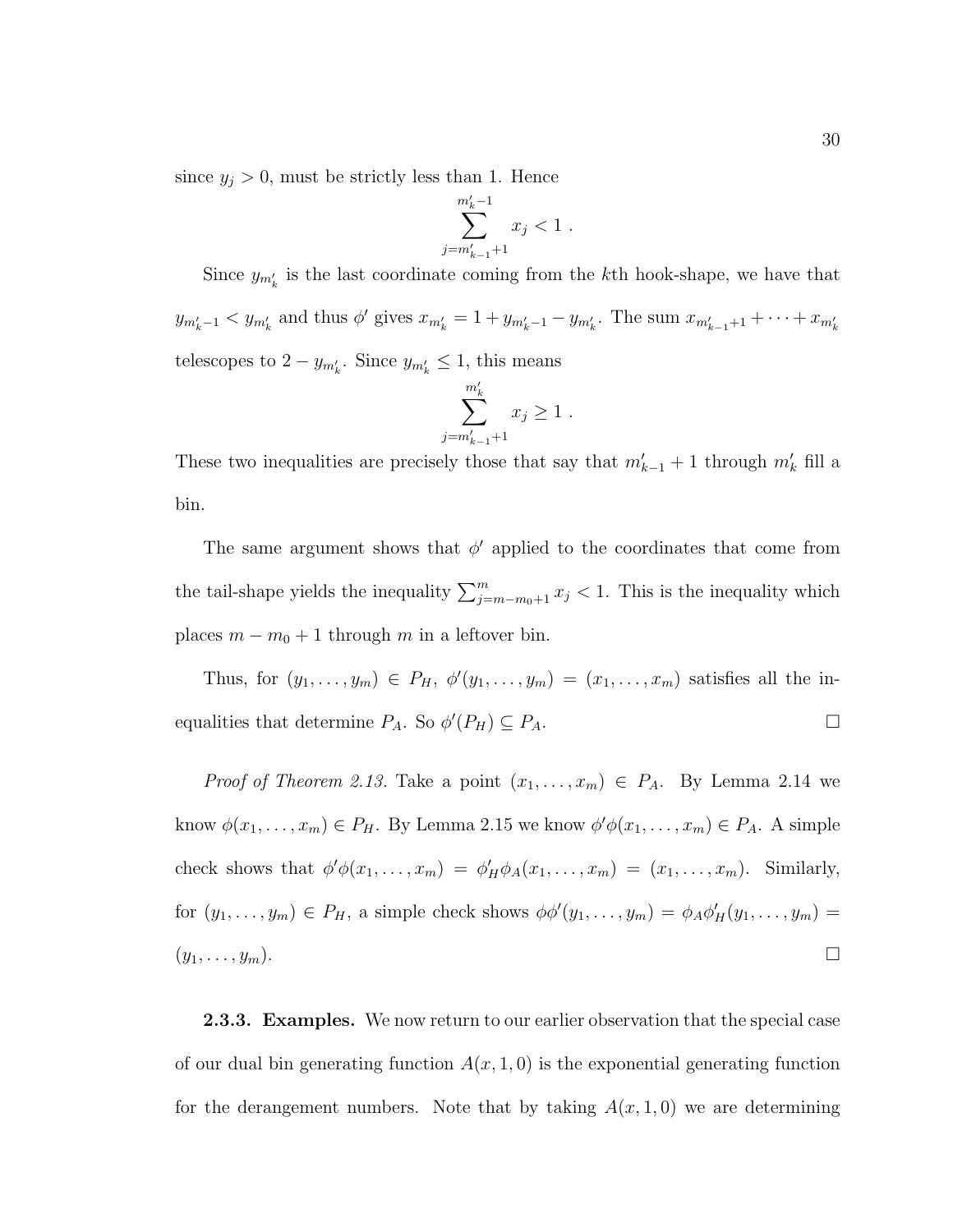the volumes of the polytopes of the full dual bin arrangements. Under the action of  $\phi$ , this is the same as looking at the volume of the polytopes corresponding to hook-shape decomposition sets whose indices are of the form  $(i_1, \ldots, i_l; -1)$ .

**Proposition 2.16** (Gessel [**5**])**.** The derangement numbers are equinumerous with permutations that have an empty tail under the hook factorization.

An equivalent formulation of this result appears in [**3**].

Since the volume of the polytopes corresponding to hook-shape decomposition sets whose indices are of the form  $(i_1,\ldots,i_l;-1)$  is just the proportion of permutations with empty tail to all permutations,  $\phi$  explains why the generating functions are the same.

We take as another example the dual bin arrangements with five elements, two full bins, and a leftover bin. Expanding the generating function  $A(x, y, z)$  and looking at the coefficient of  $x^5y^2z$  gives  $\frac{1}{4}$ .

There is only one dual bin arrangement with 5 elements, 2 full bins, and 1 leftover bin: the one having two consecutive full bins with 2 elements, followed by a leftover bin with 1 element. Similarly, there is only one hook-shape decomposition set of length 4 whose index has the form  $(i_1, i_2; j)$ . Since  $4 = i_1 + i_2 + 2 + j$ , the hook-shape decomposition set must be indexed by  $(1, 1; 0)$ . Table 2.1 shows the four shapes in this decomposition set, as well as the permutations of 5 which have each shape.

There are 30 permutations whose shape is in the right hook-shape decomposition set. If we take  $\frac{30}{5!} = \frac{30}{120}$  we get  $\frac{1}{4}$  as needed.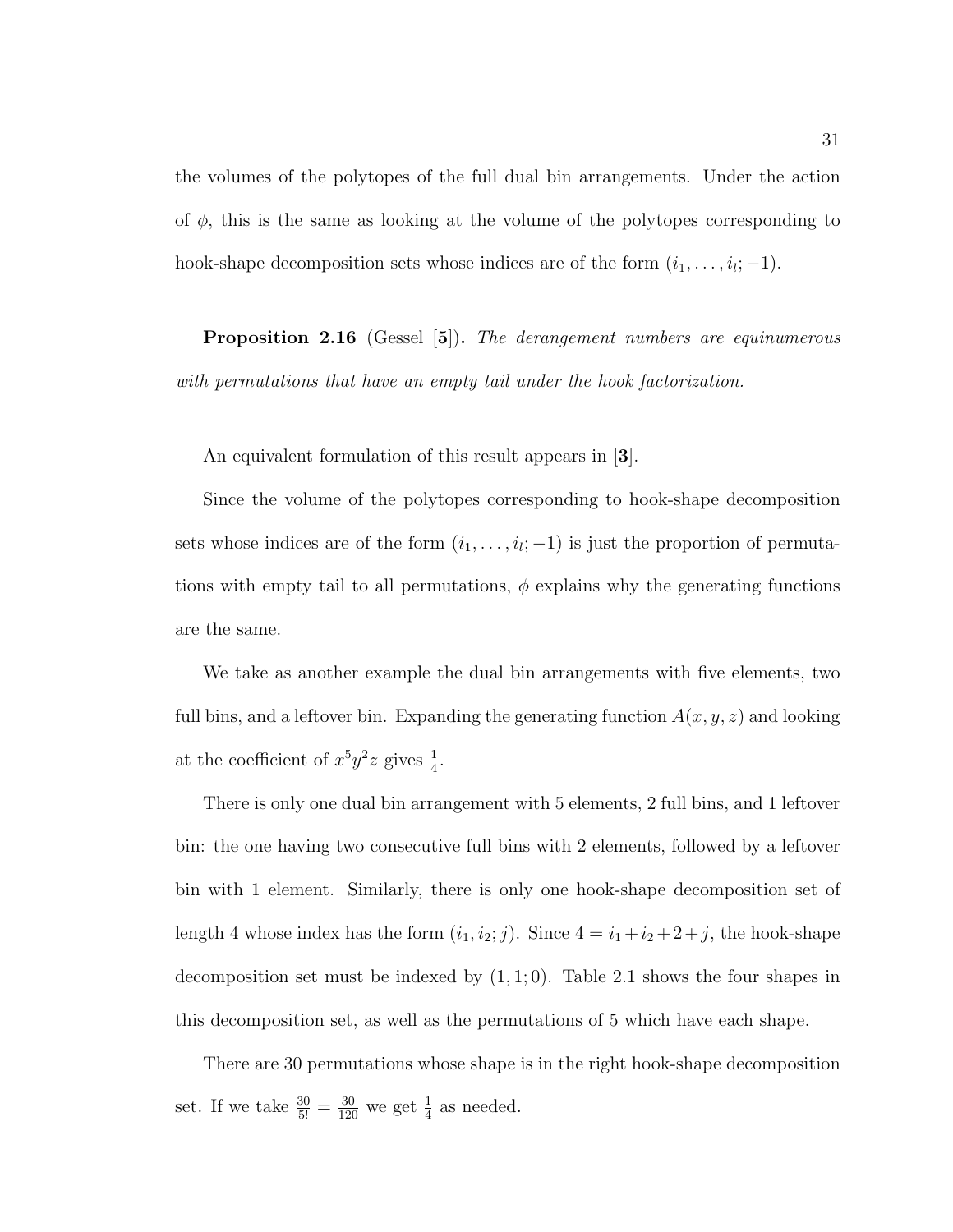| $\mathrm{Sh}(\sigma)$ | $\sigma$                                                                                                                     | $\mathrm{Sh}(\sigma)$ | $\sigma$                     |
|-----------------------|------------------------------------------------------------------------------------------------------------------------------|-----------------------|------------------------------|
|                       | 14253, 14352<br>24153, 24351<br>34152, 34251<br>15243, 15342<br>25143, 25341<br>35142, 35241<br>45132, 45231<br>13254, 23154 |                       | 12354, 12453<br>13452, 23451 |
|                       | 45123, 15234<br>25134, 35124<br>13245, 23145<br>14235, 24135<br>34125                                                        |                       | 12345                        |

TABLE 2.1. Permutations whose shapes are in the hook-shape decomposition set indexed by  $(1, 1; 0)$ 

Note that we could have made use of  $\phi$  and calculated the generating function  $A(x, y, z)$  by directly counting the number of permutations of m according to which hook-shape decomposition sets their shapes belong to.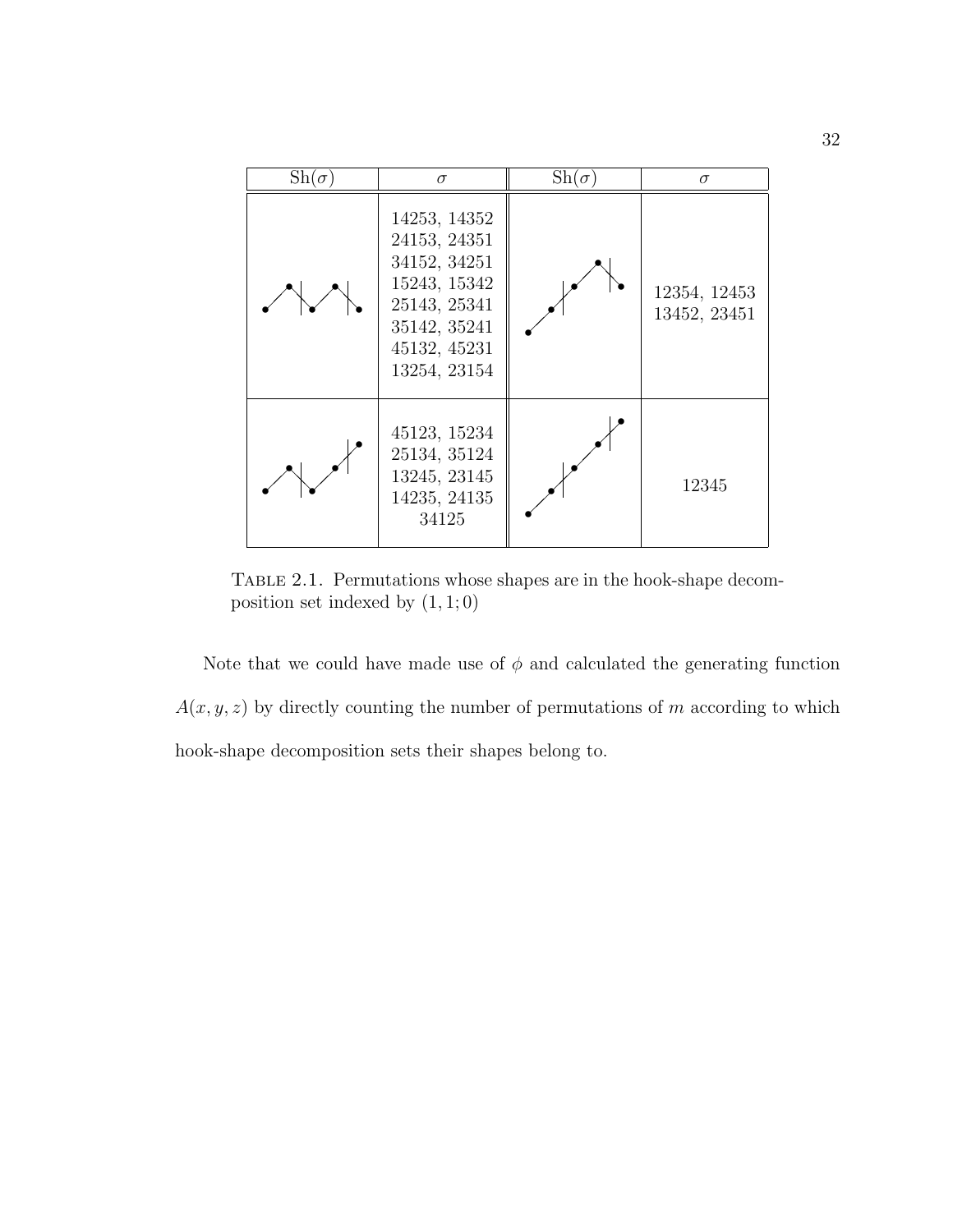### CHAPTER 3

# **The Threshold** k **Case of the Dual Bin Problem**

We now let the threshold be  $k$  for general positive integers  $k$ .

Note that the same sequence of objects will yield different dual bin arrangements depending on the actual value of k. For example, the sequence  $v = (0.1, 0.3, 0.7, 0.5, 0.1, 0.7)$ results in two full bins for  $k = 1$ , one full bin for  $k = 2$ , and one leftover bin for  $k \geq 3$ . The sequence  $w = (0.7, 0.5, 0.8, 0.5)$  results in two full bins and one leftover bin for  $k = 1$ , one full and one leftover bin for  $k = 2$ , one full bin for  $k = 3$ , and one leftover bin for  $k \geq 4$ .

### **3.1. The Generating Function for a Continuous Distribution**

**Definition 3.1.** We define  $A_{m,k}$  to be the number of permutations of  $[m]$  with  $k-1$  descents, and we define  $A_m(t)$  by setting  $A_m(t) = \sum_k A_{m,k} t^k$ . We call  $A_{m,k}$ and  $A_m(t)$  respectively Eulerian numbers and Eulerian polynomials.

Remark 3.1. The following generating function is well known.

$$
\sum_{m,k} A_{m,k} t^k \frac{x^m}{m!} = \sum_m A_m(t) \frac{x^m}{m!} = \frac{1-t}{1-te^{x(1-t)}}.
$$
 (2)

**Definition 3.2.** Let  $F_m^k$  and  $L_m^k$  be the threshold k equivalents of the polytopes  $F_m$  and  $L_m$  in Definition 2.1, with  $f_m^k$  and  $l_m^k$  their respective volumes.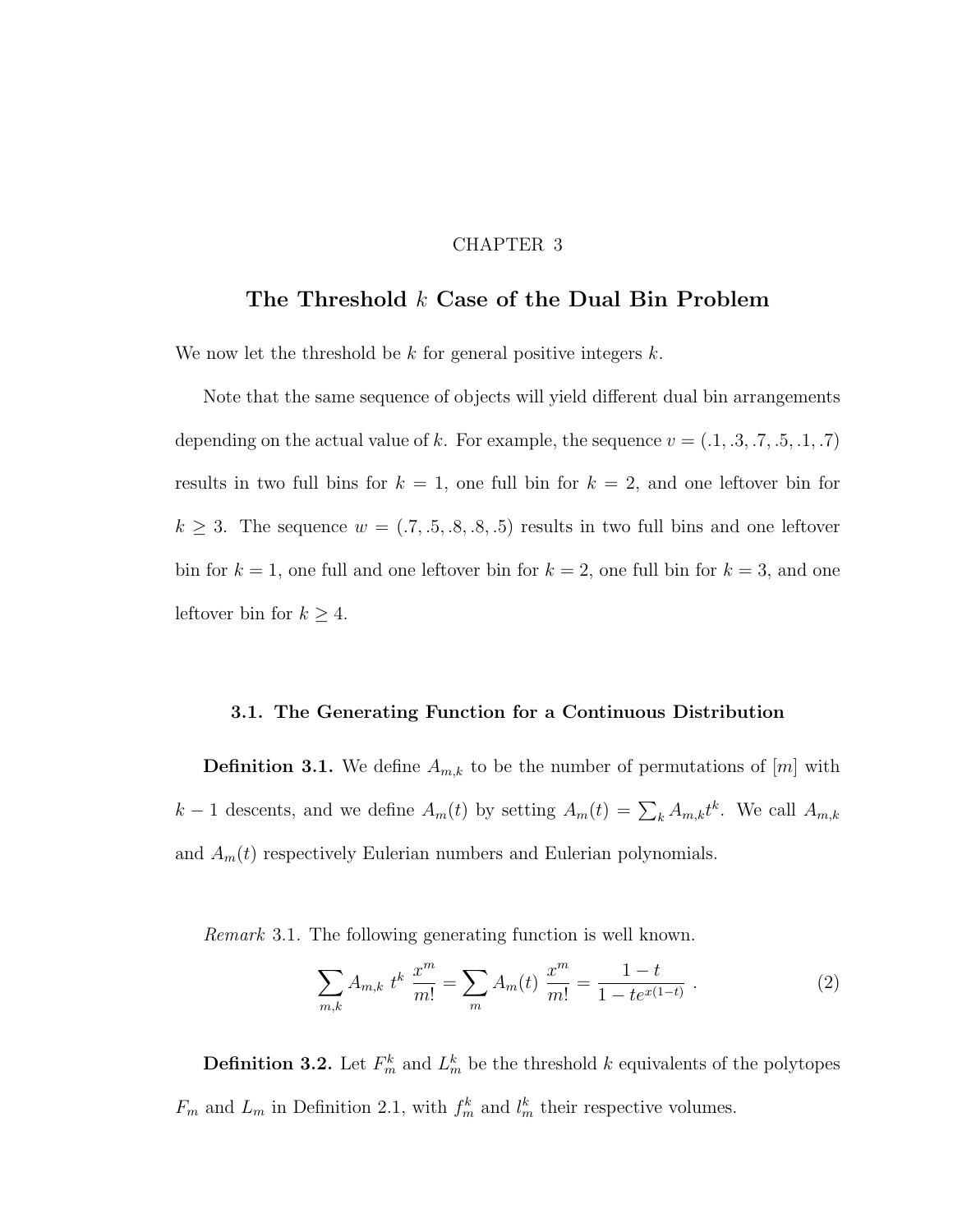We will express these polytopes in terms of slices of the unit hypercube, and their volumes using Eulerian numbers.

**Definition 3.3.** Let  $P_m^k$  be the slice of the unit m-hypercube satisfying the inequality  $k - 1 \le \sum_{i=1}^{m} x_i < k$ .

These are the slices that Stanley considers in [**13**]. It is well known that the volume of the slice  $P_m^k$  is  $\frac{1}{m!}A_{m,k}$ .

## **Lemma 3.1.**

For 
$$
m \ge 1
$$
,  $l_m^k = \sum_{i=1}^k \frac{1}{m!} A_{m,i}$  and  
for  $m \ge 2$ ,  $f_m^k = \sum_{i=1}^k \frac{1}{(m-1)!} A_{m-1,i} - \sum_{i=1}^k \frac{1}{m!} A_{m,i}$ .

*Proof.* Since  $L_m^k$  is given by the inequality  $0 \le \sum_{i=1}^m x_i < k$  and  $P_m^k$  is given by  $k-1 \leq \sum_{i=1}^{m} x_i < k$ , we have that

$$
L_m^k = \bigcup_{i=1}^k P_m^i
$$
 and  $l_m^k = \sum_{i=1}^k \frac{1}{m!} A_{m,i}$ .

Similarly,  $F_m^k$  is given by both  $0 \le \sum_{i=1}^{m-1} x_i < k$  and  $\sum_{i=1}^{m} x_i \ge k$ . We write this as

$$
\left\{ (x_1, x_2, \dots, x_m) \mid x_1 + \dots + x_{m-1} < k \text{ and } 0 \le x_i < 1 \right\}
$$
\n
$$
\left\{ (x_1, x_2, \dots, x_m) \mid x_1 + \dots + x_m \ge k \text{ and } 0 \le x_i < 1 \right\}.
$$

The first set allows  $x_m$  to take on its full range of values of  $[0, 1)$ , so the first set is  $\bigcup_{i=1}^k [0, 1] \times P_{m-1}^i$ . Note that the volume of  $[0, 1] \times P_{m-1}^i$  is  $\frac{1}{(m-1)!} A_{m-1,i}$ , and that the polytopes don't intersect each other.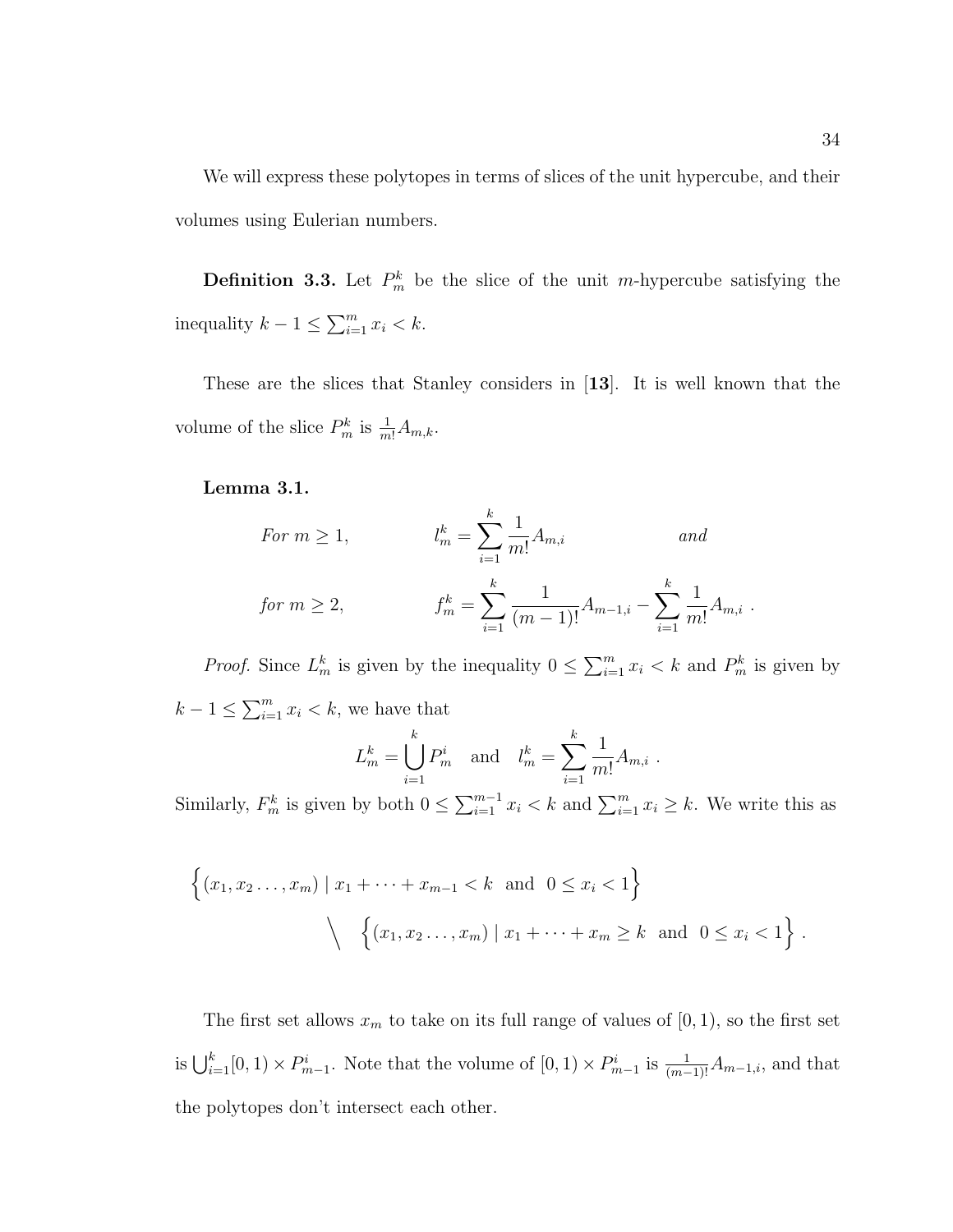However, to form  $F_m^k$  we subtracted off the second set. Hence we need to subtract off the slices  $P_m^1, \ldots, P_m^k$  from  $\bigcup_{i=1}^k [0, 1] \times P_{m-1}^i$ . Since each slice  $P_m^i$  is contained completely in  $[0, 1) \times P_{m-1}^i$ , we have that

$$
f_m^k = \sum_{i=1}^k \frac{1}{(m-1)!} A_{m-1,i} - \sum_{i=1}^k \frac{1}{m!} A_{m,i} .
$$

Finally, observe that while  $A_{1,1}$  is defined to be 1, we wish  $f_1^k$  to be zero, since one element cannot possibly fill a bin. Thus we add the restriction that  $m \geq 2$ .  $\Box$ 

We generalize Definition 2.2 to the threshold  $k$  case.

**Definition 3.4.** Given  $k > 0$ , we weight each point of  $[0, 1)^m$  by  $x^m y^n z^p$ , where  $n$  and  $p$  are the number of full and leftover bins in the dual bin arrangement obtained from applying the threshold k version of DUAL NEXT FIT to the m-tuple describing that point. Let  $b_{m,n,p}^k$  be the volume of the region whose points are given the weight  $x^m y^n z^p$ . Set  $A_k(x, y, z) = \sum b_{m,n,p}^k x^m y^n z^p$ .

Remark 3.2. Note that  $A_k(x, y, z)$  is the generating function for the continuous dual bin threshold  $k$  problem, and should not be confused with the similarly notated Eulerian polynomials. We also point out that  $b_{m,1,0}^k = f_m^k$  and  $b_{m,0,1}^k = l_m^k$ .

Adapting the proof of Theorem 2.3, we have the following proposition.

**Proposition 3.2.**

$$
A_k(x, y, z) = \frac{1 + z \sum_m l_m^k x^m}{1 - y \sum_m f_m^k x^m}.
$$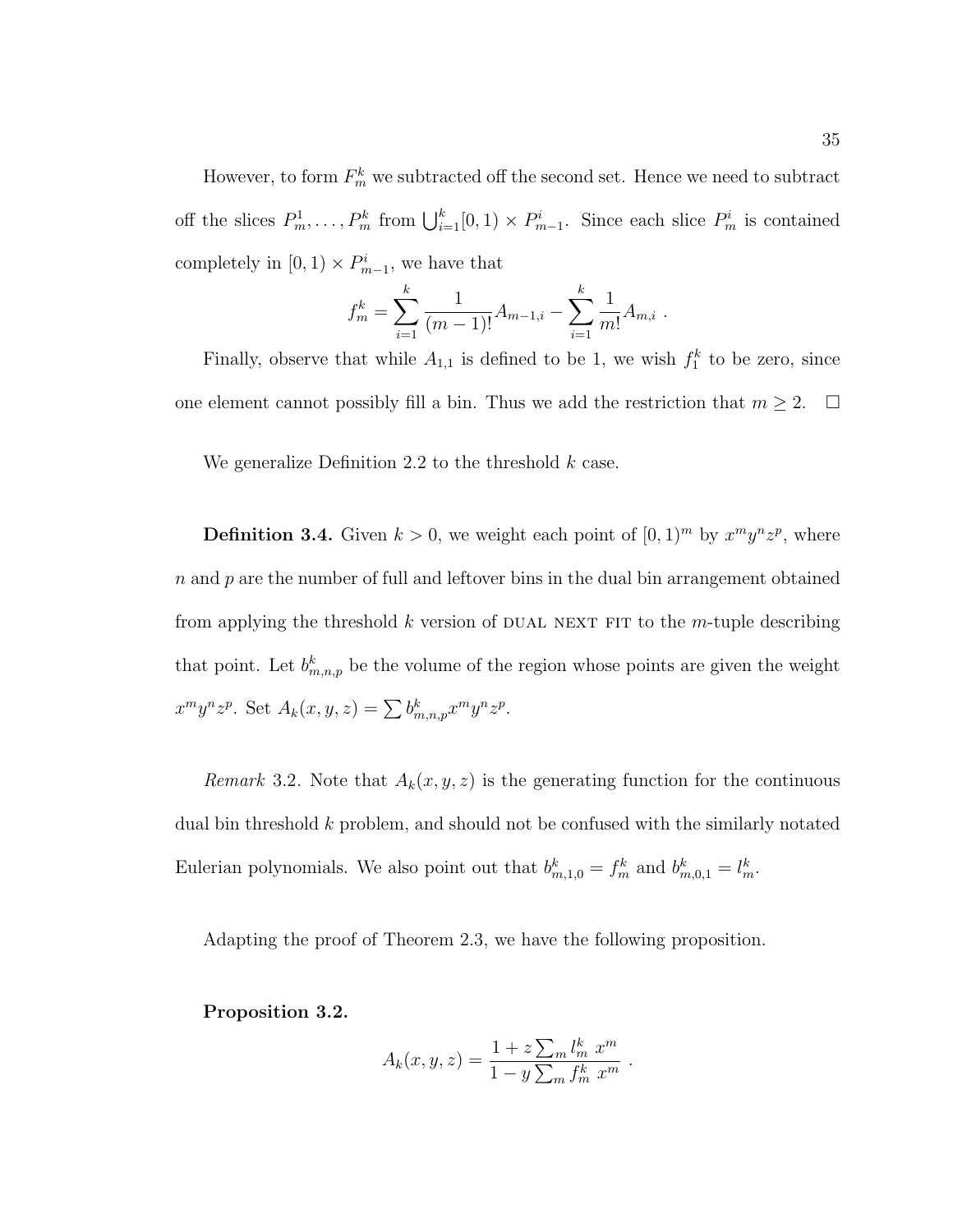**Definition 3.5.** Define the functions  $\hat{A}(x, y, z, t) = \sum_{k=1}^{\infty} t^k (1 + z \sum l_m^k x^m)$  and  $\check{A}(x, y, z, t) = \sum_{k=1}^{\infty} t^k (1 - y \sum f_m^k x^m)$ . Note that

$$
A_k(x, y, z) = \frac{[t^k] \hat{A}(x, y, z, t)}{[t^k] \check{A}(x, y, z, t)}
$$

where  $[t^k]f(t)$  denotes the coefficient of  $t^k$  in  $f(t)$ .

**Lemma 3.3.**

$$
\sum_{k=1}^{\infty} t^k \left( \sum_{m=1}^{\infty} \frac{x^m}{m!} \sum_{i=1}^k A_{m,i} \right) = \frac{1}{1 - te^{x(1-t)}} - \frac{1}{1 - t}.
$$

Proof. We have

$$
\sum_{k=1}^{\infty} t^k \left( \sum_{m=1}^{\infty} \frac{x^m}{m!} \sum_{i=1}^k A_{m,i} \right) = \sum_{m=1}^{\infty} \frac{x^m}{m!} \left( \sum_{k=1}^{\infty} t^k \sum_{i=1}^k A_{m,i} \right)
$$

$$
= \sum_{m=1}^{\infty} \frac{x^m}{m!} \frac{A_m(t)}{1-t}
$$
(3)

$$
= \frac{1}{1-t} \left( -1 + \sum_{m=0}^{\infty} \frac{x^m}{m!} A_m(t) \right)
$$
 (4)

$$
= \frac{1}{1-t} \left( \frac{1-t}{1-te^{x(1-t)}} - 1 \right)
$$
(5)

$$
=\frac{1}{1-te^{x(1-t)}}-\frac{1}{1-t}.
$$

Equation (3) follows from the definition of the Eulerian polynomial: since we define  $A_m(t)$  to be  $\sum_k A_{m,k} t^k$ , we rewrite  $\sum_{k=1}^{\infty} t^k \left( \sum_{i=1}^k A_{m,i} \right)$  as  $\frac{1}{1-t} A_m(t)$ . Equation (4) uses the convention that  $A_{0,0}$  is 1. Equation (5) uses the generating function for Eulerian polynomials stated in equation (2).  $\Box$ 

**Definition 3.6.** We define the functions  $g(x, t)$  and  $g_k(x)$  as follows:

$$
g(x,t) = \frac{1}{1 - te^{x(1-t)}} = \sum_{k=0}^{\infty} g_k(x) t^k.
$$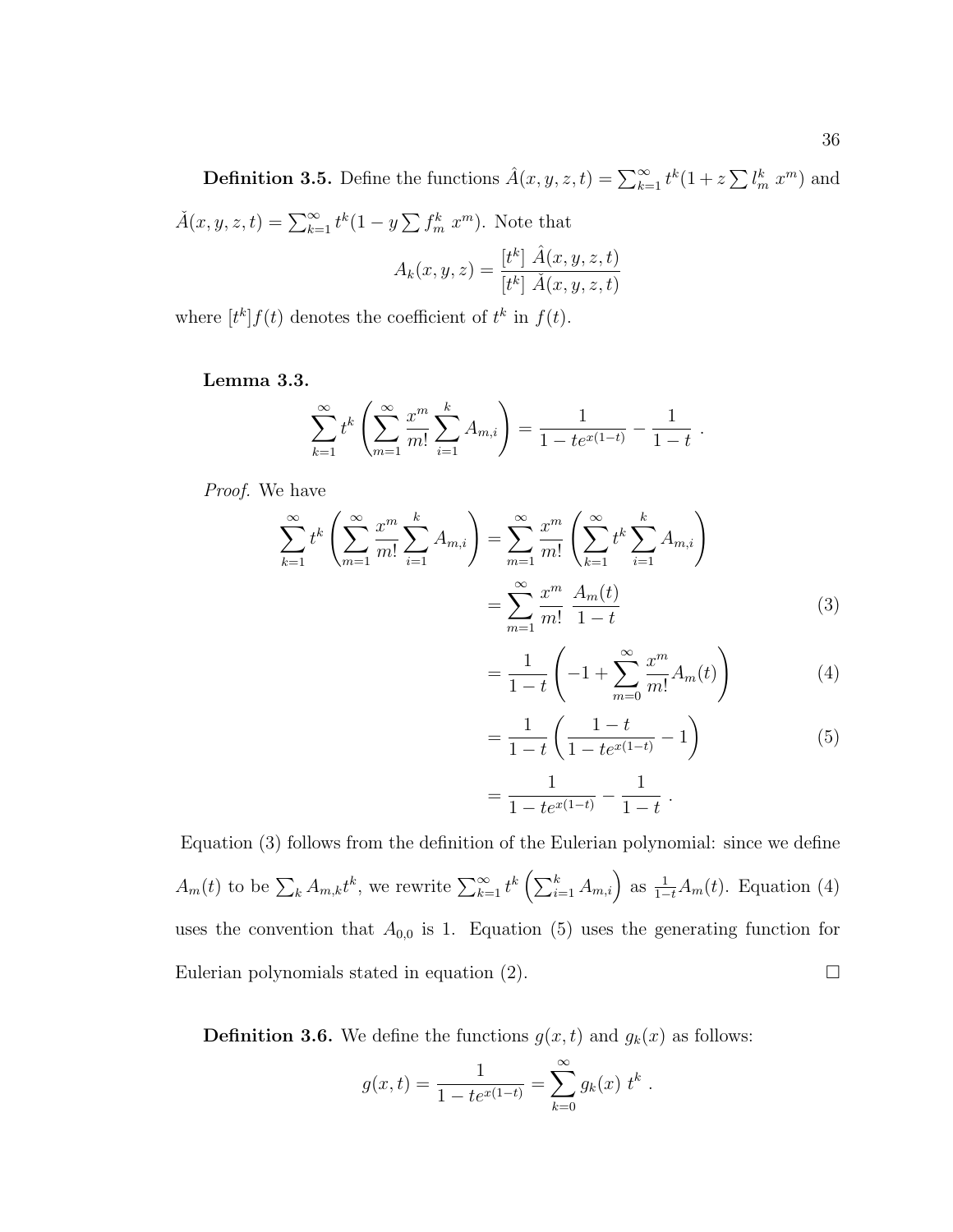Expanding the first few terms of  $g(x, t)$ , we get

$$
g(x,t) = 1 + e^{x}t + (e^{x} - x)e^{x}t^{2} + \left((e^{x} - x)^{2} - \frac{x^{2}}{2}\right)e^{x}t^{3} + \cdots
$$

**Theorem 3.4.** The threshold k dual bin continuous case generating function is

$$
A_k(x, y, z) = \frac{1 + z(g_k(x) - 1)}{1 - y[(x - 1)g_k(x) + 1]}.
$$

Proof. First consider

$$
\hat{A}(x, y, z, t) = \sum_{k=1}^{\infty} t^k \left( 1 + z \sum_{m=1}^{\infty} l_m^k x^m \right)
$$
  
\n
$$
= \sum_{k=1}^{\infty} t^k \left[ 1 + z \sum_{m=1}^{\infty} x^m \left( \sum_{i=1}^k \frac{1}{m!} A_{m,i} \right) \right]
$$
 (by Lemma 3.1)  
\n
$$
= \sum_{k=1}^{\infty} t^k + z \sum_{k=1}^{\infty} t^k \left( \sum_{m=1}^{\infty} \frac{x^m}{m!} \sum_{i=1}^k A_{m,i} \right)
$$
  
\n
$$
= \frac{t}{1-t} + z \left( \frac{1}{1 - te^{x(1-t)}} - \frac{1}{1-t} \right) .
$$
 (by Lemma 3.3)

Taking the coefficient of  $t^k$  of both sides, we get  $[t^k]$   $\hat{A}(x, y, z, t) = 1 + z(g_k(x) - 1)$ .

Similarly, consider

$$
\tilde{A}(x, y, z, t) = \sum_{k=1}^{\infty} t^k \left( 1 - y \sum_{m=1}^{\infty} f_m^k x^m \right)
$$
\n
$$
= \sum_{k=1}^{\infty} t^k \left[ 1 - y \sum_{m=2}^{\infty} x^m \left( \sum_{i=1}^k \frac{A_{m-1,i}}{(m-1)!} - \frac{A_{m,i}}{m!} \right) \right] \quad \text{(by Lemma 3.1)}
$$
\n
$$
= \sum_{k=1}^{\infty} t^k - yx \sum_{k=1}^{\infty} t^k \left( \sum_{m=1}^{\infty} \frac{x^m}{m!} \left( \sum_{i=1}^k A_{m,i} \right) \right)
$$
\n
$$
+ y \sum_{k=1}^{\infty} t^k \left( -x + \sum_{m=1}^{\infty} \frac{x^m}{m!} \sum_{i=1}^k A_{m,i} \right)
$$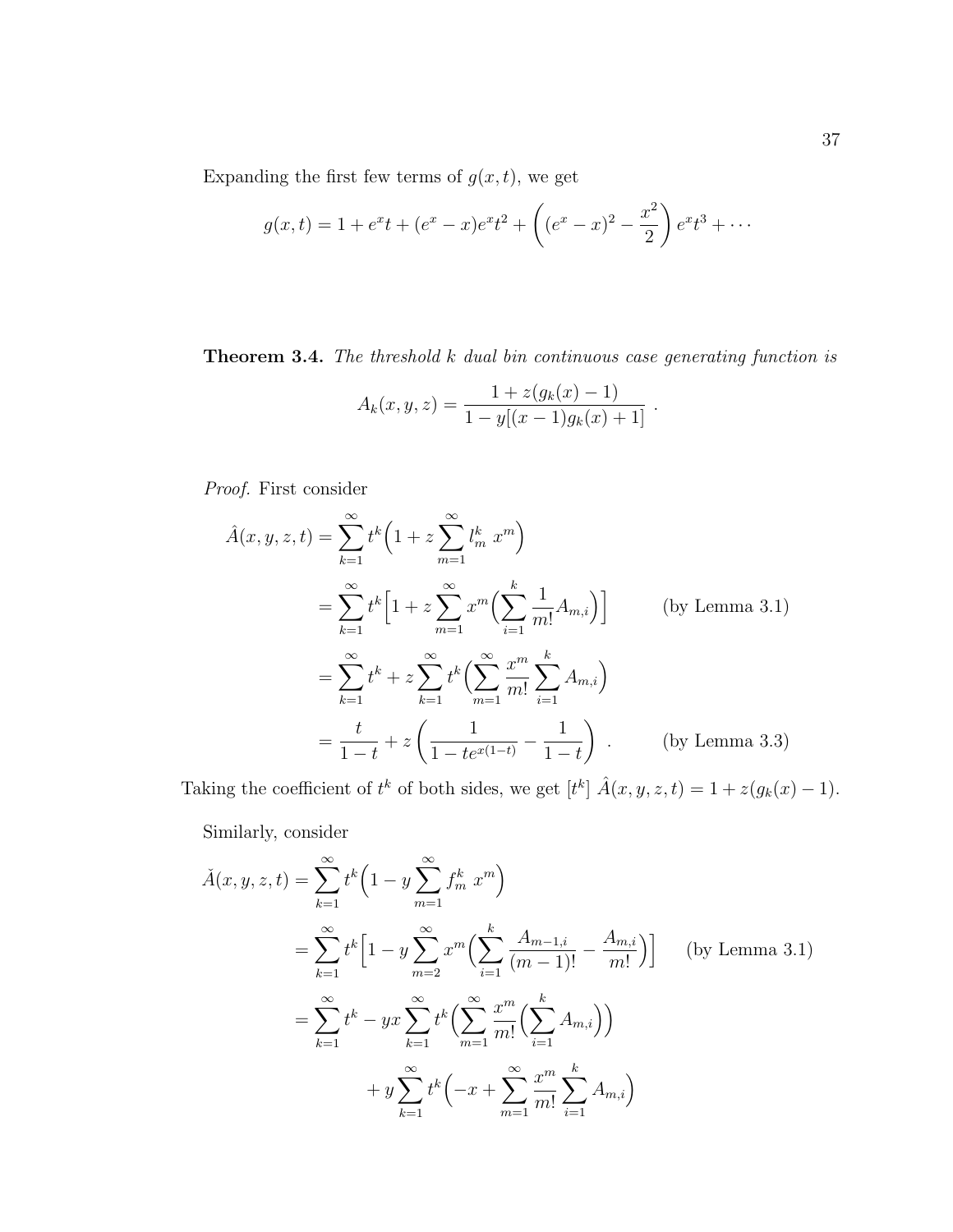$$
= \frac{t}{1-t} - yx\left(\frac{1}{1-te^{x(1-t)}} - \frac{1}{1-t}\right)
$$

$$
- \frac{yxt}{1-t} + y\left(\frac{1}{1-te^{x(1-t)}} - \frac{1}{1-t}\right) . \quad \text{(by Lemma 3.3)}
$$

Again taking the coefficient of  $t^k$  in both sides, we get

$$
[tk] \tilde{A}(x, y, z, t) = 1 - y[(x - 1)gk(x) + 1].
$$

Hence

$$
A_k(x, y, z) = \frac{1 + z(g_k(x) - 1)}{1 - y[(x - 1)g_k(x) + 1]}.
$$

## **3.2. The Generating Function for a Discrete Distribution**

We now consider the case for the general threshold  $k$  where the object sizes are chosen uniformly at random from the set  $\frac{0}{h}, \frac{1}{h}, \ldots, \frac{h-1}{h}$ .

**Definition 3.7.** Let  $b_{m,n,p}^{h,k}$  be the number of m-tuples which, under the threshold k version of DUAL NEXT FIT, yield a dual bin arrangement with  $n$  full bins and p leftover bins. Set  $A_k^h(x, y, z) = \sum_{m,n,p} b_{m,n,p}^{h,k} x^m y^n z^p$ . Then  $A_k^h(x, y, z)$  is the generating function for the discrete dual bin threshold k problem.

We write the discrete analogue of Proposition 3.2, obtained using the same arguments.

### **Proposition 3.5.**

$$
A_k^h(x, y, z) = \frac{1 + z \sum_m b_{m,0,1}^{h,k} x^m}{1 - y \sum_m b_{m,1,0}^{h,k} x^m}.
$$

**Lemma 3.6.**

$$
b_{m,0,1}^{h,k} = [t^{hk}] \left(\frac{1-t^h}{1-t}\right)^{m+1} \frac{t(1-t^{hk})}{1-t^h} .
$$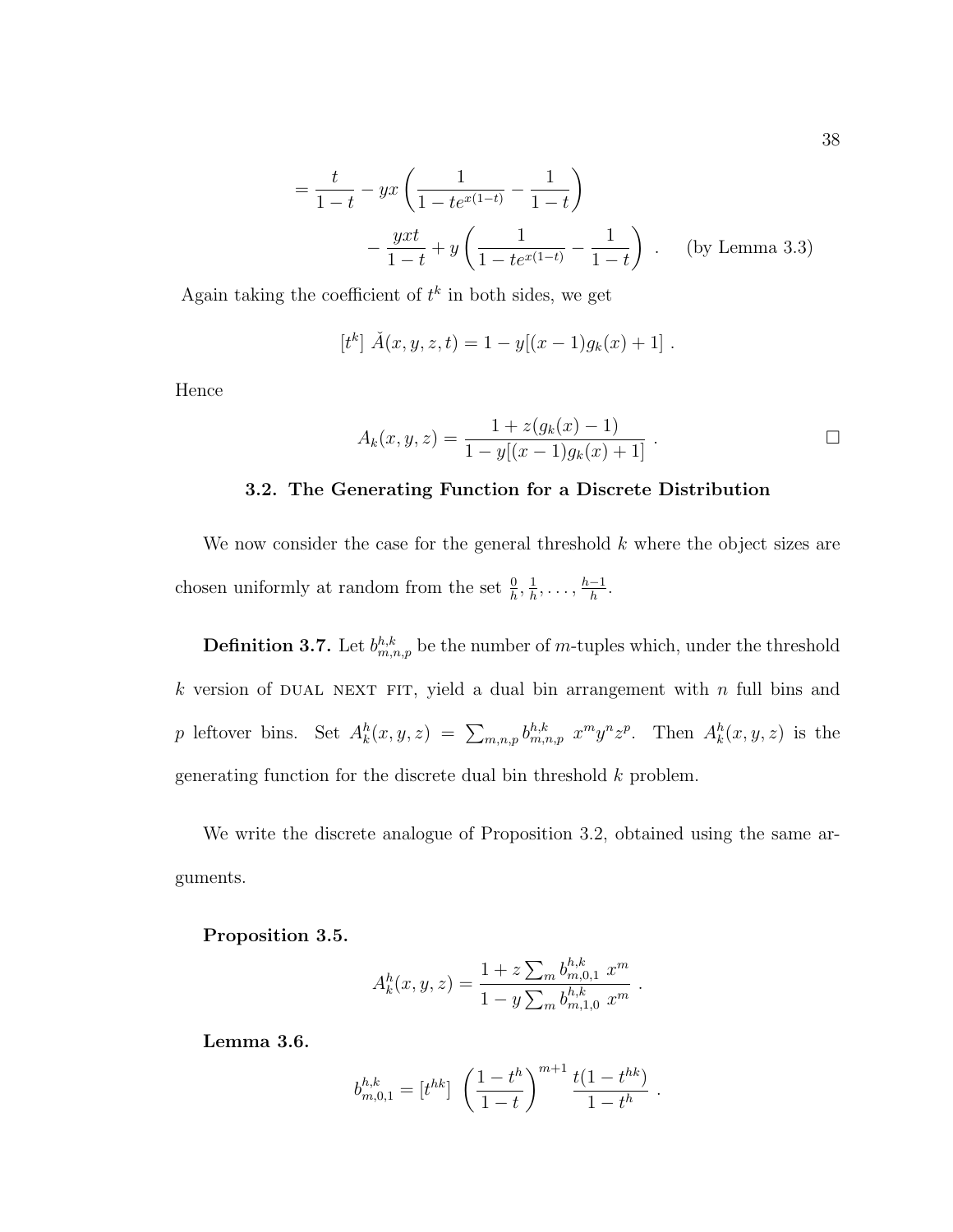*Proof.* To calculate  $b_{m,0,1}^{h,k}$ , we need to count the number of integer solutions to the equation  $\sum_{i=1}^{m} x_i < hk$ , with the restriction that the integers are between 0 and  $h-1$  inclusive. So we consider the number of compositions of  $0, 1, \ldots, hk-1$  with m parts, each part of size  $0, \ldots, h-1$ . Since the number of compositions of j with m parts, each part in a set S is the coefficient of  $t^j$  in  $(\sum_{i\in S} t^i)^m$ , we have the following:

$$
b_{m,0,1}^{h,k} = \left(\sum_{i=0}^{h-1} t^i\right)^m + [t] \left(\sum_{i=0}^{h-1} t^i\right)^m + \dots + [t^{hk-1}] \left(\sum_{i=0}^{h-1} t^i\right)^m
$$
  
\n
$$
= [t^{hk}] \quad (t^{hk} + t^{hk-1} + \dots + t) \left(\frac{1-t^h}{1-t}\right)^m
$$
  
\n
$$
= [t^{hk}] \quad t \left(\frac{1-t^{hk}}{1-t}\right) \left(\frac{1-t^h}{1-t}\right)^m
$$
  
\n
$$
= [t^{hk}] \quad \frac{t}{1-t} (1-t^h) (1+t^h + \dots + t^{h(k-1)}) \left(\frac{1-t^h}{1-t}\right)^m
$$
  
\n
$$
= [t^{kh}] \quad \left(\frac{1-t^h}{1-t}\right)^{m+1} \frac{t(1-t^{hk})}{1-t^h}.
$$

**Lemma 3.7.**

$$
b_{m,1,0}^{h,k} = [t^{hk}] \left( \frac{1-t^h}{1-t} \right)^{m-1} \left[ \frac{ht}{1-t} - \frac{t}{1-t} \left( \frac{1-t^h}{1-t} \right) \right].
$$

*Proof.* To calculate  $b_{m,1,0}^{h,k}$ , we need to count the number of integer solutions to the equations  $\sum_{i=1}^{m-1} x_i < hk$  and  $\sum_{i=1}^{m} x_i \geq hk$ , with the integers between 0 and  $h-1$ inclusive. We can consider the sum of  $x_1$  through  $x_{m-1}$  to be  $hk-j$   $(j = 1, ..., h-1)$ , forcing  $x_m$  to be one of  $j, j + 1, \ldots, h - 1$ .

In other words, we want the number of compositions of  $hk - j$  with  $m - 1$  parts, each part of size  $0, \ldots, h-1$ . Each such composition yields  $h - j$  sequences which exactly fill one bin, one for each of the possible values for the mth object. So given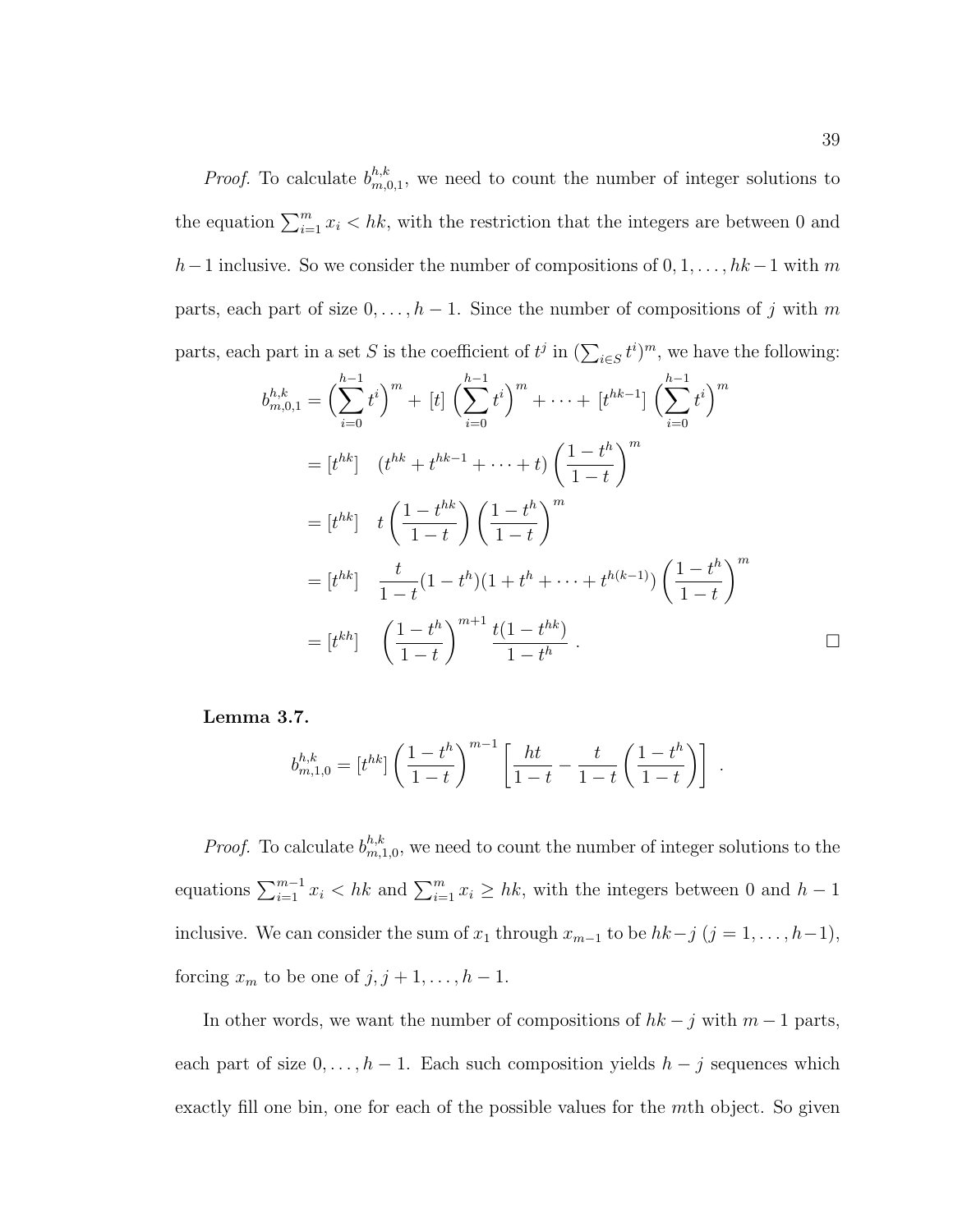m, we have

$$
b_{m,1,0}^{h,k} = \sum_{j=1}^{h-1} \left\{ (h-j) \cdot [t^{hk-j}] \left( \sum_{i=0}^{h-1} t^i \right)^{m-1} \right\}
$$
  

$$
= \sum_{j=1}^{h-1} \left\{ (h-j) \cdot [t^{hk-j}] \left( \frac{1-t^h}{1-t} \right)^{m-1} \right\}
$$
  

$$
= [t^{hk}] \left( \sum_{j=1}^{h-1} (h-j)t^j \left( \frac{1-t^h}{1-t} \right)^{m-1} \right)
$$
  

$$
= [t^{hk}] \left( \frac{1-t^h}{1-t} \right)^{m-1} \left( \sum_{j=1}^{h-1} (h-j)t^j \right).
$$

Since

$$
\sum_{j=1}^{h-1} jt^j = t \cdot \frac{d}{dt} \left( \sum_{j=0}^{h-1} t^j \right) = t \cdot \left( \frac{1-t^h}{(1-t)^2} - \frac{ht^{h-1}}{1-t} \right) ,
$$

after simple calculations, we get

$$
b_{m,1,0}^{h,k} = [t^{hk}] \left(\frac{1-t^h}{1-t}\right)^{m-1} \left[\frac{ht}{1-t} - \frac{t}{1-t} \left(\frac{1-t^h}{1-t}\right)\right]
$$

as needed.  $\hfill \square$ 

We will use the following in the determination of  $A_k^h(x, y, z)$ .

**Definition 3.8.** Set  $g^h(x,t) = t[1-t-x(1-t^h)]^{-1}$  and  $g^h_k(x) = [t^{hk}] g^h(x,t)$ .

**Proposition 3.8.**

$$
g_k^h(x) = \sum_{j=0}^k \frac{(-1)^j x^j}{(1-x)^{h(k-j)+j}} \left( \binom{h(k-j)}{j} \right) .
$$

*Proof.* Divide the numerator and denominator of  $g^h(x, t)$  by  $1 - x(1 - t^h)$  to get

$$
g^{h}(x,t) = \frac{t}{1 - t - x(1 - t^{h})}
$$

$$
= \frac{t}{1 - x(1 - t^{h})} \cdot \frac{1}{1 - \frac{t}{1 - x(1 - t^{h})}}
$$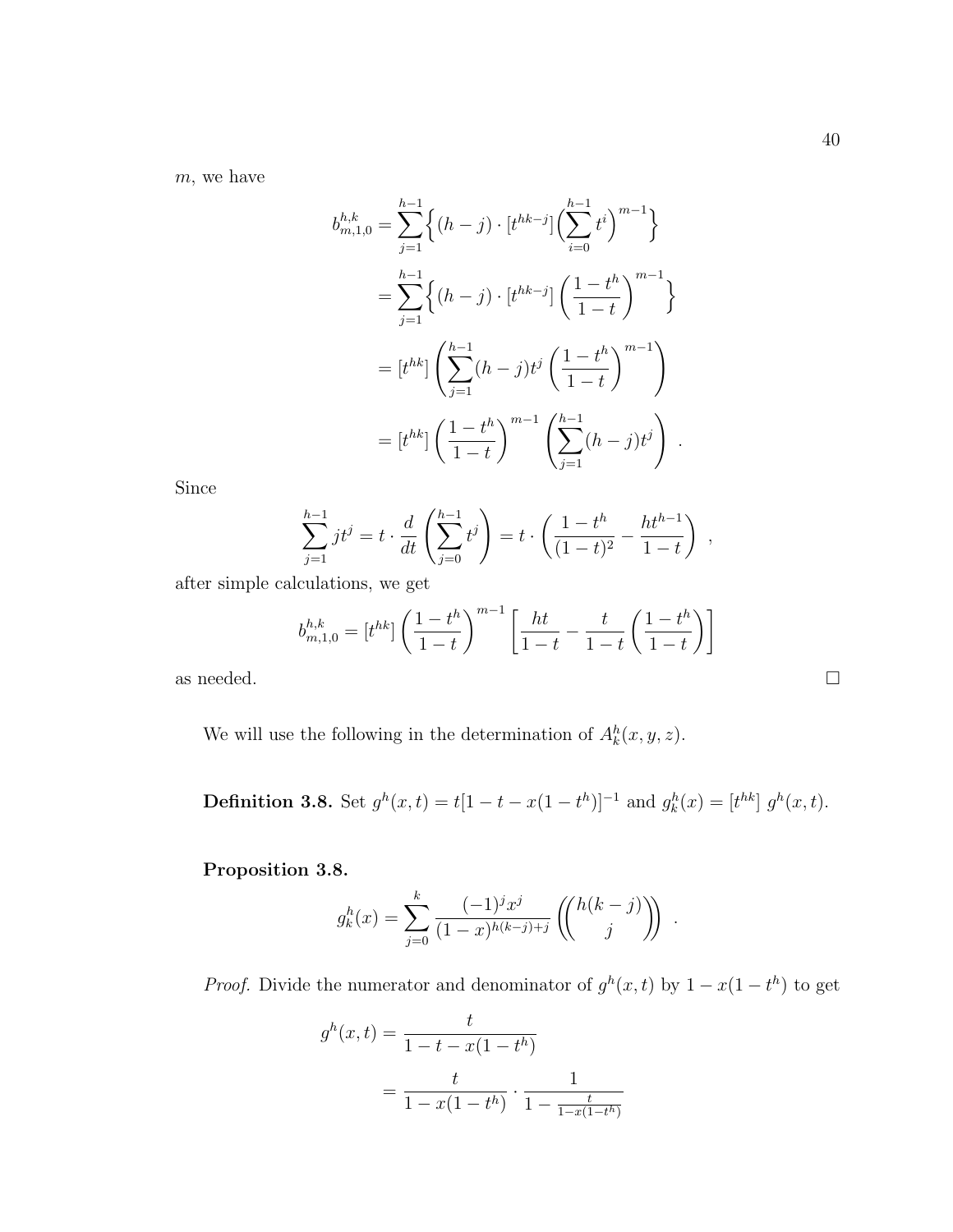$$
= \frac{t}{1 - x(1 - t^h)} \cdot \sum_{i=0}^{\infty} \left( \frac{t}{1 - x(1 - t^h)} \right)^i
$$

$$
= \sum_{i=1}^{\infty} \left( \frac{t}{1 - x(1 - t^h)} \right)^i.
$$

Since we are only interested in the powers of  $t^h$ , we need only look at the cases where

i is a power of h. We thus can restrict ourselves to looking at  $[t^{hk}]$  in

$$
\sum_{j=0}^{\infty} \left( \frac{t}{1-x(1-t^h)} \right)^{jh} = \sum_{j=0}^{\infty} \frac{(t^h)^j}{(1-x(1-t^h))^{jh}}.
$$

Now take  $t^h = s$  and look at  $[s^k]$  in the following:

$$
\sum_{j=0}^{\infty} \left( \frac{s}{\left(1 - x(1-s)\right)^h} \right)^j = \left(1 - \frac{s}{\left(1 - x(1-s)\right)^h}\right)^{-1}
$$

$$
= \left(1 - s\left(1 + \frac{xs}{1-x}\right)^{-h}\left(1-x\right)^{-h}\right)^{-1}
$$

$$
= \sum_{i=0}^{\infty} \left(s\left(1 + \frac{xs}{1-x}\right)^{-h}\left(1-x\right)^{-h}\right)^i
$$

$$
= \sum_{i=0}^{\infty} \frac{s^i}{\left(1-x\right)^{hi}} \left(\sum_{j=0}^{\infty} (-1)^j \left(\frac{xs}{1-x}\right)^j \left(\binom{hi}{j}\right)\right)
$$

Since we need the coefficient of  $s^k$ , let  $i = k - j$ . Then  $[s^k]$  in the above is

$$
\sum_{j=0}^{k} \frac{(-1)^j x^j}{(1-x)^{h(k-j)+j}} \left( \begin{pmatrix} h(k-j) \\ j \end{pmatrix} \right)
$$
  
on for  $g_k^h(x)$ .

and we have our expression for  $g_k^h(x)$ .

# **Theorem 3.9.**

$$
A_k^h(x, y, z) = \frac{1 + z(g_k^h(x) - 1)}{1 - y[(hx - 1)g_k^h(x) + 1]}.
$$

*Proof.* First consider the numerator  $1 + z \sum_m b^{h,k}_{m,0,1} x^m$ . From Lemma 3.6, this becomes

$$
1 + z \sum_{m=1}^{\infty} x^m \left\{ \left[ t^{kh} \right] \quad \left( \frac{1 - t^h}{1 - t} \right)^{m+1} \frac{t(1 - t^{hk})}{1 - t^h} \right\} =
$$

.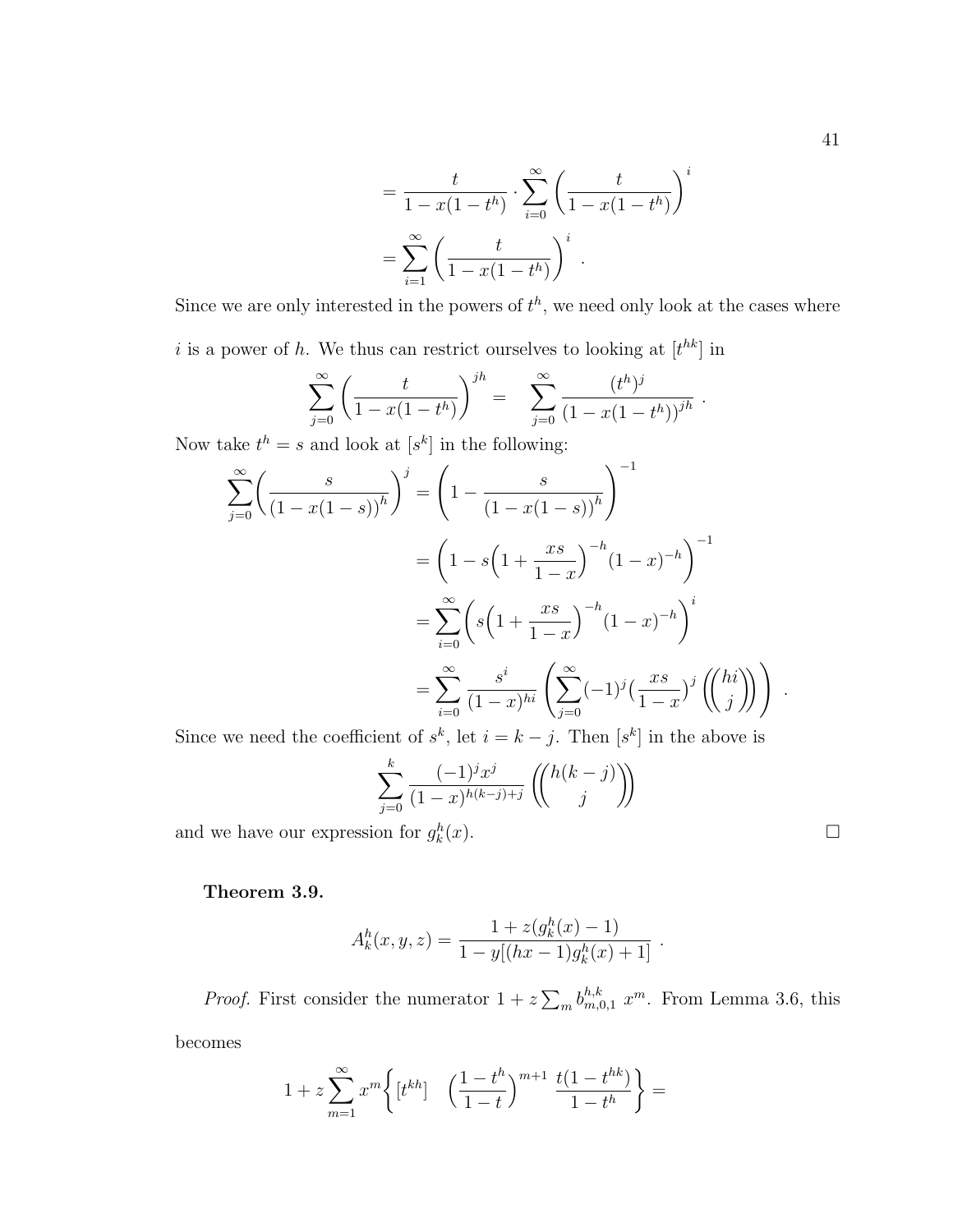$$
= 1 + z \cdot [t^{hk}] \left\{ \left( \frac{1 - t^h}{1 - t} \right) \frac{t(1 - t^{hk})}{1 - t^h} \sum_{m=1}^{\infty} x^m \left( \frac{1 - t^h}{1 - t} \right)^m \right\}
$$
  

$$
= 1 + z \cdot [t^{hk}] \frac{t(1 - t^{hk})}{1 - t} \left\{ -1 + \sum_{m=0}^{\infty} x^m \left( \frac{1 - t^h}{1 - t} \right)^m \right\}
$$
  

$$
= 1 + z \cdot [t^{hk}] \frac{t(1 - t^{hk})}{1 - t} \left\{ -1 + \frac{1}{1 - x \left( \frac{1 - t^h}{1 - t} \right)} \right\}
$$
  

$$
= 1 + z \cdot [t^{hk}] \left\{ \frac{t - t^{hk+1}}{1 - t - x(1 - t^h)} - \frac{t(1 - t^{hk})}{1 - t} \right\}.
$$

Note that, since we are interested only in  $[t^{hk}]$ , the part multiplied by  $t^{hk+1}$  contributes nothing. Using Definition 3.8, we can thus write the numerator of  $A_k^h(x, y, z)$ as  $1 + z(g_k^h(x) - 1)$ .

From Lemma 3.7 the denominator  $1 - y \sum_{m} b_{m,1,0}^{h,k} x^m$  becomes

$$
1 - y \sum_{m=1}^{\infty} x^m \left\{ \left[ t^{hk} \right] \left( \frac{1 - t^h}{1 - t} \right)^{m-1} \left[ \frac{ht}{1 - t} - \frac{t}{1 - t} \left( \frac{1 - t^h}{1 - t} \right) \right] \right\} =
$$
  
\n
$$
= 1 - y \cdot \left[ t^{hk} \right] \left\{ \frac{htx}{1 - t} \sum_{m=1}^{\infty} x^{m-1} \left( \frac{1 - t^h}{1 - t} \right)^{m-1} \right\}
$$
  
\n
$$
- y \cdot \left[ t^{hk} \right] \left\{ - \frac{t}{1 - t} \left[ -1 + \sum_{m=0}^{\infty} x^m \left( \frac{1 - t^h}{1 - t} \right)^m \right] \right\}
$$
  
\n
$$
= 1 - y \cdot \left[ t^{hk} \right] \left\{ \frac{t(hx - 1)}{1 - t} \frac{1}{1 - x \left( \frac{1 - t^h}{1 - t} \right)} + \frac{t}{1 - t} \right\}
$$
  
\n
$$
= 1 - y \cdot \left[ t^{hk} \right] \left\{ \frac{t(hx - 1)}{1 - t - x(1 - t^h)} + \frac{t}{1 - t} \right\}.
$$

Using Definition 3.8 we rewrite this as  $1 - y[(hx - 1)g_k^h(x) + 1]$ , yielding the formula

$$
A_k^h(x, y, z) = \frac{1 + z(g_k^h(x) - 1)}{1 - y[(hx - 1)g_k^h(x) + 1]}.
$$

Using Proposition 3.8, we can also express this explicitly as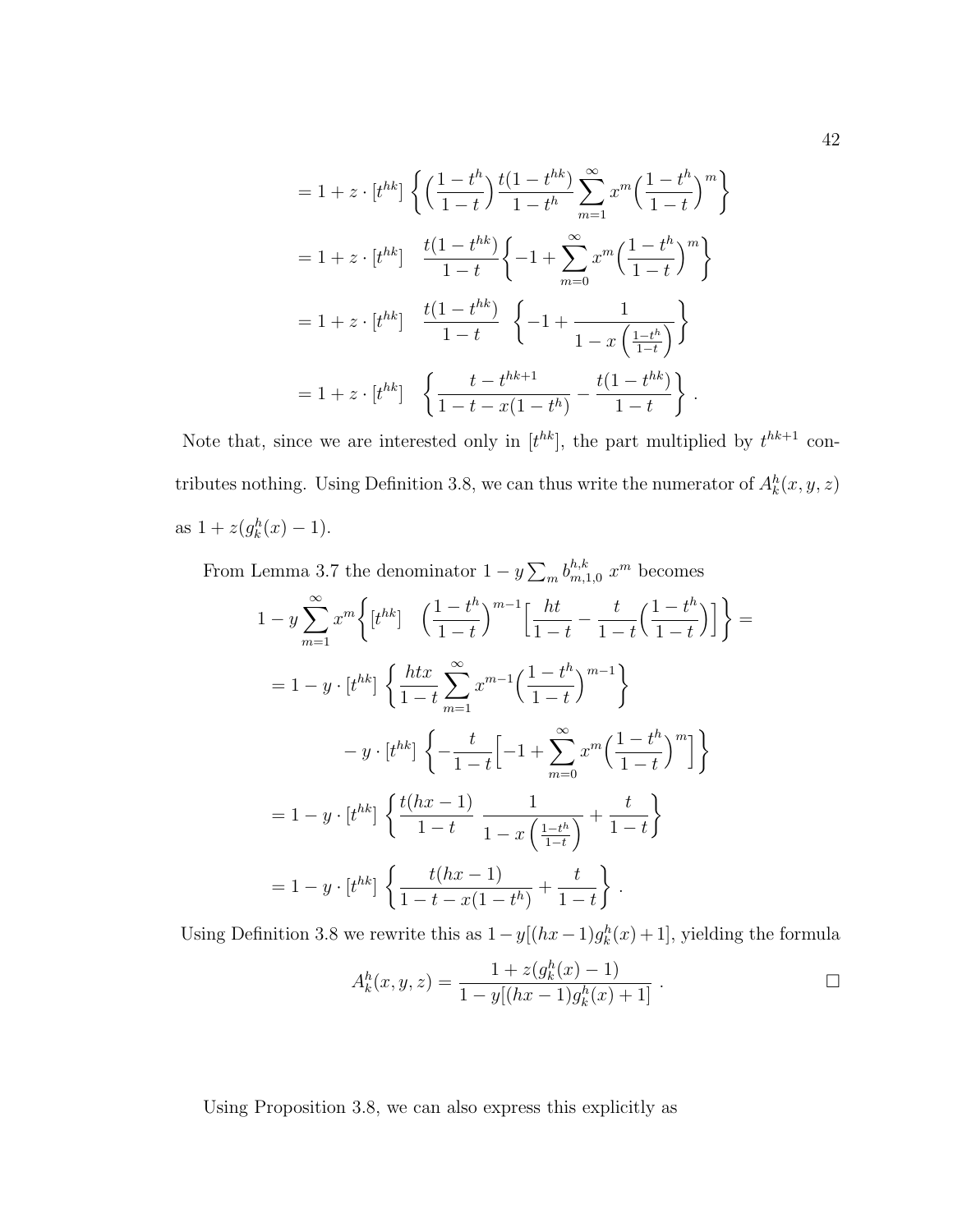$$
A_k^h(x, y, z) = \frac{1 - z + z \left[ \sum_{j=0}^k \frac{(-1)^j x^j}{(1-x)^{h(k-j)+j}} \left( \binom{h(k-j)}{j} \right) \right]}{1 - y - y(hx - 1) \left[ \sum_{j=0}^k \frac{(-1)^j x^j}{(1-x)^{h(k-j)+j}} \left( \binom{h(k-j)}{j} \right) \right]}.
$$

#### **3.3. A Map to** k**-Hook-Shape Decomposition Sets**

We now generalize the function  $\phi$  of Section 2.3 to the threshold k case. Given a threshold k dual bin arrangement A, we look at the action of  $\phi_A$  on  $P_A$ .

*Notation*. We let  $T_j = \sum_{i=b}^{j} x_j$ , where b is the first element in the bin containing the element  $i$ .

Using this notation, we recall from Definition 2.11 that  $\phi(x_1,\ldots,x_m)=(y_1,\ldots,y_m)$ where  $y_j$  is defined to be  $1 - T_j + \lfloor T_j \rfloor$ .

As was discussed in Section 2.3, this results in a hook-shape decomposition set corresponding to each threshold 1 dual bin arrangement. Within any bin, we get descents and then an ascent when the running total  $T_j$  crosses over the integer 1 at the end, resulting in a hook-shape. In a leftover bin, since the running total never crosses over the threshold 1, we only get descents and hence the tail-shape of our decomposition set.

Now suppose we apply this same function in the threshold  $k$  case. Within a full bin, we once again generate all descents save for  $k$  ascents, one for each of the  $k$ instances when  $T_j$  crosses over an integer. Similarly, a leftover bin will correspond to a shape with less than  $k$  a's. This motivates the following definitions.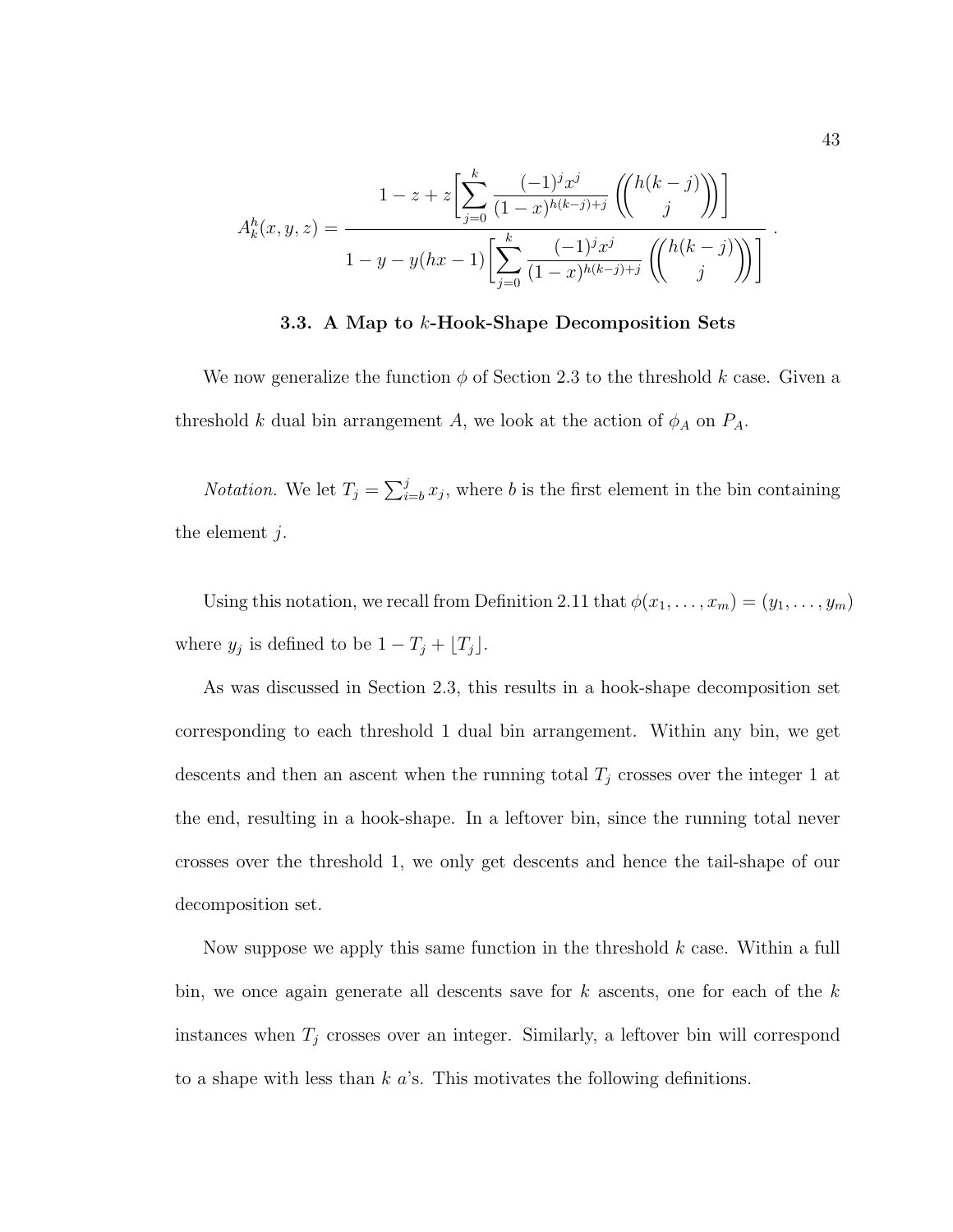**Definition 3.9.** We define a k-hook-shape of length  $m$  to be a shape with  $m$ letters ending with a that includes precisely  $k - 1$  other a's amongst its other letters. A k-hook is a permutation whose shape is a k-hook-shape. Similarly, we define a k-tail-shape of length m to be a shape with m letters that has fewer than  $k$  of its letters be a's, and a k-tail to be a permutation whose shape is a k-tail-shape.

There was only one hook-shape and one tail-shape of length  $m$ . Note however that there are  $\binom{m-1}{k-1}$  $\binom{m-1}{k-1}$  shapes of length m that are k-hook-shapes. For instance, the 3-hook-shapes of length 5 are aadda, adada, addaa, daada, dadaa, and ddaaa. There are  $\sum_{i=0}^{k-1} \binom{m}{i}$  $\binom{n}{i}$  k-tail-shapes of length m.

Just as we could express any shape in terms of a sequence of hook-shapes, we can express any shape in terms of a sequence of k-hook-shapes.

**Definition 3.10.** Let  $i_1, \ldots, i_n$  be positive integers and j be an integer greater than or equal to  $-1$ . We define the k-hook-shape decomposition set indexed by  $(i_1,\ldots,i_n;j)$  to be the set of shapes of  $i_1+\cdots+i_n+j+n$  letters that can be expressed as a sequence of k-hook-shapes of lengths  $i_1$  through  $i_n$  followed by a k-tail-shape of length j. Between any two k-hook-shapes, or between the last  $k$ -hook-shape and the k-tail-shape, there can be either  $a$  or  $d$ .

We frequently write the a or d that combines two k-hook-shapes as  $\phi$  or  $\phi$ . We keep the same conventions about what a k-tail-shape of length  $-1$  or 0 means as we had in Section 2.3.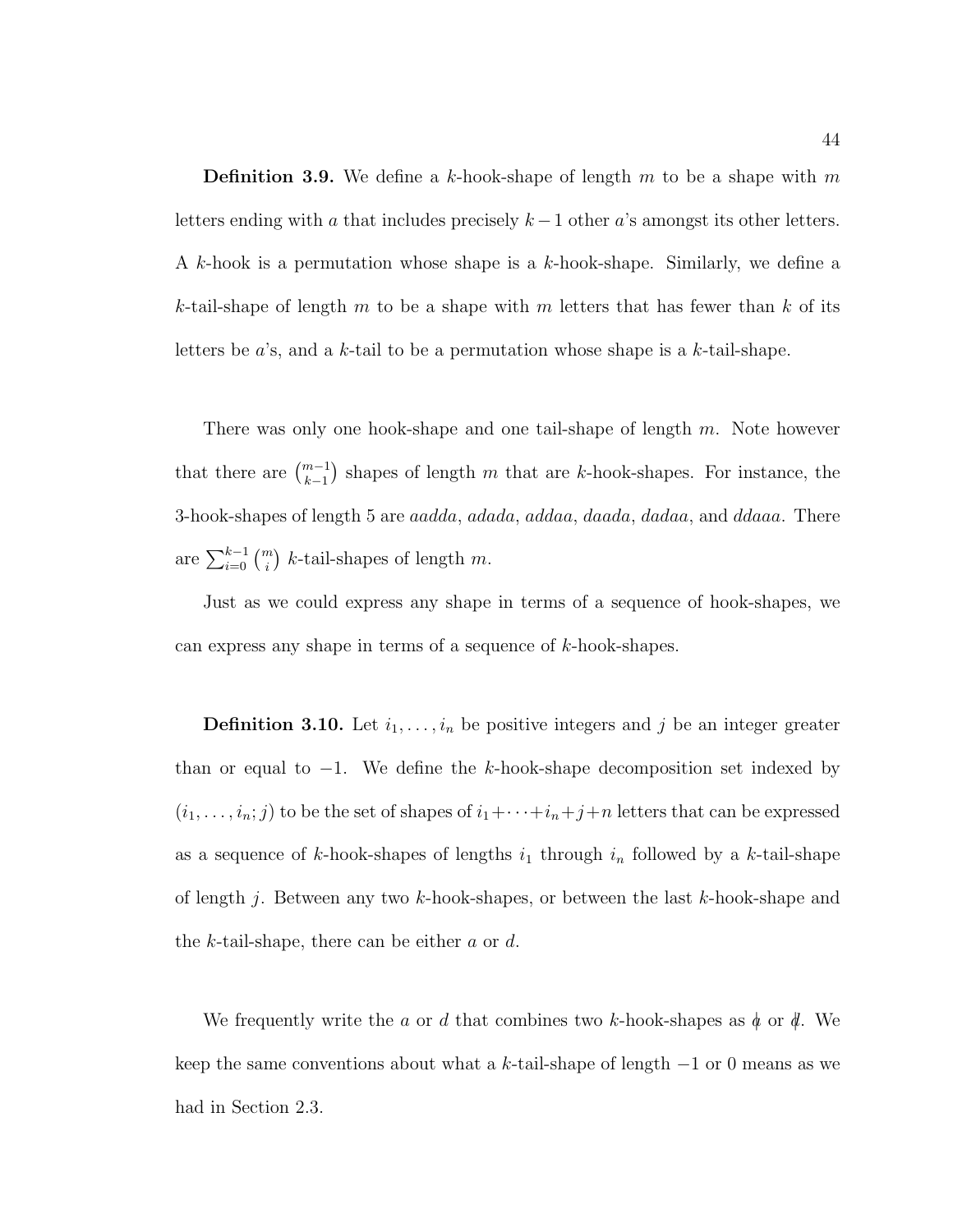**Definition 3.11.** Let  $H_k$  be a k-hook-shape decomposition set whose shapes have length m. Then we define a polytope  $P_{H_k} \subset (0,1]^m$  by taking the union of the polytopes  $P_S$ , where the union is over all shapes S in the decomposition set  $H_k$ .

In order to examine the behavior of  $\phi$  in the threshold k case, we need the following.

**Definition 3.12.** Let A be a dual bin arrangement of m elements, with a total of *n* full plus leftover bins. Consider a point  $(x_1, \ldots, x_m) \in P_A$ . Associated to this point we define a strictly increasing sequence

$$
\bar{v} = (v_{1,1}, \ldots v_{1,k}, \ldots, v_{n-1,1}, \ldots, v_{n-1,k}, v_{n,1}, \ldots, v_{n,k'})
$$

where  $v_{l,i}$  is the minimum j in the lth bin for which  $T_j \geq i$ . If A was a full dual bin arrangement, then  $k' = k$ ; if it was a leftover arrangement then  $k' < k$ . If in a leftover arrangement our chosen point has  $T_m < 1$  resulting in  $k' = 0$ , then we consider the corresponding  $\bar{v}$  as ending with the entry  $v_{n-1,k}$ . Note that  $v_{l,k}$  is the last element in the *l*th bin. We define  $P_{A_{\bar{v}}} \subset P_A$  to be the polytope consisting of all points with this same  $\bar{v}$ .

For example, let A be the following threshold 3 leftover dual bin arrangement.

$$
\begin{array}{|c|c|c|c|c|}\n\hline\n1&2&3&4&5&6 \\
\hline\n\end{array}\n\quad\n\begin{array}{|c|c|c|c|c|}\n\hline\n7&8&9 \\
\hline\n\end{array}
$$

Consider the point  $(0.3, 0.4, 0.3, 0.5, 0.5, 0.1, 0.1, 0.3) \in P_A$ . Since  $T_1 = 0.3, T_2 = 0.7,$  and  $T_3 = 1.0$ , we have  $v_{1,1} = 3$ . Similarly,  $T_4 = 1.9$  and  $T_5 = 2.4$ , so  $v_{1,2} = 5$ . Since  $T_6 = 3.2$ , we have  $v_{1,3} = 6$ . Now  $T_7 = .1$ ,  $T_8 = .2$ , and  $T_9 = .5 < 1$ , so we ended this  $\bar{v}$  with  $v_{1,3}$ . So we can write  $(0.3, 0.4, 0.3, 0.5, 0.5, 0.5, 0.1, 0.1, 0.3) \in P_{A_{(3,5,6)}}$ . On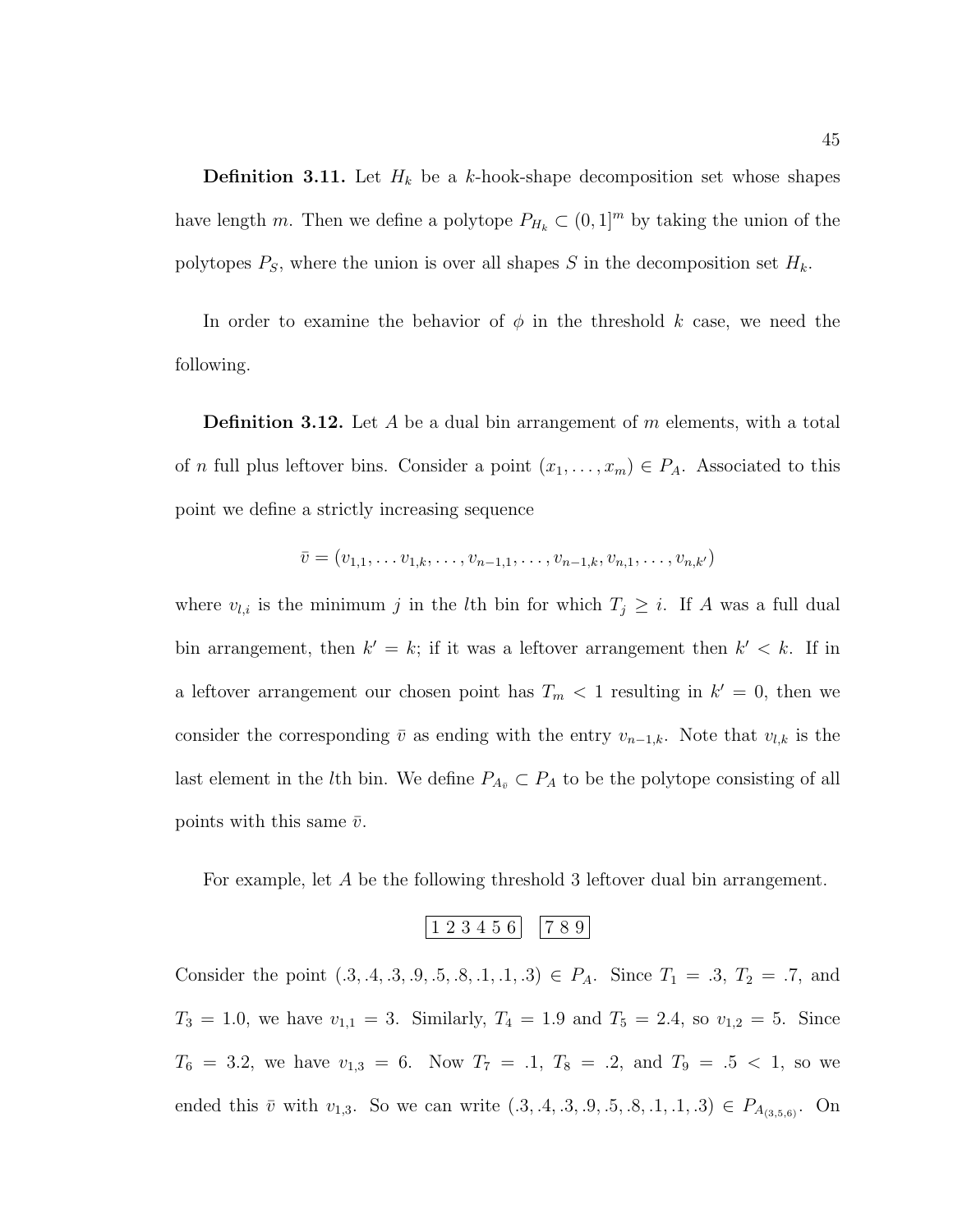the other hand, the point  $(0, 0, 0, 0, 0, 0, 0, 0, 0, 0, 0) \in P_A$  has the associated  $\bar{v} =$  $(v_{1,1}, v_{1,2}, v_{1,3}, v_{2,1}, v_{2,2}) = (2, 3, 6, 8, 9)$  so  $(.9, .8, .7, .1, .1, .7, .9, .9, .5) \in P_{A_{(2,3,6,8,9)}}$ .

**Proposition 3.10.** Given a threshold k dual bin arrangement  $A$ ,  $\phi_A$  is a piecewise affine linear, volume preserving map.

*Proof.* If we subdivide  $P_A$  into the subpolytopes  $P_{A_{\bar{v}}}$  of Definition 3.12, then  $\phi$ is affine linear on each  $P_{A_{\bar{v}}}$ . Fix such a  $\bar{v}$ . By introducing the dummy variables  $x_0 = y_0 = 1$ , we can write the action of  $\phi$  on  $P_{A_{\bar{v}}}$  as an  $m + 1$  by  $m + 1$  matrix  $M_{A_{\bar{v}}}$ with determinant  $(-1)^m$ , where m is the number of elements in A. In particular, suppose  $v_{l,i-1} \leq j < v_{l,i}$ . Then  $[T_j] = i - 1$ , so we know that  $y_j = i - T_j$ . Hence we can write the  $j+1$ st row of M explicitly as  $[i, 0, \ldots, 0, -1, \ldots, -1, 0, \ldots, 0]$ , where the  $-1$ 's occur in the  $v_{l-1,k} + 2$ nd through  $j + 1$ st positions. The first row is  $[1, 0, \ldots, 0]$ . Hence  $M_{A_{\bar{v}}}$  is invertible with determinant  $(-1)^m$ .

As before, we define  $\phi$  on all of  $[0,1)^m$  by taking  $\phi(P_A) = \phi_A(P_A)$ .

**Theorem 3.11.** Let A be a threshold k dual bin arrangement with n full bins and p leftover bins of sizes  $m_1, \ldots, m_n, m_0$  respectively. Let  $H_k$  be the k-hook-shape decomposition set indexed by  $(m_1 - 1, \ldots, m_n - 1; m_0 - 1)$ . Then  $\phi$  bijectively takes  $P_A$  to  $P_{H_k}$ .

The proof is straightforward and we omit it.

If we look at a particular  $P_{A_{\bar{v}}}$ , then we can say which particular shape each khook-shape in the decomposition set actually is. A shape in  $\phi(P_{A_{\bar{v}}})$  will have the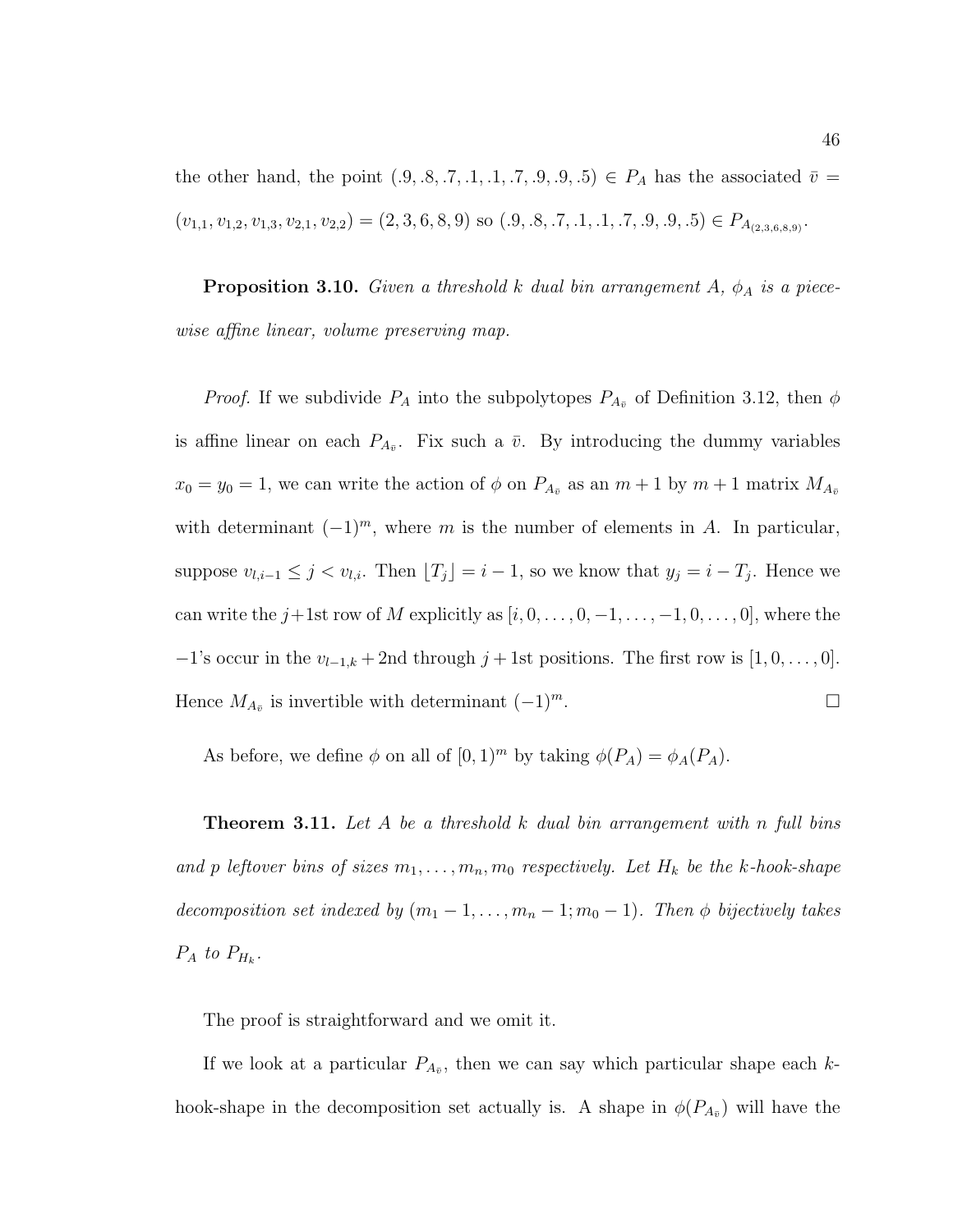a's of the *l*th k-hook-shape as the  $v_{l,1}$  – 1st,  $v_{l,2}$  – 1st, ..., and  $v_{l,k}$  – 1st letters of the shape. However, we still have full choice of  $\phi$ 's and  $\phi$ 's joining the k-hook-shapes and k-tail-shape.

For example, if we take the threshold 3 leftover dual bin arrangement

$$
A = \begin{bmatrix} 1 & 2 & 3 & 4 & 5 & 6 \end{bmatrix} \begin{bmatrix} 7 & 8 & 9 \end{bmatrix}
$$

from our earlier example, and let  $\phi(P_A) = P_{H_k}$ , then the decomposition set  $H_k$  will include a total of 48 shapes. However, if we look at  $P_{A_{(3,5,6)}},$  the corresponding shapes are dadaa $\phi$ dd and dadaa $\phi$ dd.



For  $P_{A_{(2,3,6,8,9)}}$ , the corresponding shapes are *aadda* $\phi$ aa and *aadda* $\phi$ aa.



However, aside from the threshold  $k$  dual bin problem and the discussion in the following section, it would be interesting to know whether  $k$ -hooks and  $k$ -hook shape decomposition sets have any other combinatorial interpretations.

#### **3.4. Combinatorics of** k**-Hooks**

**Theorem 3.12.** The number of k-hooks of length m is  $(m - k)A_{m-1,k}$ .

*Proof.* By definition, the number of k-hooks of length m is the number of permutations whose shape is a k-hook-shape of length  $m - 1$ . By Theorem 3.11, this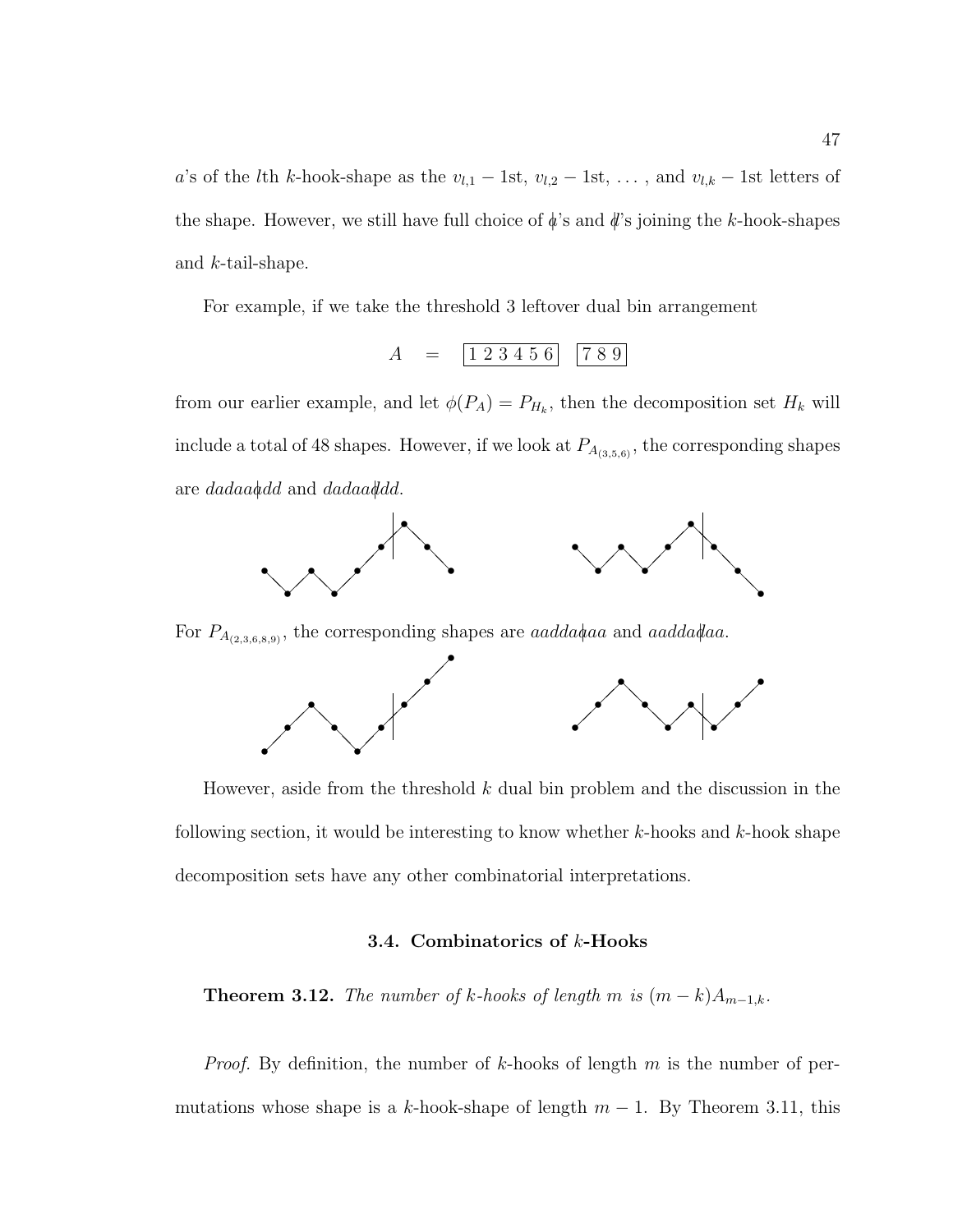is  $m!$  times the volume of the polytope for the threshold  $k$  dual bin arrangement consisting of one full bin with  $m$  elements. Lemma 3.1 calculates this volume to be  $\sum_{i=1}^k$  $\frac{1}{(m-1)!}A_{m-1,i}-\sum_{i=1}^k$ 1  $\frac{1}{m!}A_{m,i}$ . So the number of k-hooks of length m is  $\sum$ k  $mA_{m-1,i}-\sum$ k  $A_{m,i}$ .

Using the well known recursion for the Eulerian numbers

 $i=1$ 

$$
A_{m,k} = kA_{m-1,k} + (m-k+1)A_{m-1,k-1} \text{ for } m, k \ge 1 ,
$$
 (6)

 $i=1$ 

we get that this is

$$
= \sum_{i=1}^{k} m A_{m-1,i} - \sum_{i=1}^{k} (i A_{m-1,i} + (m - i + 1) A_{m-1,i-1})
$$
  

$$
= \sum_{i=1}^{k} (m - i) A_{m-1,i} - \sum_{i=1}^{k-1} (m - (i + 1) + 1) A_{m-1,i} - m A_{m-1,0}
$$
  

$$
= (m - k) A_{m-1,k}
$$

as needed.  $\Box$ 

It is natural to consider a k-hook  $\sigma$  of length m as essentially a permutation of  $m-1$  with  $k-1$  descents; after all, if one ignores  $\sigma(m)$  and hence the final descent, then the remaining  $\sigma(1)$  through  $\sigma(m-1)$  contains  $k-1$  descents. We can make this more explicit.

*Notation*. If  $\pi$  is a permutation of  $[m]$ , we will call  $\pi'$  the permutation of  $[m-1]$ obtained by removing  $\pi(m)$  and relabeling appropriately. In other words, if  $i < \pi(m)$ then  $\pi'(\pi^{-1}(i)) = i$  and if  $i > \pi(m)$  then  $\pi'(\pi^{-1}(i)) = i - 1$ .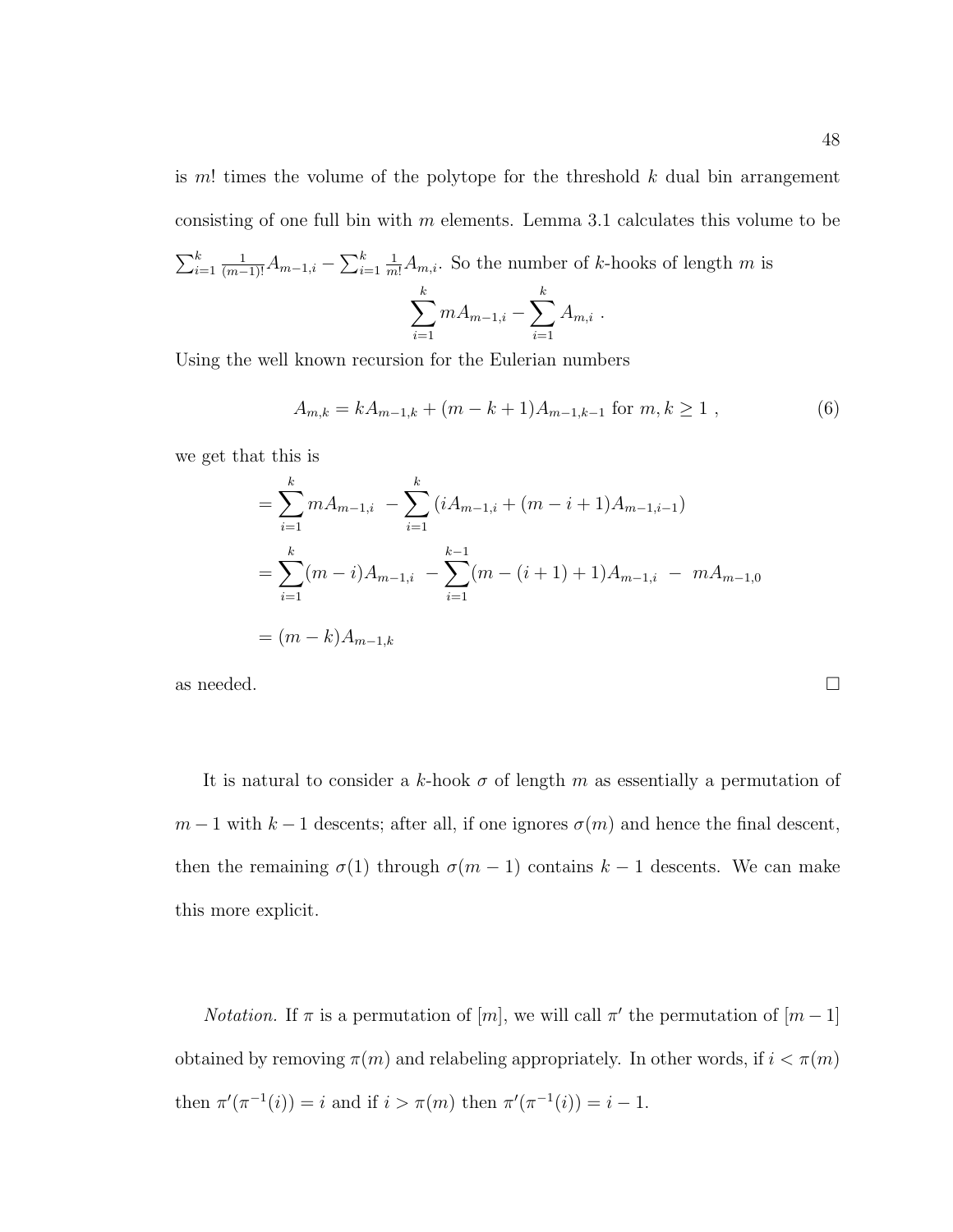**Definition 3.13.** Let  $\pi \in S_m$ . We define the augmented permutation  $\pi_i \in S_{m+1}$ by taking  $\pi_i(m + 1) = i$ ,  $\pi_i(\pi^{-1}(j)) = j$  for  $j < i$ , and  $\pi_i(\pi^{-1}(j)) = j + 1$  for  $j \geq i$ . If  $i > \pi(m)$  then  $\pi_i$  ends in an ascent and we say it is an ascent-augmented permutation. If  $i \leq \pi(m)$  then  $\pi_i$  is descent-augmented; if  $\pi$  had  $k-1$  descents we say  $\pi_i$  is a descent-augmented  $(m, k)$ -permutation.

For example, if  $\pi = 4312$  then  $\pi' = 321$ ,  $\pi'_1 = 4321$ ,  $\pi'_2 = 4312$ ,  $\pi'_3 = 4213$ , and  $\pi'_4 = 3214$ . Only  $\pi'_1$  is descent-augmented, and it is a descent-augmented (3, 3)-permutation.

**Proposition 3.13.** The set of k-hooks of length m and the set of descentaugmented  $(m-1, k)$ -permutations are the same. In particular, if  $\sigma$  is a k-hook, then  $\sigma'_{\sigma(m)} = \sigma$ .

*Proof.* By construction, a descent-augmented  $(m-1, k)$ -permutation is a k-hook of length m. Now we let  $\sigma$  be a k-hook of length m. Since we form  $\sigma'$  by taking away  $\sigma(m)$  and relabeling, descent-augmenting  $\sigma'$  by  $\sigma(m)$  merely reverses the procedure. So  $\sigma'_{\sigma(m)} = \sigma$ .

**Definition 3.14.** Let  $A_{m-1,k}^i$  be the number of permutations  $\pi \in S_{m-1}$  such that  $\pi$  has  $k - 1$  descents and  $\pi(m - 1) = i$ .

Corollary 3.14. 
$$
(m-k)A_{m-1,k} = \sum_{i=1}^{m-1} i A_{m-1,k}^i
$$

*Proof.* Let  $\pi$  be a permutation of  $m-1$  with  $k-1$  descents, and set  $i = \pi(m-1)$ . Then  $\pi$  has i descent-augmentations  $\pi_1, \ldots, \pi_i$ , each of which is a k-hook of length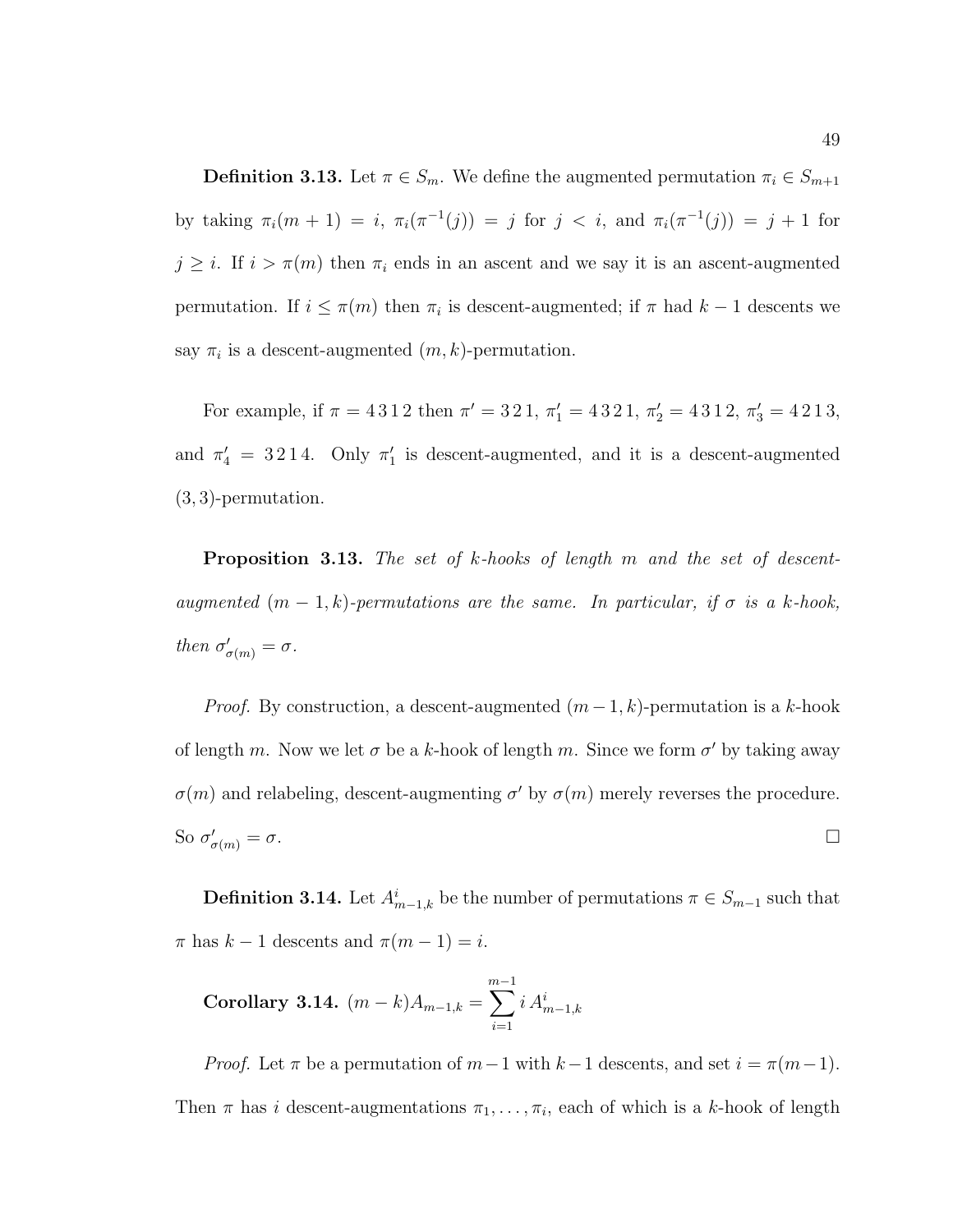m. Since every k-hook can be gotten in such a manner, there are  $\sum_{i=1}^{m-1} i A_{m-1,k}^i$ k-hooks. But from Theorem 3.12, this is  $(m - k)A_{m-1,k}$ .

In [**4**], Ehrenborg et al. relate the mixed volumes of the adjacent slices of the unit hypercube given in Definition 3.3 to permutations ending in a particular element.

**Theorem 3.15** (Ehrenborg-Readdy-Steingrímsson). The mixed volume  $V(P_m^k,m-i;P_m^{k+1},i)$  is equal to the number of permutations of  $[m{+}1]$  with  $k$  descents and ending with the element  $i + 1$ .

Corollary 3.14 and the above give the following.

**Corollary 3.16.**  $\sum_{i=1}^{m} i V(P_{m-1}^{k-1}, m-i; P_{m-1}^{k}, i-1) = (m - k + 1)A_{m,k}$ , which is the number of k-hooks of length  $m + 1$ .

So the weighted sum of the mixed volumes of two adjacent slices of the unit hypercube is counted by k-hooks.

While the preceeding discussion relates k-hooks to the permutations counted by  $A_{m-1,k}$ , it doesn't give any insight about why the factor of  $(m - k)$  in particular appears in Theorem 3.12. A partial explanation follows.

**Definition 3.15.** Let  $\mathcal{A}_{m,k+1}^+$  be the set of permutations of m with k descents whose shapes end with a, and let  $|\mathcal{A}_{m,k+1}^+| = A_{m,k+1}^+$ . Similarly, let  $\mathcal{A}_{m,k+1}^-$  be the set of permutations of m with  $k$  descents whose shapes end with  $d$ , and let  $|\mathcal{A}_{m,k+1}^-| = A_{m,k+1}^-$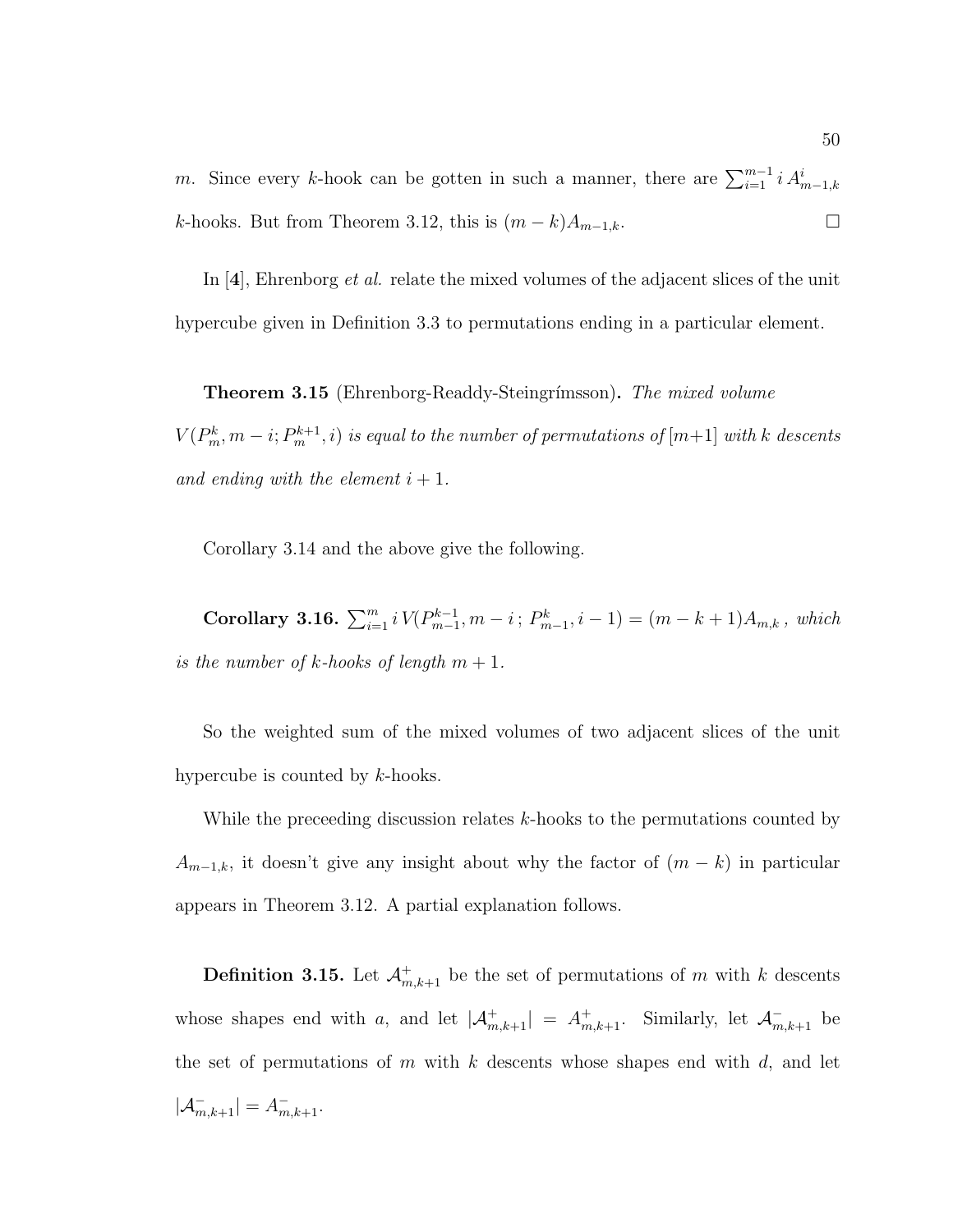Since the number of k-hooks of length m is just  $A_{m,k+1}^-$ , we can write Theorem 3.12 as  $(m-k)A_{m-1,k} = A_{m,k+1}^-$ .

The recursion (6) for the Eulerian numbers can be derived by examining where m can be inserted in a permutation of  $[m-1]$ , and how this in turn affects the total number of descents. A similar analysis yields the following recursions.

$$
A_{m,k+1}^{+} = (k+1)A_{m-1,k+1}^{+} + (m-k-1)A_{m-1,k}^{+} + A_{m-1,k+1}^{-} \tag{7}
$$

$$
A_{m,k+1}^- = kA_{m-1,k+1}^- + (m-k)A_{m-1,k}^- + A_{m-1,k}^+ \tag{8}
$$

Note that if we sum the middle term of (7) with the latter two terms of (8), we get

$$
(m-k-1)A_{m-1,k}^+ + (m-k)A_{m-1,k}^- + A_{m-1,k}^+ = (m-k)(A_{m-1,k}^+ + A_{m-1,k}^-)
$$

which is just  $(m - k)A_{m-1,k}$ .

We obtained the middle term of  $(7)$  by adding an m either to the start of or in any ascent (save the last one) of permutations  $\sigma \in A_{m-1,k}^+$ . This results in the set

$$
B_1 = \left\{ \pi \in \mathcal{A}_{m,k+1}^+ : \pi(1) = m \text{ or } \right\}
$$

$$
\left( \pi(\pi^{-1}(m) + 1) > \pi(\pi^{-1}(m) - 1) \text{ and } \pi(m-1) \neq m \right) \right\}.
$$

We obtained the first term of  $(8)$  by adding an m in any descent of permutations  $\sigma \in A_{m-1,k+1}^-$ . This results in the set

$$
B_2 = \left\{ \pi \in \mathcal{A}_{m,k+1}^- : \pi(\pi^{-1}(m) + 1) < \pi(\pi^{-1}(m) - 1) \right\} \, .
$$

It would be desirable to produce an explicit bijection between  $B_1$  and  $B_2$  and hence provide a more intuitive proof of Theorem 3.12. This remains an open problem.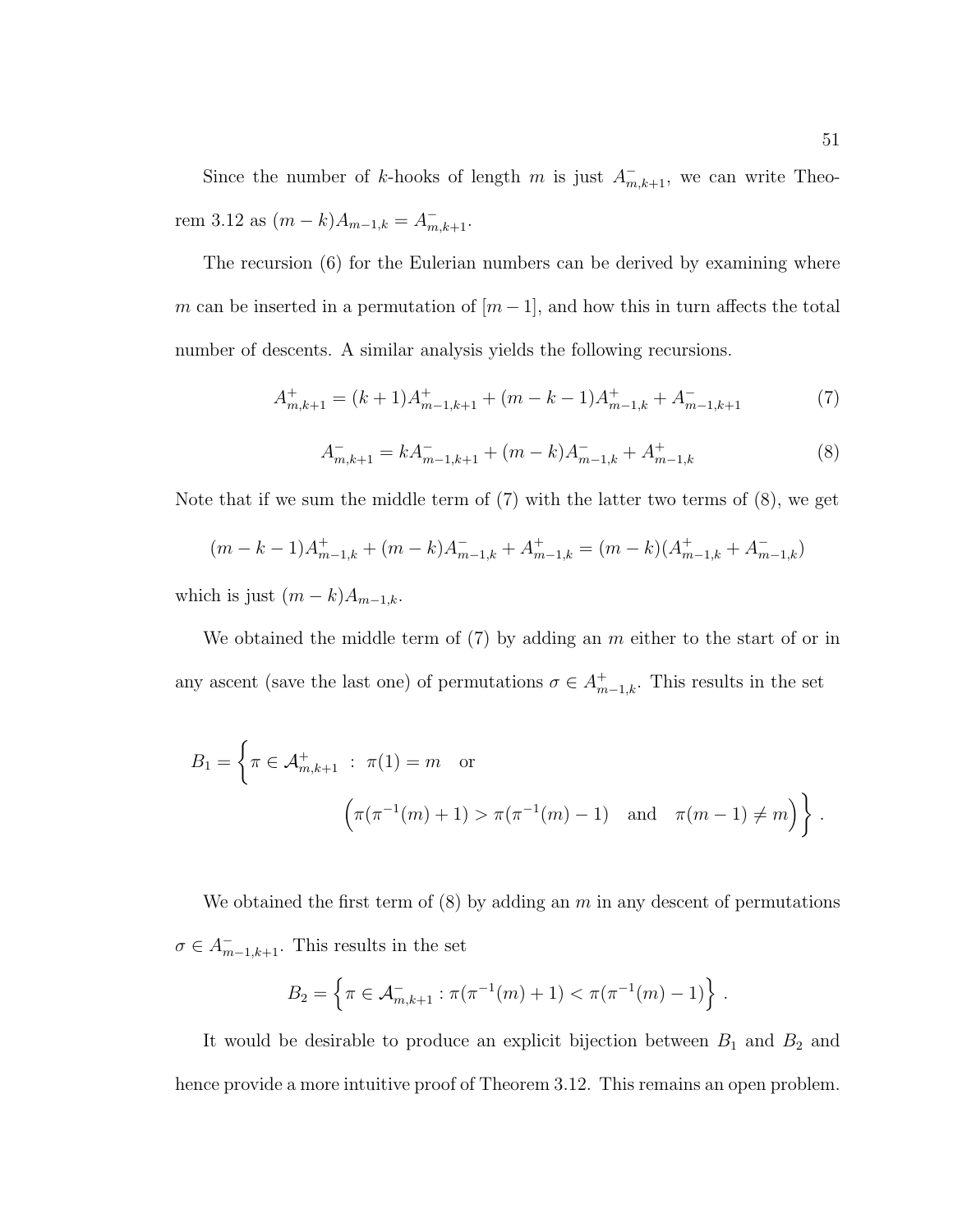## CHAPTER 4

# **The Bin Packing Problem**

We now turn our attention to the bin case. Recall that, unlike the dual bin problem, in the bin problem we wish to minimize the number of bins necessary to hold the objects. We let the object sizes be chosen uniformly at random from the interval  $(0, 1]$ , and require that if  $i_1, \ldots, i_m$  are in a bin, then  $\sum_{j=1}^m x_{i_j} \leq k$  where k is the capacity of the bin.

We will always assume our bin arrangements are obtained from applying the NEXT FIT algorithm to a sequence of objects. As in Proposition 1.1, we consider NEXT FIT as partitioning the unit m-hypercube (minus some boundary) of sequences of m objects into polytopes corresponding to the different possible bin arrangements.

## **4.1. A Map Between Bin Arrangements and Shapes**

In the dual bin case,  $\phi$  related dual bin arrangements and hook shape sequences. In the bin case, we will define a function  $\psi$  that will relate bin arrangements and shapes.

**Definition 4.1.** Let A be a bin arrangement with m elements. Define a function  $\psi_A$  from  $P_A$  to  $[0, 1]^m$  with  $\psi_A(x_1, \ldots, x_m)=(y_1, \ldots, y_m)$  as follows:

$$
y_j = \begin{cases} 1 - \sum_{i=b}^{j} x_i, & \text{if } j \text{ is in an odd-numbered bin;} \\ \sum_{i=b}^{j} x_i, & \text{if } j \text{ is in an even-numbered bin.} \end{cases}
$$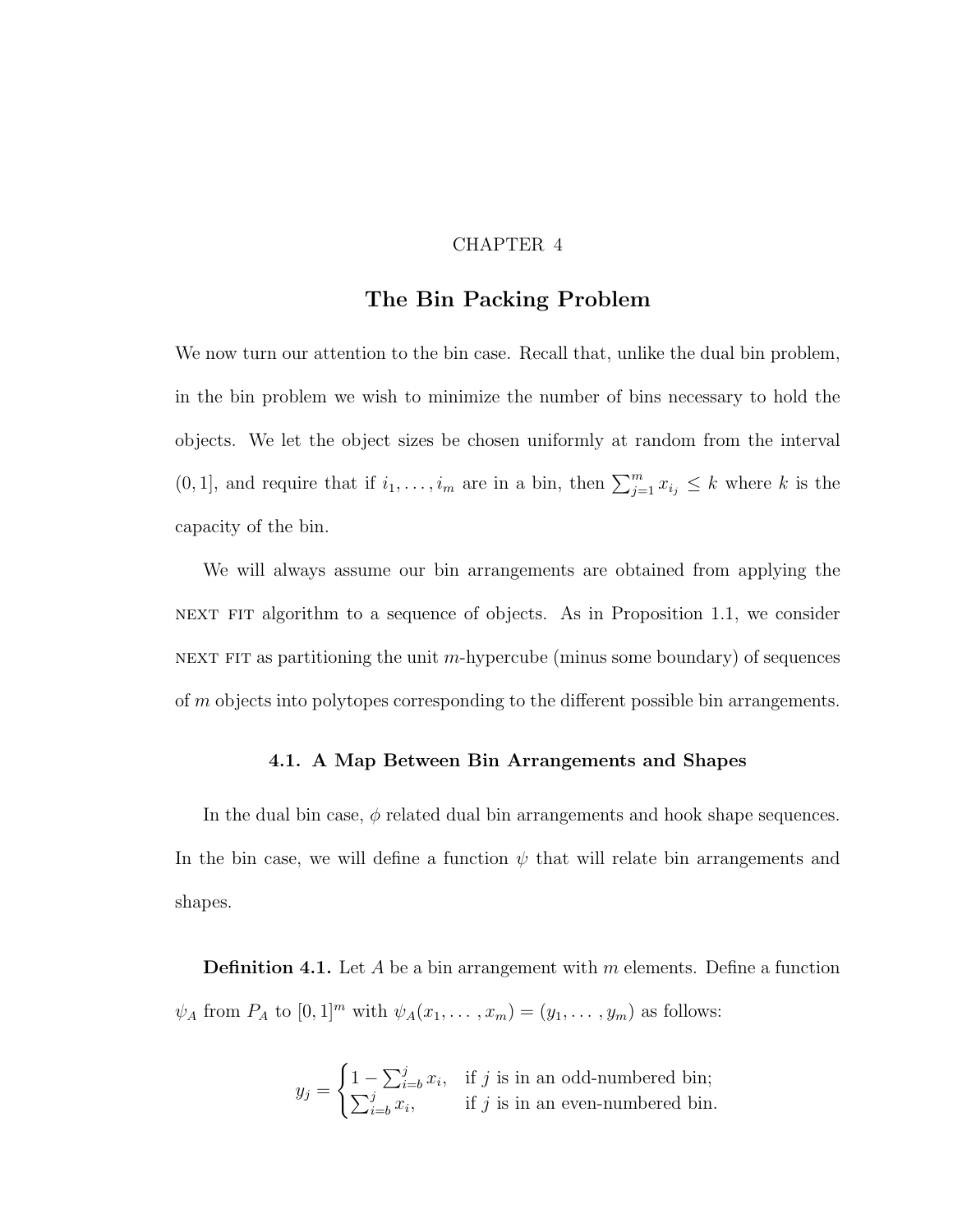where b is the first element in the bin that contains j. For odd bins,  $y_i$  is just the remaining space left in the bin, and for even bins, it is just the total amount in the bin so far.

**Proposition 4.1.** For each bin arrangement A,  $\psi_A$  is an affine linear, volume preserving map.

*Proof.* Similar to the situation with  $\phi_A$ , we will write the action of  $\psi_A$  as an invertible  $m + 1$  by  $m + 1$  matrix  $N_A$  with determinant  $\pm 1$ . We introduce the dummy variables  $x_0 = y_0 = 1$  write the first row of  $N_A$  as  $[1, 0, \ldots, 0]$ .

Now consider the  $j + 1$ st row of  $N_A$ . Suppose b is the first element in the bin containing j. If this is an odd-numbered bin, then  $y_j = 1 - \sum_{i=b}^{j} x_i$  and hence the  $j + 1$ st row of  $N_A$  will start with 1, then contain  $-1$  in the  $(b + 1)$ st through  $(j+1)$ st positions, with zero everywhere else. If this is an even-numbered bin, then  $y_j = \sum_{i=b}^{j} x_i$  and hence the  $j+1$ st row of  $N_A$  will contain 1's in the  $(b+1)$ st through  $(j+1)$ st positions, with zero everywhere else. So  $N_A$  is lower triangular with  $\pm 1$  on the main diagonal.

For the odd numbered bins, this function is almost the same as  $\phi_A$ .

**Definition 4.2.** Given  $m > 0$ , define a piecewise linear, volume preserving map  $\psi$  on  $(0, 1]^m$  into  $[0, 1]^m$ . Divide  $(0, 1]^m$  into polytopes  $P_A$  for each bin arrangement A of m elements. Then form  $\psi$  by defining  $\psi(x_1,\ldots,x_m) = \psi_A(x_1,\ldots,x_m)$  for  $(x_1, \ldots, x_m) \in P_A$ .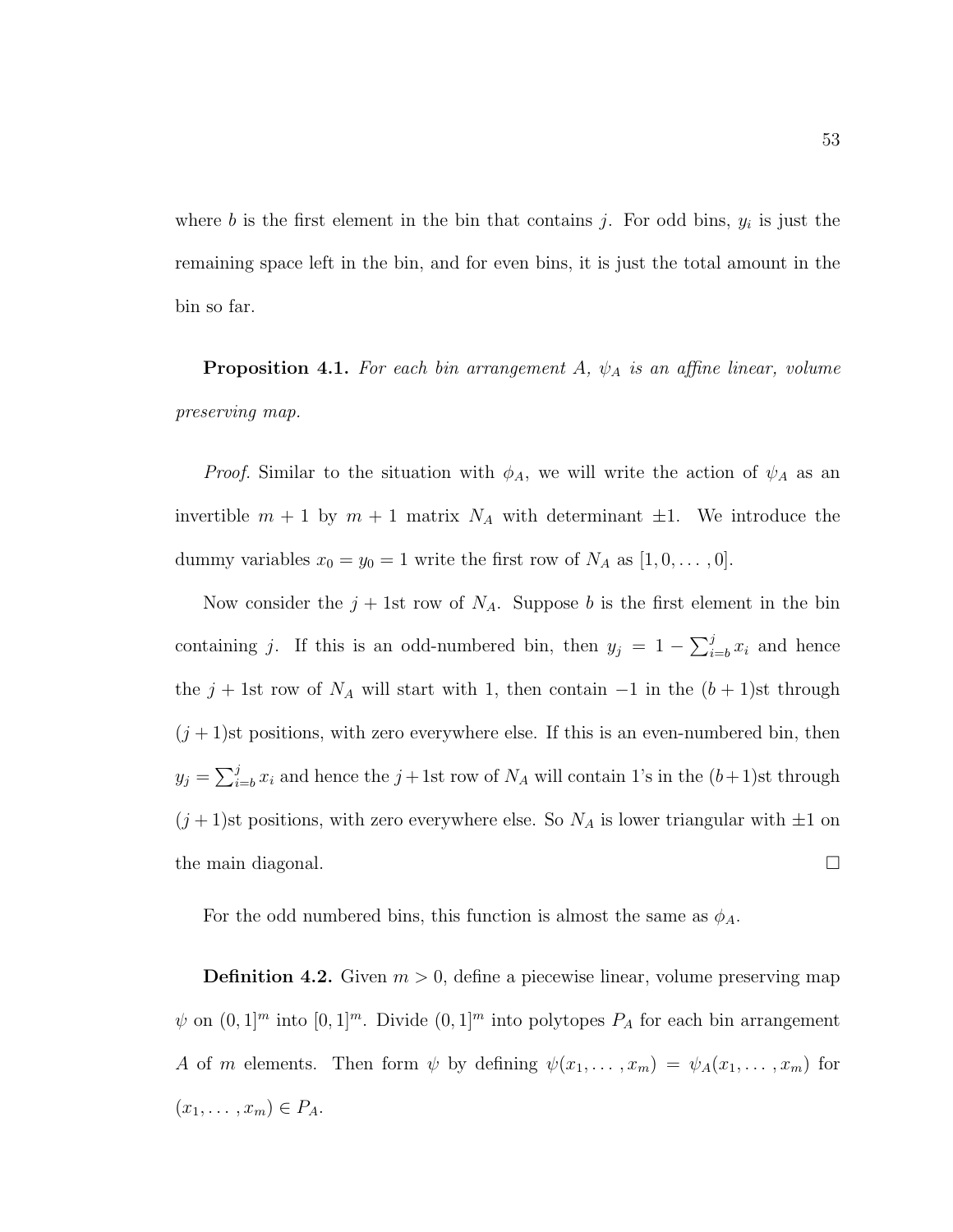- (1)  $y_j > y_{j+1} \geq 0$  if  $j+1$  is in an odd-numbered bin
- (2)  $y_j < y_{j+1} \leq 1$  if  $j+1$  is in an even bin
- (3)  $0 \le y_1 < 1$

*Proof.* Suppose  $j + 1$  is in an odd bin. Then  $y_{j+1}$  measures the space left in the bin, so  $y_{j+1} \geq 0$ . If j is in the same bin, then there is less space left after adding in the size of  $j + 1$ , so  $y_j > y_{j+1}$ . If j was the last element in the previous (necessarily even-numbered) bin,  $y_j$  is the total amount in that bin and  $1 - y_j$  the space left. Since  $j + 1$  is in the next bin, it clearly didn't fit. So  $1 - y_j < x_{j+1}$ , which rewrites to  $y_j > 1 - x_{j+1} = y_{j+1}$ .

Suppose  $j + 1$  is in an even bin. Then similar to before,  $y_{j+1}$  is the total in the bin after adding  $j + 1$ , so  $y_{j+1} \leq 1$ . If j is in the same bin, there is of course more in the bin after adding  $j + 1$ , so  $y_j < y_{j+1}$ . If j is in the previous bin,  $y_j$  measures the space left in that bin. But this is less than  $x_{j+1} = y_{j+1}$ , since  $j+1$  didn't fit. Hence  $y_j < y_{j+1}.$ 

Finally,  $0 \leq y_1 < 1$  follows directly from the definition of  $\psi_A(P_A)$  and the fact that  $0 < x_1 \leq 1$ .

Recall from Definitions 2.5 and 2.6 that a shape is a word in the letters a and d, and that the function Sh takes a permutation to a shape by writing an  $a$  for an ascent and a d for a descent.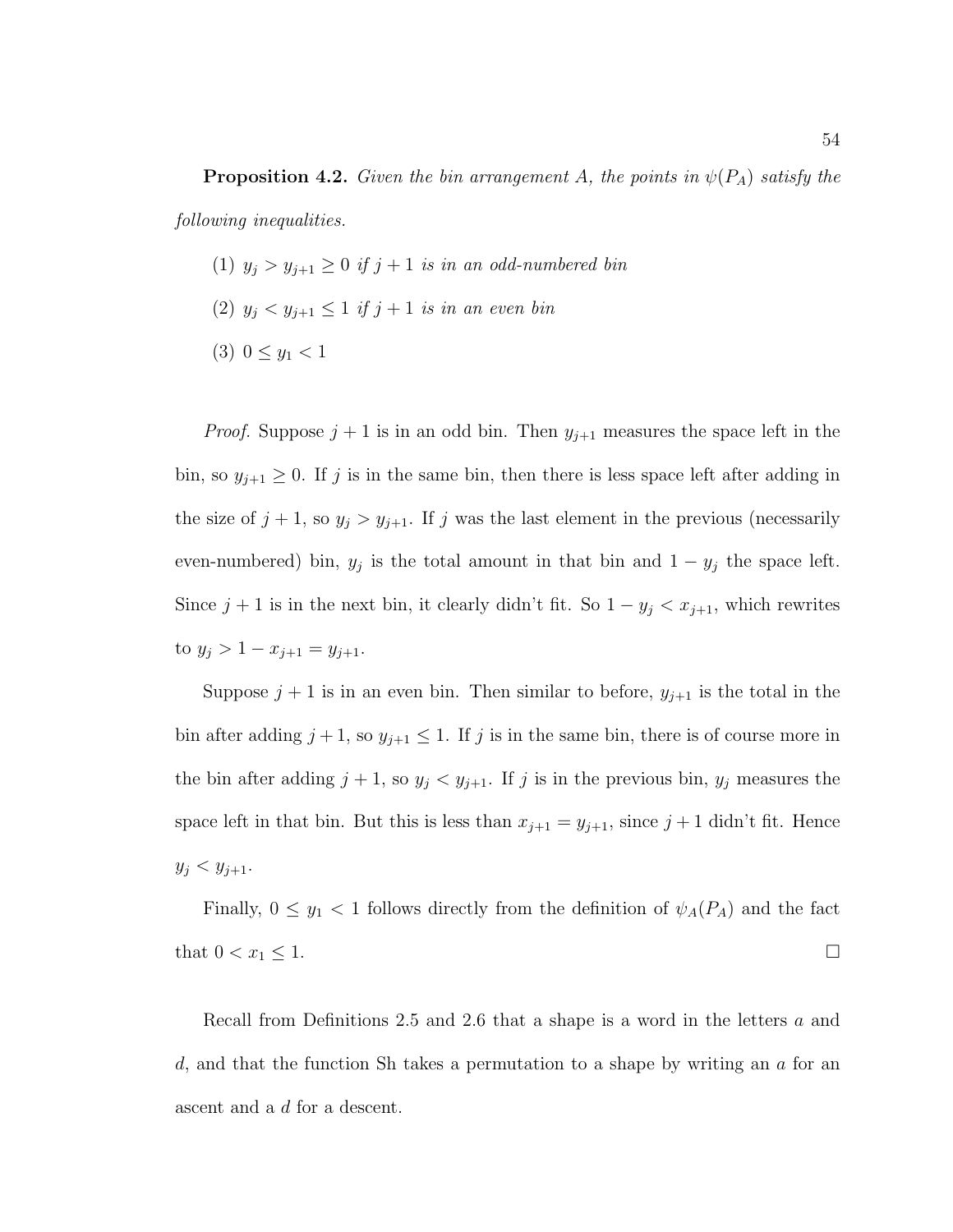It will be convenient to write a shape in the form  $d^{j_1}a^{j_2}d^{j_3}\cdots d^{j_n}$  (if n is odd) or  $d^{j_1}a^{j_2}d^{j_3}\cdots d^{j_{n-1}}a^{j_n}$  (if n is even). We permit  $j_1$  to be any non-negative integer, and require  $j_2,\ldots,j_n$  to be positive integers. For example, adda is  $d^0a^1d^2a^1$ . This sequence  $(j_1,\ldots,j_n)$  uniquely determines the shape.

We will also sometimes mark a shape. For each link  $ad$  and  $da$ , we mark the latter letter with a dot:  $ad$  and  $da$ . If the first letter in the shape is an a, we also give it a dot. For example, we will write  $d^0a^1d^1a^3d^2a^1d^2$  as  $\ddot{a}\dot{a}\dot{a}a\dot{a}\dot{d}\dot{a}\dot{d}d$  and  $d^3a^4d^1a^2d^2a$  as  $ddd\ddot{a}a\ddot{a}a\ddot{a}d\dot{a}.$  If S is a shape, we will denote its marked version by s. Note this marking is merely a bookkeeping device and adds no additional information to the shape.

**Definition 4.3.** Let s be a marked shape with m−1 letters. We define a polytope  $P_s \subset [0,1]^m$  in the following way. If the *i*th letter of s is  $\dot{d}$  or d, then we write the inequalities  $y_i > y_{i+1}$  and  $0 \le y_{i+1} < 1$ . If it is *a* or *a* we write  $y_i < y_{i+1}$  and  $0 < y_{i+1} \leq 1$ . Finally, we have  $0 < x_1 < 1$ . These  $2m - 1$  inequalities determine  $P_s$ .

*Remark* 4.1. Notice that we define the polytope  $P_s$  slightly differently from the polytope  $P<sub>S</sub>$  of Definition 2.9.

Remark 4.2. For any marked shape s, the coordinates of the vertices of the polytope  $P_s$  are all 0 or 1.

Remark 4.3. The disjoint union of the polytopes  $P_A$  is all of  $(0, 1]^m$ . However, the disjoint union of the polytopes  $P_s$  is certainly not all of  $[0, 1]^m$ . The hyperplanes of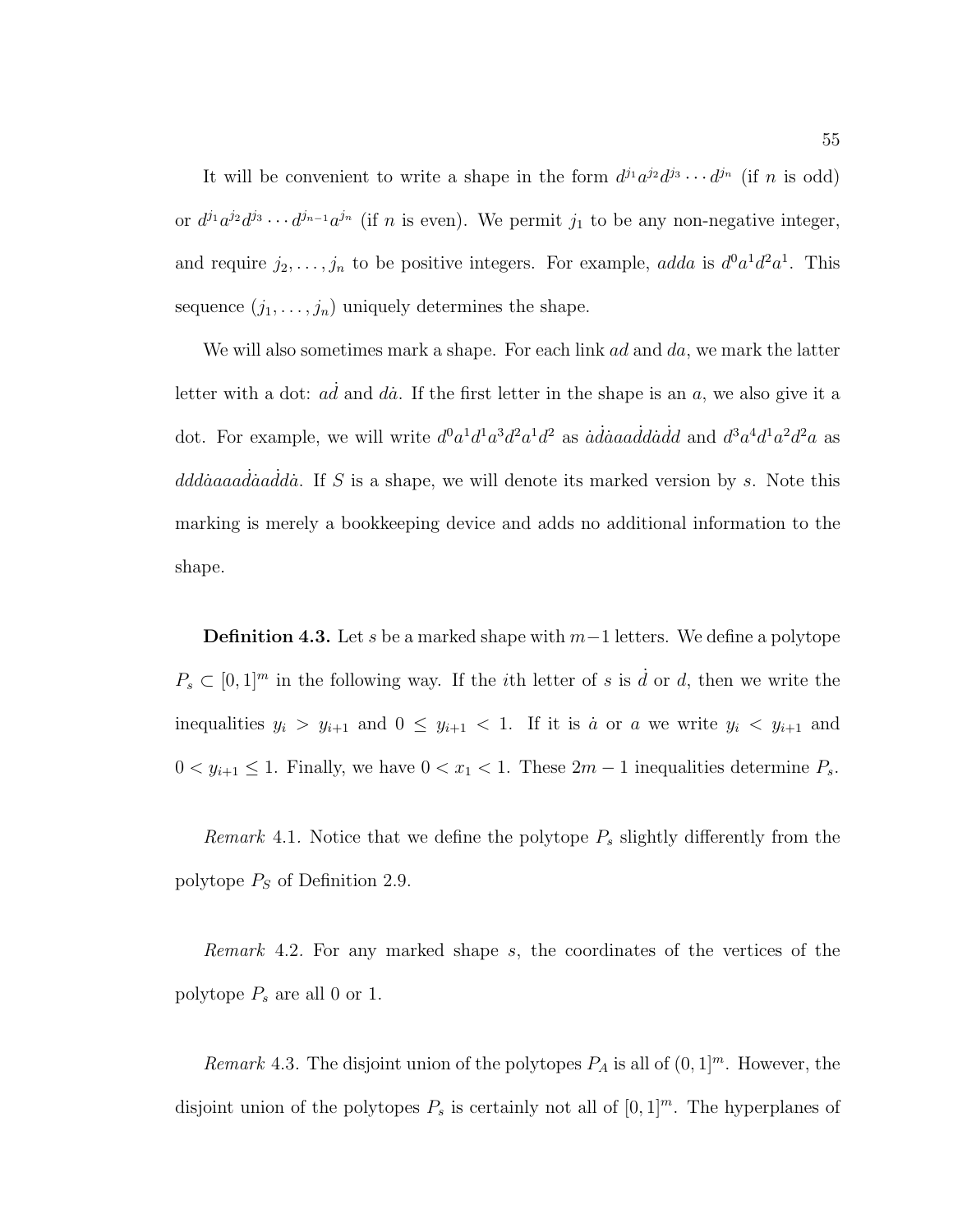the form  $y_i = y_{i+1}$  are missing, as is some of the boundary. Nonetheless, to calculate the volume of  $P<sub>s</sub>$  for a particular marked shape s, it is irrelevant which inequalities forming the facets are strict and which are weak. We merely need to count the number of permutations  $\sigma \in S_m$  such that  $\text{Sh}(\sigma) = S$ , then divide by m!.

**Definition 4.4.** Let s be a (marked) shape containing  $m-1$  letters. We define a function,  $\psi'_s : P_s \to \mathbf{R}^m$  with  $\psi'_s(y_1,\ldots,y_m)=(x_1,\ldots,x_n)$  as follows:

$$
x_i = \begin{cases} 1 - y_i, & \text{if the } (i - 1)\text{st letter in } s \text{ is } \dot{d}, \text{ or if } i = 1; \\ y_{i-1} - y_i, & \text{if the } (i - 1)\text{st letter of } s \text{ is } \dot{d}; \\ y_i, & \text{if the } (i - 1)\text{st letter of } s \text{ is } \dot{a}; \\ y_i - y_{i-1}, & \text{if the } (i - 1)\text{st letter of } s \text{ is } a. \end{cases}
$$

The following provides an alternate combinatorial interpretation for bin arrangements.

**Theorem 4.3.** Let A be the bin arrangement of m elements whose n bins contain  $j_1, j_2, \ldots, j_n$  elements respectively. Let S be the shape  $d^{j_1-1}a^{j_2} \cdots d^{j_n}$  if n is odd and the shape  $d^{j_1-1}a^{j_2}d^{j_3}\cdots a^{j_n}$  if n is even. Then  $\psi$  bijectively takes  $P_A$  to  $P_s$ , and  $\psi_A^{-1} = \psi_s'.$ 

We prove this using the following two lemmas.

**Lemma 4.4.** Taking A and S as above,  $\psi(P_A) \subseteq P_s$ .

*Proof.* The inequalities described in Proposition 4.2 define  $P_s$ .

**Lemma 4.5.** Taking A and S as before,  $\psi_s'(P_s) \subseteq P_A$ .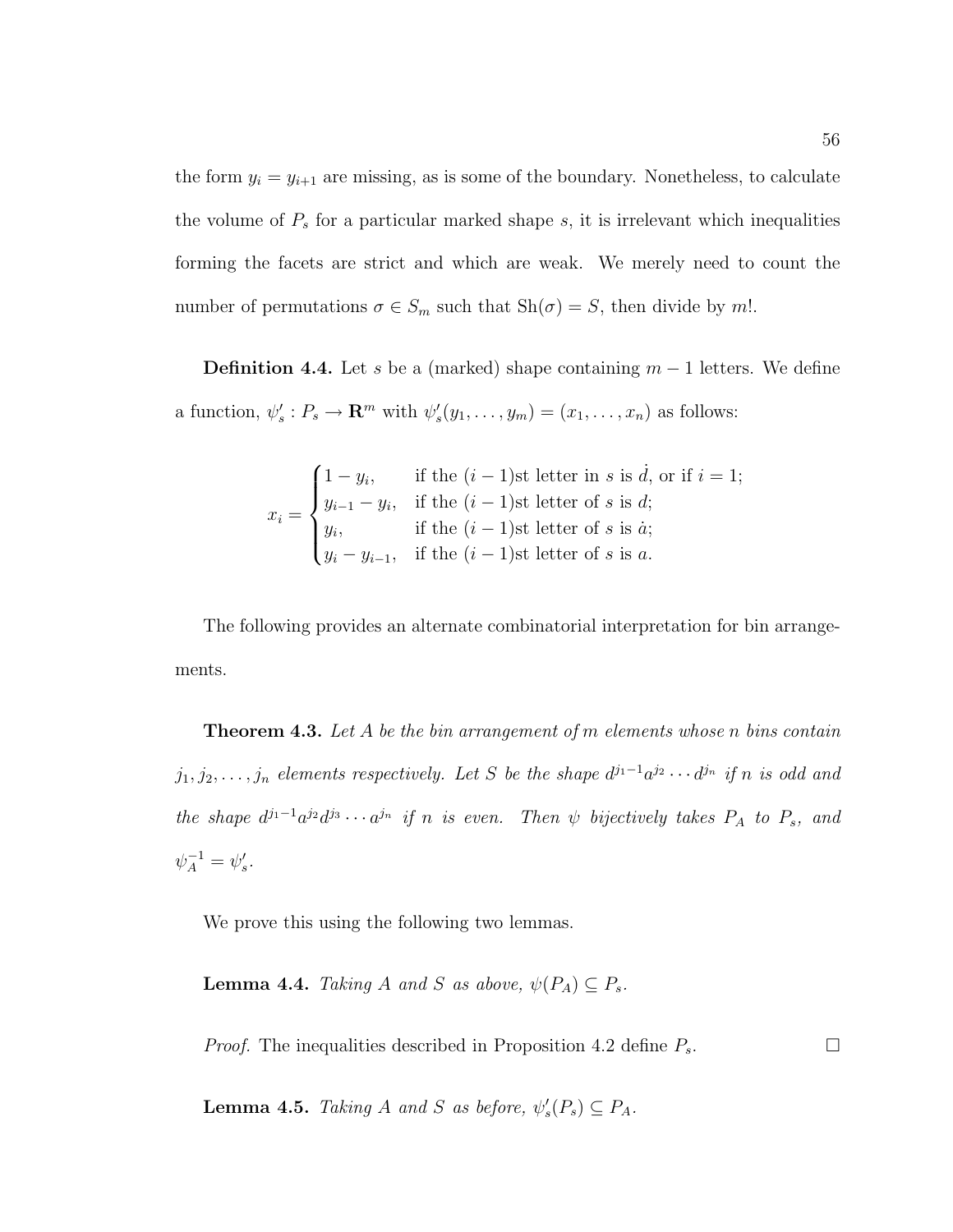*Proof.* First, we write  $j'_k = j_1 + j_2 + \cdots + j_k$ . We take  $j'_0$  to be 0.

Consider the sums

$$
\sum_{i=j'_{k-1}+1}^{j'_k} x_i \quad \text{and} \quad \sum_{i=j'_{k-1}+1}^{j'_k+1} x_i .
$$

For k odd (in other words,  $j_k$  is the exponent of a d), the first sum becomes

$$
(1-y_{j'_{k-1}+1})+(y_{j'_{k-1}+1}-y_{j'_{k-1}+2})\cdots+(y_{j'_{k}-1}-y_{j'_{k}})=1-y_{j'_{k}}.
$$

Since  $0 \le y_{j'_k} < 1$ , we get that  $\sum_{i=j'_{k-1}+1}^{j'_k} x_i \le 1$ .

Since k is odd, we know the  $j'_k$ <sup>th</sup> letter of s is  $\dot{a}$ . Hence we know that  $x_{j'_k+1} =$  $y_{j'_k+1}$ , making the second sum  $1 - y_{j'_k} + y_{j'_k+1}$ . But k odd also means that  $y_{j'_k} < y_{j'_k+1}$ , so  $\sum_{i=i'}^{j'_{k}+1}$  $\sum_{i=j'_{k-1}+1}^{j_k+1} x_i > 1$ 

The calculations for the case where k is even  $(j_k$  is the exponent of an a) are similar. The first sum becomes

$$
y_{j'_{k-1}+1} + (y_{j'_{k-1}+2} - y_{j'_{k-1}+1}) \cdots + (y_{j'_k} - y_{j'_k-1}) = y_{j'_k}.
$$
  
Since  $0 < y_{j'_k} \le 1$ , we once again have  $\sum_{i=j'_{k-1}+1}^{j'_k} x_i \le 1$ .

We know if k is even that the  $j'_k$ <sup>th</sup> letter of s is  $\dot{d}$ . Then  $x_{j'_k+1} = 1 - y_{j'_k+1}$  and the second sum becomes  $y_{j'_k} + 1 - y_{j'_k+1}$ . But it also means that  $y_{j'_k} > y_{j'_k+1}$ , so we once again have  $\sum_{i=i'}^{j'_{k}+1}$  $\sum_{i=j_{k-1}+1}^{j_k+1} x_i > 1.$ 

Finally, a straightforward check shows that  $\psi_s'(P_s)$  is contained in  $(0,1]^m$ .

Since we've derived all of the inequalities that determine  $P_A$ , the lemma is proved.

 $\Box$ 

*Proof of Theorem 4.3.* Take a point  $(x_1, \ldots, x_m) \in P_A$ . By Lemma 4.4 we know  $\psi(x_1,\ldots,x_m) \in P_s$ . By Lemma 4.5 we know  $\psi'_s \psi(x_1,\ldots,x_m) \in P_A$ . Now a simple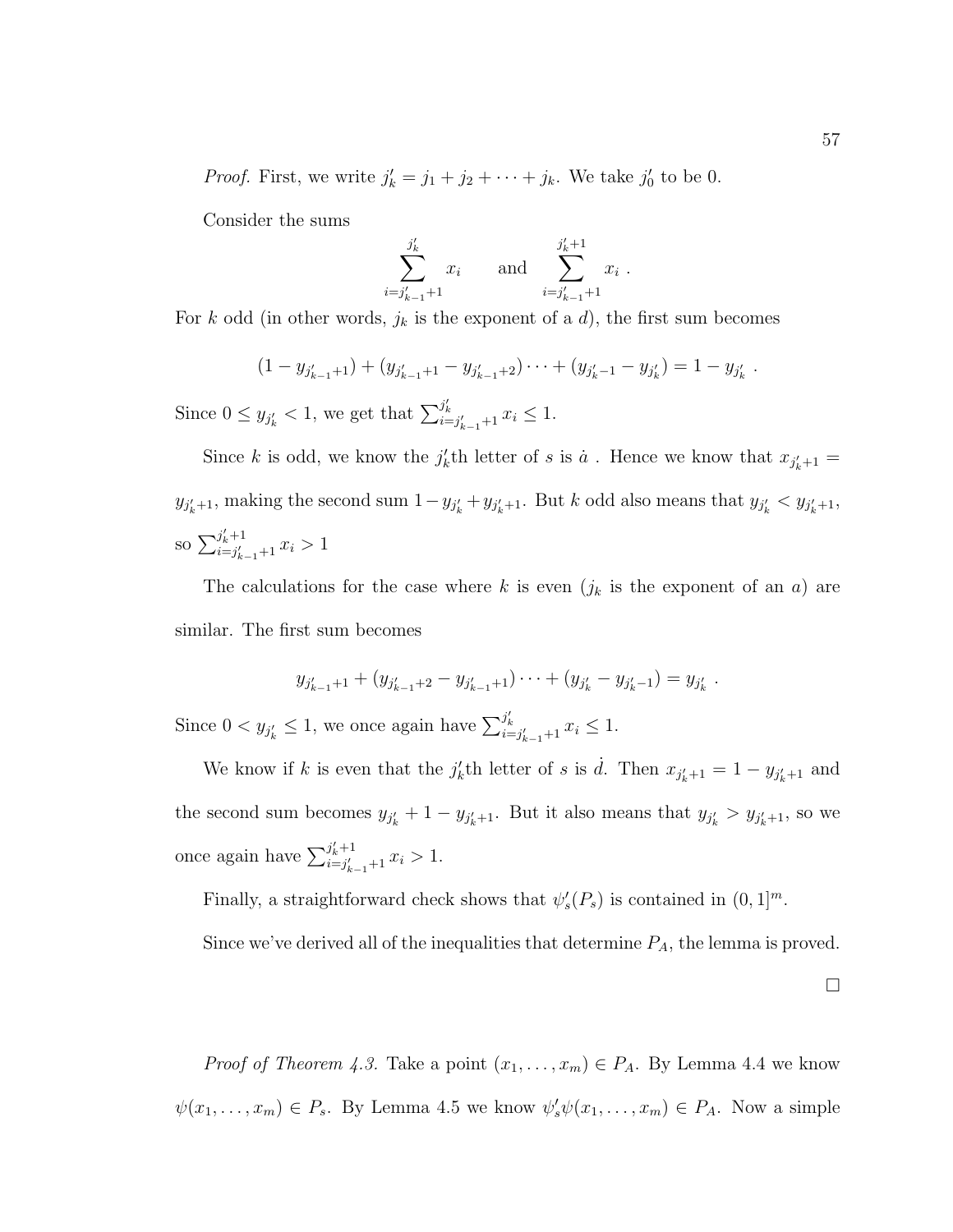check shows that  $\psi'_s \psi(x_1,\ldots,x_m)=(x_1,\ldots,x_m)$ . Similarly, for  $(y_1,\ldots,y_m) \in P_s$ , a simple check shows  $\psi \psi_s'(y_1,\ldots,y_m)=(y_1,\ldots,y_m)$ . Hence  $\psi_s'=\psi_A^{-1}$ .

Instead of finding the volume of a polytope  $P_A$ , Theorem 4.3 allows us to count permutations, a much easier problem.

There are several different ways we can determine which bin arrangement a permutation corresponds to. First, we can take its shape and write it in the form described on page 55. We then apply Theorem 4.3. For example, take  $\sigma = 134287695$ . We write  $\text{Sh}(\sigma) = a \text{ad} \text{ad} \text{ad} = d^0 a^2 d^1 a^1 d^2 a^1 d^1$ . The corresponding bin arrangement is



For the permutation  $\tau = 632145$  we have  $\text{Sh}(\tau) = ddda = d^3a^2$  which corresponds to the bin arrangement

$$
\begin{array}{|c|c|c|c|}\n\hline\n1 & 2 & 3 & 4 \\
\hline\n\end{array}\n\quad\n\begin{array}{|c|c|c|}\n\hline\n5 & 6 \\
\hline\n\end{array}.
$$

**Definition 4.5.** Let  $\sigma$  be a permutation and suppose the *i*th through  $i + j$ th letters of  $\text{Sh}(\sigma)$  are all a's. Then we say  $\sigma(i) < \cdots < \sigma(i + j + 1)$  is an increasing run. If the  $i - 1$ st and  $i + j + 1$ st letters of Sh( $\sigma$ ) are both d's (or do not exist), then we say the above run is a maximal increasing run. We define decreasing and maximal decreasing runs similarly.

**Corollary 4.6.** Given a permutation, the number of bins in the bin arrangement it represents is the number of its maximal increasing and decreasing runs, with the stipulation that we consider the first run to be necessarily decreasing.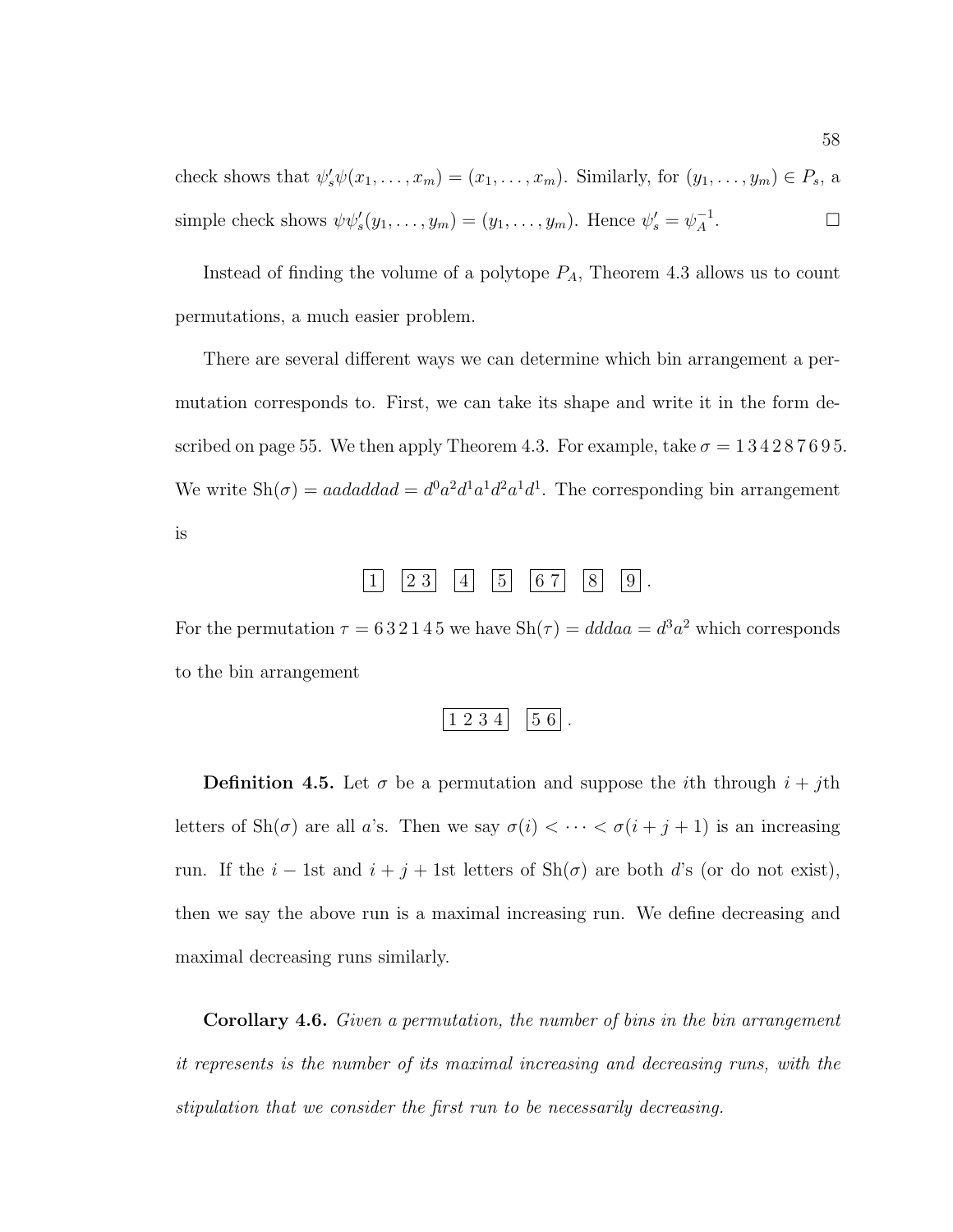The number of items in the first bin is the length of the leading decreasing run. Subsequently, if the ith maximal run has length j, the ith bin contains  $j - 1$  items.

*Proof.* Because Theorem 4.3 assumes that a shape starts with  $d^{j_1-1}$ , the first run must be a decreasing one. The rest is immediate from the previous discussion and the theorem, keeping in mind that an increasing (decreasing) run of length  $j$  results in  $a^{j-1}$  ( $d^{j-1}$ ) in the shape.  $\Box$ 

For example, we split  $\sigma$  into maximal runs as follows: 1, 134, 42, 28, 876, 69, and 9 5. (Note that 1 is a decreasing run of length 1.) We of course get the same bin arrangement as before. We split  $\tau$  into maximal runs 6321 and 145, again yielding the desired bin arrangement.

Remark 4.4. If we consider all runs as necessarily increasing, we slightly modify the definition of 'run'. It should be clear from context which interpretation we assume. Let the  $i - 1$ st through  $i + j$ th letters of a shape Sh( $\sigma$ ) be  $ad^j a$ , for  $j \geq 2$ . Instead of having a decreasing run, we view  $\sigma(i)$  as part of the maximal increasing run ending with  $\sigma(i-1) < \sigma(i)$  and we view  $\sigma(i+j)$  as part of the maximal increasing run starting with  $\sigma(i + j) < \sigma(i + j + 1)$ . We then have  $j - 1$  consecutive maximal increasing runs of length 1:  $\sigma(i + 1), \ldots$ , and  $\sigma(i + j - 1)$ .

It thus suffices to consider only increasing runs.

**Corollary 4.7.** If a permutation with i maximal increasing runs of length at least 2 ends in an ascent, then the number of bins it counts is 2i. If it ends in a descent, then the number of bins is  $2i + 1$ .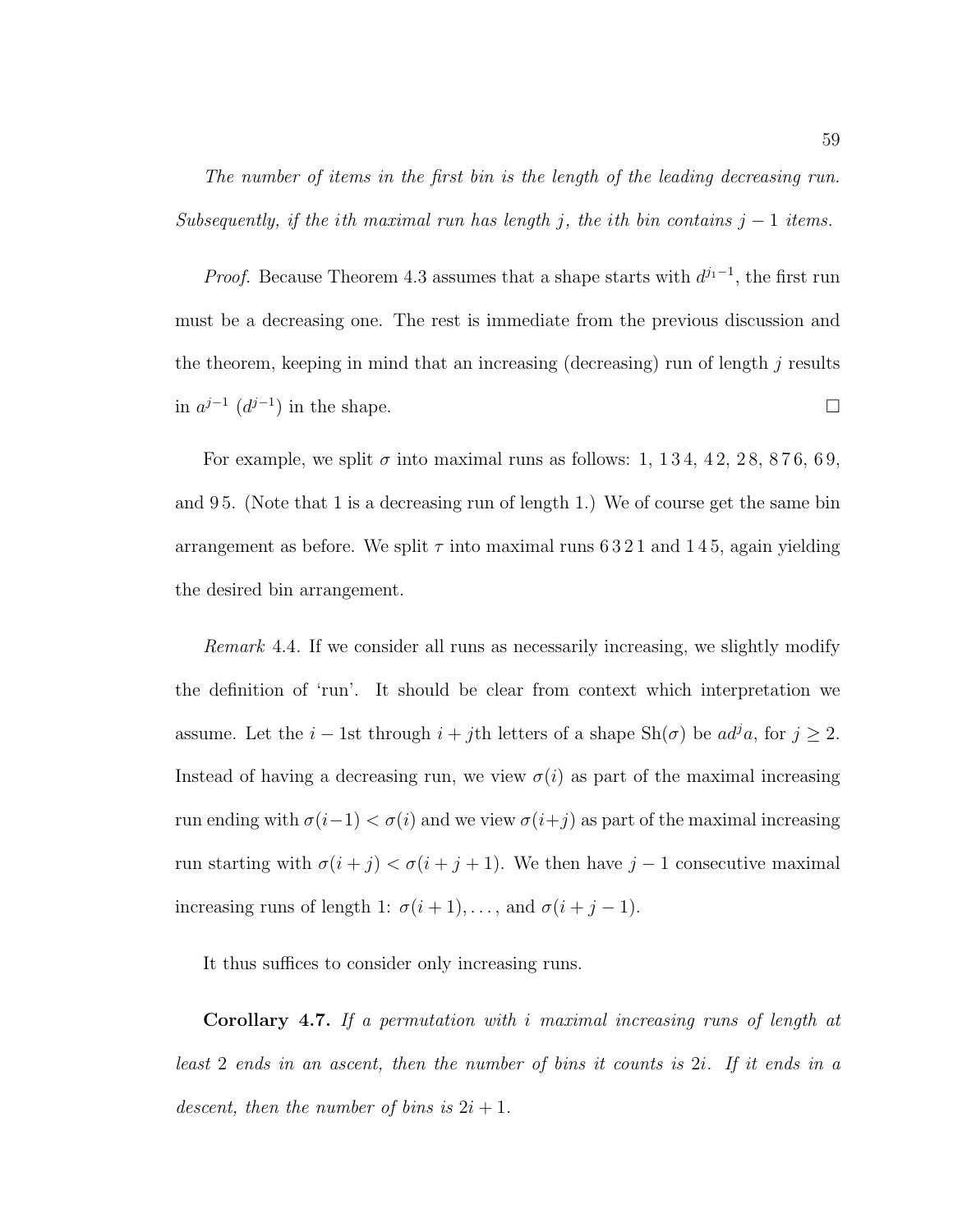Finally, note that in a shape, the links ad and da correspond to peaks and valleys, as shown below.



This motivates the following corollary.

**Corollary 4.8.** Given a permutation  $\pi$ , define  $p_{\pi}$  to be the number of peaks,  $v_{\pi}$ to be the number of valleys, and  $a_{\pi}$  to be 0 if  $\pi(1) > \pi(2)$  and 1 if  $\pi(1) < \pi(2)$ . Then the number of bins in the bin arrangement represented by  $\pi$  is  $1 + p_{\pi} + v_{\pi} + a_{\pi}$ .

For example,  $\sigma$  starts with an ascent, has 3 peaks and 2 valleys for a total of  $1 + p_{\sigma} + v_{\sigma} + a_{\sigma} = 1 + 3 + 2 + 1 = 7$  bins. The permutation  $\tau$  starts with a descent, has no peaks and 1 valley, for a total of  $1 + p_{\tau} + v_{\tau} + a_{\tau} = 1 + 0 + 1 + 0 = 2$  bins.

We can also rewrite Corollary 4.8 to read that the number of bins is one more than the sum of the number of  $\dot{a}$ 's and  $d$ 's.

We will use the interpretation in Corollary 4.8 to calculate the expectation and variance of the number of bins.

#### **4.2. Discrete Distribution of Object Sizes**

Similar to the dual bin discrete case, we suppose that our object sizes are evenly distributed among  $\frac{1}{h}, \ldots, \frac{h-1}{h}, \frac{h}{h}$  for some integer  $h \geq 2$ . We wish to count the number of sequences that result in a bin arrangement A; equivalently, we wish to count the integer lattice points in the polytope  $h \cdot P_A$ . Instead of the maps  $\psi_A$  and  $\psi_s'$  of Definitions 4.1 and 4.4, we consider the maps  $h \cdot \psi_A : h \cdot P_A \to h \cdot [0,1]$  and  $h \cdot \psi_s' : h \cdot P_s \to h \cdot (0, 1]$  defined in the obvious way. Then the following is immediate.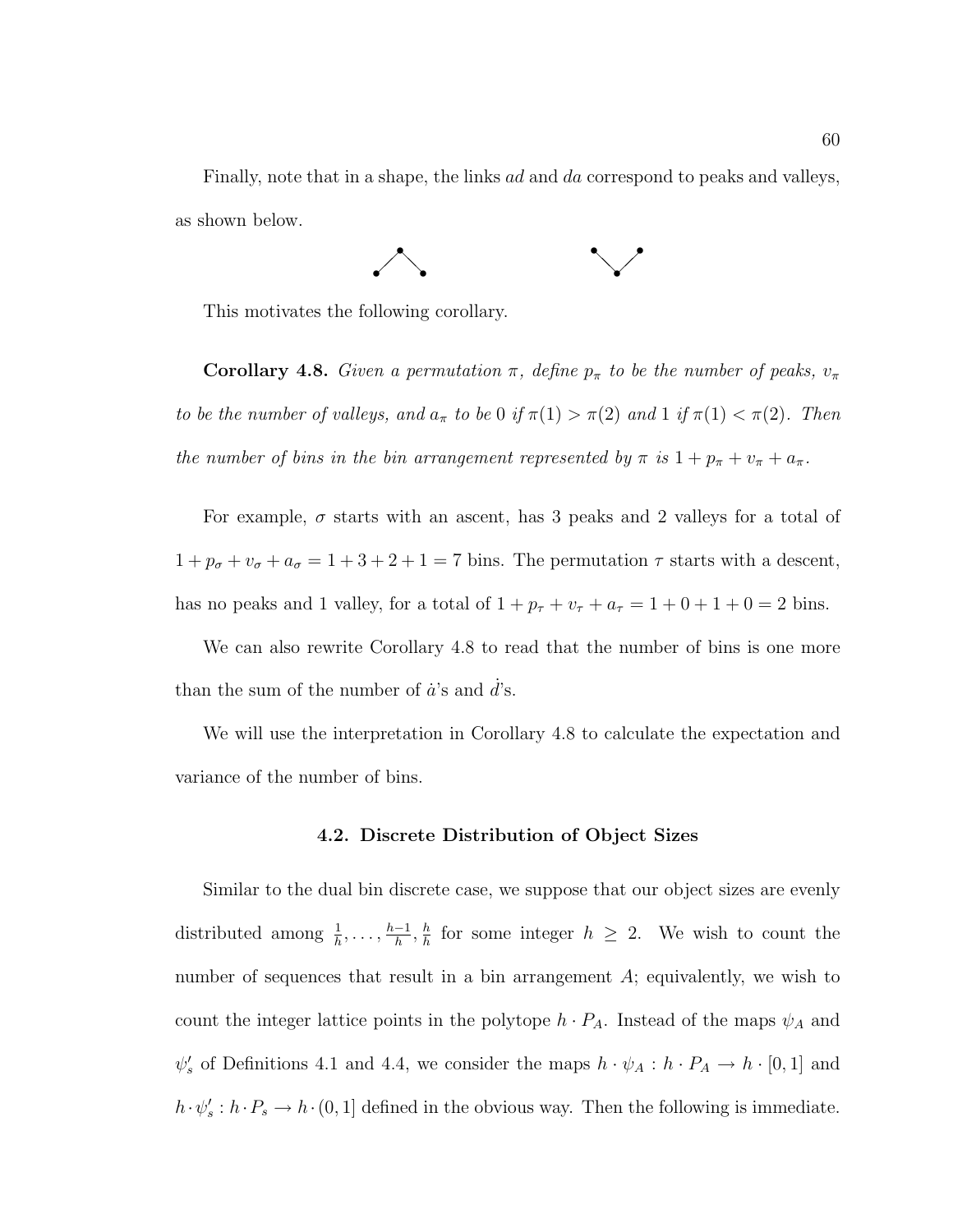**Proposition 4.9.** The maps  $h \cdot \psi_A$  and  $h \cdot \psi_s'$  preserve integer lattice points.

**Corollary 4.10** (of Theorem 4.3). The number of integer lattice points in  $h \cdot P_A$ is equal to the number of integer lattice points in  $h\cdot P_s.$ 

**Corollary 4.11.** The Ehrhart polynomials of  $P_A$  and  $P_s$  are equal.

Remark 4.5. Recall from Definition 1.6 that our polytopes are neither open nor closed, but instead the intersection of both open and closed half spaces. As a result, the Ehrhart polynomial above is actually the sum of the Ehrhart polynomials  $\sum \overline{i}(P_f, h)$ , where the summation is taken over each face  $P_f$  present in the polytope, and  $\bar{i}(P, h)$  is as in [12, p. 235].

What does an integer lattice point in  $h \cdot P_s$  look like? Since under the action of  $h \cdot \psi_A$ ,  $y_1 = h - hx_1$  and  $x_1$  is one of  $\frac{1}{h}, \frac{2}{h}, \ldots, \frac{h}{h}$ , we have that  $y_1$  is one of  $0, \ldots, h-1$ but cannot be equal to h. Similarly, if the i<sup>th</sup> letter of s is not marked, then either  $y_{i+1} = y_i + hx_{i+1}$  or  $y_{i+1} = y_i - hx_{i+1}$ . Since we do not permit  $x_i$  to be equal to  $\frac{0}{h}$ , we cannot have  $y_{i+1}$  equal to  $y_i$ . Finally, suppose the *i*th letter of *s* is marked. By Theorem 4.3, this is equivalent to saying  $i+1$  starts a new bin in A. So  $\sum_{j=b}^{i+1} x_j > 1$ and  $\sum_{j=b}^{i} x_i \leq 1$ , where b is the first element in the bin containing i. So either  $y_i = h(1 - \sum_{j=b}^{i} x_i) < hx_{i+1} = y_{i+1}$  or  $y_i = h(\sum_{j=b}^{i} x_i) > h(1 - x_{i+1}) = y_{i+1}$ , and once again the inequalities are strict.

In other words, an integer lattice point in  $h \cdot P_s \subset [0,1]^m$  is a sequence of m numbers  $(y_1, \ldots, y_m)$  chosen with repetition from the set  $\{0, 1, \ldots, h\}$ , where  $y_1 \neq h$ ,  $y_i > y_{i+1}$  if the *i*th letter of S is d, and  $y_i < y_{i+1}$  is the *i*th letter of S is a.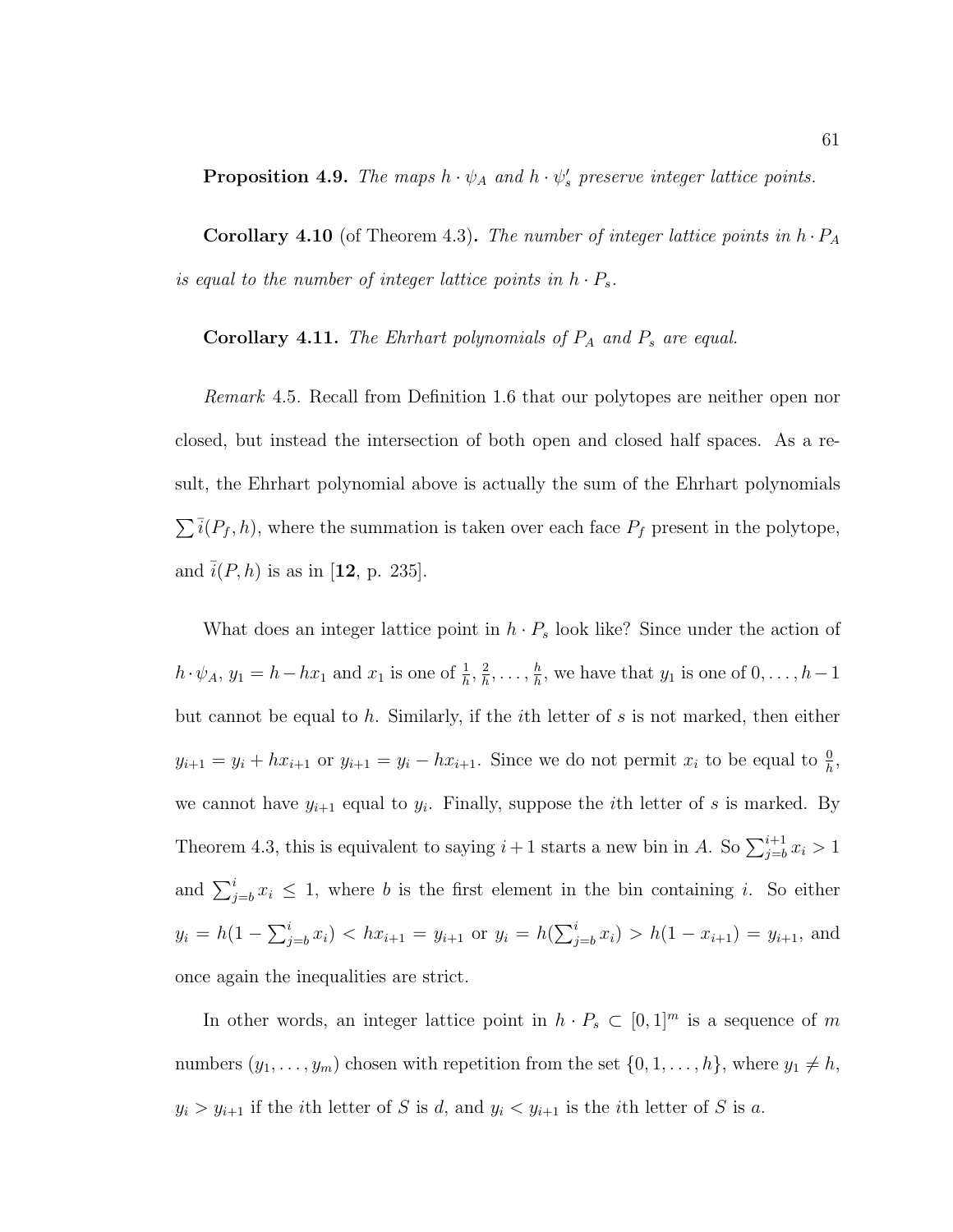It thus suffices to count sequences of numbers in [h] according to their numbers of maximal runs (or peaks and valleys), with the restrictions that no two adjacent numbers are equal, and that the first number in the sequence cannot be  $h$ . This enumeration remains an open problem.

#### **4.3. Expectation and Variance**

To calculate the expectation and variance for the bin problem, we make use of Corollary 4.8.

**Definition 4.6.** We define the following random variables. Suppose m is given. Let  $X_i$  be the random variable defined on permutations of  $m, 1 \leq i \leq m-1$ , where  $X_i$  takes on the value 1 if  $\pi(i) > \pi(i+1)$  (the *i*th letter of  $\text{Sh}(\pi)$  is *d*) and the value 0 if the *i*th letter of  $\text{Sh}(\pi)$  is a. Let Z be a random variable on permutations so that  $Z(\pi)$  is the number of bins in the bin arrangement A, where  $\psi(P_A) = P_{\text{Sh}(\pi)}$ .

First we express Z in terms of  $X_1, \ldots, X_{m-1}$ .

**Proposition 4.12.** For  $m \geq 3$ ,

$$
Z = 1 + (1 - X_1) + \sum_{|i-j|=1} X_i (1 - X_j) .
$$

*Proof.* We restate Corollary 4.8 in terms of the random variables  $X_i$ .

The random variable  $1 - X_1$  corresponds to  $a_{\pi}$ ; it takes on value 1 if the first letter of  $\text{Sh}(\pi)$  is a and 0 if it is d. Corresponding to  $v_{\pi}$  we have

$$
X_i(1 - X_{i+1})(\pi) = \begin{cases} 1, & \text{if } \pi(i-1) > \pi(i) < \pi(i+1) \\ 0, & \text{otherwise} \end{cases}
$$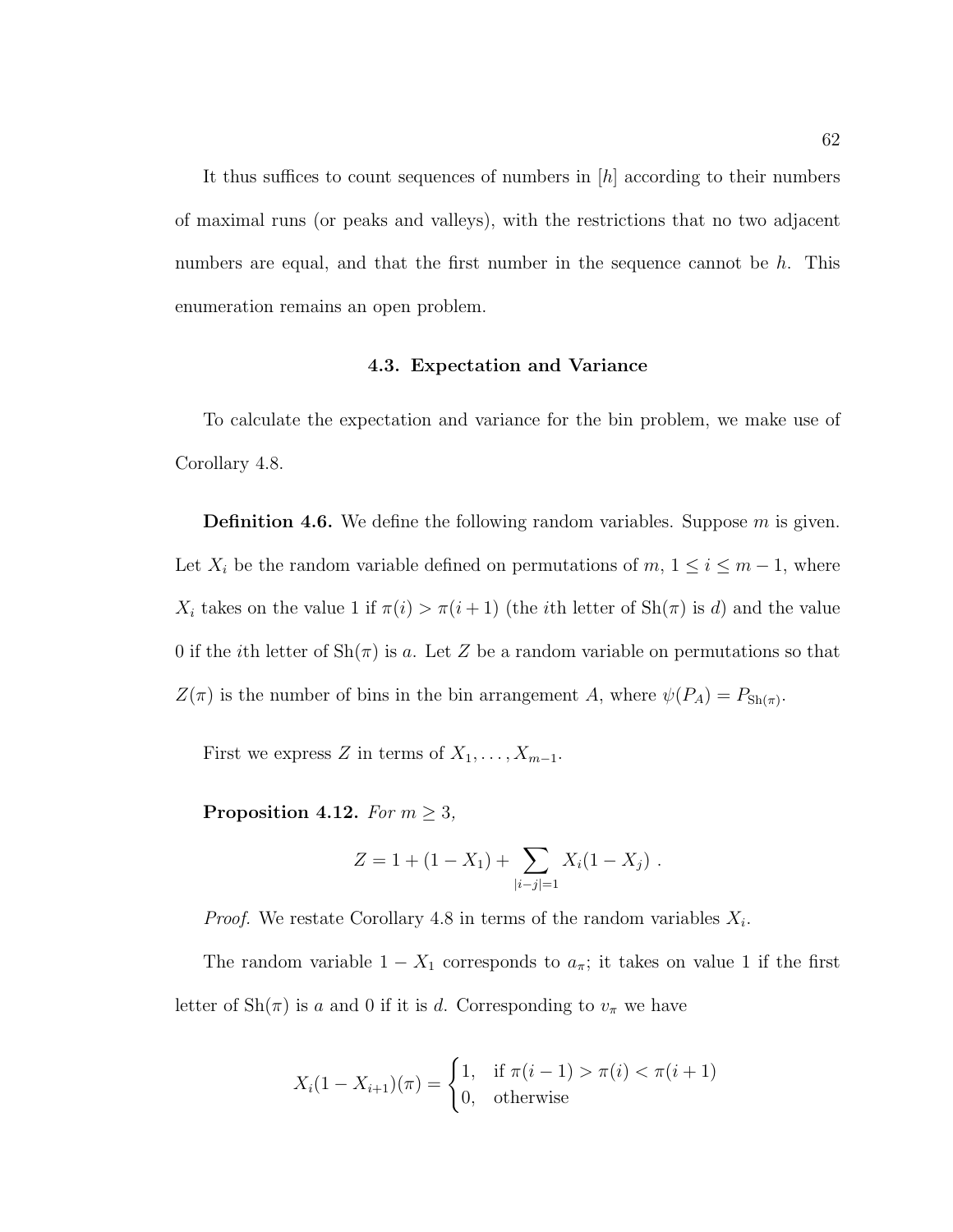and to  $p_{\pi}$  we have

$$
(1 - X_i)X_{i+1}(\pi) = \begin{cases} 1, & \text{if } \pi(i-1) < \pi(i) > \pi(i+1) \\ 0, & \text{otherwise} \end{cases}.
$$

Summing over all the locations where a valley or peak can occur, we get

$$
\sum_{i=1}^{m-2} X_i (1 - X_{i+1}) + \sum_{i=1}^{m-2} (1 - X_i) X_{i+1} = \sum_{|i-j|=1} X_i (1 - X_j) ,
$$

the final summand of  $Z$  as needed.

We draw lines showing where a new bin starts after the crest of a peak and the trough of a valley, as shown below.



For example, consider the (marked) permutation shape *aaddada*. This shape counts 6 bins: the automatic one to start with, one due to the initial ascent, two peaks, and two valleys.



To calculate the expected number of bins under NEXT FIT we need to find  $E(Z)$ , the expectation of Z.

**Theorem 4.13.** Given  $m \geq 2$  objects, the expected number of bins they use under NEXT FIT is  $\frac{2m}{3} + \frac{1}{6}$ . (If  $m = 1$ , the expected number is 1.)

Proof. As noted in Section 2.2, we find the expectation of a random variable by multiplying a value it can take on by the probability it does so, and summing over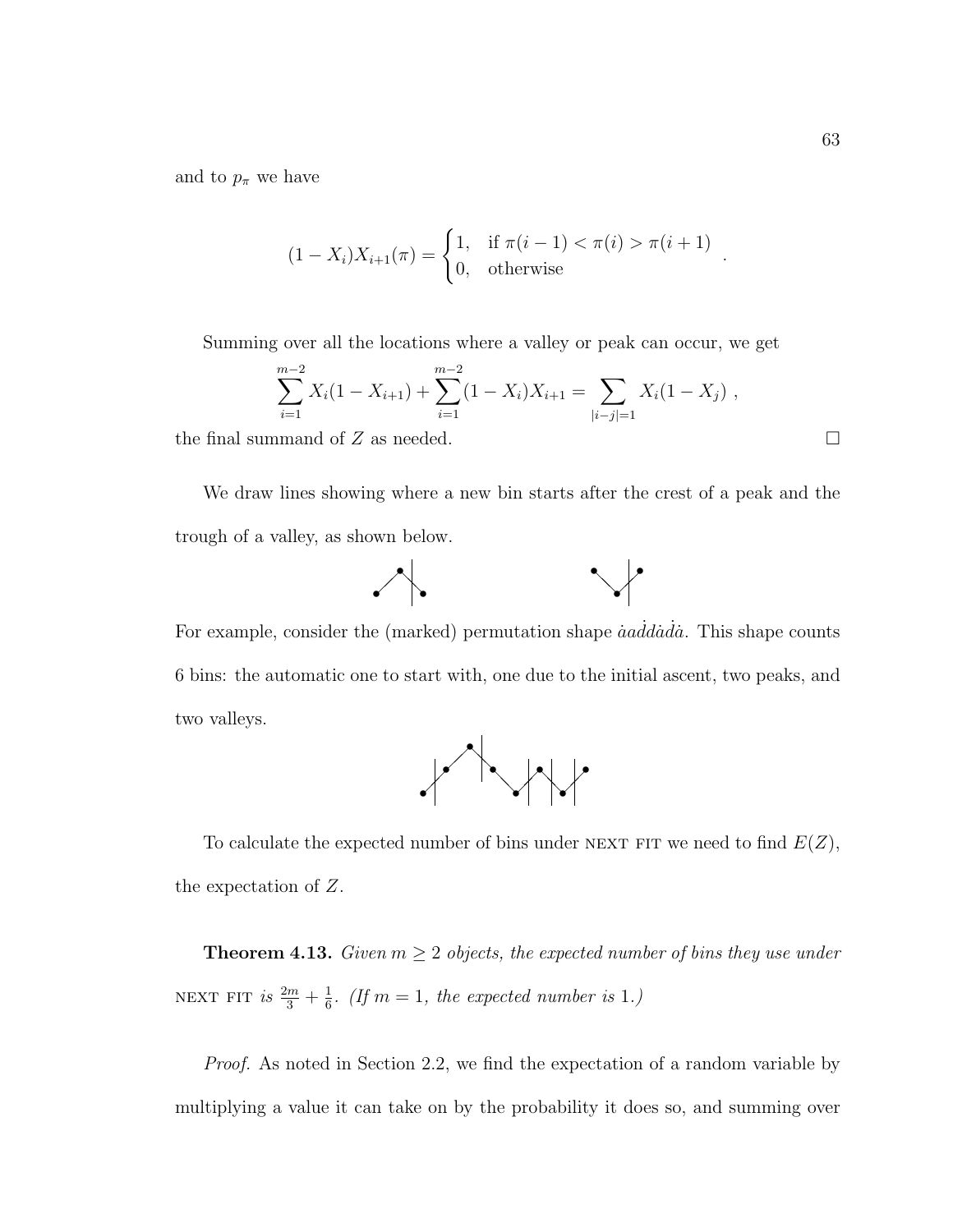all values it can take on. Each summand of  $Z$  can only take on the values 0 and 1, so we need only figure out the probability that each summand takes on the value 1.

If  $m = 2$ , then the permutation 12 gives 2 bins and 21 gives 1 bin, for an expected value of  $\frac{3}{2}$ . Clearly if  $m = 1$  the expected value is 1.

Now assume  $m \geq 3$ . We had  $Z = 1 + (1 - X_1) + \sum_{|i-j|=1} X_i (1 - X_j)$ . The probability that 1 takes on the value 1 is 1, and the probability that  $1-X_1$  takes on the value 1 is  $\frac{1}{2}$  (half the permutations start in an ascent). So these two summands contribute  $\frac{3}{2}$  to  $E(Z)$ . Now consider

$$
\sum_{|i-j|=1} X_i (1-X_j) = \sum_{|i-j|=1} X_i - \sum_{|i-j|=1} X_i X_j.
$$

The probability that  $X_i$  is 1 is  $\frac{1}{2}$  (denote by  $P(X_i = 1) = \frac{1}{2}$ ). If  $|i - j| = 1$ ,  $P(X_iX_j = 1) = \frac{1}{6}$ . We can see this by rewriting the requirement as follows. Assume for example that  $i = j + 1$ . Then  $X_i X_j(\pi) = 1$  means that  $\pi(i-1) > \pi(i) > \pi(i+1)$ , which occurs with probability  $\frac{1}{6}$ . There are  $2(m-2)$  pairs  $(i, j)$  with  $|i - j| = 1$ , so  $\sum_{|i-j|=1} X_i$  contributes  $\frac{2(m-2)}{2}$  to  $E(Z)$  and  $-\sum_{|i-j|=1} X_i X_j$  contributes  $-\frac{2(m-2)}{6}$ . Summing all the contributions, we get  $E(Z) = \frac{3}{2} + m - 2 - \frac{m-2}{3} = \frac{2m}{3} + \frac{1}{6}$ .

Next we consider the variance of Z. As discussed in Section 2.2, the variance of Z is equal to  $E(Z^2) - E(Z)^2$ . By using Proposition 4.12, we get an expression for  $Z^2$  in terms of the  $X_i$ :

$$
Z^{2} = 2Z - 2X_{1} + X_{1}^{2} - 2X_{1} \sum_{|i-j|=1} X_{i}(1 - X_{j}) + 2 \sum_{|i-j|=1} X_{i}(1 - X_{j}) + \sum_{\substack{|i-j|=1 \ |k-l|=1}} X_{i}(1 - X_{j})X_{k}(1 - X_{l}). \tag{9}
$$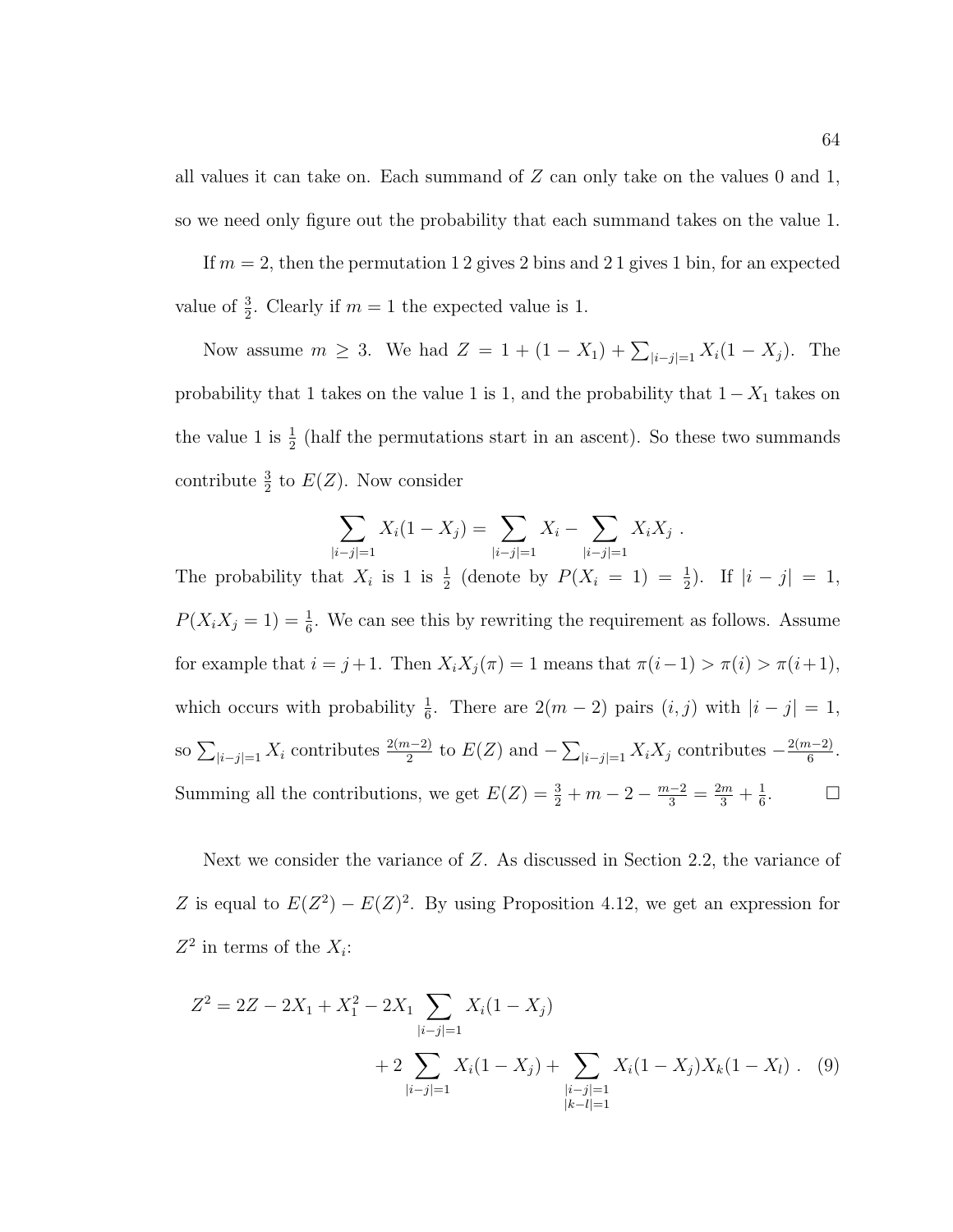We use Equation (9) to calculate  $E(Z^2)$ . We assume  $m \geq 4$ . Note that in the process of calculating  $E(Z)$  in Theorem 4.13, we already calculated  $E(\sum_{|i-j|=1} X_i(1-X_j)).$ Hence only the expectations of the first and third summands of Equation (9) will require additional calculation.

**Lemma 4.14.** The expectation  $E(X_1 \sum_{|i-j|=1} X_i(1 - X_j))$  is equal to  $(m-2)/3$ .

*Proof.* We analyze the probability that  $X_1 \sum_{|i-j|=1} X_i(1-X_j)$  takes on the value 1 for various values of i and j. Note that the presence of  $X_1$ ,  $X_i$ , and  $1 - X_j$  means that there are descents in the first and ith positions (the first and ith letters of a shape must be  $d$ ), and an ascent in the *j*th position (the *j*th letter of the shape must be a). We calculate the probability that a permutation will have these shapes, as follows:

$$
P\{X_1X_i(1-X_j)=1\} = \begin{cases} 1/3, & \text{if } i=1, j=2 \text{ (Sh}(\pi) \text{ starts with } da); \\ 0, & \text{if } i=2, j=1; \\ 1/8, & \text{if } i=2, j=3 \text{ (Sh}(\pi) \text{ starts with } dd); \\ 5/24, & \text{if } i=3, j=2 \text{ (Sh}(\pi) \text{ starts with } dad); \\ 1/6, & \text{otherwise (Sh}(\pi) \text{ starts with } d \cdots ad \text{ or } d \cdots da); \end{cases}
$$

For example, in the case where  $i = 2, j = 3$ , we are concerned with shapes of length  $m-1$  whose first three letters are dda. Since subsequent letters do not affect the result, we need only count the number of permutations of 4 with shape dda. There are three such permutations: 4 3 1 2, 4 2 1 3, and 3 2 1 4, so the probability that a permutation's shape will start with  $dda$  is  $\frac{3}{24} = \frac{1}{8}$ .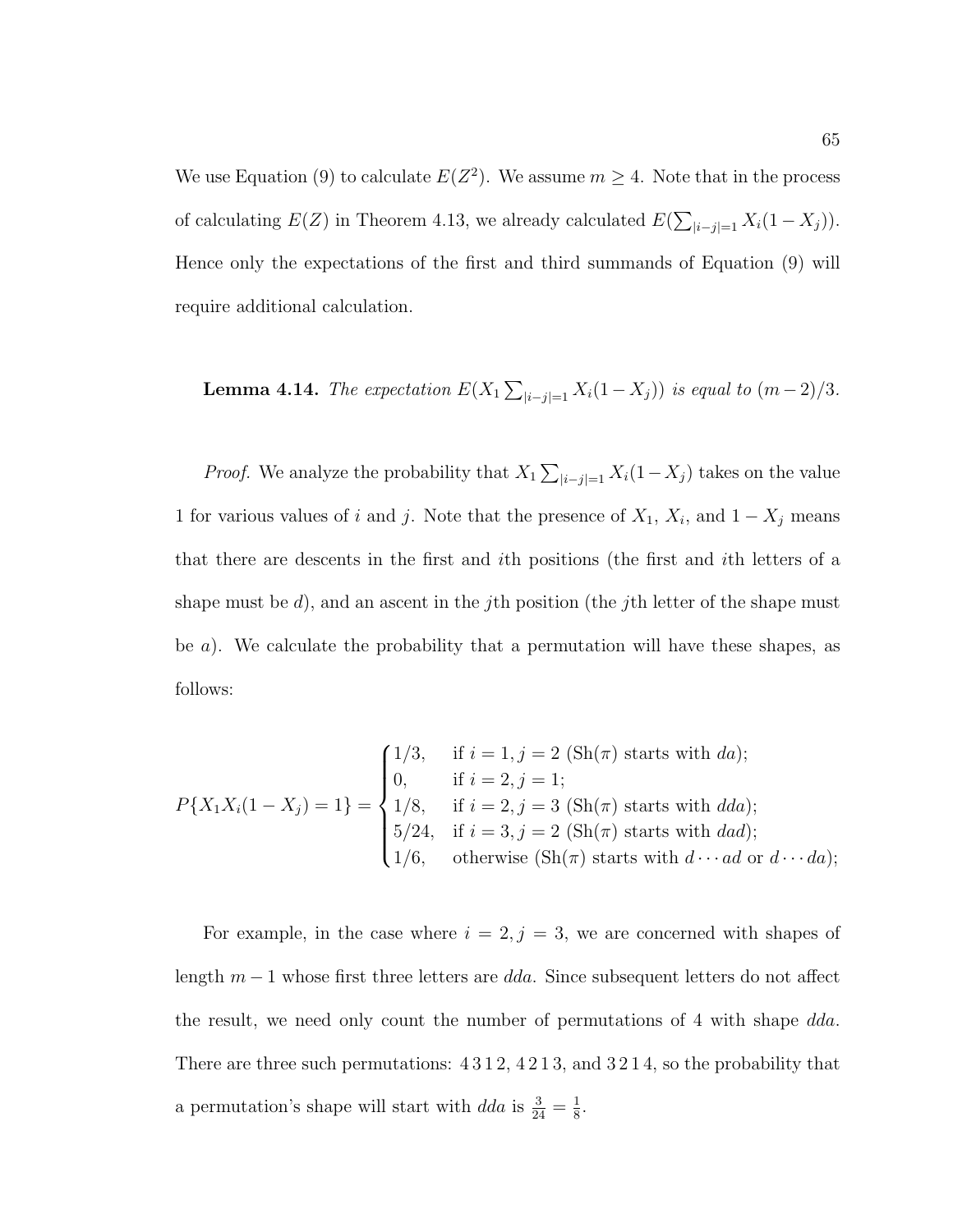In the final case, the first shape  $d \cdots ad$  results when  $i = j + 1$  and  $j \ge 3$ . The peak in the *i*th position occurs with probability  $1/3$ , and the initial descent with probability  $1/2$ . Since they are sufficiently separated, these are independent of each other, for a total probability of 1/6. Since j can be any of  $3, \ldots, m-2$ , there are  $m-4$  such choices of i and j, so such shapes contribute a total of  $(m-4)/6$  to the expectation. Similarly,  $d \cdots da$  occurs when  $j = i + 1$  and  $i \ge 3$ . Once again, there are  $m-4$  such choices of i and j, each with probability 1/6, for a total contribution of  $(m-4)/6$ .

Note that there is only one choice of i and j that yields each shape in the first three (non-trivial) cases, so they contribute  $1/3$ ,  $1/8$ , and  $5/24$  respectively. Adding this all up gives the desired result.

**Lemma 4.15.** The expectation of the third summand of Equation (9) is as follows:

$$
E\left(\sum_{\substack{|i-j|=1\\|k-l|=1}} X_i(1-X_j)X_k(1-X_l)\right) = \frac{4m^2}{9} - \frac{8m}{5} + \frac{131}{90}.
$$

*Proof.* Table 4.1 lists the possibilities for what  $X_i(1 - X_j)X_k(1 - X_l)$  can look like (depending on the arrangement of  $i, j, k$  and  $l$ ), together with the corresponding shape of the permutation in those places, the probability a permutation has that shape (denoted in the table by  $P$ ), and the number of such  $i, j, k, l$  so arranged. For example, the first shape occurs when  $a = i = k = j - 1 = l - 1$ , where i can be any of 1,...,m − 2. The third, fourth, and seventh listings contain  $X_{a+1}(1 - X_{a+1})$ , hence can never occur as permutations (you cannot have both a descent and an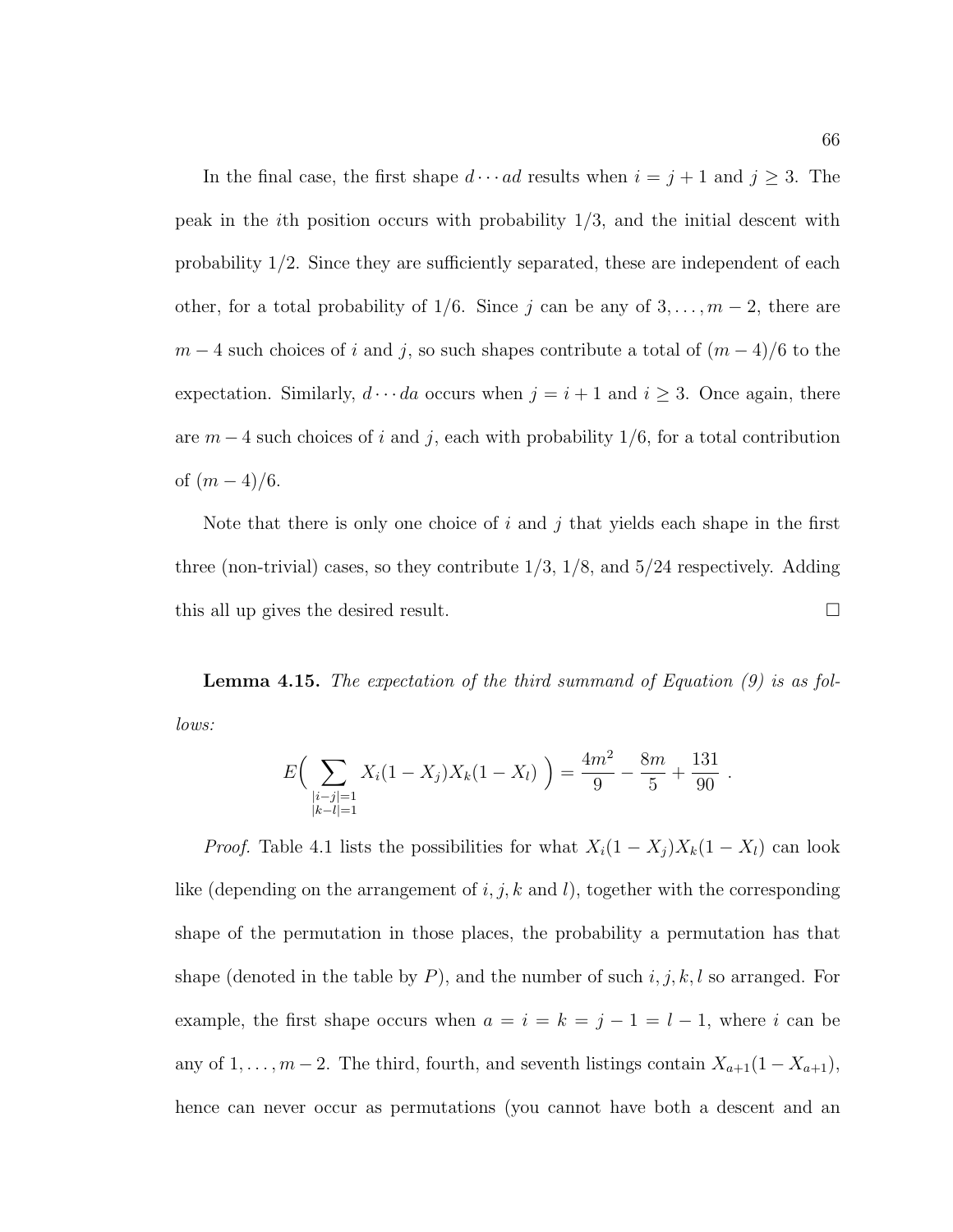| summand of $Z^2$                       | picture of<br>shape<br>(if applicable)                                             | $\boldsymbol{P}$ | $#$ of such<br>summands<br>in $Z^2$ |
|----------------------------------------|------------------------------------------------------------------------------------|------------------|-------------------------------------|
| $X_a(1-X_{a+1})X_a(1-X_{a+1})$         | $\searrow$                                                                         | 1/3              | $m-2$                               |
| $(1 - X_a)X_{a+1}(1 - X_a)X_{a+1}$     | $\bigwedge$                                                                        | 1/3              | $m-2\,$                             |
| $X_a(1-X_{a+1})(1-X_a)X_{a+1}$         |                                                                                    | $\theta$         | $2(m-2)$                            |
| $X_a(1-X_{a+1})X_{a+1}(1-X_{a+2})$     |                                                                                    | $\boldsymbol{0}$ | $2(m-3)$                            |
| $X_a(1-X_{a+1})(1-X_{a+1})X_{a+2}$     | $\searrow$ $\searrow$                                                              | $5/24\,$         | $2(m-3)$                            |
| $(1 - X_a)X_{a+1}X_{a+1}(1 - X_{a+2})$ | $\bigvee$                                                                          | 5/24             | $2(m-3)$                            |
| $(1-X_a)X_{a+1}(1-X_{a+1})X_{a+2}$     |                                                                                    | $\overline{0}$   | $2(m-3)$                            |
| $X_a(1-X_{a+1})X_{a+2}(1-X_{a+3})$     | $\searrow$                                                                         | 16/120           | $2(m-4)$                            |
| $X_a(1-X_{a+1})(1-X_{a+2})X_{a+3}$     | $\sim$ $\sim$                                                                      | 11/120           | $2(m-4)$                            |
| $(1 - X_a)X_{a+1}X_{a+2}(1 - X_{a+3})$ | $\left\langle \left\langle \left\langle \right\rangle \right\rangle \right\rangle$ | 11/120           | $2(m-4)$                            |
| $(1 - X_a)X_{a+1}(1 - X_{a+2})X_{a+3}$ | $\bigwedge$                                                                        | 16/120           | $2(m-4)$                            |
| $X_a(1-X_{a+1})X_b(1-X_{b+1})$         | $\vee$ and $\vee$                                                                  | 1/9              | $m^2 - 9m + 20$                     |
| $X_a(1-X_{a+1})(1-X_b)X_{b+1}$         | $\bigvee \cdots \bigwedge$                                                         | 1/9              | $m^2 - 9m + 20$                     |
| $(1 - X_a)X_{a+1}X_b(1 - X_{b+1})$     | $\bigwedge \cdots \bigvee$                                                         | 1/9              | $m^2 - 9m + 20$                     |
| $(1 - X_a)X_{a+1}(1 - X_b)X_{b+1}$     | $\bigwedge \cdots \bigwedge$                                                       | 1/9              | $m^2 - 9m + 20$                     |

TABLE 4.1. Calculations for determining the expectation of the sum- $\text{mand } \sum_{\substack{|i-j|=1 \ k-l|=1}} X_i(1-X_j)X_k(1-X_l)$  in  $Z^2$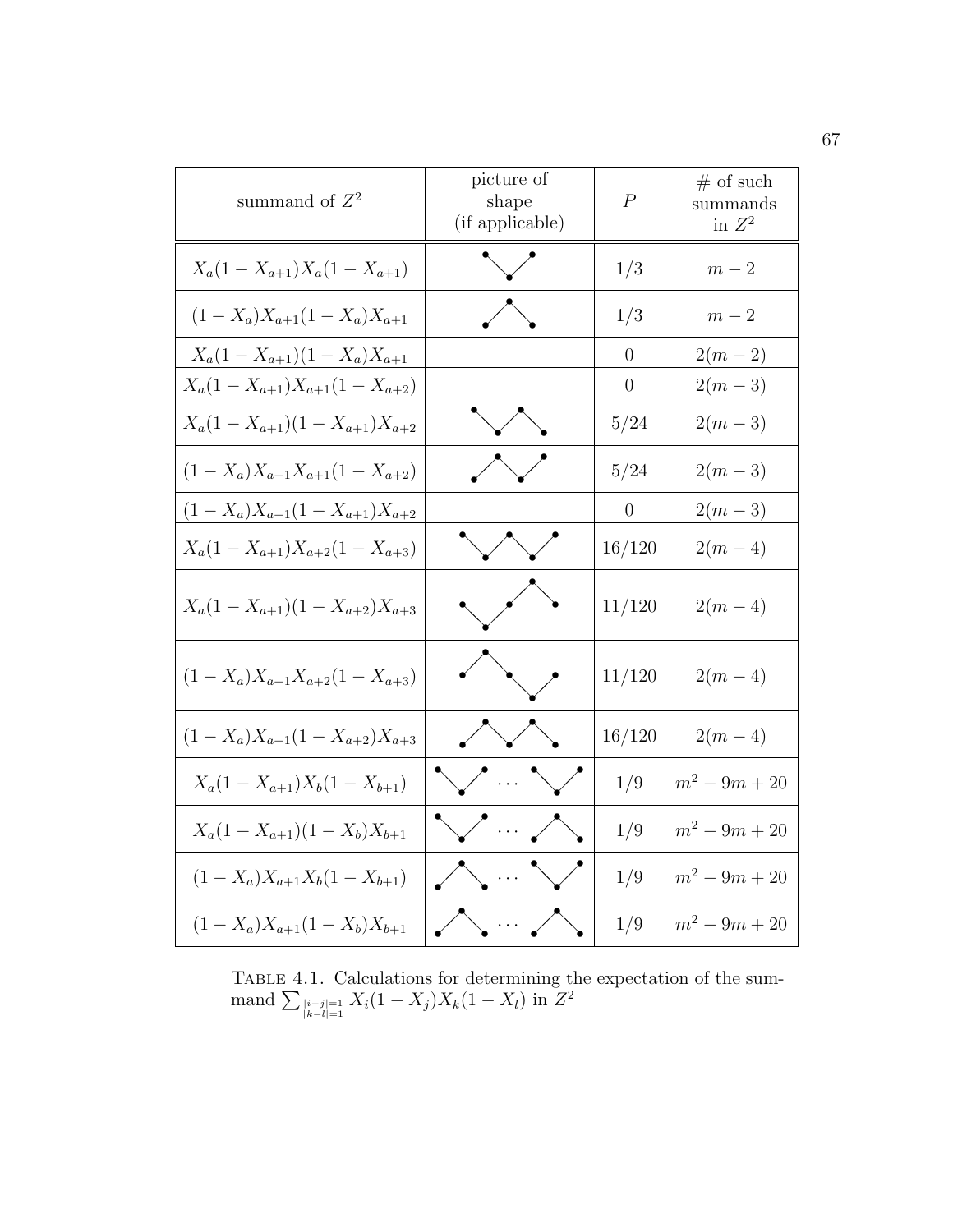ascent in the  $a + 1$ st place!) and have no corresponding shape. The third shape occurs either when  $l = j = i + 1 = k - 1$  and  $i = a$  is any of  $1, \ldots, m - 3$ , or when  $l = j = i - 1 = k + 1$  and  $i = a + 2$  is any of  $3, \ldots, m - 1$ . (For simplicity's sake, we relabel in the table so that  $a$  is the minimum of the four subscripts.)

In the last four entries, we assume that  $a - b \geq 3$ . This occurs when  $i, j, k, l$  are not all in sequence: there is a gap between the two pairs. For example, the second to last picture occurs either when  $i = j + 1$ ,  $k + 1 = l$ , and  $k - i \ge 2$  (so  $a = j$  and  $b = k$ ) or when  $k = l+1$ ,  $i+1 = j$ , and  $i-k \geq 2$  (so  $a = l$  and  $b = i$ ). We can choose a and b from  $1, \ldots, m-2$ , for a total of  $\binom{m-2}{2}$ . However, we have the condition that  $a - b \geq 3$ , so we must subtract off the  $m - 3$  possibilities for  $a - b = 1$  and the  $m - 4$ possibilities for  $a - b = 2$ . Combining all of this, we get  $\frac{1}{2}(m^2 - 9m + 20)$ . Since there are two possible assignments of a and b in terms of the subscripts  $i, j, k, l$  we get a total of  $m^2 - 9m + 20$  summands of that shape. The other three shapes are similar.

As in the proof of Lemma 4.14, given the shape of a permutation one merely counts the number of permutations with the given shape to determine the probability. Multiplying the probability by the number of summands of each shape and adding gives the desired result.  $\Box$ 

We collect these calculations together in the following.

**Lemma 4.16.** For  $m \geq 4$ ,

$$
E(Z^2) = \frac{4m^2}{9} + \frac{2m}{5} - \frac{2}{45}.
$$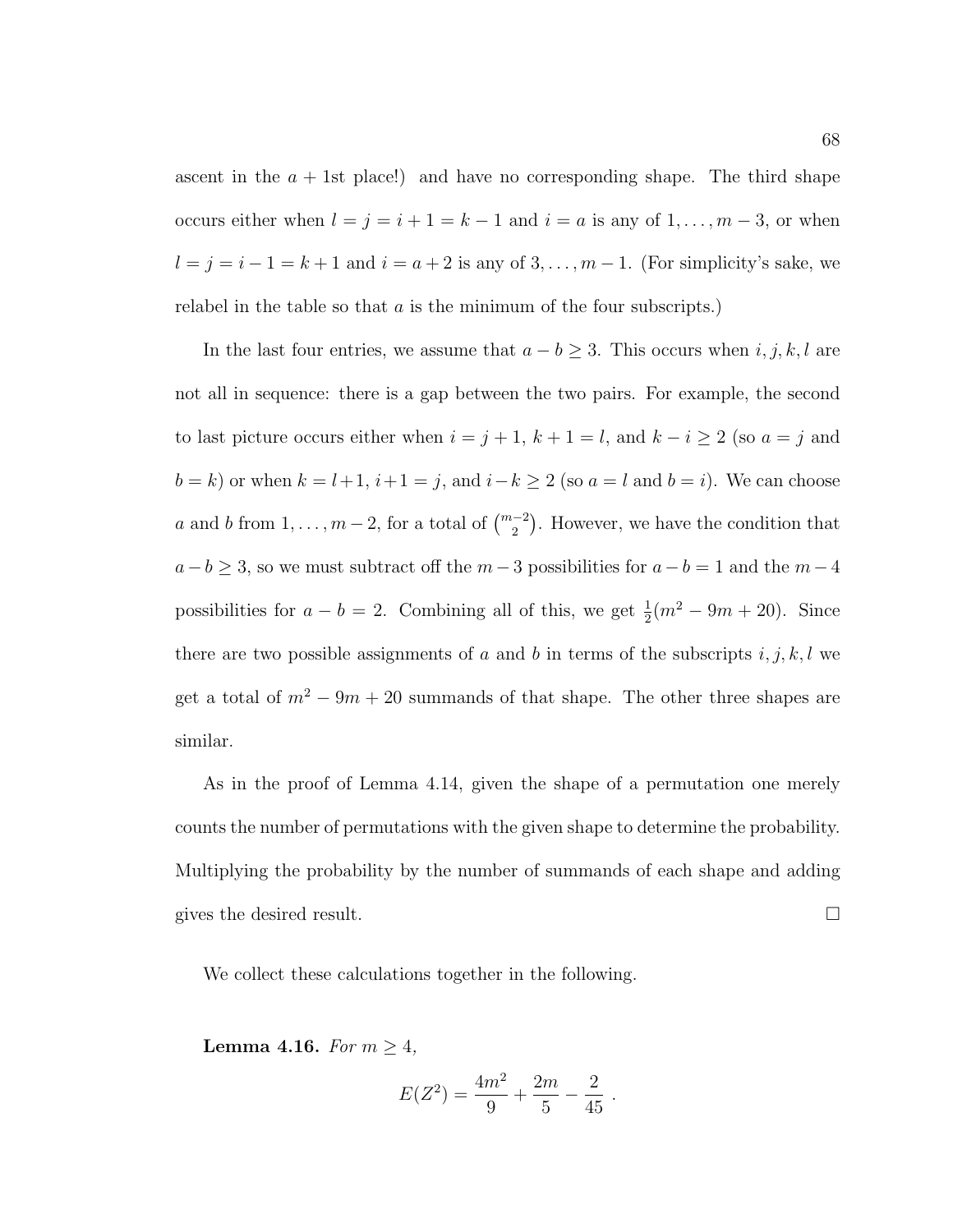*Proof.* We examine the expectation of each term of Equation (9). Theorem 4.13 gives that the expectation of the first term  $E(2Z)$  is  $\frac{4m}{3} + \frac{1}{3}$ . Clearly the expectation  $E(-2X_1)$  is  $-1$  and the expectation  $E(X_1^2)$  is  $\frac{1}{2}$ . Lemma 4.14 finds the expectation of the following term. The proof of Theorem 4.13 shows the expectation of the next term is  $\frac{4(m-2)}{3}$ . Finally, Lemma 4.15 gives the expectation of the last term. Adding these all together gives the result.

**Theorem 4.17.** Given m objects, the variance of the number of bins they use  $under$  NEXT FIT is

$$
V(Z) = E(Z2) - E(Z)2 = \begin{cases} 8m/45 - 13/180, & if m \ge 4; \\ 17/36, & if m = 3; \\ 1/4, & if m = 2; \\ 0, & if m = 1. \end{cases}
$$

*Proof.* For  $m \geq 4$ , we use Theorem 4.13 and Lemma 4.16:

$$
E(Z^{2}) - E(Z)^{2} = \frac{4m^{2}}{9} + \frac{2m}{5} - \frac{2}{45} - \left(\frac{2m}{3} + \frac{1}{6}\right)^{2}
$$

$$
= \frac{8m}{45} - \frac{13}{180}.
$$

For  $m = 3$ , we look at how  $E(Z^2)$  changes. The expectations of the first three terms in Equation (9) are unaffected. The first summand becomes  $-2[X_1^2(1-X_2)+$  $X_1X_2(1-X_1)$ , for a contribution to the expectation of  $\frac{-2}{3}$ . The second summand becomes  $2[X_1(1 - X_2) + X_2(1 - X_1)]$ , thus adding  $\frac{4}{3}$  to the expectation. For the third summand, if we examine table 4.1, only the first two lines are consistent with  $m = 3$ , so the contribution is  $\frac{2}{3}$ . Thus  $E(Z^2) = \frac{31}{6}$  and  $V(Z) = \frac{31}{6} - (\frac{13}{6})^2 = \frac{17}{36}$ .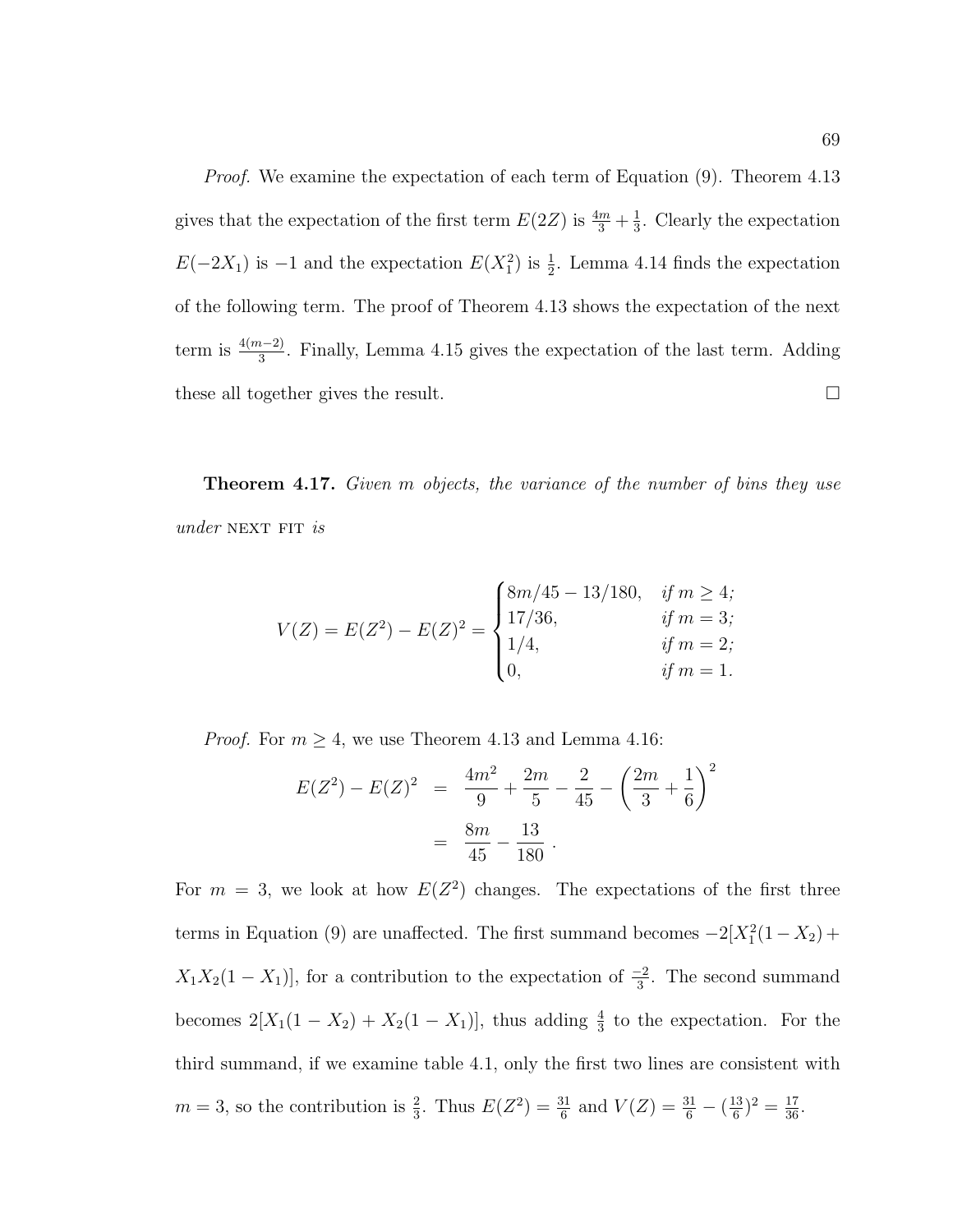For  $m = 2$ , the first, second, and third summands of Equation (9) contribute nothing, yielding  $V(Z)=1/4$ . Finally, for  $m = 1$ , the only permutation of 1 gives one bin, which is the expectation. Hence the variance is 0.  $\Box$ 

Hofri [**9, 10**] obtains the same expectation and variance using much different methods. Note that we did not need the generating function in order to calculate these, just the transformation  $\phi$ .

#### **4.4. The Generating Function**

We use Corollary 4.7 to calculate the generating function for the bin capacity 1 continuous case.

In [**8**, pp. 231–239], Goulden and Jackson provide a method of counting sequences based on their numbers of "maximal strings". In particular, we will consider just those sequences that are permutations, and take the strings to be increasing runs. We will state and apply Goulden and Jackson's result in this special case.

**Definition 4.7.** Let  $f_i$  be the weight of a maximal (non-final) increasing run of length  $i$ , and  $g_i$  the weight of a final maximal increasing run of length  $i$ . We write  $F(x) = 1 + f_1x + f_2x^2 + \cdots$  and  $G(x) = g_1x + g_2x^2 + \cdots$ .

**Theorem 4.18** (Goulden and Jackson). Let  $\sum_{n} u_n x^n = F(x)^{-1}$  and  $\sum_{n} v_n x^n =$  $G(x)F(x)^{-1}$ . Then the number of permutations of m with i<sub>k</sub> maximal increasing runs of length k is

$$
\left[\frac{z^m}{m!}f_1^{i_1}f_2^{i_2}\cdots\right] \left(\sum_n u_n\frac{z^n}{n!}\right)^{-1}
$$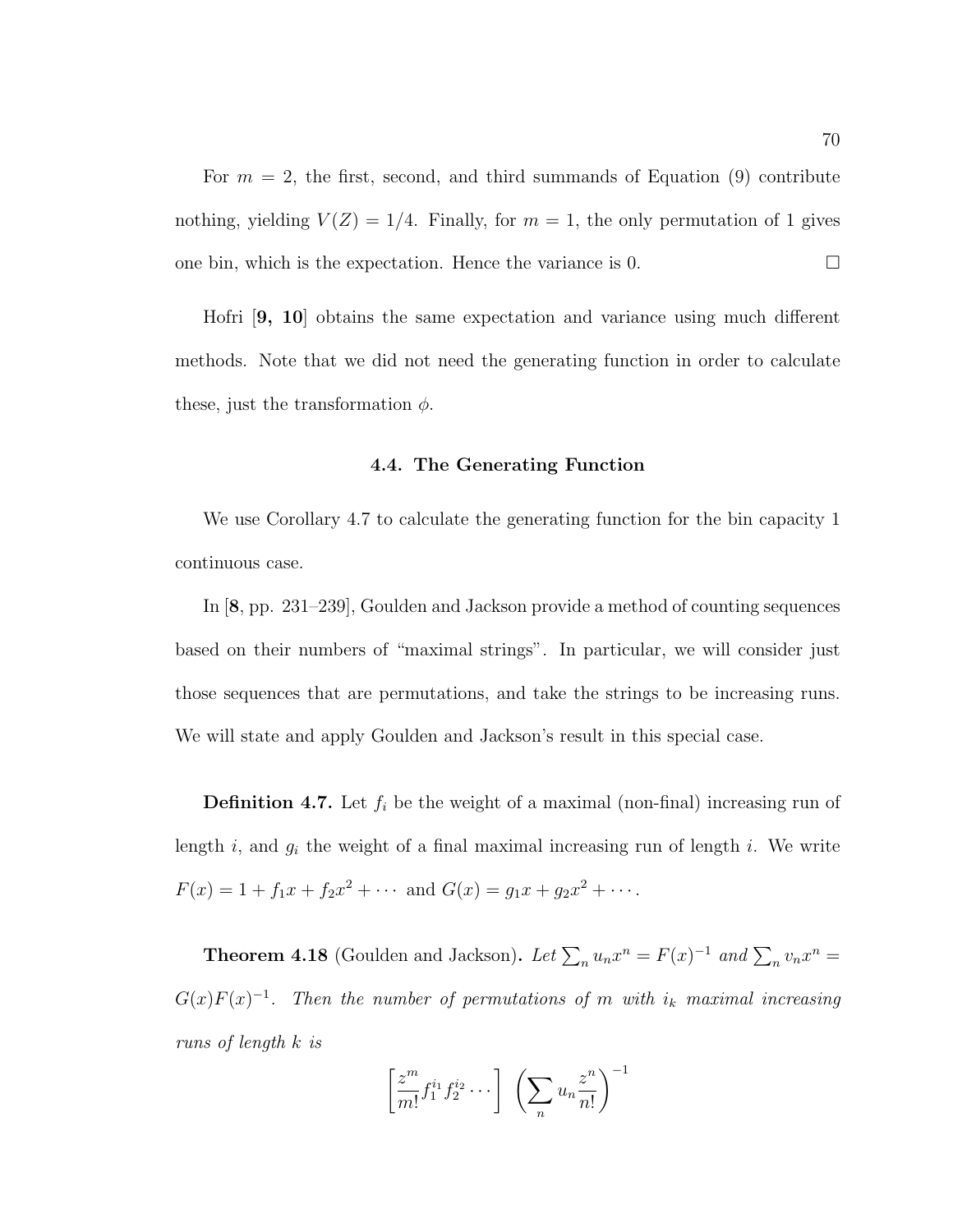and the number with  $i_k$  non-final maximal increasing runs of length  $k$  and a final maximal increasing run of length j is

$$
\left[\frac{z^m}{m!}g_jf_1^{i_1}f_2^{i_2}\cdots\right] \left(\sum_n u_n\frac{z^n}{n!}\right)^{-1} \left(\sum_n v_n\frac{z^n}{n!}\right)
$$

where  $[y^i] H(y)$  denotes the coefficient of  $y^i$  in  $H(y)$ .

**Corollary 4.19.** There are

$$
\left[\frac{z^m}{m!}f^i\right] \frac{\cosh(z\sqrt{1-f}) - f}{1-f} - \frac{\sinh(z\sqrt{1-f})}{\sqrt{1-f}}}{\cosh(z\sqrt{1-f}) - \frac{\sinh(z\sqrt{1-f})}{\sqrt{1-f}}}
$$

permutations of [m] that count 2i bins and

$$
\left[\frac{z^m}{m!}f^i\right] \frac{\frac{\sinh(z\sqrt{1-f})}{\sqrt{1-f}} - \frac{\cosh(z\sqrt{1-f}) - 1}{1-f}}{\cosh(z\sqrt{1-f}) - \frac{\sinh(z\sqrt{1-f})}{\sqrt{1-f}}}
$$

permutations of  $[m]$  that count  $2i + 1$  bins.

Proof of Corollary 4.19. Following Corollary 4.7, we consider the cases of permutations ending in ascents and descents separately.

First note that we only want to count increasing runs of length at least 2, but that we don't need to keep track of the exact length. Hence in Definition 4.7 we can take  $f_1 = 1$  and  $f_2 = f_3 = \cdots = f$ , so

$$
F(x) = 1 + x + \frac{fx^2}{1 - x} = \frac{1 - x^2(1 - f)}{1 - x}
$$

and

$$
F^{-1}(x) = \frac{1-x}{1 - x^2(1 - f)}
$$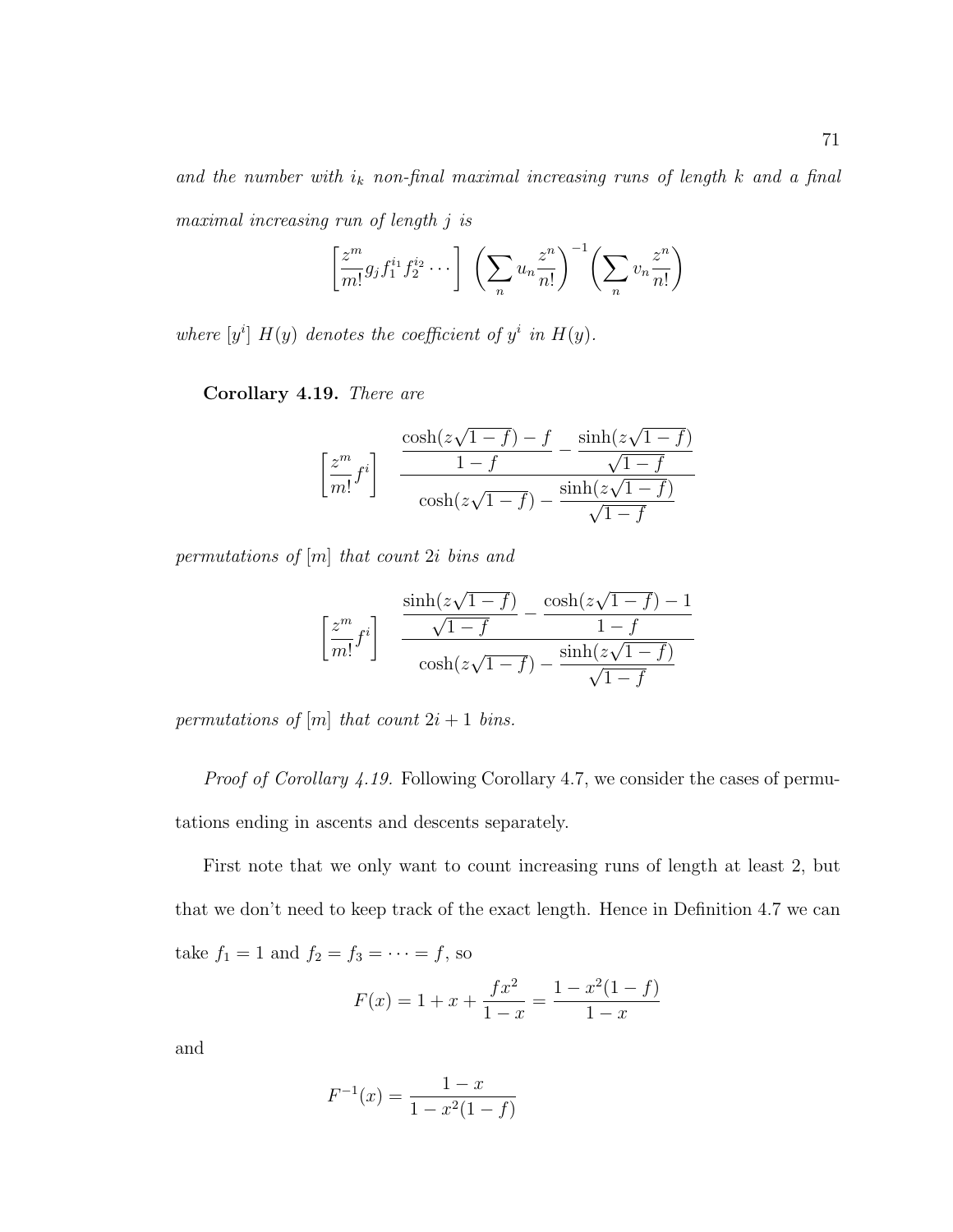$$
= (1 - x) \sum_{i=0}^{\infty} x^{2i} (1 - f)^i
$$
  
= 
$$
\sum_{i\geq 0} x^{2i} (1 - f)^i - \sum_{i\geq 0} x^{2i+1} (1 - f)^i
$$
  
= 
$$
\sum_{n} u_n x^n.
$$

So

$$
\left(\sum_{n} u_{n} \frac{z^{n}}{n!}\right)^{-1} = \left(\sum_{i \geq 0} \frac{z^{2i}}{(2i)!} (1-f)^{i} - \sum_{i \geq 0} \frac{z^{2i+1}}{(2i+1)!} (1-f)^{i}\right)^{-1}
$$

$$
= \left(\cosh(z\sqrt{1-f}) - \frac{\sinh(z\sqrt{1-f})}{\sqrt{1-f}}\right)^{-1}.
$$
 (10)

Now consider only those permutations which end in a descent. Then the length of the final increasing run is 1 (a descent is just an increasing run of length 1). We take  $g_1 = g$  and  $0 = g_2 = g_3 = \cdots$  in Definition 4.7, so  $G(x) = gx$ . Then

$$
G(x)F^{-1}(x) = g\left(\sum_{i\geq 0} x^{2i+1} (1-f)^i - \sum_{i\geq 0} x^{2i+2} (1-f)^i\right)
$$

$$
= \sum_n v_n x^n
$$

and

$$
\sum_{n} v_n \frac{z^n}{n!} = g \sum_{i \ge 0} \frac{z^{2i+1}}{(2i+1)!} (1-f)^i - g \sum_{i \ge 0} \frac{z^{2i+2}}{(2i+2)!} (1-f)^i
$$

$$
= g \frac{\sinh(z\sqrt{1-f})}{\sqrt{1-f}} - g \frac{\cosh(z\sqrt{1-f}) - 1}{1-f}.
$$

Since the coefficient of  $gy^i$  in  $gH(y)$  is the same as the coefficient of  $y^i$  in  $H(y)$ , the number of permutations of m counting  $2i + 1$  bins is

72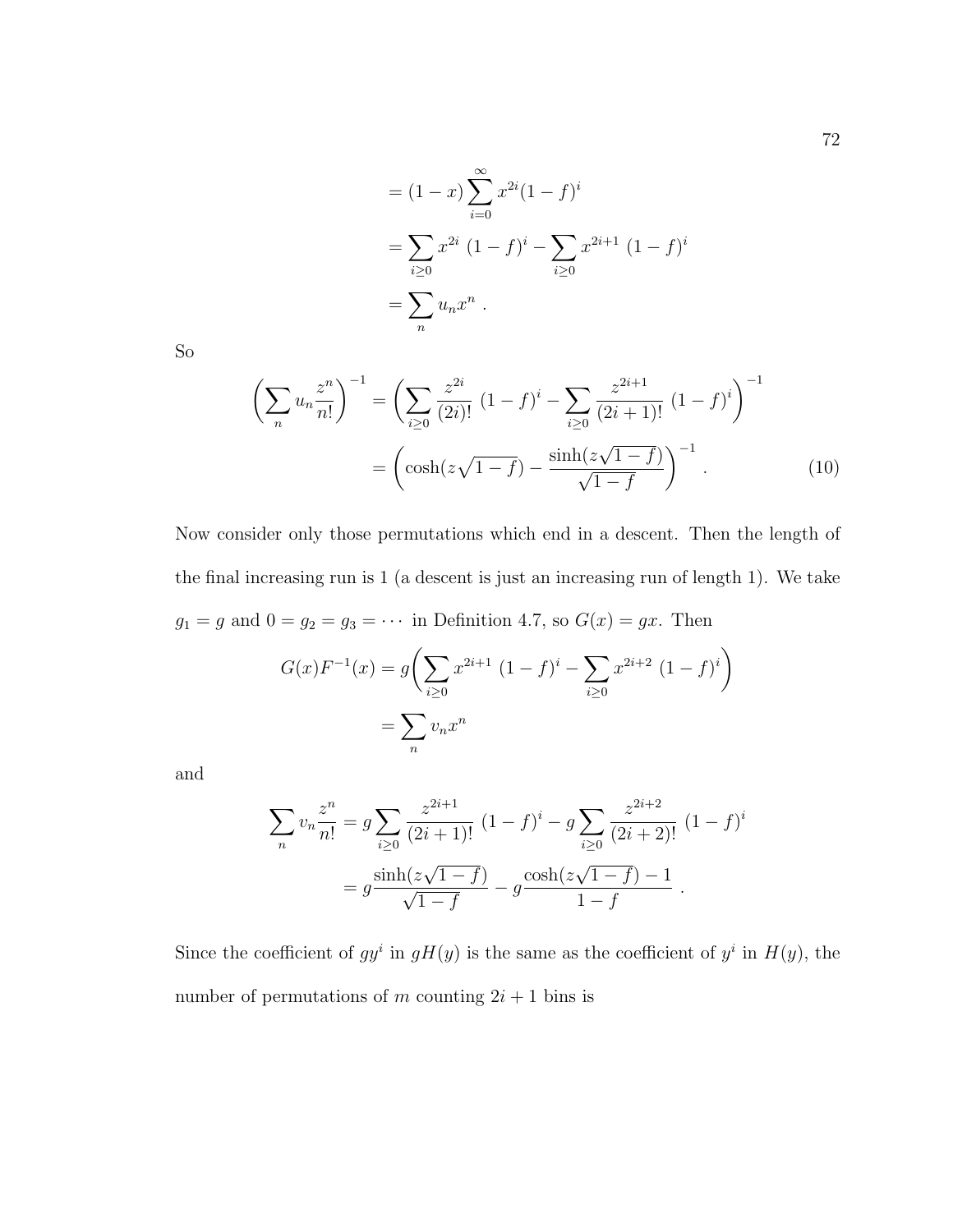$$
\left[\frac{z^m}{m!}f^i\right] \frac{\frac{\sinh(z\sqrt{1-f})}{\sqrt{1-f}} - \frac{\cosh(z\sqrt{1-f}) - 1}{1-f}}{\cosh(z\sqrt{1-f}) - \frac{\sinh(z\sqrt{1-f})}{\sqrt{1-f}}}
$$
(11)

Realizing that the number of permutations ending in an ascent is the total number minus those ending in a descent, the number of permutations of  $[m]$  counting 2*i* bins is the coefficient of  $\frac{z^m}{m!} f^i$  in equation (10) minus equation (11). This is just

$$
\left[\frac{z^m}{m!}f^i\right] \frac{\cosh(z\sqrt{1-f}) - f}{\cosh(z\sqrt{1-f})} - \frac{\sinh(z\sqrt{1-f})}{\sqrt{1-f}} - \frac{\sinh(z\sqrt{1-f})}{\sqrt{1-f}}
$$

as needed.  $\Box$ 

**Theorem 4.20.** The generating function for the ordinary bin capacity 1 case is

$$
\frac{1 - y^2 + y\sqrt{1 - y^2}\sinh(x\sqrt{1 - y^2})}{(1 + y)(1 - y\cosh(x\sqrt{1 - y^2}))}
$$

where  $[x^my^n]$  is the probability that a sequence of m objects can fit in n bins.

Remark 4.6. This differs from the generating function that Hofri derives in [**10**] by  $1 - y$ . In his base case, an empty sequence needs a bin, while we consider the empty sequence not to need one.

Proof. We merely combine the two parts of Corollary 4.19 appropriately. In the first expression, we replace f with  $y^2$ . In the second, we again replace f with  $y^2$ , and then multiply the whole expression by  $y$ . We then just add the expressions together and simplify. In keeping with the notation for the dual bin case, we replace  $z$  with x so that in order to get the volume we consider  $[x^m y^n]$ .

73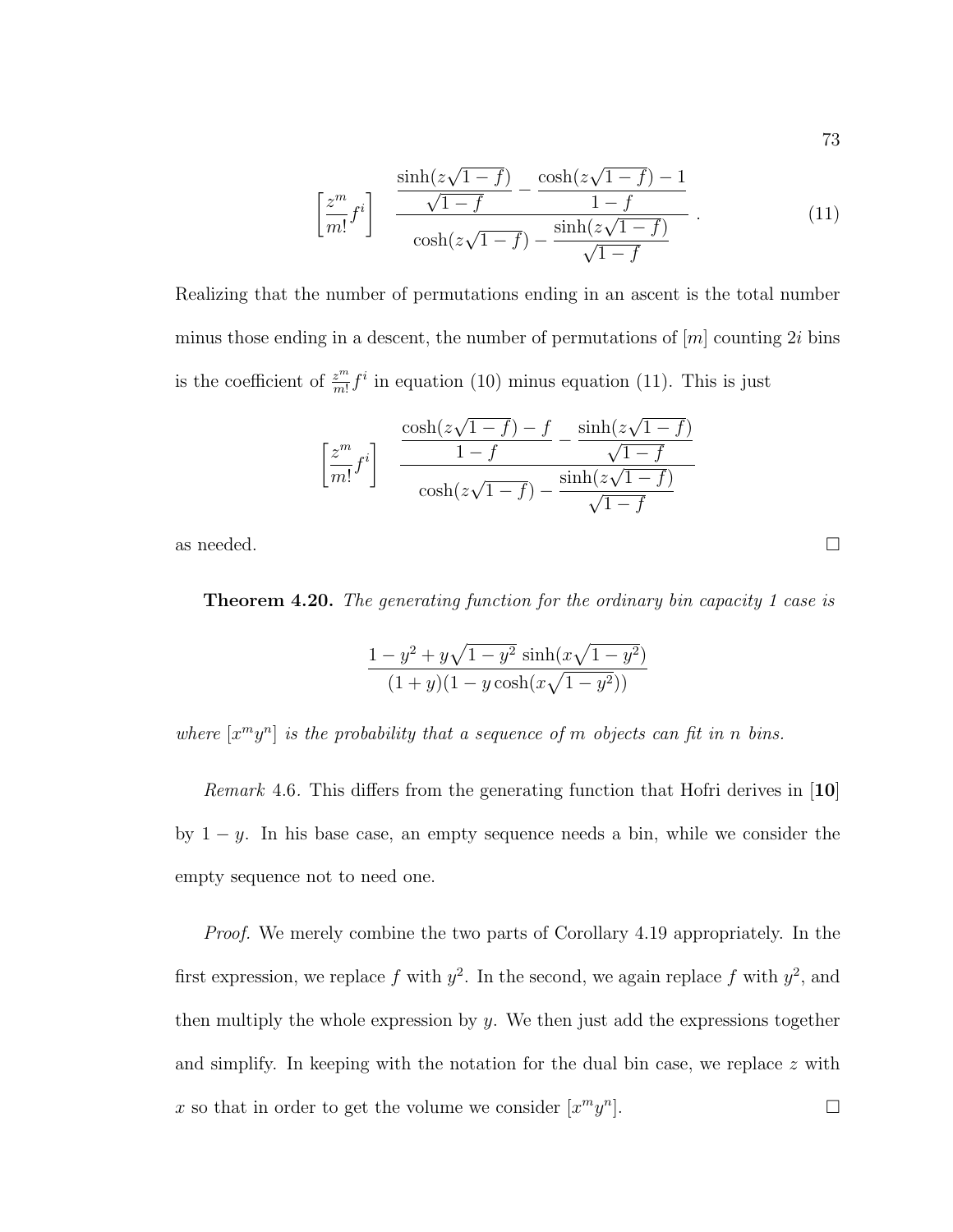# **4.5. Barred Permutations and Another Derivation of the Generating Function**

In this section, we present a more combinatorial derivation of the bin generating function. The calculation will require the following decomposition of a permutation into disjoint alternating decreasing and increasing runs.

**Proposition 4.21.** Any permutation of [2m] can be split uniquely into a sequence of disjoint alternating decreasing and increasing runs, each of maximal even (possibly zero) length. Any permutation of  $[2m + 1]$  can be similarly split into alternating increasing and decreasing runs of maximal even length following an initial decreasing run of maximal odd length.

For example, consider  $\sigma_1 = 43217658910$ . This splits into the decreasing run 4 3 2 1, an increasing run of length zero, the decreasing run 7 6, and the increasing run 5 8 9 10. If we take  $\sigma_2 = 432176589$ , we split it into runs 4 3 2, 1 7, 6 5 and 8 9. We split  $\sigma_3 = 4567321$  into 4 (a decreasing run of length 1), 56 and 7321.

*Proof.* Let  $\sigma$  be a permutation of [2m]. We will mark  $\text{Sh}(\sigma)$  by drawing for each i a line through the 2ith letter of  $\text{Sh}(\sigma)$  unless the 2i – 1st, 2ith, and 2i + 1st letters are all the same.

This results in dividing  $\text{Sh}(\sigma)$  into subwords of the form  $a^j$  and  $d^j$  (where j is odd), separated by  $\phi$ 's and  $\phi'$ 's. Under this division, a subword  $a^j$  consisting of the  $k + 1$ st through  $k + j$ th letters of  $\text{Sh}(\sigma)$  corresponds to the increasing run  $\sigma(k + 1) < \sigma(k + 2) < \cdots < \sigma(k + j + 1)$ . Similarly, a subword  $d^j$  consisting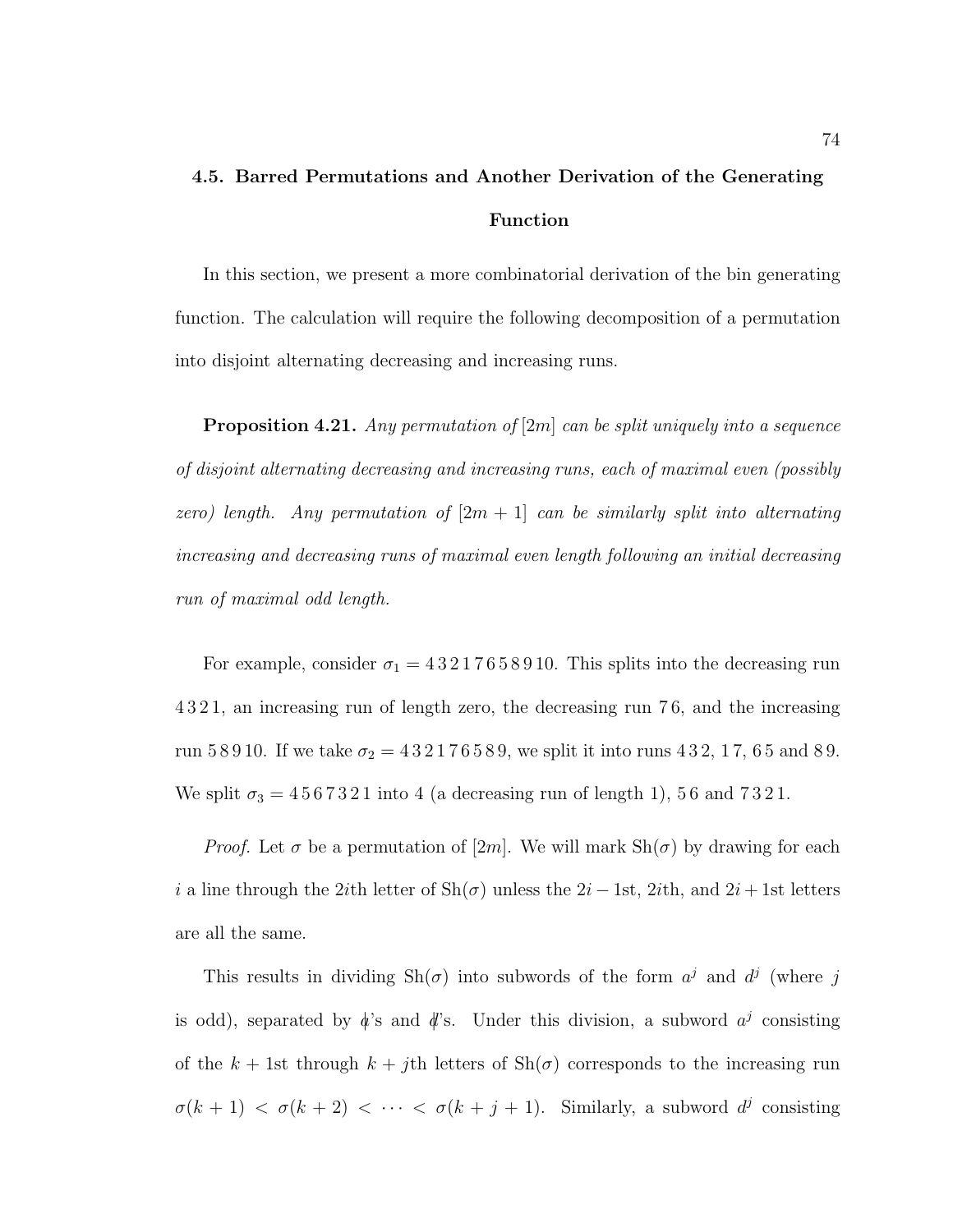of the  $k + 1$ st through  $k + j$ th letters of  $\text{Sh}(\sigma)$  corresponds to the decreasing run  $\sigma(k + 1) > \sigma(k + 2) > \cdots > \sigma(k + j + 1).$ 

If two consecutive separated subwords are both of the form  $a^j$ , we say there is a decreasing sequence of length zero between them; if they are both of the form  $d^j$ , we say there is an intervening increasing sequence of length zero. If  $\text{Sh}(\sigma)$  starts with an a, we say there is an initial decreasing run of length zero.

The construction for permutations of odd length is similar. Let  $\tau$  be a permutation of  $[2m + 1]$ . We mark  $\text{Sh}(\tau)$  by drawing a line through the  $2i + 1$ th letter of Sh( $\tau$ ) (for  $i \geq 1$ ) unless the 2*i*th, 2*i* + 1st and 2*i* + 2nd letters are all the same. We also draw a line through the first letter, unless both it and the second letter are  $d$ 's. Similar to before, this results in subwords of the form  $d^j$  and  $a^j$  separated by  $d$ 's and  $\phi$ 's. The first subword has an even exponent, the rest odd exponents. If the first letter of the marked  $\text{Sh}(\tau)$  is  $\phi$  or  $\phi$ , the exponent of the first subword is zero and the initial decreasing run of  $\tau(1)$  has length 1. Otherwise, we form the increasing and decreasing sequences as we did before.

Remark 4.7. Note that the 'maximality' does not refer to the runs being as long as possible, merely to being as long as possible under the condition that all runs are even length. Take for example a permutation  $\sigma$  whose shape is *daaad*. It certainly has an increasing run of length 4:  $\sigma(2) < \sigma(3) < \sigma(4) < \sigma(5)$ . However, in order to insure all runs are of even length, the algorithm above results in both  $\sigma(2)$  and  $\sigma(5)$ being part of decreasing runs.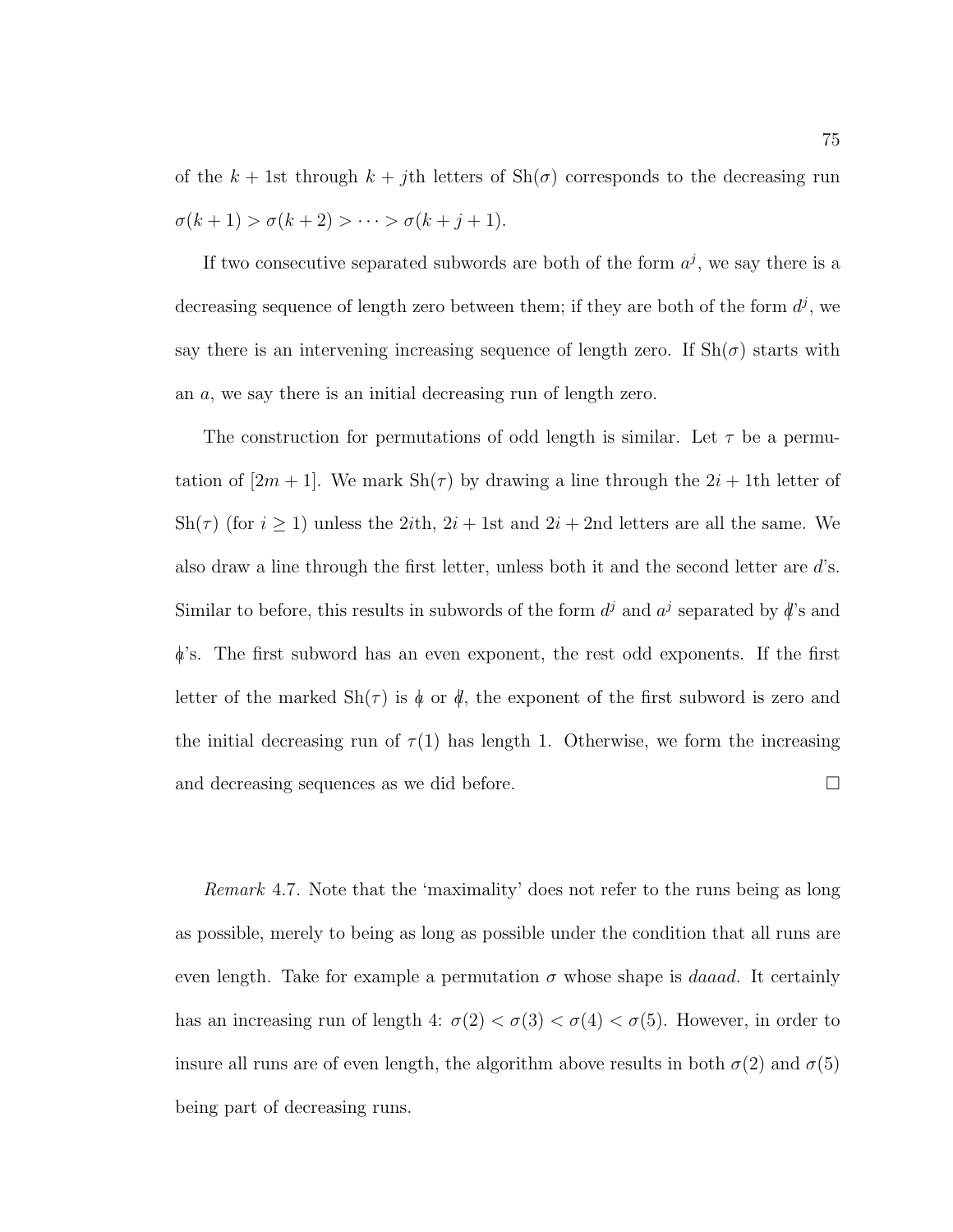To illustrate this construction, consider  $\sigma_1 = 43217658910$  from above. We mark  $\text{Sh}(\sigma_1) = d\text{d}\text{d}\text{d}\text{d}\text{d}\text{d}\text{a}$ aa as  $\text{d}\text{d}\text{d}\text{d}\text{d}\text{d}\text{a}$ aa. The first subword  $d^3$  means that the first decreasing run is  $\sigma_1(1) \sigma_1(2) \sigma_1(3) \sigma_1(4) = 4321$ . Since the next subword is d, there is an intervening empty increasing run followed by the decreasing run  $\sigma_1(5)\sigma_1(6)$  = 76. Finally the last subword  $a^3$  results in the increasing run 58910. We illustrate this by leaving blank the northeast step for the  $\phi$  and the southeast step for the  $\phi$ as follows.



**Definition 4.8.** A barred permutation of m letters is a permutation which can have lines (or bars) drawn in the  $m+1$  spaces between, before, and after the letters.

For example, ||3 4|2 5|||1 and 3 4 2||||5 1|| are both barred permutations of the set [5] with 6 bars. For more on barred permutations, see [**11**] and [**7**].

 $\blacksquare$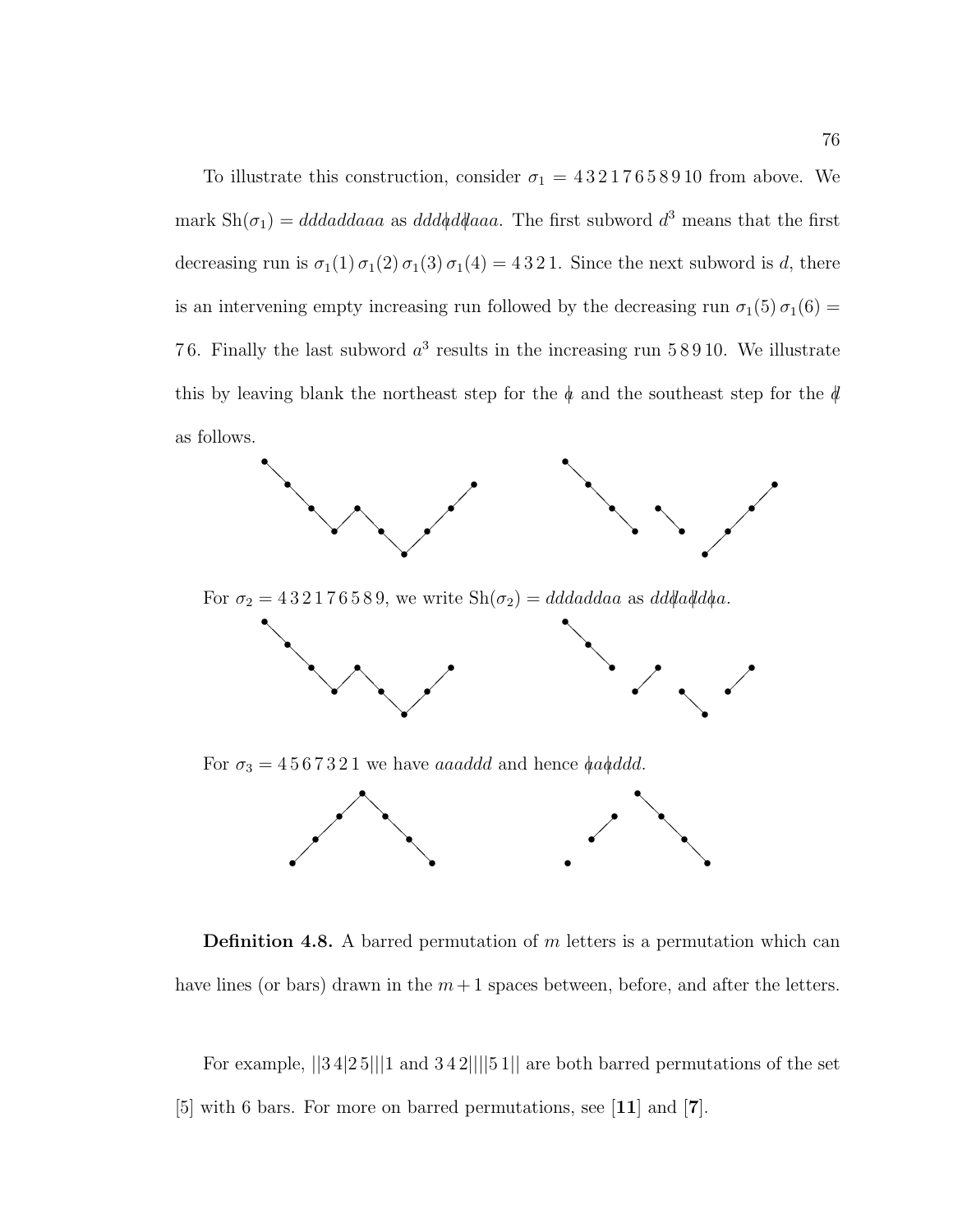We will be counting barred permutations that have additional restrictions on where the bars may appear.

**Definition 4.9.** Given a permutation of [m], we decompose it into alternating decreasing and increasing runs as in Proposition 4.21. We then place a bar after each run, in the space described by the  $\phi$  or  $\phi$  that marks the end of that run's corresponding subword. (An increasing run of length zero has its bar in the  $\phi$  that splits the surrounding  $d^i$  subwords, and an empty decreasing run's bar is in the  $\oint$ splitting the surrounding  $a^i$  subwords. The bar for the last run is in the mth space.) We define  $P_{m,n}$  to be the number of permutations of  $[m]$  that have n such bars, and we write  $P_m(y) = \sum_n P_{m,n} y^n$ .

In our earlier examples,  $\sigma_1$  would have two bars in the fourth place (one for the initial decreasing run described by  $d^3$ , and one for the empty increasing run), a bar in the sixth place, and a bar at the end in the tenth place. We write it  $4321||76|58910|$ and draw it as shown below.



Similarly, we draw the bars in  $\sigma_2$  and  $\sigma_3$  as follows.

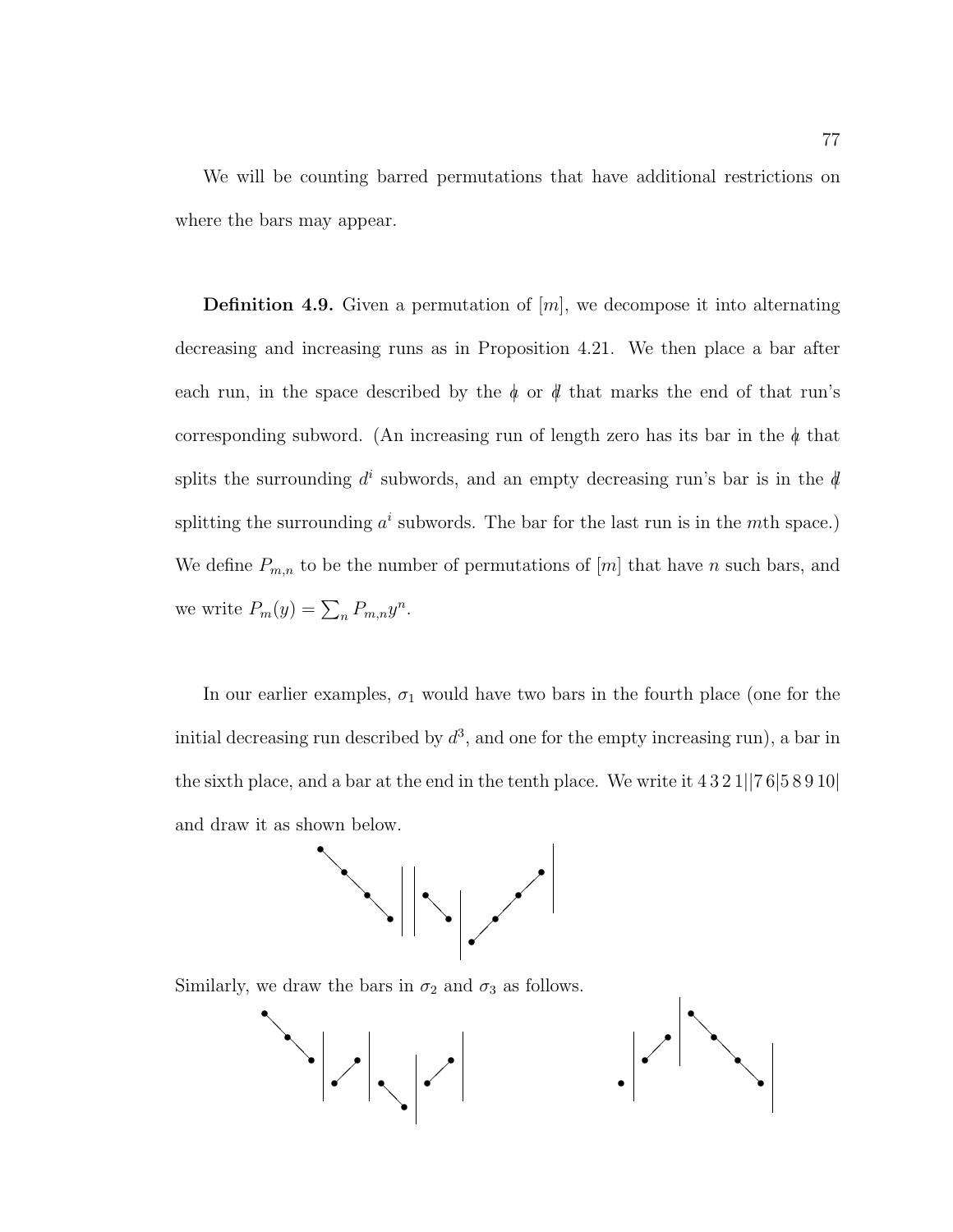If a permutation of  $[2m]$  starts with an ascent, there will be a bar in the 0th position, corresponding to the initial empty decreasing run. We show the placement of the bars for  $\sigma_4 = 34587162$ .



Remark 4.8. We note that for m even, the bars are in the even spaces, and that for *m* odd they are in the odd spaces.

**Proposition 4.22.** The number of permutations of  $[m]$  whose shape corresponds to a bin arrangement with n bins is  $P_{m,n}$ .

Proof. Each maximal increasing or decreasing run has exactly one bar associated with it. If the run is of length at least 3, then at least part of it will form one of the runs described in Proposition 4.21, and hence is guaranteed a bar. If the run has length 2 (in other words, it is described by a single  $a$  or  $d$  in the shape) then either it forms a run in Proposition 4.21, or it becomes an  $\phi$  surrounded by d's or a  $\phi$ surrounded by  $a$ 's. In either case, the construction gives it a bar. Finally, an initial ascent (the first decreasing run is of length 1) gets a bar as well: in the 0th place for m even and in the first place for m odd.

From Corollary 4.6, since we assume the first run is a decreasing one, this is the number of bins.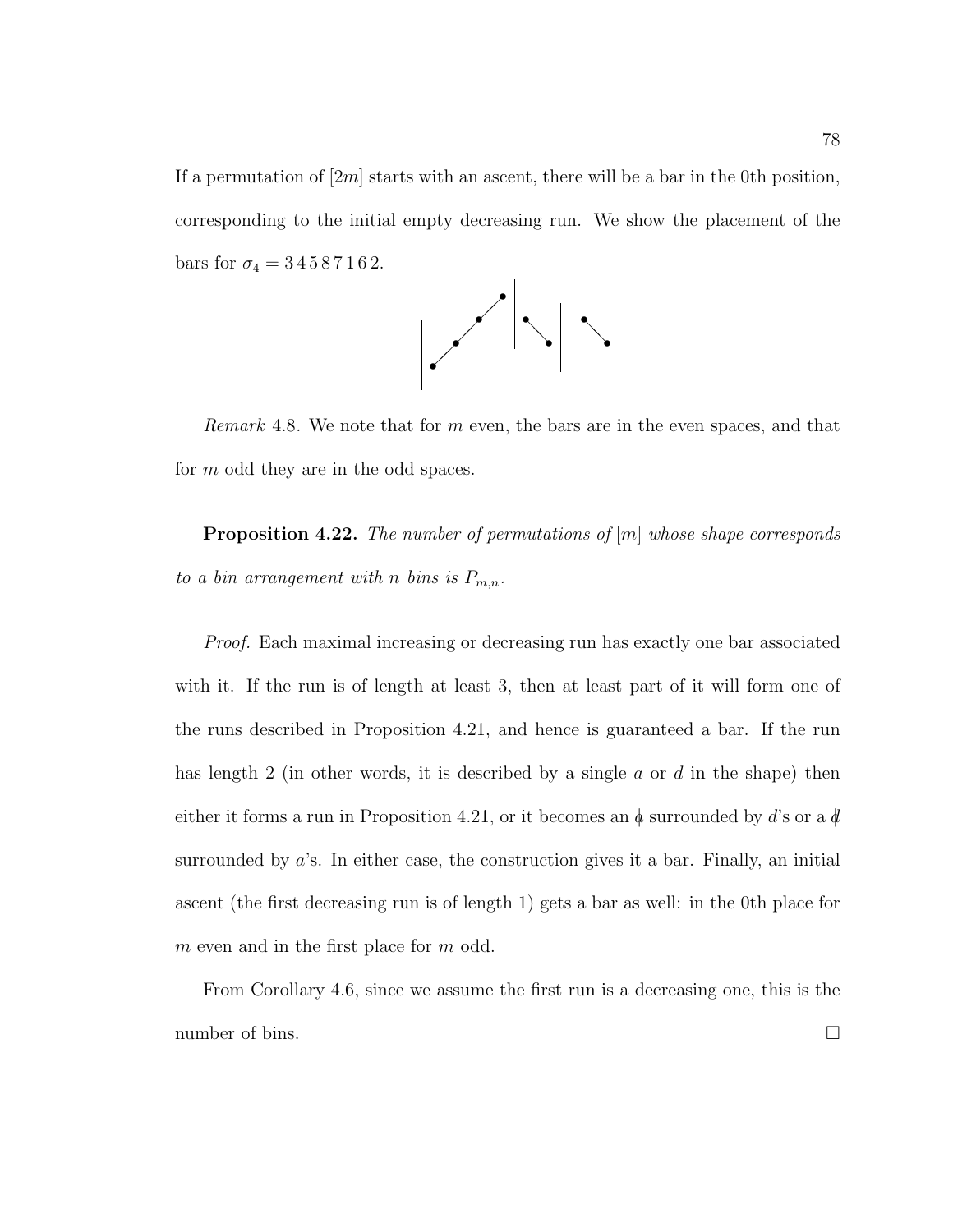#### **Proposition 4.23.** We have

$$
(1+y)\sum_{m=0}^{\infty} \frac{P_{2m}(y)}{(1-y^2)^{m+1}} \frac{x^{2m}}{(2m)!} = \frac{1}{1-y\cosh x}
$$
 (12)

and

$$
(1+y)\sum_{m=0}^{\infty} \frac{P_{2m+1}(y)}{(1-y^2)^{m+1}} \frac{x^{2m+1}}{(2m+1)!} = \frac{y \sinh x}{1-y \cosh x}.
$$
 (13)

Proof. For each equation, the left and right sides describe different ways of constructing certain barred permutations. We will let a barred permutation of  $[m]$  with *n* bars have the weight  $y^n \frac{x^m}{m!}$ .

The right side of equation (12) counts alternating even-length labeled decreasing and increasing sequences, with a bar after each one. We label as follows. Given sequences of length  $i_1, \ldots, i_n$  (for non-negative even integers  $i_j$ ), a labeling is a permutation  $\sigma \in S_{i_1+\cdots+i_n}$  such that for even  $j$ 

$$
\sigma(i_1 + \dots + i_{j-1} + 1) < \sigma(i_1 + \dots + i_{j-1} + 2) < \dots < \sigma(i_1 + \dots + i_{j-1} + i_j)
$$

and for odd j

$$
\sigma(i_1 + \dots + i_{j-1} + 1) > \sigma(i_1 + \dots + i_{j-1} + 2) > \dots > \sigma(i_1 + \dots + i_{j-1} + i_j).
$$

We will illustrate these alternating barred sequences as shapes of the form  $d^i$  and  $a^i$ . For example, we may have sequences of lengths 2, 4, 0, 2, and 0, as in the picture below.



Two sample labelings are the permutations 3 2 1 4 5 7 6 8 and 2 1 3 4 5 6 7 8.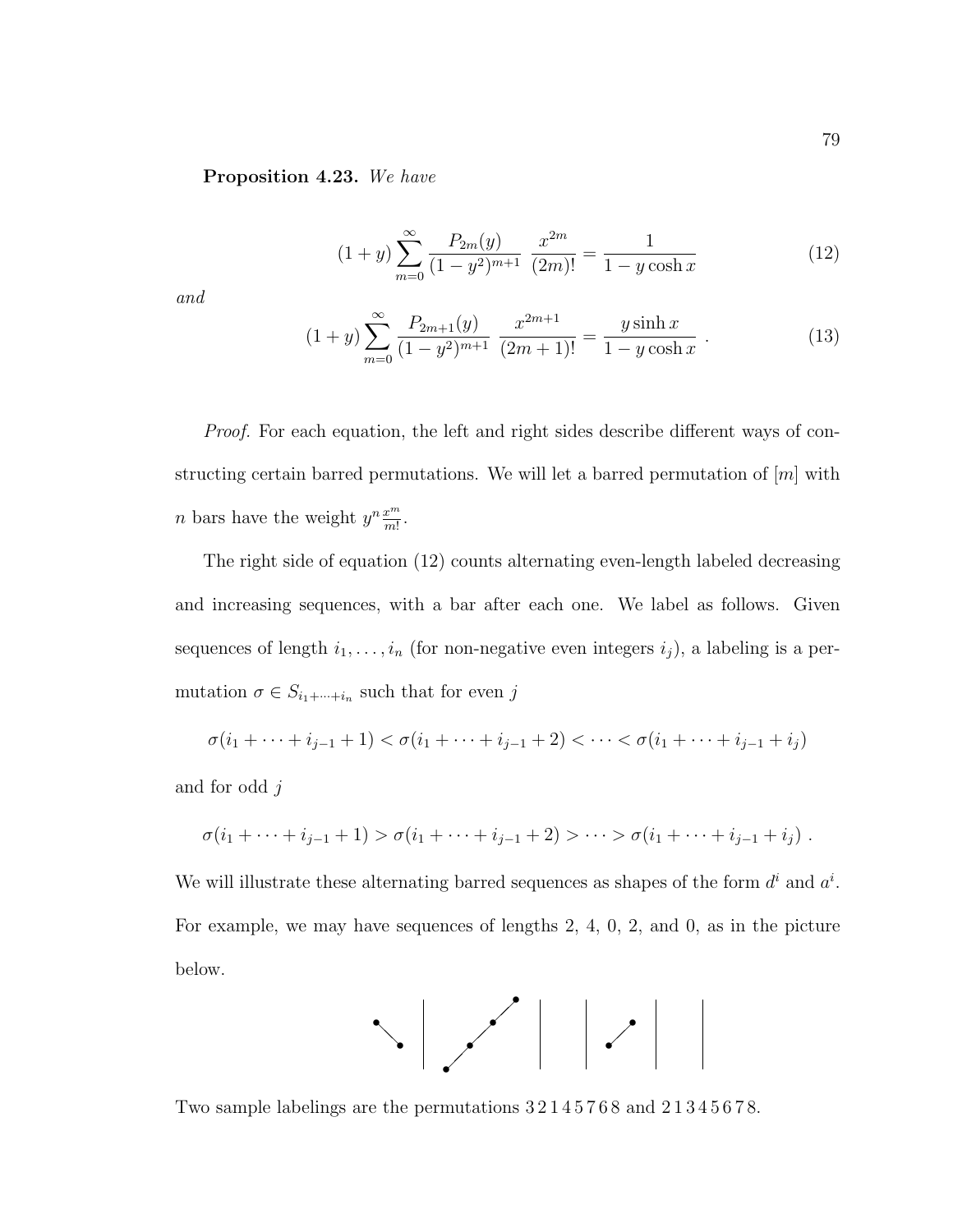Sequences of lengths 0, 4, and 4 would result in the following picture.



(Whether there is an ascent or descent between any two sequences depends on the precise choice of labeling. No assumption is made on this in the above pictures.) All sequences are of even length, each marked by a bar. If the sum of the lengths of the sequences is m, the labels will be drawn without repetition from  $[m]$ . This results in a factor of  $(1 - y \cosh x)^{-1}$ .

For the right side of equation (13), we start by drawing an odd-length decreasing sequence followed by a bar, and then continue alternating even-length increasing and decreasing sequences, once again placing a bar after each sequence. We label similarly to before, which gives us  $(y \sinh z)(1 - y \cosh x)^{-1}$ .

On the left side of both equation (12) and (13), the barred permutations discussed in Definition 4.9 give the factors  $P_{2m}(y)$  and  $P_{2m+1}(y)$  respectively. We then permit any number of additional optional pairs of bars in each of the  $m + 1$  even spaces for equation (12), and in each of the  $m+1$  odd spaces for equation (13), for a factor of  $(1-y^2)^{m+1}$ . Finally, in each expression we wish to allow any number of bars, not just an odd number, at the end of a permutation. Hence we multiply each summation by a factor of  $1 + y$ .

This analysis is similar to one in [**6**, ch. 7].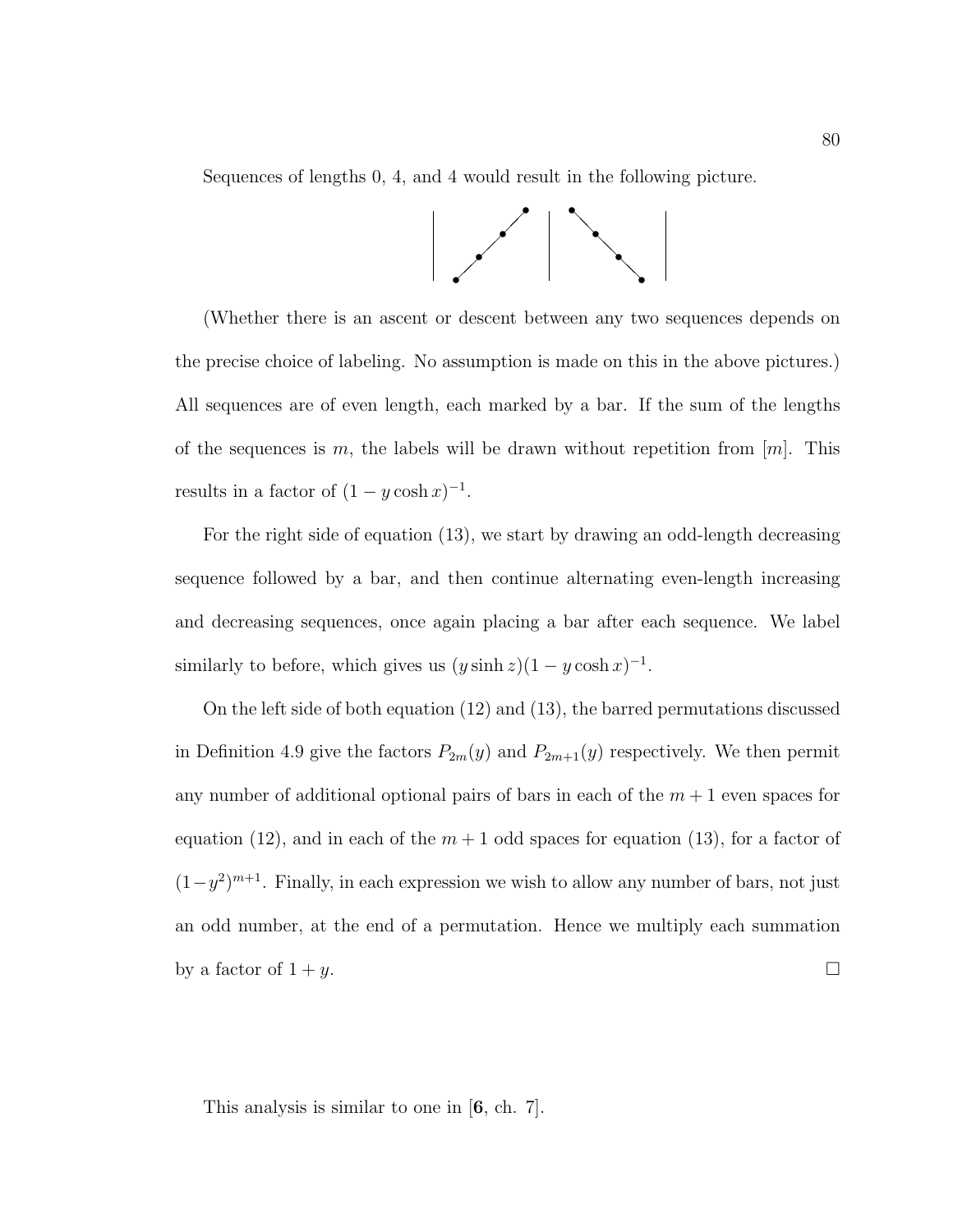For example, consider the barred permutation 21||43||. Since Definition 4.9 places bars in 2143 to form  $21||43|$ , we obtain  $21||43||$  on the left side of (12) by inserting an additional bar at the end. On the right, we get it from choosing the labels appropriately for the sequences of lengths 2, 0, 2, and 0.

$$
\sim ||\cdot|| \qquad \qquad \cdot || \cdot ||
$$

Similarly, Definition 4.9 places bars in  $1234765$  to form  $1|2347|65$ . We get 1|2 3||||4 7|6 5| from the left side of (13) by inserting an extra two pairs of bars in the 3rd space. On the right side we take sequences of lengths 1, 2, 0, 0, 0, 2, and 2 with the appropriate labeling.

$$
\left\| \mathcal{A}^{\mathcal{C}}_{\mathcal{A}} \right\| \leq \left\| \mathcal{A}^{\mathcal{C}}_{\mathcal{A}} \right\| \leq \left\| \mathcal{A}^{\mathcal{C}}_{\mathcal{A}} \right\| \leq \left\| \mathcal{A}^{\mathcal{C}}_{\mathcal{A}} \right\| \leq \left\| \mathcal{A}^{\mathcal{C}}_{\mathcal{A}} \right\| \leq \left\| \mathcal{A}^{\mathcal{C}}_{\mathcal{A}} \right\| \leq \left\| \mathcal{A}^{\mathcal{C}}_{\mathcal{A}} \right\| \leq \left\| \mathcal{A}^{\mathcal{C}}_{\mathcal{A}} \right\| \leq \left\| \mathcal{A}^{\mathcal{C}}_{\mathcal{A}} \right\| \leq \left\| \mathcal{A}^{\mathcal{C}}_{\mathcal{A}} \right\| \leq \left\| \mathcal{A}^{\mathcal{C}}_{\mathcal{A}} \right\| \leq \left\| \mathcal{A}^{\mathcal{C}}_{\mathcal{A}} \right\| \leq \left\| \mathcal{A}^{\mathcal{C}}_{\mathcal{A}} \right\| \leq \left\| \mathcal{A}^{\mathcal{C}}_{\mathcal{A}} \right\| \leq \left\| \mathcal{A}^{\mathcal{C}}_{\mathcal{A}} \right\| \leq \left\| \mathcal{A}^{\mathcal{C}}_{\mathcal{A}} \right\| \leq \left\| \mathcal{A}^{\mathcal{C}}_{\mathcal{A}} \right\| \leq \left\| \mathcal{A}^{\mathcal{C}}_{\mathcal{A}} \right\| \leq \left\| \mathcal{A}^{\mathcal{C}}_{\mathcal{A}} \right\| \leq \left\| \mathcal{A}^{\mathcal{C}}_{\mathcal{A}} \right\| \leq \left\| \mathcal{A}^{\mathcal{C}}_{\mathcal{A}} \right\| \leq \left\| \mathcal{A}^{\mathcal{C}}_{\mathcal{A}} \right\| \leq \left\| \mathcal{A}^{\mathcal{C}}_{\mathcal{A}} \right\| \leq \left\| \mathcal{A}^{\mathcal{C}}_{\mathcal{A}} \right\| \leq \left\| \mathcal{A}^{\mathcal{C
$$

**Theorem 4.24.** We have

$$
\sum P_{m,n} y^n \frac{x^m}{m!} = \frac{1 - y^2 + \sqrt{1 - y^2} \ y \sinh(x\sqrt{1 - y^2})}{(1 + y)(1 - y \cosh(x\sqrt{1 - y^2}))}.
$$

*Proof.* We replace x with  $x\sqrt{1-y^2}$ , multiply equation (12) by  $(1-y^2)(1+y)^{-1}$ and (13) by  $\sqrt{1 - y^2}(1 + y)^{-1}$ , and add.  $□$ 

Since Proposition 4.22 tells us that  $P_{m,n}$  "counts" bin arrangements with m elements and n bins, this provides another proof of Theorem 4.20.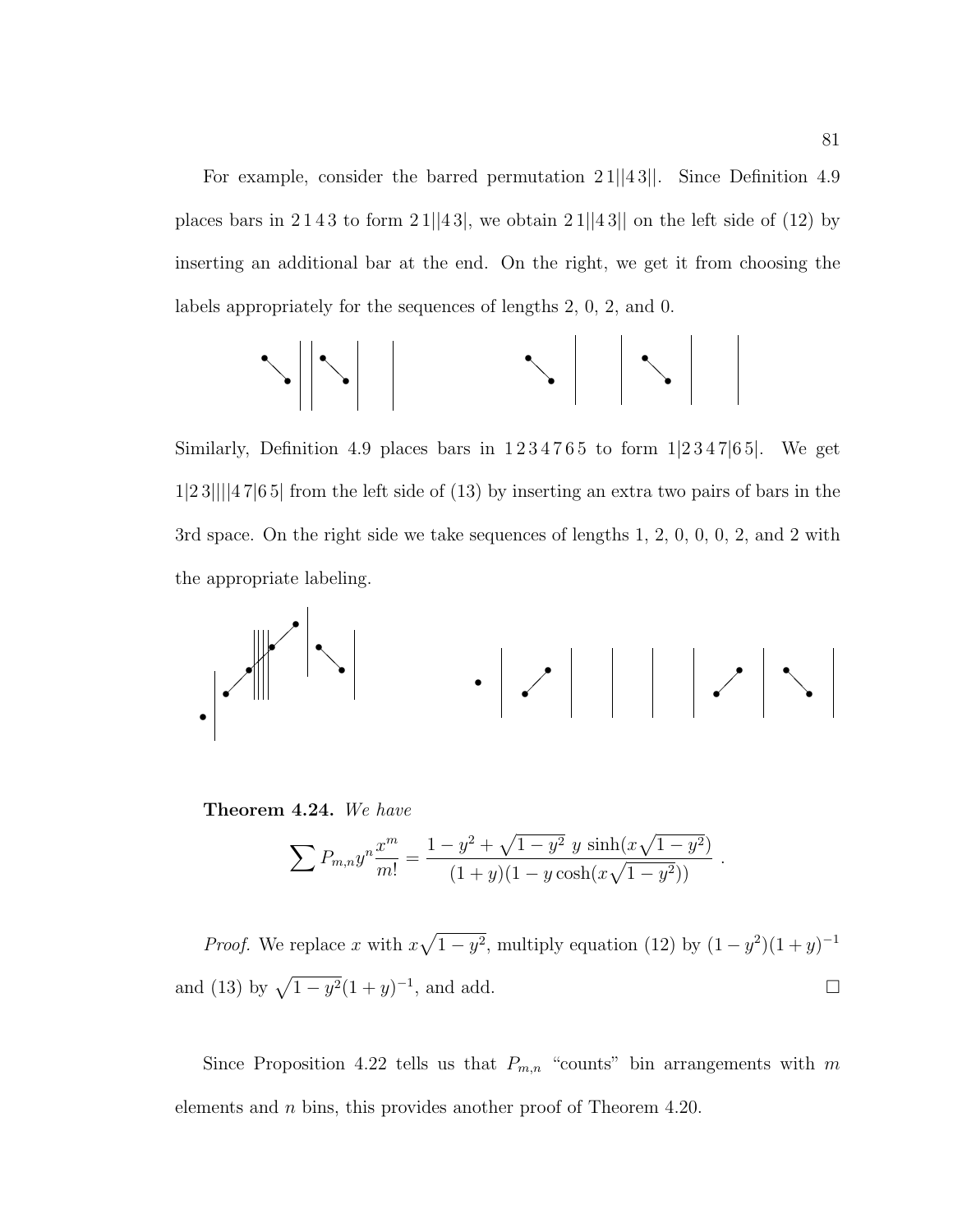We can use a similar method to more combinatorially derive the generating functions of Corollary 4.19 as well. We sketch the procedure below.

**Definition 4.10.** Given a permutation of  $[m]$ , we decompose it into alternating decreasing and increasing runs as in Proposition 4.21. We then place a bar only after each increasing run, in the  $\phi$  or  $\phi$  that marks the end of its subword. (If the increasing run has length zero, we place the bar in the  $\phi$  that splits the surrounding  $d^i$  subwords.) If  $\text{Sh}(\sigma)$  ends in an a, we place the bar in the mth space, the one at the very end of the word. We define  $R_{m,i}$  be the number of permutations of  $[m]$  with i such bars. We take  $R_{m,i}^a$  to be the number of those that end in an ascent, and  $R_{m,i}^d$ to be the number that end in a descent. We write  $R_m = \sum_i R_{m,i} f^i$ ,  $R_m^a = \sum_i R_{m,i}^a f^i$ , and  $R_m^d = \sum_i R_{m,i}^d f^i$ .

In other words, we form our barred permutations as we did before except we omit half the bars, starting with the first and alternating.

**Proposition 4.25.** The number of permutations of  $[m]$  with i maximal increasing runs of length at least 2 is  $R_{m,i}$ .

Hence in order to calculate the generating functions in Corollary 4.19 we need to find  $\sum R_m^d(f)z^m/m!$  and  $\sum R_m^a(f)z^m/m!$ . As we did in Proposition 4.23 we split each into even and odd parts. It is useful to first do so for  $\sum R_m(f)z^m/m!$ .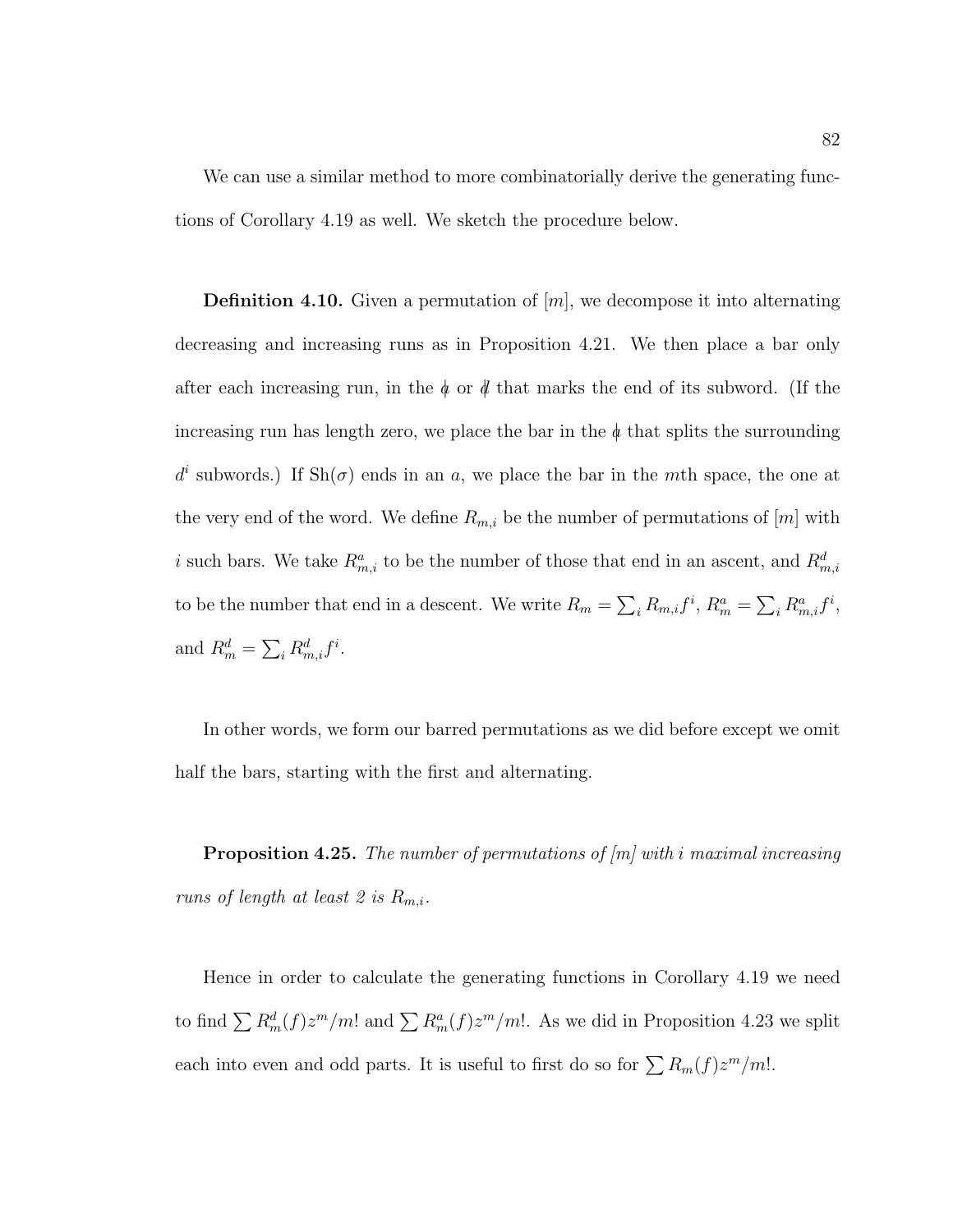**Proposition 4.26** (Gessel [**6**] )**.** We have

$$
\sum_{m=0}^{\infty} \frac{R_{2m}(f)}{(1-f)^{m+1}} \frac{z^{2m}}{(2m)!} = \frac{\cosh z}{1 - f \cosh^2 z}
$$
 (14)

and 
$$
\sum_{m=0}^{\infty} \frac{R_{2m+1}(f)}{(1-f)^{m+1}} \frac{z^{2m+1}}{(2m+1)!} = \frac{\sinh z}{1-f \cosh^2 z}.
$$
 (15)

Proof. For each equation, the left and right sides describe different ways of constructing the same set.

Similar to before, on the left side of equations (14) and (15), the barred permutations of Definition 4.10 give the factors of  $R_{2m}(f)$  and  $R_{2m+1}(f)$ . We then permit any number of additional optional bars in the  $m+1$  even spaces of a permutation of [2m] and  $m+1$  odd spaces of a permutation of [2m + 1], for a factor of  $(1-f)^{-(m+1)}$ in each case.

For the right side of equation (14), we start by writing pairs of even-length (labeled) decreasing and increasing sequences, with a bar after the increasing one. For example, one pair may be of lengths 2 and 4, the next of lengths 0 and 2, and the last of lengths 0 and 0, forming the picture below.



(Whether there is an ascent or descent between any two sequences depends on the precise choice of labeling. No assumption is made on this in the picture above.) All sequences are of even length, but only one of each pair has a bar. This results in a factor of  $(1 - f \cosh^2 z)^{-1}$ . Finally, we permit a decreasing even-length sequence (with no bar) at the end, for the factor of cosh z.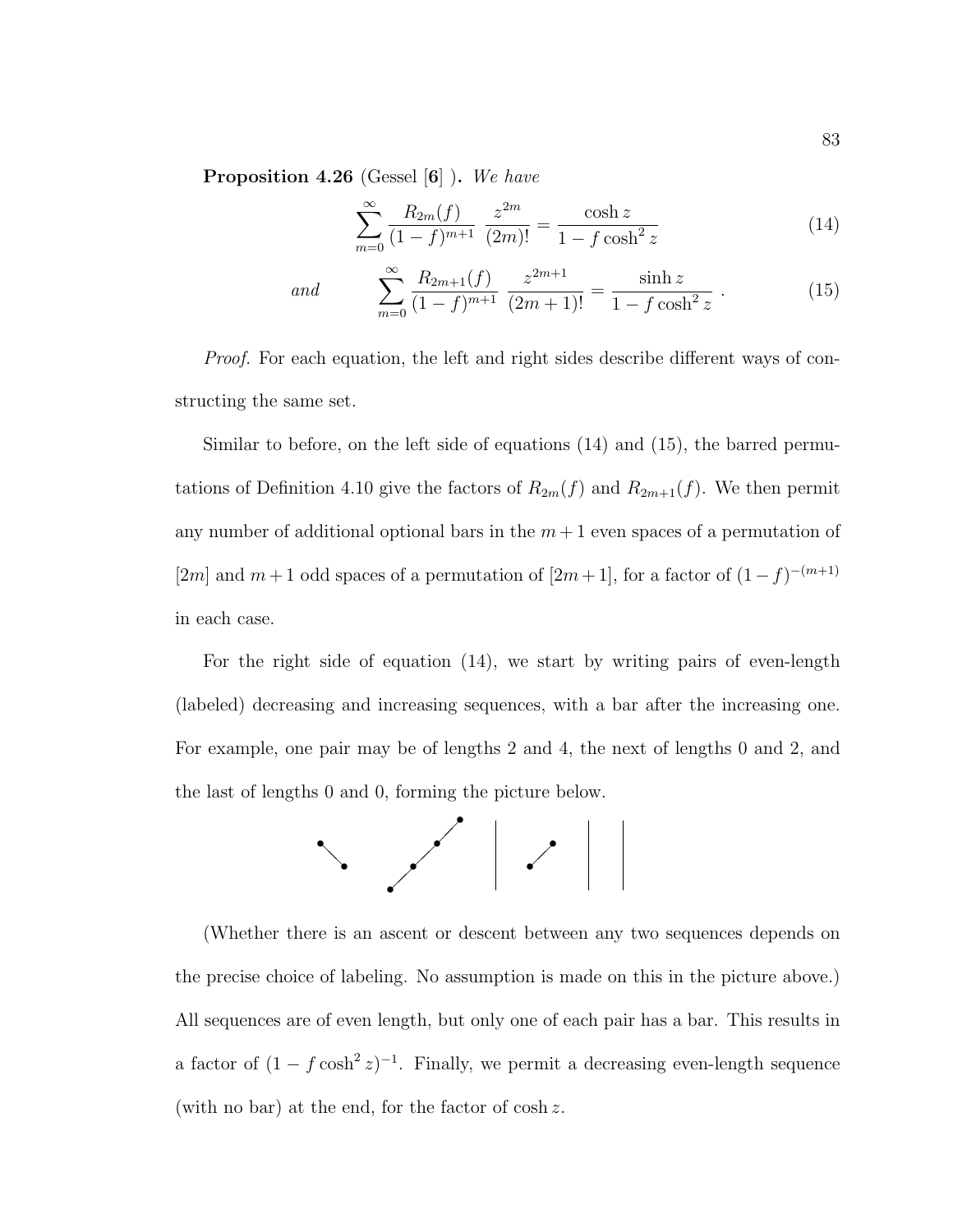For the right side of equation (15), we start by drawing an odd-length decreasing sequence for a factor of  $\sinh z$ . We then continue with pairs of even-length increasing and decreasing sequences, once again placing a bar after the increasing sequence. This time however we write the increasing sequence first in the pair. Once again this gives the factor of  $(1 - f \cosh^2 z)^{-1}$ .

Each case is just another way to count these particular barred permutations according to their length and number of bars.

**Proposition 4.27.** We have the following.

$$
\sum_{m=0}^{\infty} \frac{R_{2m}^d(f)}{(1-f)^m} \frac{z^{2m}}{(2m)!} = \frac{\cosh z - 1}{1 - f \cosh^2 z} \tag{16}
$$

$$
\sum_{m=0}^{\infty} \frac{R_{2m+1}^d(f)}{(1-f)^m} \frac{z^{2m+1}}{(2m+1)!} = \sinh z + \frac{\sinh z (\cosh z - 1) f \cosh z}{1 - f \cosh^2 z} \tag{17}
$$

$$
\sum_{m=0}^{\infty} \frac{R_{2m}^a(f)}{(1-f)^m} \frac{z^{2m}}{(2m)!} = 1 + \frac{(\cosh z - 1)f \cosh z}{1 - f \cosh^2 z} \tag{18}
$$

$$
\sum_{m=0}^{\infty} \frac{R_{2m+1}^a(f)}{(1-f)^m} \frac{z^{2m+1}}{(2m+1)!} = \frac{f \sinh z (\cosh z - 1)}{1 - f \cosh^2 z} \tag{19}
$$

Proof. As the arguments are all similar to those in the proofs of Propositions 4.23 and 4.26, we will only give the proof of equation (14).

On the left, the situation is the same as in equation (14), save that we no longer permit any additional bars to be placed in the last spot. Since the permutations we are concerned with here all end with an ascent, this means that each permutation ends in exactly one bar.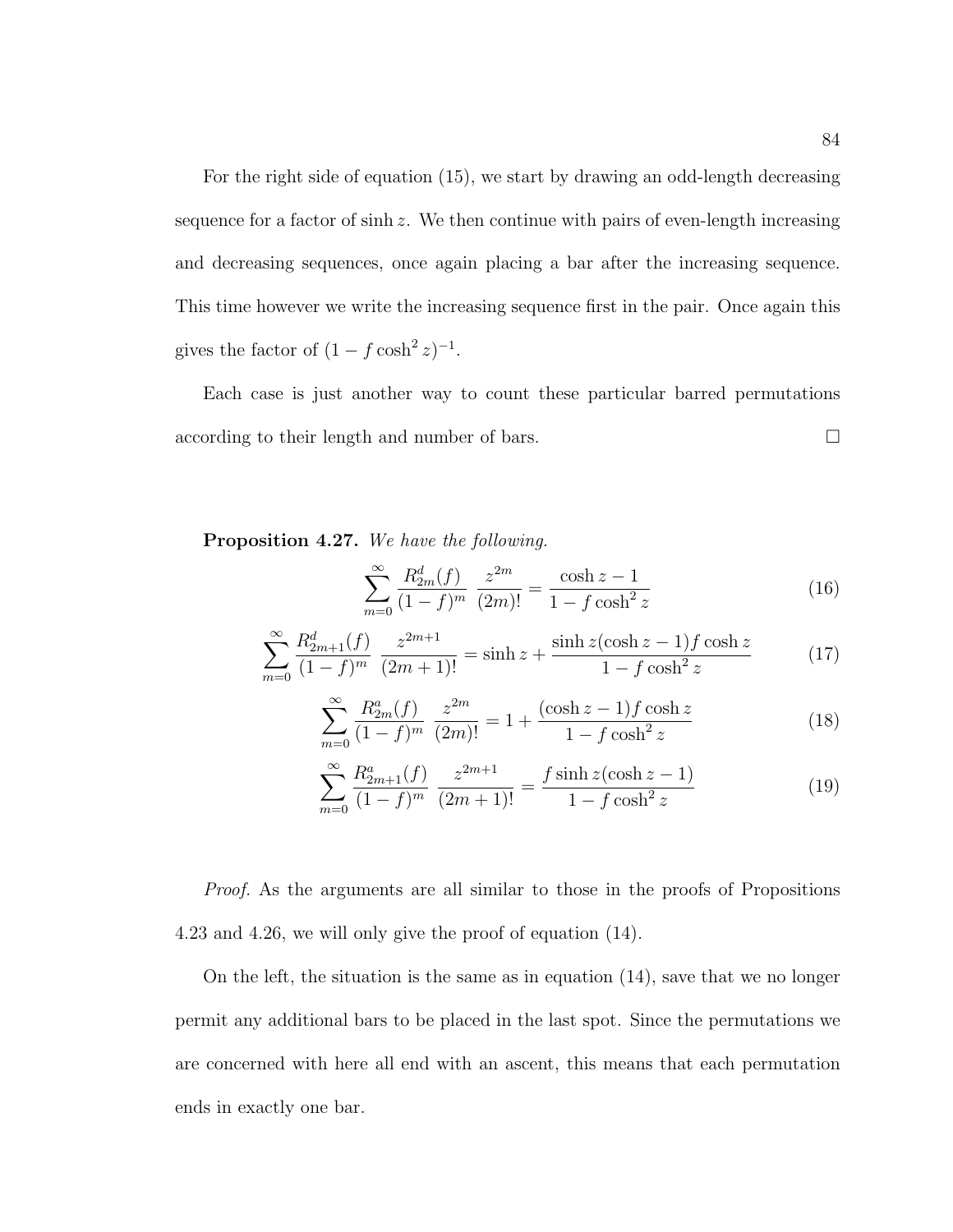On the right, the 1 takes care of the base case (we say the empty permutation, counted by  $R_{0,0}$  is counted by  $R_{0,0}^a$  and not  $R_{0,0}^d$ ). Otherwise, we construct our evenlength alternating decreasing and barred increasing sequences, as in Proposition 4.26. We end by requiring the final pair to have a non-empty increasing sequence (with a bar at the end), for an additional factor of  $f(\cosh z - 1) \cosh z$ .

**Corollary 4.28.** We have the following.

$$
\sum_{m=0}^{\infty} R_{2m}^d(f) \frac{z^{2m}}{(2m)!} = \frac{\cosh(z\sqrt{1-f}) - 1}{1 - f\cosh^2(z\sqrt{1-f})}
$$
(20)

$$
\sum_{m=0}^{\infty} R_{2m+1}^d(f) \frac{z^{2m+1}}{(2m+1)!} = \frac{\sinh(z\sqrt{1-f}) \left[1 - f \cosh(z\sqrt{1-f})\right]}{\sqrt{1-f} \left(1 - f \cosh^2(z\sqrt{1-f})\right)}\tag{21}
$$

$$
\sum_{m=0}^{\infty} R_{2m}^{a}(f) \frac{z^{2m}}{(2m)!} = \frac{1 - f \cosh(z\sqrt{1 - f})}{1 - f \cosh^{2}(z\sqrt{1 - f})}
$$
(22)

$$
\sum_{m=0}^{\infty} R_{2m+1}^a(f) \frac{z^{2m+1}}{(2m+1)!} = \frac{f \sinh(z\sqrt{1-f}) \left[\cosh(z\sqrt{1-f}) - 1\right]}{\sqrt{1-f} \left(1 - f \cosh^2(z\sqrt{1-f})\right)}\tag{23}
$$

*Proof.* To get from (16) to (20) we merely replace z with  $z\sqrt{1-f}$ . To get from  $(17)$  to  $(21)$  we use the identity

$$
1 + \frac{(\cosh z - 1)f \cosh z}{1 - f \cosh^2 z} = \frac{1 - f \cosh z}{1 - f \cosh^2 z}
$$
 (24)

then replace z with  $z\sqrt{1-f}$  and divide by  $\sqrt{1-f}$ . To get from (18) to (22), apply (24) and replace z with  $z\sqrt{1-f}$ . Finally, to get from (19) to (23) replace z with  $z\sqrt{1-f}$  and divide by  $\sqrt{1-f}$ .

If we add (22) and (23) and simplify, we get the first part of Corollary 4.19 . If we add (20) and (21) and simplify, we get its second part.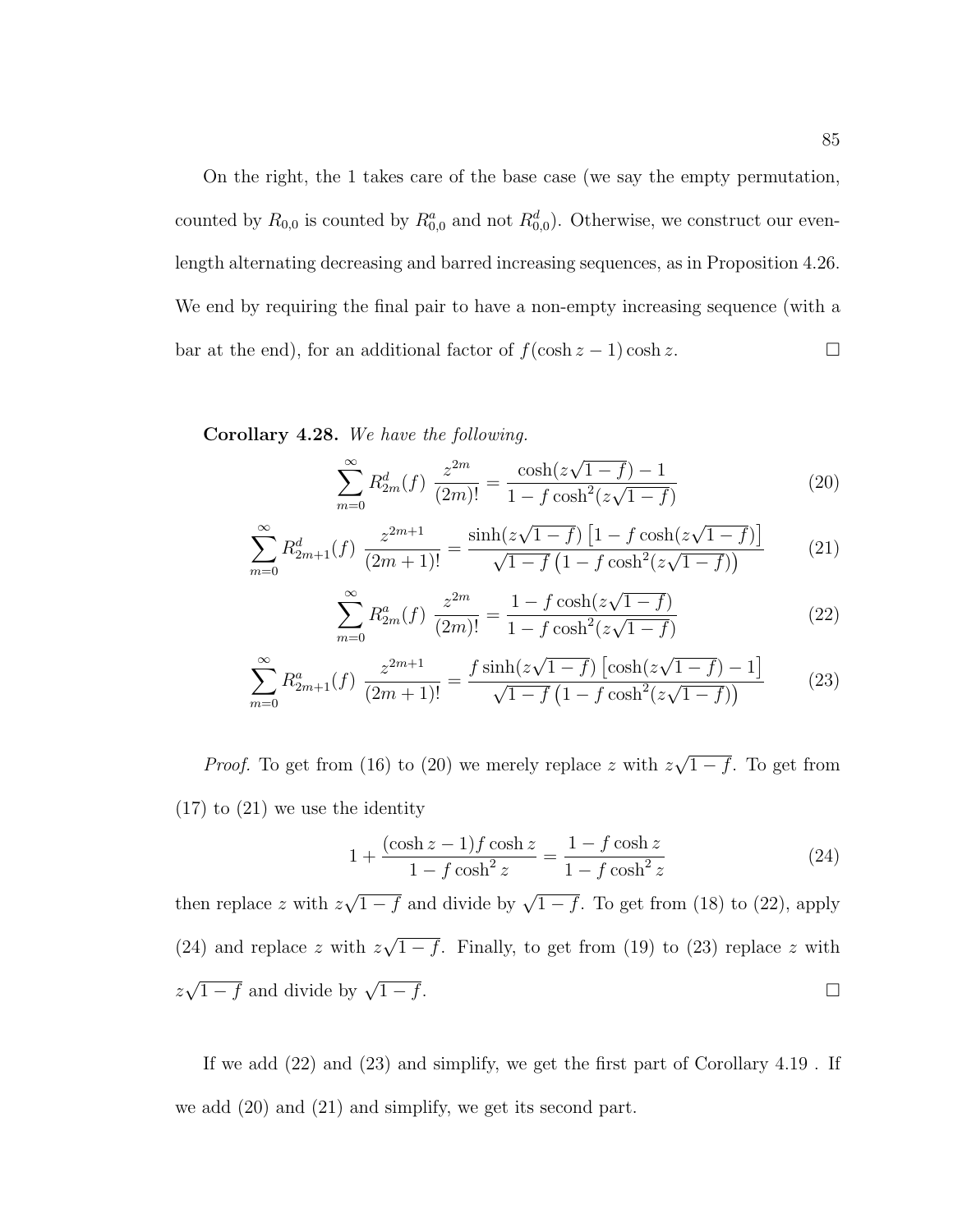A similar analysis provides another method of deriving the generating function for the Eulerian numbers.

# **4.6. Transfer Matrices and the Inversion Theorem Applied to the Generating Function**

In this section we make use of techniques discussed in Gessel's thesis [**6**] to provide yet another derivation of the bin capacity 1 generating function.

**Definition 4.11.** Let D be a digraph with weights on its edges and with vertices  $v_1,\ldots,v_n$ . Let  $w_{i,j}$  be the weight of the edge going from  $v_i$  to  $v_j$  (if there is no such edge, we consider  $w_{i,j}$  to be zero). We then define a matrix M by taking  $M_{i,j}$  to be  $w_{i,j}$ . We call M the adjacency matrix of D.

The powers of M encode the paths in D, as Stanley discusses in [**12**, pp. 241-243].

**Theorem 4.29.** Let M be the adjacency matrix of a digraph D. Then  $M_{i,j}^k$  is the sum of the weights of all paths of length k in D that start at  $v_i$  and end at  $v_j$ .

The following corollary is immediate.

**Corollary 4.30.** The sum of the weights of all paths in  $D$  starting at  $v_i$  and ending at  $v_j$  is  $(I - M)_{i,j}^{-1}$ .

In our case, we will construct a digraph whose edges record the weights of increasing runs of different lengths. Paths in the digraph then correspond to sequences of increasing runs. For example, suppose an increasing run  $r_1$  of length  $l_1$  is recorded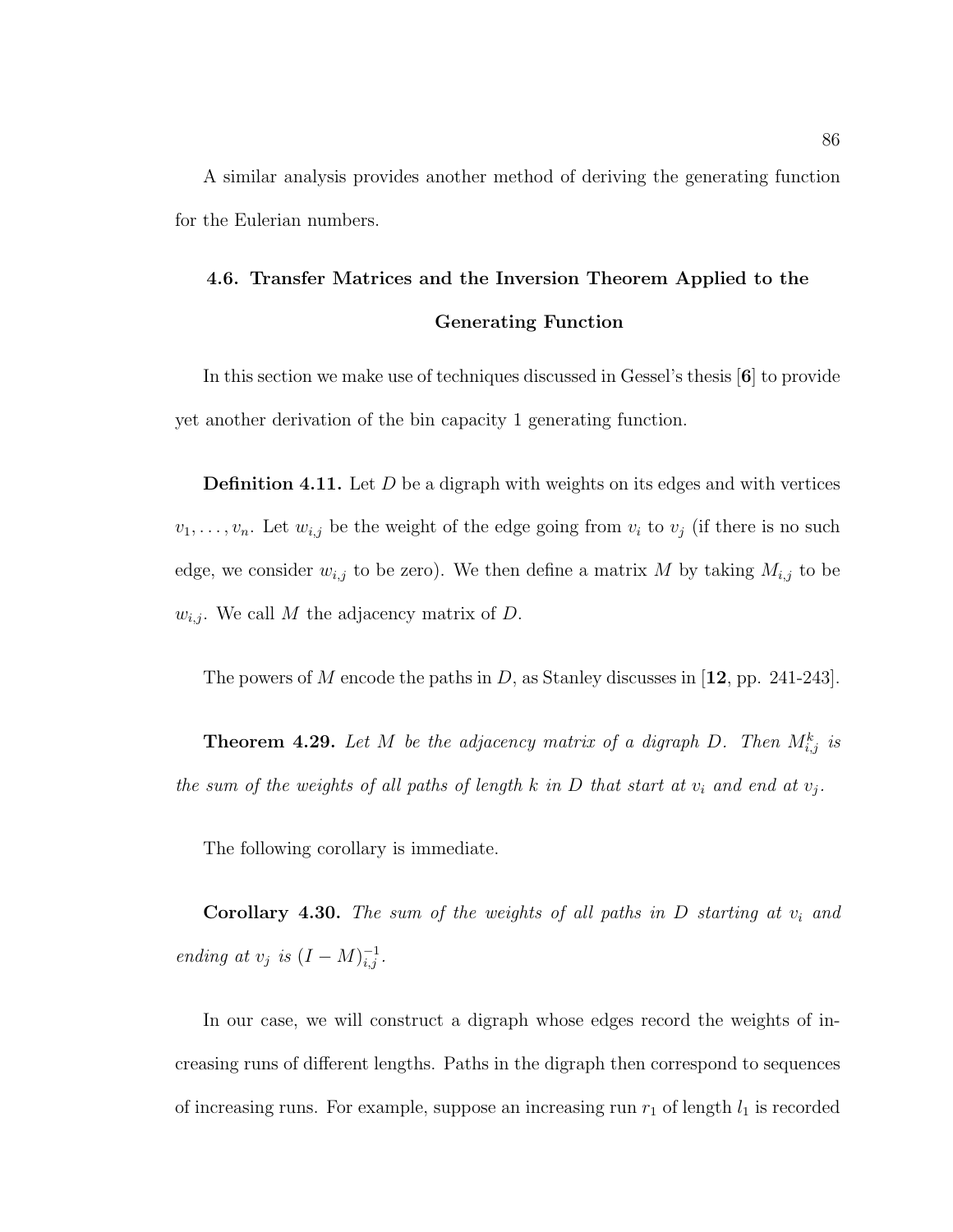

FIGURE 4-1. The digraph  $D$  for the bin capacity 1 case

by the edge  $v_i v_j$ , where it is given weight  $w_{i,j,l_1}$ . Suppose an increasing run  $r_2$  of length  $l_2$  is recorded by the edge  $v_jv_k$ , where it is given weight  $w_{j,k,l_2}$ . Then this sequence of runs  $r_1r_2$  is recorded by the path  $v_iv_jv_k$  with weight  $w_{i,j,l_1}w_{j,k,l_2}$ .

In particular, we recall Corollary 4.7, in which each maximal increasing run of length  $\geq 2$  counts two bins, and a terminal maximal increasing run of length one (i.e., the permutation ends in a descent) counts one bin. If we weight a run of length k that counts i bins by  $t^i z^k$ , we can codify this information by constructing a digraph D with two vertices. The edge  $v_1v_1$  (in which we wish to record non-terminal runs) has weight  $z + \sum_{i=2}^{\infty} t^2 z^i$ . The edge  $v_1v_2$  (in which we wish to record terminal runs) has weight  $zt + \sum_{i=2}^{\infty} t^2 z^i$ . We are only concerned with paths in D that start at  $v_1$ and end at  $v_2$ . We draw D in Figure 4-1.

See Section 5.2 for less trivial examples of such digraphs.

By counting paths in  $D$  (or any other such digraph) and recording their weights, we can count sequences of increasing runs. For example, using doubly indexed elements  $x_i^j$ , let  $r_1 = x_1^1 < x_2^1 < x_3^1$ ,  $r_2 = x_1^2$ ,  $r_3 = x_1^3 < x_2^3$ , and  $r_4 = x_1^4$  be increasing runs of lengths 3, 1, 2, and 1 respectively. Then the sequence of runs  $r_1r_2r_3r_4$  corresponds in D to the path  $v_1v_1v_1v_1v_1$  with weight  $t^4z^7$  and the path  $v_1v_1v_1v_1v_2$  with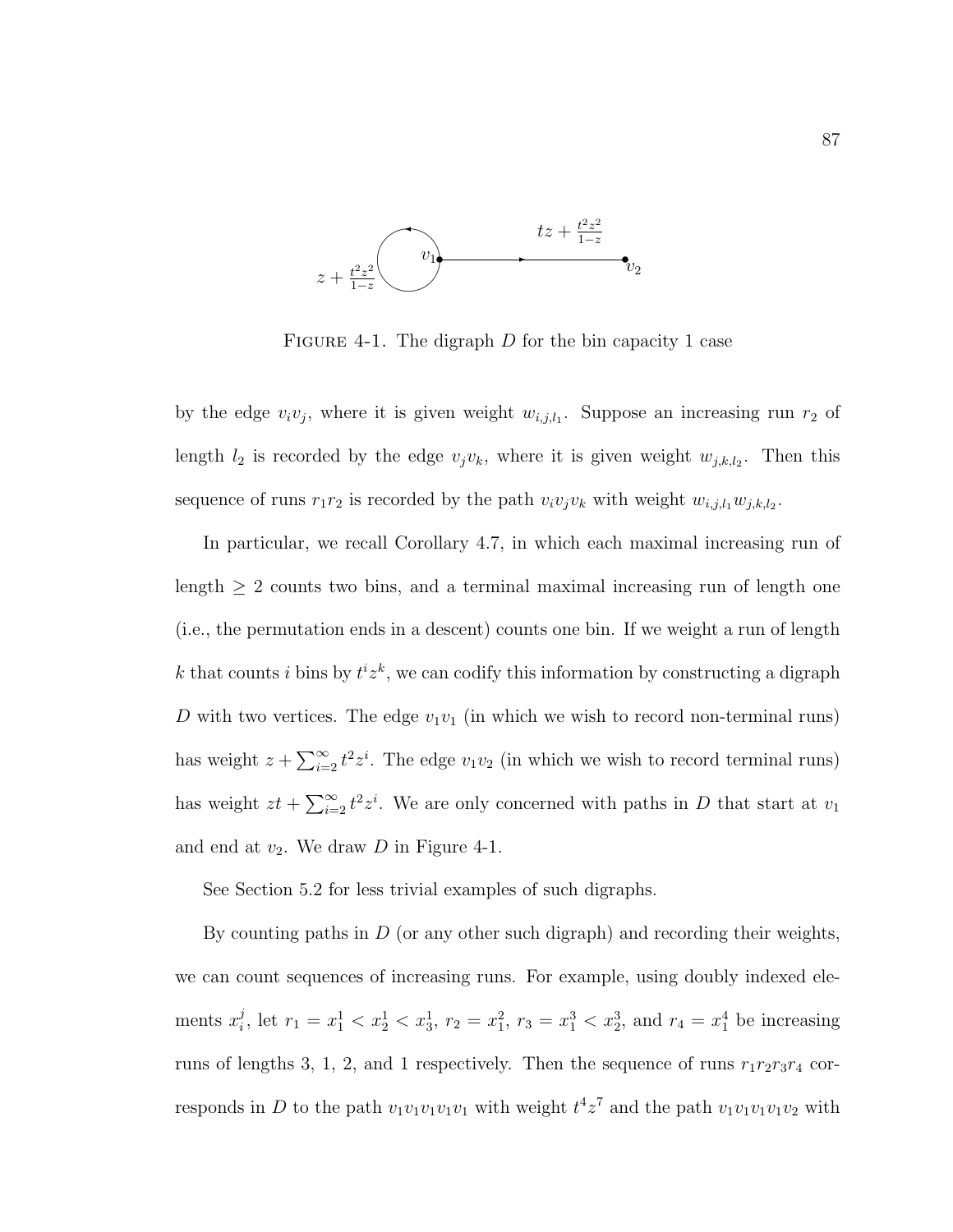weight  $t^5z^7$ . Since we are only concerned with paths that start at  $v_1$  and end at  $v_2$ , only the latter will count  $r_1r_2r_3r_4$ .

However, there is an added complication. We have not specified any relation between the last element in one run and the first in the next. In our example we could have had  $x_1^1 < x_2^1 < x_3^1 \ge x_1^2 < x_1^3 < x_2^3 < x_1^4$  or  $x_1^1 < x_2^1 < x_3^1 < x_1^2 < x_1^3 < x_2^3 \ge x_1^4$ , to name just two possibilities. But because Corollary 4.7 required that the increasing runs be maximal, we only want to count those sequences of runs where the last element of one run is greater than or equal to the first element of the next.

For example, we wish the permutation  $1234$  to correspond to a single run of length four for a weight of  $t^2z^4$  instead of, say, a run of length two (12) followed by a terminal run of length two  $(3\,4)$  (weight  $t^2z^2 \cdot t^2z^2 = t^4z^4$ ) or a run of length three (123) followed by a terminal run of length one (4) (weight  $t^2z^3 \tcdot tz = t^3z^4$ ). By requiring that each run be maximal, we guarantee that each permutation gets broken down into a unique sequence of runs and thus a unique path in D.

We use the techniques of [**2**] and [**6**] to deal with this issue as follows.

**Theorem 4.31.** Let A be an alphabet and  $A^*$  the free monoid on A. Let  $L \subseteq A \times A$ and let  $A^{(L)} \subset A^*$  be those words for which every consecutive subsequence of length 2 is in L. Let  $\overline{L} = A \times A \setminus L$  and let  $A^{(\overline{L})} \subset A^*$  be those words for which every consecutive subsequence of length 2 is in  $\overline{L}$ . For  $w \in A^*$ , let  $l(w)$  be its length. Then

$$
\sum_{w \in A^{(L)}} w = \left( \sum_{w \in A^{(\bar{L})}} (-1)^{l(w)} w \right)^{-1}.
$$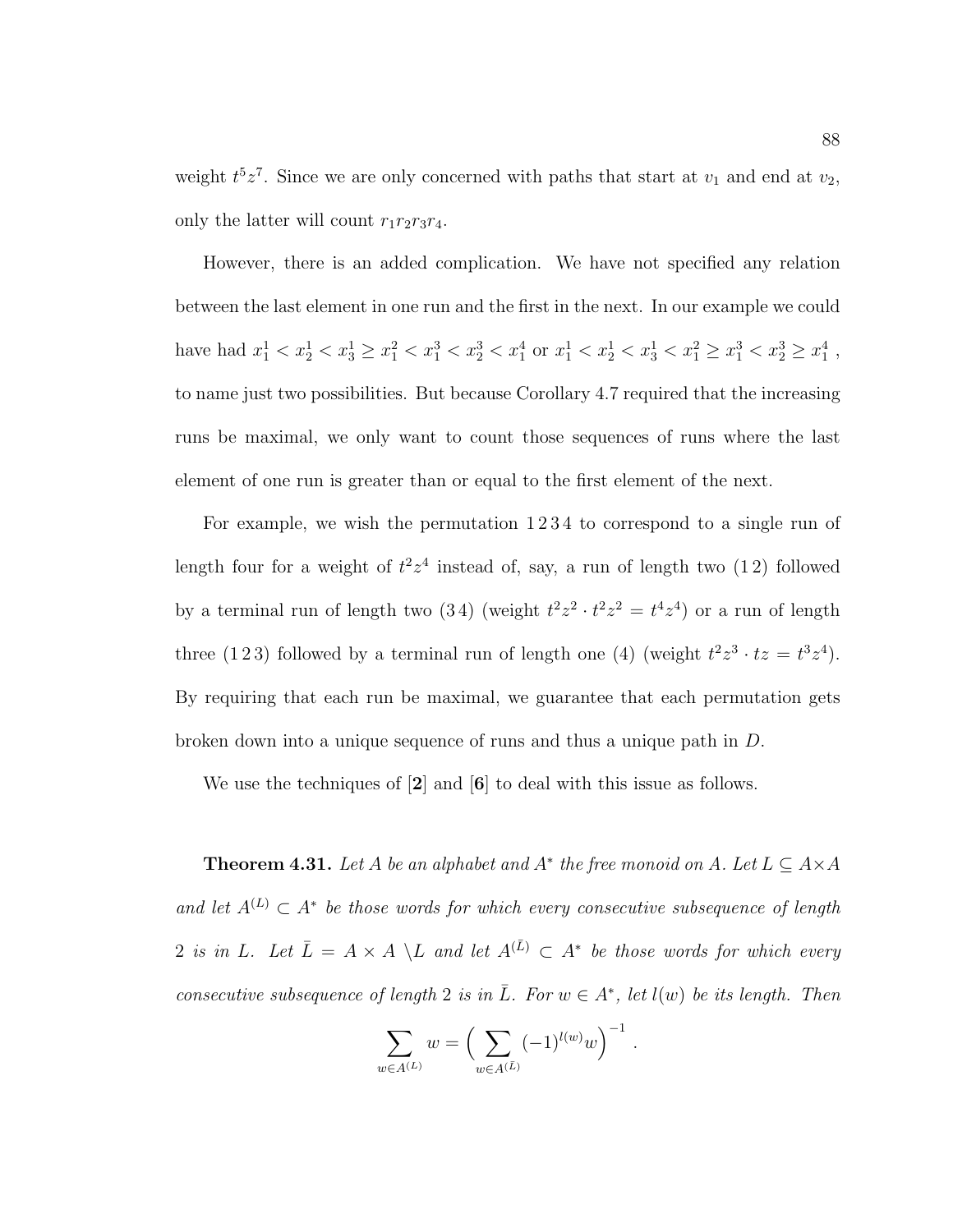**Theorem 4.32.** Let D be a digraph encoding a certain pattern of weighted run lengths, and M its adjacency matrix. Then the sum of the weights of the permutations of  $[m]$  whose maximal increasing run sequence corresponds to a path from i to j in D is

$$
\left[\frac{z^m}{m!}\right] \left[ \Phi((I+M)^{-1}) \right]_{i,j}^{-1}
$$

where  $\Phi$  is the linear operator which takes  $\sum a_i z^i$  to  $\sum a_i z^i/i!$ .

*Proof.* In the notation of Theorem 4.31, let the alphabet A consist of increasing runs, and let L be those pairs of consecutive runs for which the final element of the first run is greater than or equal to the initial element of the second run. Then words in  $A^{(L)}$  are those sequences of runs such that every run is of maximal length. We wish to count the number of permutations that can be written as words in  $A^{(L)}$ , weighted according to their corresponding paths in D.

By Theorem 4.31,  $\sum_{w \in A^{(L)}} w = \left( \sum_{w \in A^{(\bar{L})}} (-1)^{l(w)} w \right)^{-1}$ . We first consider what form words in  $A^{(\bar{L})}$  take. They are those sequences of runs in which the last element of one run is always strictly less than the first element of the next run. Combining a sequence of runs in this fashion results in a single increasing run. Since in our context this increasing run is actually an increasing permutation, we apply the operator Φ.

We must weight each word  $w \in A^{(\bar{L})}$  by  $(-1)^{l(w)}$ , as well as by the path in D it corresponds to. Recall however that  $l(w)$  is not the number of elements in the single increasing run, but rather the number of runs that combined to form it. In other words, if we formed w by taking a sequence of runs of lengths  $i_1, \ldots, i_k$  corresponding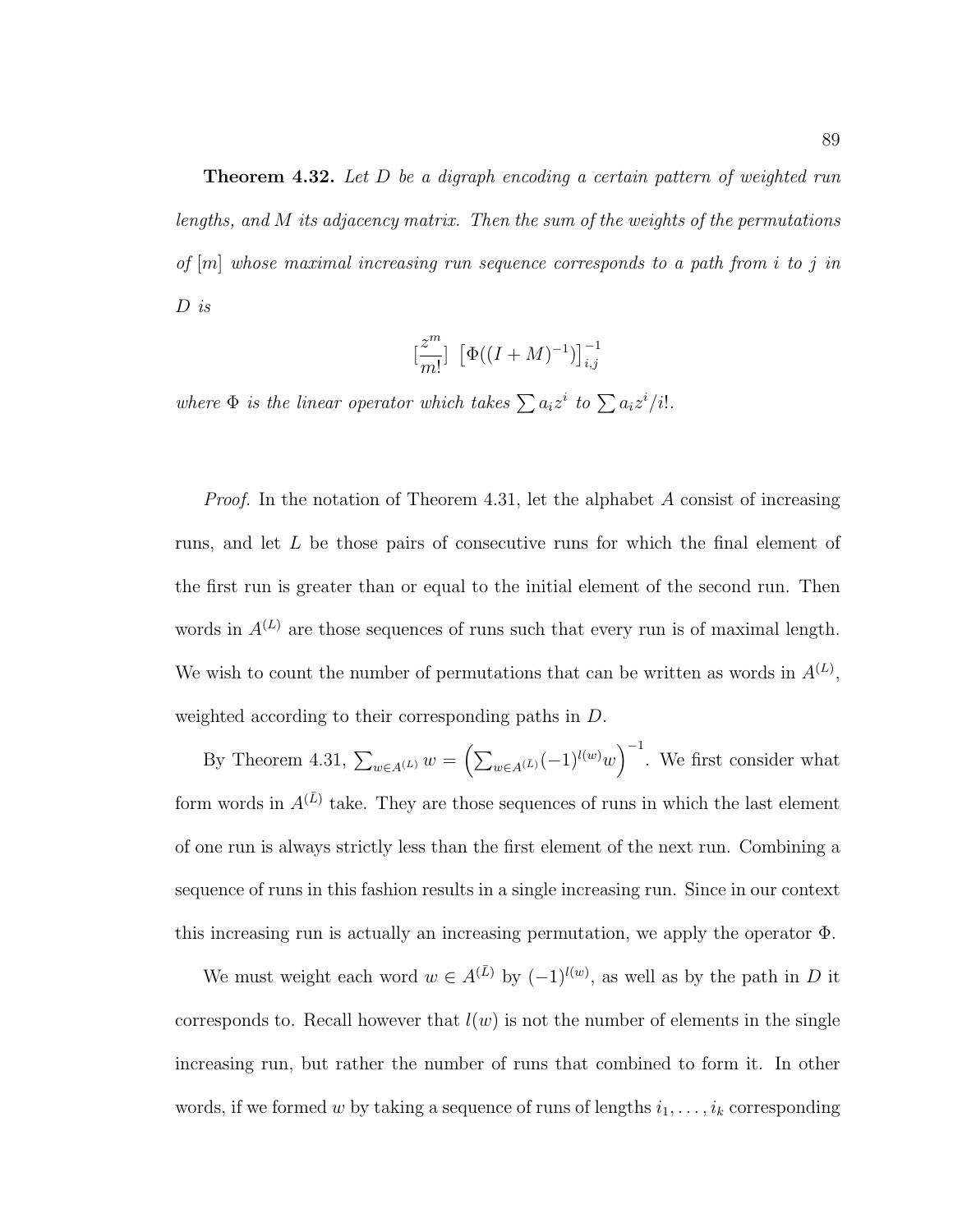to a path of length k in D, we need to weight it by  $(-1)^k$ . Since Theorem 4.29 gives the weights of the paths of length k by  $M^k$ , we need to replace this by  $(-1)^k M^k$ . Summing over k, we get  $\sum_{k}(-1)^{k}M^{k} = (I + M)^{-1}$ .

So the number of permutations corresponding to words in  $A^{(\bar{L})}$ , weighted according to paths in D and multiplied by (−1) to the path length, is  $\Phi((I + M)^{-1})$ . By Theorem 4.31, the number of permutations corresponding to words in  $A^{(L)}$ , weighted according to path in D, is  $[\Phi((I + M)^{-1})]^{-1}$  as needed.

This provides us with another method of proving Theorem 4.20.

Proof. We will apply Theorem 4.32 to the digraph in Figure 4-1. We wish to find the 1, 2 entry of  $[\Phi((I + M)^{-1})]^{-1}$ .

First, we write down the matrix  $I + M$ 

$$
I + M = \begin{pmatrix} 1 + z + \frac{t^2 z^2}{1 - z} & t z + \frac{t^2 z^2}{1 - z} \\ 0 & 1 \end{pmatrix}
$$

and calculate its inverse:

$$
(I+M)^{-1} = \begin{pmatrix} \frac{1-z}{1-z^2(1-t^2)} & \frac{-zt(1-z(1-t))}{1-z^2(1-t^2)} \\ 0 & 1 \end{pmatrix}
$$

.

Since

$$
(I + M)_{1,1}^{-1} = \frac{1 - z}{1 - z^2(1 - t^2)}
$$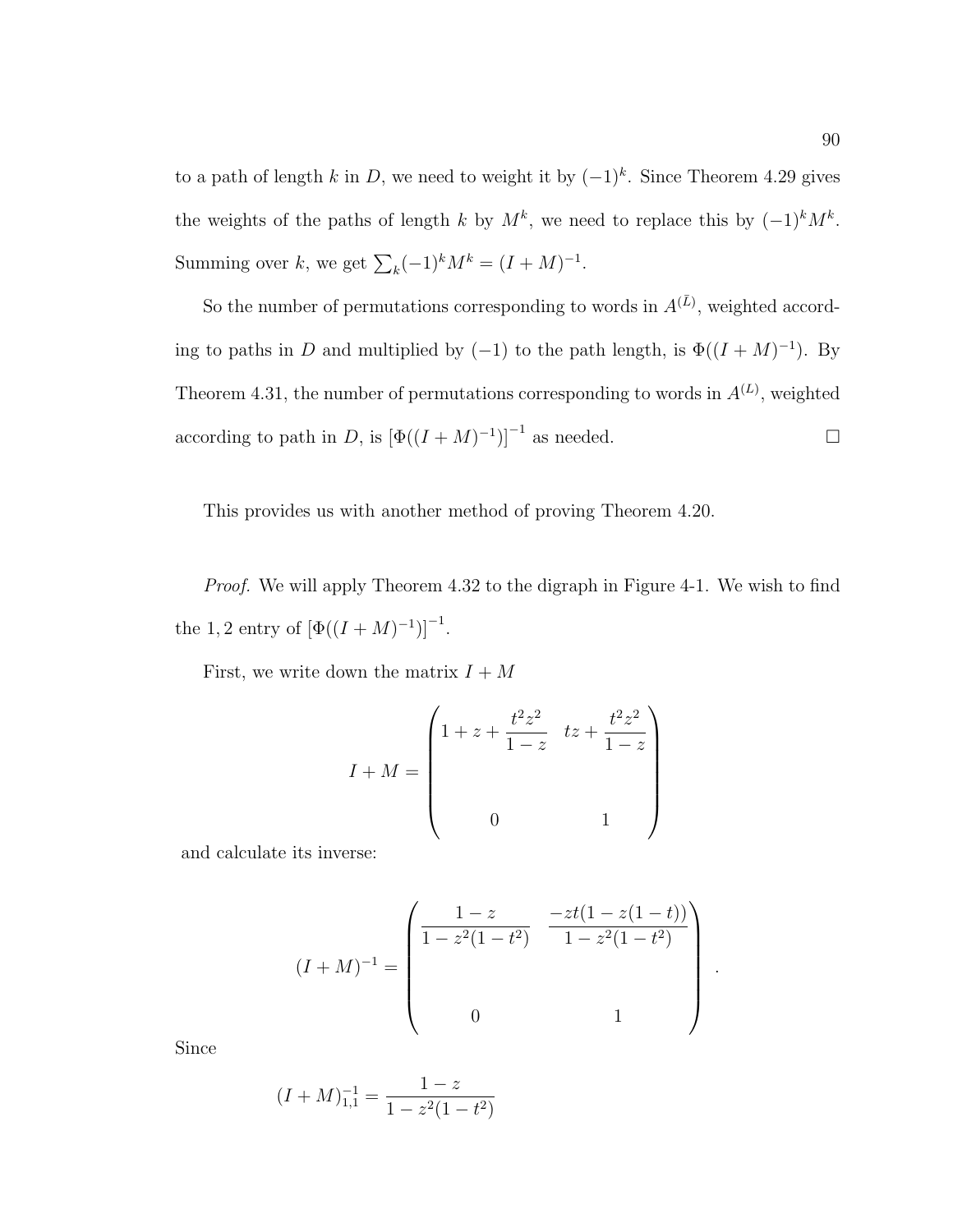$$
= (1 - z) \sum_{i=0}^{\infty} z^{2i} (1 - t^2)^i
$$
  
= 
$$
\sum_{i=0}^{\infty} (z\sqrt{1 - t^2})^{2i} - \frac{1}{\sqrt{1 - t^2}} \sum_{i=0}^{\infty} (z\sqrt{1 - t^2})^{2i+1}
$$

we have

$$
\Phi((I+M)_{1,1}^{-1}) = \sum_{i=0}^{\infty} \frac{(z\sqrt{1-t^2})^{2i}}{(2i)!} - \frac{1}{\sqrt{1-t^2}} \sum_{i=0}^{\infty} \frac{(z\sqrt{1-t^2})^{2i+1}}{(2i+1)!}
$$

$$
= \cosh(z\sqrt{1-t^2}) - \frac{\sinh(z\sqrt{1-t^2})}{\sqrt{1-t^2}}.
$$

Similarly,

$$
(I + M)_{1,2}^{-1} = \frac{-zt(1 - z(1 - t))}{1 - z^2(1 - t^2)}
$$
  
=  $[-zt(1 - z(1 - t))] \sum_{i=0}^{\infty} z^{2i} (1 - t^2)^i$   
=  $\frac{-t}{\sqrt{1 - t^2}} \sum_{i=0}^{\infty} (z\sqrt{1 - t^2})^{2i+1} + \frac{t(1 - t)}{1 - t^2} \sum_{i=0}^{\infty} (z\sqrt{1 - t^2})^{2i+2}$ 

so

$$
\Phi((I+M)_{1,2}^{-1}) = \frac{-t}{\sqrt{1-t^2}} \sum_{i=0}^{\infty} \frac{(z\sqrt{1-t^2})^{2i+1}}{(2i+1)!} + \frac{t}{1+t} \sum_{i=1}^{\infty} \frac{(z\sqrt{1-t^2})^{2i}}{(2i)!}
$$

$$
= \frac{-t}{\sqrt{1-t^2}} \sinh(z\sqrt{1-t^2}) + \frac{t}{1+t} (\cosh(z\sqrt{1-t^2}) - 1) .
$$

Further simple calculations yield

$$
\left[\Phi((I+M)^{-1})\right]_{1,2}^{-1} =
$$
\n
$$
= \frac{t}{1+t} \frac{(1+t)\sinh(z\sqrt{1-t^2}) - \sqrt{1-t^2}\cosh(z\sqrt{1-t^2}) + \sqrt{1-t^2}}{\sqrt{1-t^2}\cosh(z\sqrt{1-t^2}) - \sinh(z\sqrt{1-t^2})}.
$$

Finally, the transfer matrix method defines  $M^0$  to be the identity matrix I. Since we consider all our permutations to start at  $v_1$  and end at  $v_2$ , we need to modify the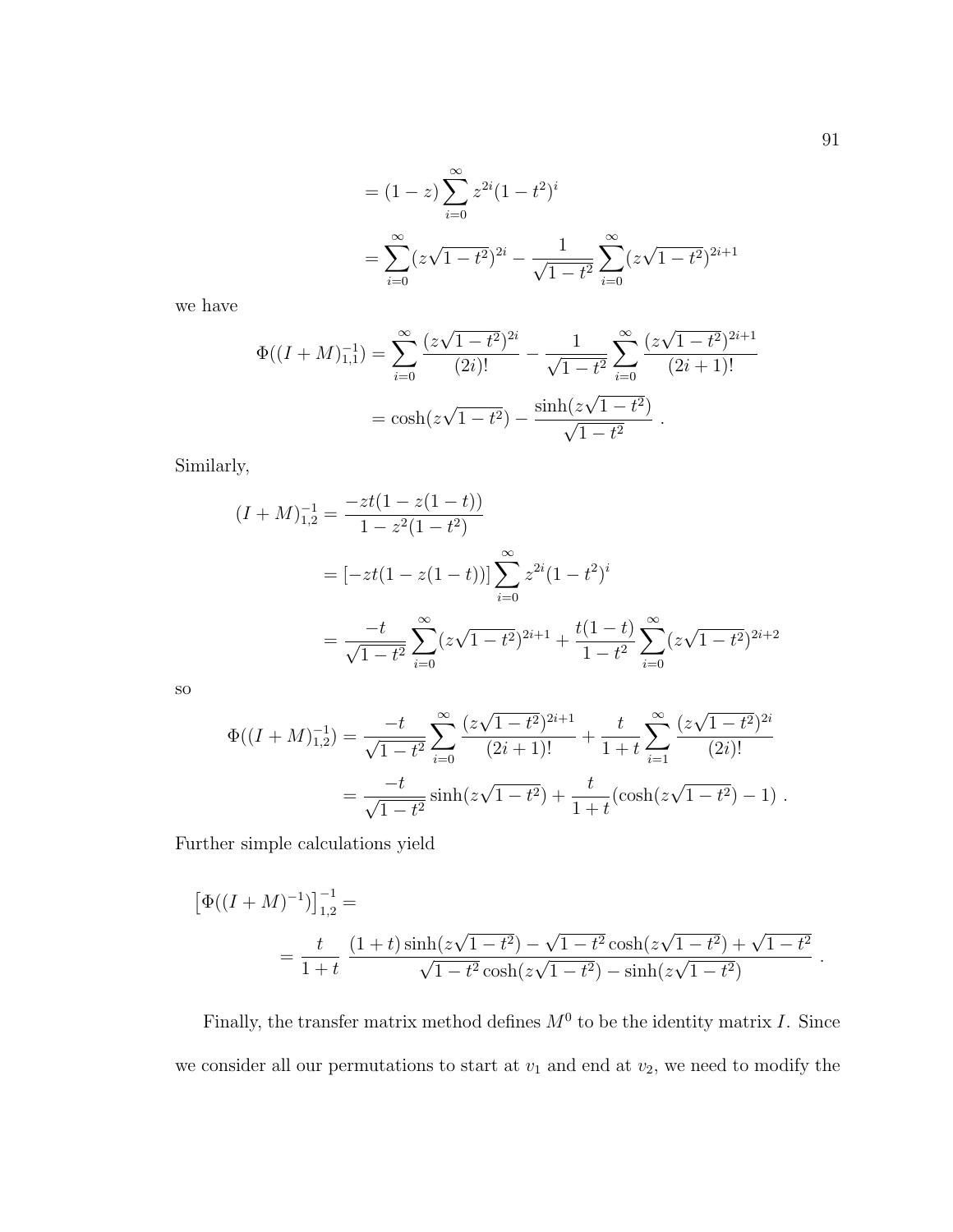function above by adding a 1 for the base case. But after suitable calculations, this is the same generating function as before.  $\Box$ 

We can use the techniques in this section to prove the special case of the theorem of Goulden and Jackson.

*Proof of Theorem 4.18.* As in Definition 4.7, we let  $f_i$  be the weight of a (nonfinal) maximal increasing run of length  $i$ , and we let  $g_i$  be the weight of a final maximal increasing run of length  $i$ . We construct the same digraph as in Figure 4-1, and weight its edges as indicated by the following adjacency matrix J.

$$
J = \begin{pmatrix} \sum_{i=1}^{\infty} f_i x^i & \sum_{i=1}^{\infty} g_i x^i \\ 0 & 0 \end{pmatrix}
$$

Following Theorem 4.32 and using the notation from Theorem 4.18, we take

$$
I + J = \begin{pmatrix} F(x) & G(x) \\ 0 & 1 \end{pmatrix}
$$

and

$$
(I+J)^{-1} = \begin{pmatrix} F(x)^{-1} & -F(x)^{-1}G(x) \\ 0 & 1 \end{pmatrix} = \begin{pmatrix} \sum_n u_n z^n & -\sum_n v_n z^n \\ 0 & 1 \end{pmatrix}
$$

Applying the operator Φ yields

$$
\Phi((I+J)^{-1}) = \begin{pmatrix} \sum_{n} u_n \frac{z^n}{n!} & -\sum_{n} v_n \frac{z^n}{n!} \\ 0 & 1 \end{pmatrix}
$$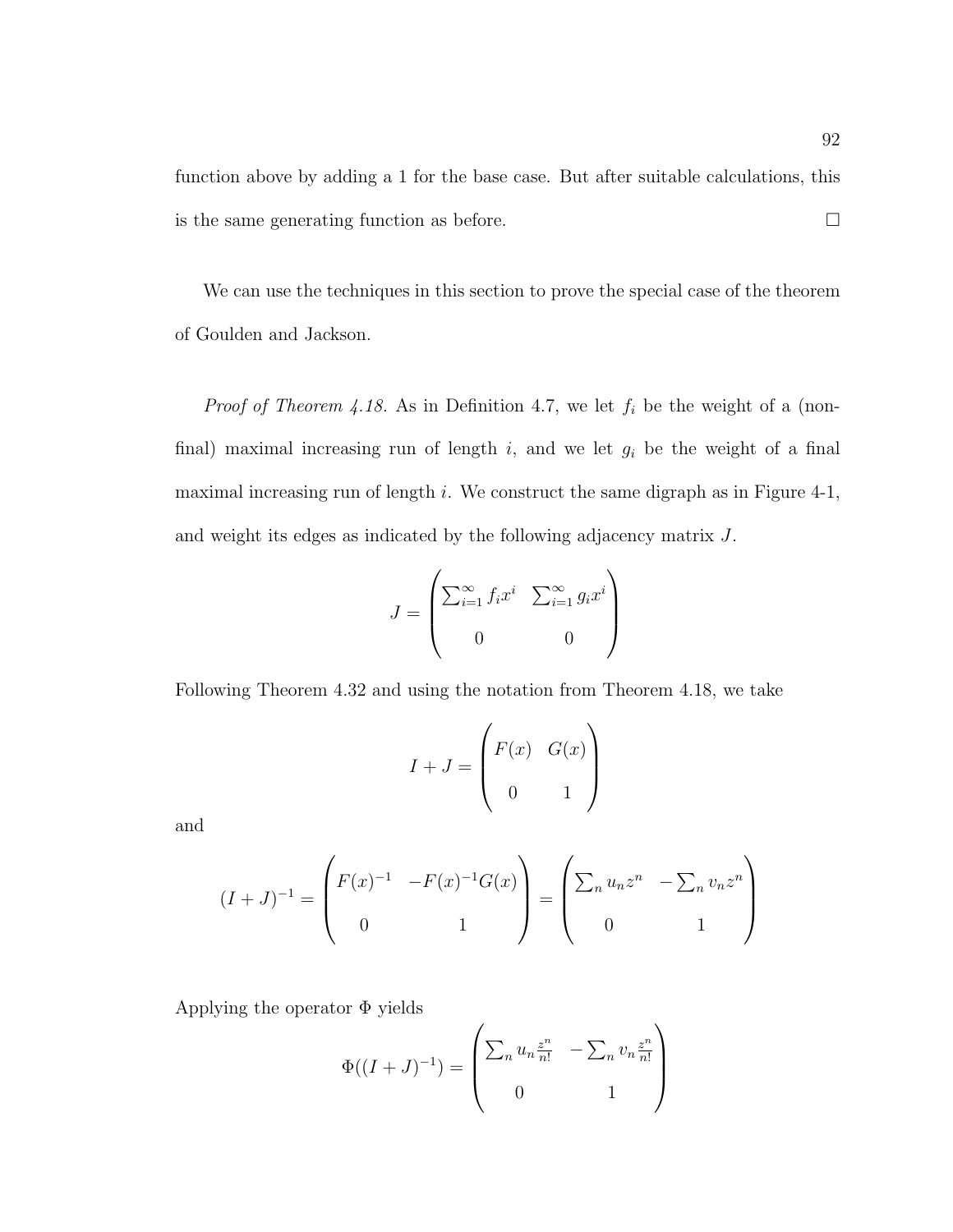and inverting gives

$$
(\Phi((I+J)^{-1}))^{-1} = \begin{pmatrix} \left(\sum_n u_n \frac{z^n}{n!}\right)^{-1} & \left(\sum_n u_n \frac{z^n}{n!}\right)^{-1} \left(\sum_n v_n \frac{z^n}{n!}\right) \\ 0 & 1 \end{pmatrix}.
$$

If we do not choose to distinguish the terminal run, then the  $(1, 1)$  entry gives the first part of Theorem 4.18. The (1, 2) entry gives the second part of Theorem 4.18, in which we distinguish the final run.  $\hfill \square$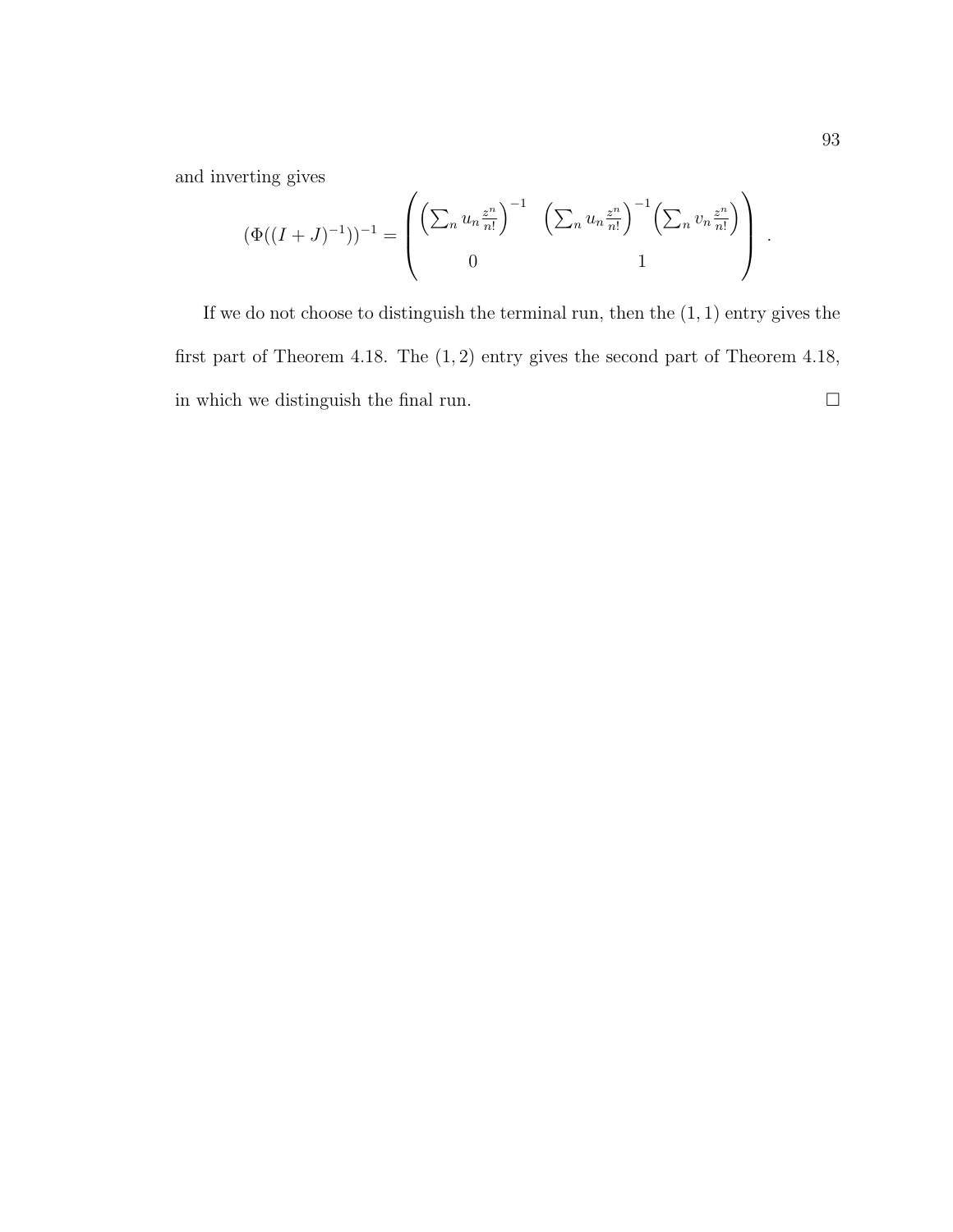## CHAPTER 5

# **The Capacity** k **Case of the Bin Problem**

### **5.1. Capacity** k **Bin Arrangements and** k**-Marked Shapes**

We now consider bins of capacity k. As before, we let the object sizes be chosen uniformly at random from the interval  $(0, 1]$ , and require that if  $i_1, \ldots, i_m$  are in a bin, then  $\sum_{j=1}^m x_{i_j} \leq k$  where  $k \in \mathbb{N}^+$  is the capacity of the bin. We assume all bin arrangements are obtained from applying the NEXT FIT algorithm to a sequence of objects, and we consider NEXT FIT to partition  $(0, 1]^m$  into polytopes corresponding to the different possible bin arrangements.

As we did in the case where  $k = 1$ , we will define a function that will transform polytopes corresponding to bin arrangements into polytopes corresponding to permutation shapes. However, as in the dual bin case, a single bin arrangement will turn out to correspond to a set of shapes.

**Definition 5.1.** Suppose  $(x_1, \ldots, x_m) \in P_A$ , where A is a capacity k bin arrangement with *n* bins. As in the dual bin case, we let  $T_j = \sum_{i=b}^{j} x_i$ , where *b* is the first element in the bin containing  $i$ . We define a strictly increasing sequence

 $\bar{u} = (u_{1,0},\ldots,u_{1,k-1},\ldots,u_{n-1,0},\ldots,u_{n-1,k-1},u_{n,0},\ldots,u_{n,k'})$ 

where  $u_{l,i}$  is the minimum j in the lth bin for which  $T_j > i$ , and  $k' = \lceil T_m \rceil - 1$ . Note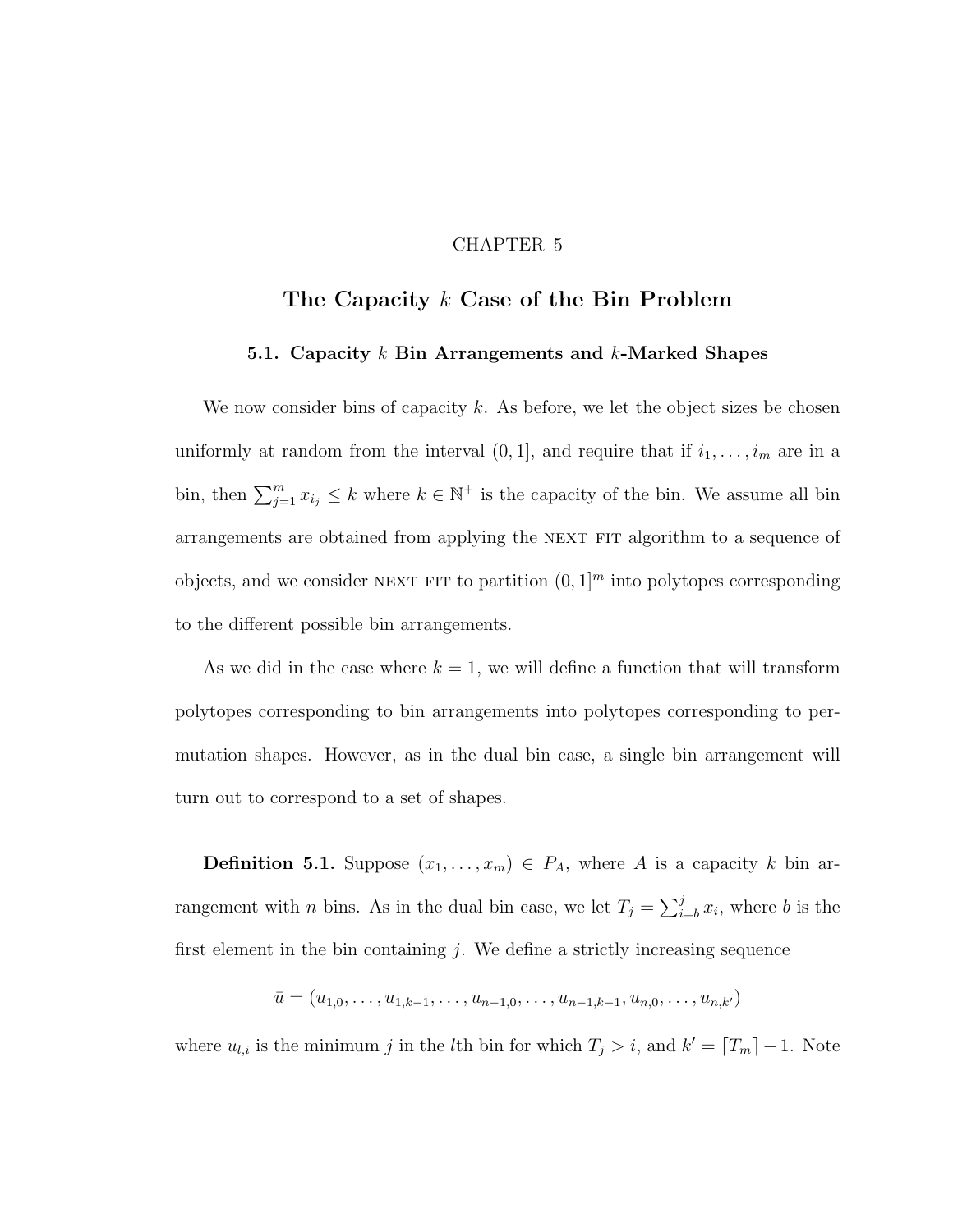that  $u_{l,0}$  is just the first item in the *l*th bin. Define  $P_{A_{\bar{u}}} \subset P_A$  to be the polytope consisting of all points with this same  $\bar{u}$ .

**Definition 5.2.** For each  $\bar{u}$ , we associate the related sequence

$$
\bar{u}' = (u'_{1,1}, \ldots, u'_{1,k}, \ldots, u'_{n-1,1}, \ldots, u'_{n-1,k}, u'_{n,1}, \ldots, u'_{n,k'}, u'_{n,k'+1})
$$

where

$$
u'_{l,i} = \begin{cases} m - u_{n,k'}, & \text{if } l = n \text{ and } i = k' + 1; \\ u_{l+1,0} - u_{l,k-1} - 1, & \text{if } i = k; \\ u_{l,i} - u_{l,i-1} - 1, & \text{otherwise.} \end{cases}
$$

The sequence  $\bar{u}$  lists those objects for which the running total in the appropriate bin crosses over an integer. The elements of  $\bar{u}'$  are one less than the differences between successive elements of  $\bar{u}$ , with the last being the difference between m and  $u_{n,k'}$ .

For example, let A be the following capacity 3 bin arrangement.

$$
\begin{array}{|c|c|c|c|c|}\n 1 & 2 & 3 & 4 & 5 & 6 & 7 \\
\hline\n 8 & 9 & 10 & & \\
\hline\n 9 & 10 & & & \\
\hline\n 1 & 2 & 3 & 4 & 5 & 6 & 7 \\
\hline\n \end{array}
$$

Consider the point  $(0.2, 0.2, 0.3, 0.4, 0.9, 0.1, 0.8, 0.8, 0.3) \in P_A$ . We automatically have that  $u_{1,0} = 1$ . Since  $T_1 = .2, T_2 = .4, T_3 = .7,$  and  $T_4 = 1.1$ , we have  $u_{1,1} = 4$ . Similarly,  $T_5 = 2.0$  and  $T_6 = 2.1$ , so  $u_{1,2} = 6$ . Now  $T_7 = 2.9$  and  $T_7 + x_8 = 3.7$ , so 8 starts a new bin,  $u_{2,0} = 8$ , and  $T_8 = x_8 = .8$ . Finally,  $T_9 = 1.1$  and  $T_{10} = 1.9$ so  $u_{n,k'} = u_{2,1} = 9$ . Hence  $\bar{u} = (u_{1,0}, u_{1,1}, u_{1,2}, u_{2,0}, u_{2,1}) = (1, 4, 6, 8, 9)$  and the associated  $\bar{u}'$  is  $(u'_{1,1}, u'_{1,2}, u'_{1,3}, u'_{2,1}, u'_{2,2}) = (2, 1, 1, 0, 1).$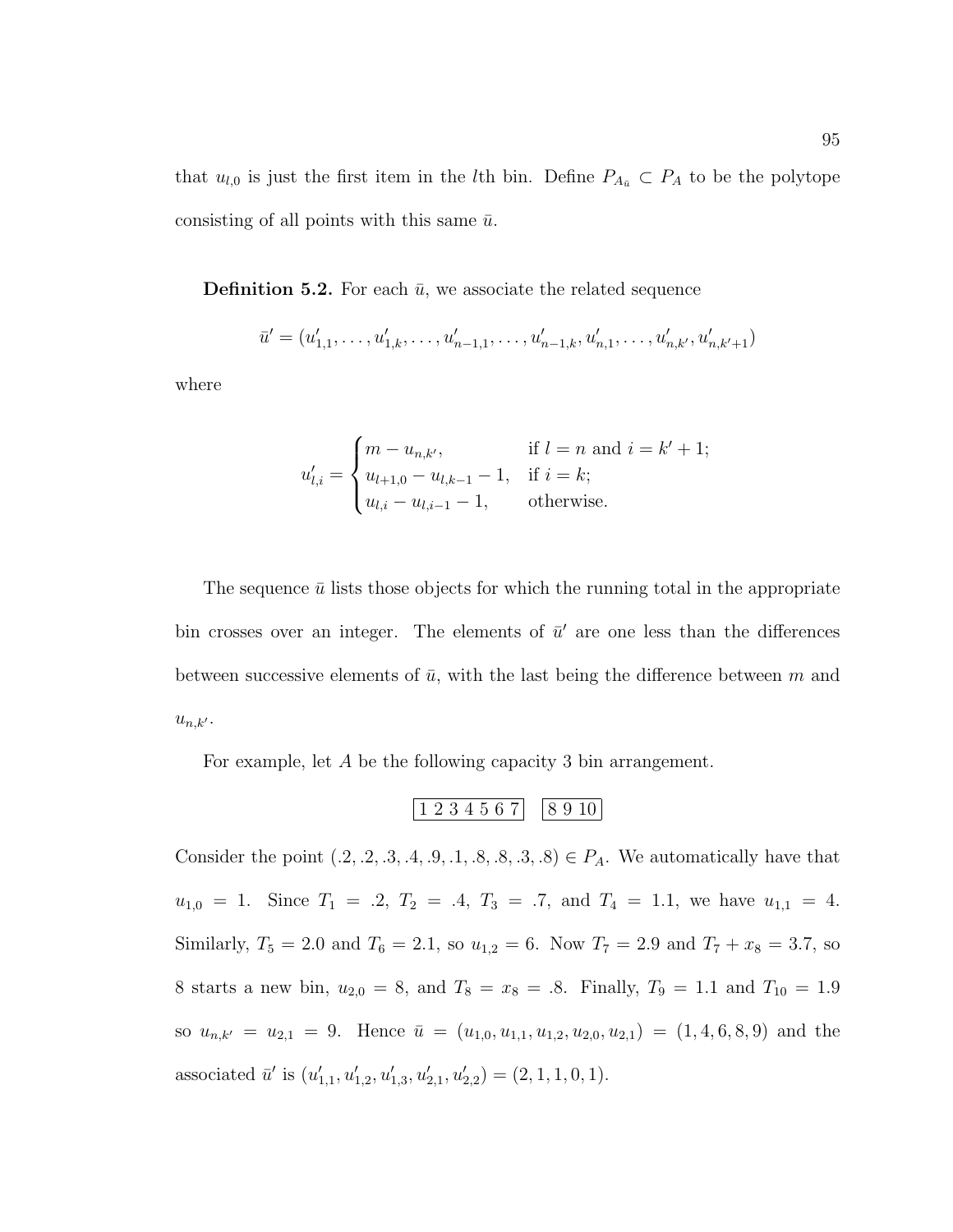**Definition 5.3.** Let A be a bin arrangement with m elements. We define  $\bar{\psi}_A$ with  $\bar{\psi}_A(x_1,\ldots,x_m)=(y_1,\ldots,y_m)$  as follows:

$$
y_j = \begin{cases} \lceil T_j \rceil - T_j, & \text{if } j \text{ is in an odd-numbered bin;} \\ T_j - \lceil T_j \rceil + 1, & \text{if } j \text{ is in an even-numbered bin.} \end{cases}
$$

where  $T_j$  is as in Definition 5.1, and  $\lceil x \rceil$  is the least integer greater than x.

Note that for  $k = 1$ ,  $\bar{\psi}_A$  reduces to  $\psi_A$  from before. Similarly, if we take  $(x_1,...,x_m) \in P_A$ , then  $\bar{\psi}_A(x_1,...,x_m) \in [0,1]^m$ .

**Proposition 5.1.** Given the bin arrangement A,  $\bar{\psi}_A$  is a piecewise affine linear, volume preserving map.

*Proof.* The situation is the same as in Proposition 3.10. If we subdivide  $P_A$  into the subpolytopes  $P_{A_{\bar{u}}}$  of Definition 5.1, then  $\bar{\psi}$  is linear on each  $P_{A_{\bar{u}}}$ . In particular, if  $u_{l,i} \leq j < u_{l,i+1}$  then  $i < T_j \leq i+1$  and hence  $i = T_j - 1$ . (If we take  $i = k - 1$ ) then  $u_{l,k-1} \leq j < u_{l+1,0}$  and  $k-1 < T_j \leq k$ , so  $k-1 = [T_j] - 1$ .) As a result, we have the formulas  $y_j = i + 1 - T_j$  if l is odd and  $y_j = T_j - i$  if l is even. Then, as in Proposition 4.1, we can easily write the action of  $\bar{\psi}$  on  $P_{A_{\bar{u}}}$  as an explicit matrix with determinant  $\pm 1$ .

**Definition 5.4.** We define  $\bar{\psi}$  on  $(0, 1)^m$  by setting  $\bar{\psi}(x_1, \ldots, x_m) = \bar{\psi}_A(x_1, \ldots, x_m)$ for  $(x_1,\ldots,x_m)\in P_A$ .

The following proposition is straightforward.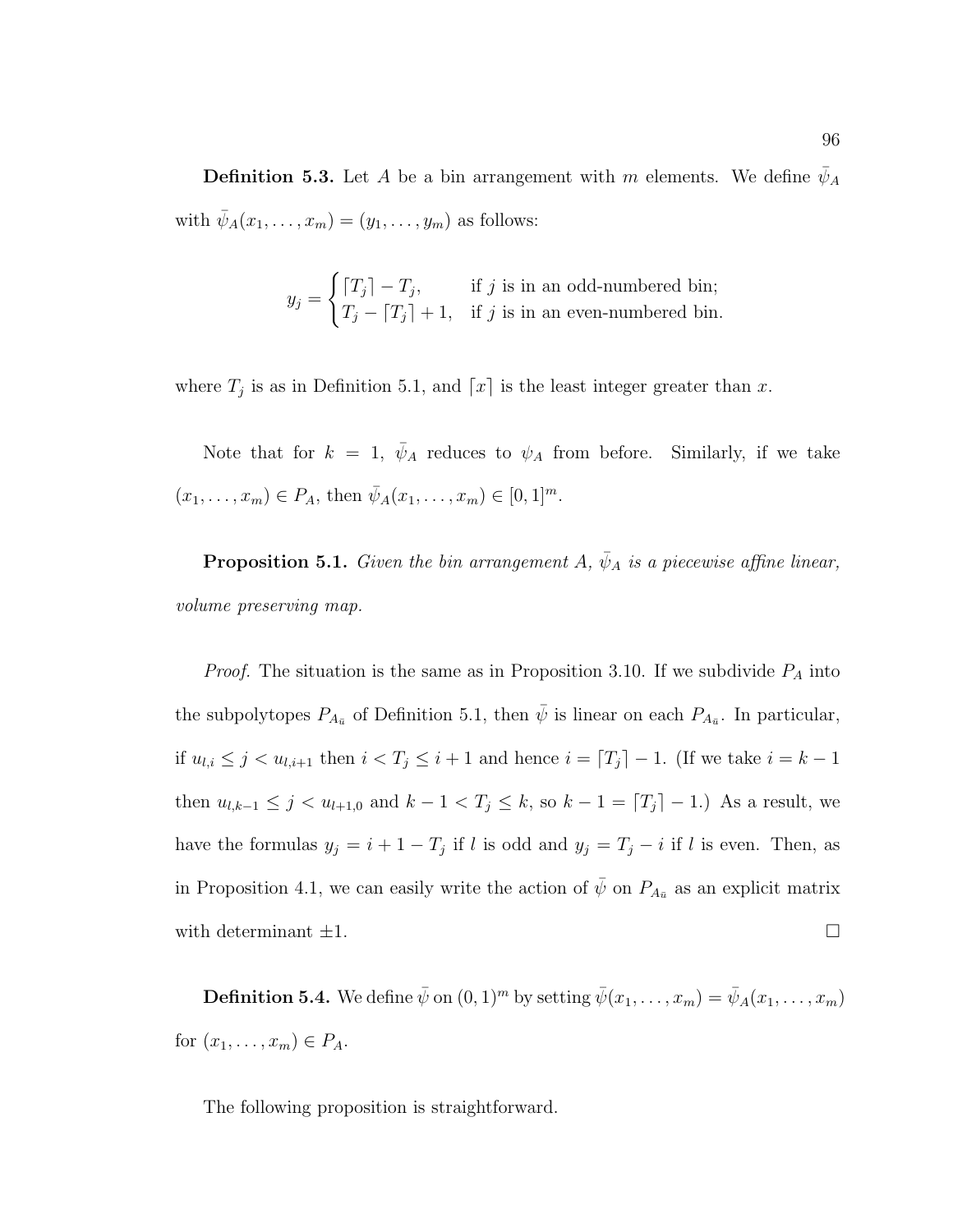**Proposition 5.2.** We take a bin arrangement A and fix a sequence  $\bar{u}$ , and consider the inequalities satisfied by the points in  $\bar{\psi}_{A_{\bar{u}}}$ . For notational purposes, we will consider  $u_{l,k}$  to be equal to  $u_{l+1,0}$ . Suppose j is in the lth bin. Then the following hold.

- (1) If l is odd, then
	- (a)  $y_i < y_{i+1}$  if  $j + 1 = u_{l,i}$  for some  $i = 1, ..., k$
	- (b)  $y_j > y_{j+1}$  otherwise
	- (c)  $0 \le y_j < 1$ .
- $(2)$  If l is even, then
	- (a)  $y_j > y_{j+1}$  if  $j + 1 = u_{l,i}$  for some  $i = 1, \ldots, k$
	- (b)  $y_j < y_{j+1}$  otherwise
	- (c)  $0 < y_j \leq 1$ .
- (3)  $0 < y_1 < 1$ .

In other words, if the bin is an odd one, the corresponding  $y_j$ 's form a sequence of descents, with an ascent every time the running total crosses over an integer. After the kth such cross over, the corresponding ascent marks the start of a new bin. Similarly, even bins yield descents when the running total reaches each integer, and ascents elsewhere.

As a result, we introduce another way to mark shapes.

**Definition 5.5.** Fix k, and let S be a shape. We define the k-marked shape  $s_k$ as follows. Starting from the left, we mark the kth  $a$  as  $\dot{a}$ , and the kth  $d$  after that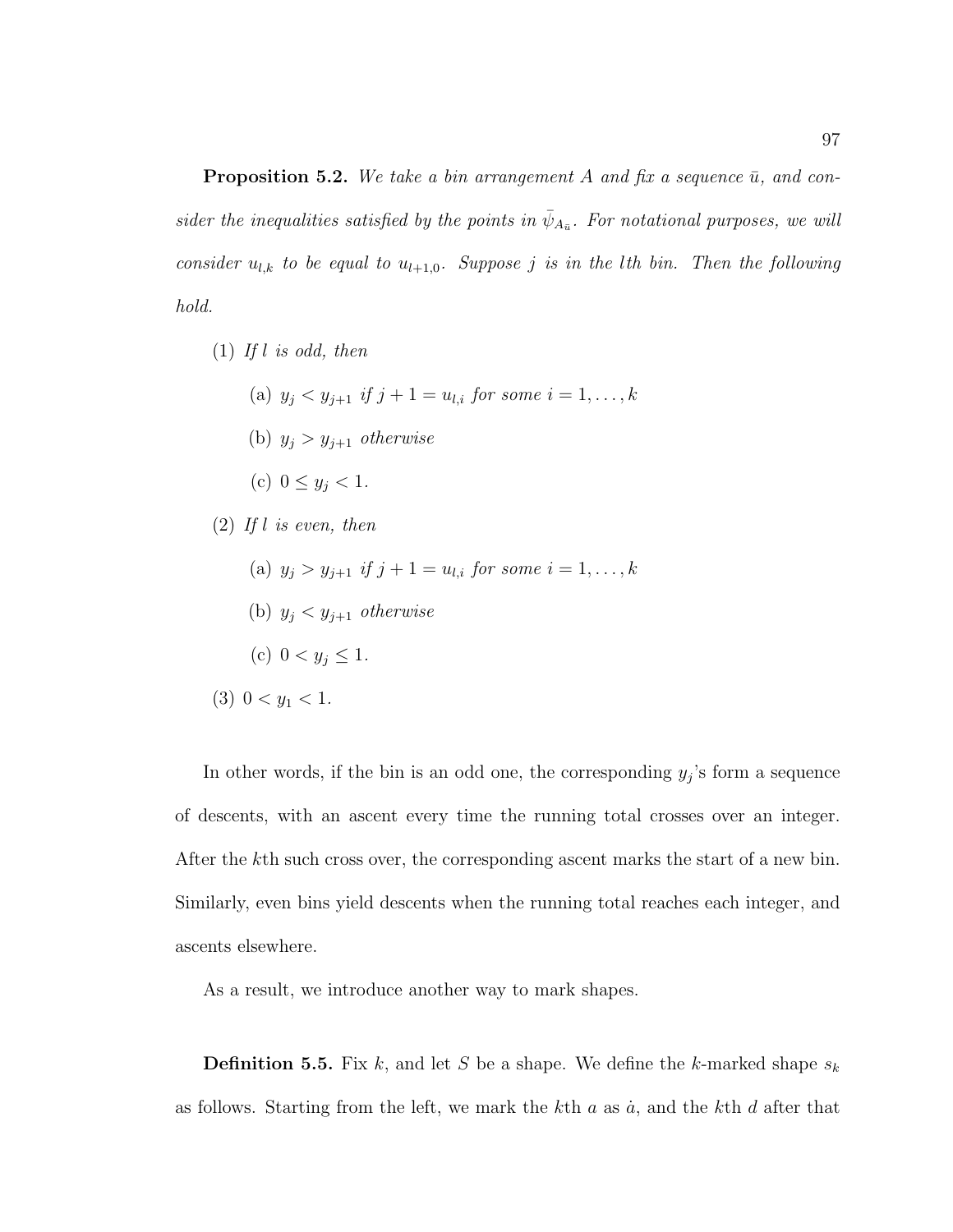as  $d$ . We continue in this fashion, alternating whether we are counting the  $a$ 's or the  $d$ 's.

Note that this is consistent with the method of marking in Section 2.3; we just took  $k = 1$  as we would expect in the capacity 1 case.

We thus write each marked word  $s_k$  in the form

$$
\left( (d^*a)^{k-1} d^* \dot{a} (a^*d)^{k-1} a^* \dot{d} \right)^* \tag{25}
$$

followed by some truncation of  $(d^*a)^{k-1}d^*\dot{a}(a^*d)^{k-1}a^*\dot{d}$ . As usual, if w is a word in a free monoid, then  $w^*$  indicates that w appears to some non-negative power.

**Definition 5.6.** Let  $S_k^m$  be the set of k-marked shapes of length m. We define  $S_{k,(i_1,\ldots,i_n)}^m \subset S_k^m$  by  $s_k \in S_{k,(i_1,\ldots,i_n)}^m$  if the first marked letter (an  $\dot{a}$ ) in  $s_k$  is the  $i_1$ st letter of  $s_k$ , the second marked letter (a  $\dot{d}$ ) is the  $i_2$ nd letter after that, the third (an  $\dot{a}$ ) is the *i*<sub>3</sub>rd letter after that, and so on.

For example, take  $S = dddaaddaiddaa$  and  $S' = daddaaddadddad$ . Then

$$
s_2 = ddda\dot{a}d\dot{a}d\dot{a}d\dot{a}d\dot{a} \qquad (= d^3 a d^0 \dot{a} a^0 d a^1 d d^1 a d^2 \dot{a} a^1)
$$
  
\n
$$
s'_2 = d a d \dot{a} a d \dot{a} d \dot{a} d \dot{a} d \dot{a} d \dot{a} d \dot{a} d \dot{a} d \dot{a} d \dot{a} d \dot{a} d \dot{a} d \dot{a} d \dot{a} d \dot{a} d \dot{a} d \dot{a} d \dot{a} d \dot{a} d \dot{a} d \dot{a} d \dot{a} d \dot{a} d \dot{a} d \dot{a} d \dot{a} d \dot{a} d \dot{a} d \dot{a} d \dot{a} d \dot{a} d \dot{a} d \dot{a} d \dot{a} d \dot{a} d \dot{a} d \dot{a} d \dot{a} d \dot{a} d \dot{a} d \dot{a} d \dot{a} d \dot{a} d \dot{a} d \dot{a} d \dot{a} d \dot{a} d \dot{a} d \dot{a} d \dot{a} d \dot{a} d \dot{a} d \dot{a} d \dot{a} d \dot{a} d \dot{a} d \dot{a} d \dot{a} d \dot{a} d \dot{a} d \dot{a} d \dot{a} d \dot{a} d \dot{a} d \dot{a} d \dot{a} d \dot{a} d \dot{a} d \dot{a} d \dot{a} d \dot{a} d \dot{a} d \dot{a} d \dot{a} d \dot{a} d \dot{a} d \dot{a} d \dot{a} d \dot{a} d \dot{a} d \dot{a} d \dot{a} d \dot{a} d \dot{a} d \dot{a} d \dot{a} d \dot{a} d \dot{a} d \dot{a} d \dot{a} d \dot{a} d \dot{a} d \dot{a} d \dot{a} d \dot{a} d \dot{a} d \dot{a} d \dot{a} d \dot{a} d \dot{a} d \dot{a} d \dot{a} d \dot{a} d \dot{a} d \dot{a} d \dot{a} d \dot{a} d \dot{a} d \dot{a} d \dot{a} d \dot{a
$$

Both  $s_2$  and  $s'_2$  are in  $S_{2,(5,3,5)}^{14}$ . However,  $s_3 \in S_{3,(7,4)}^{14}$  and  $s'_3 \in S_{3,(6,4)}^{14}$ .

and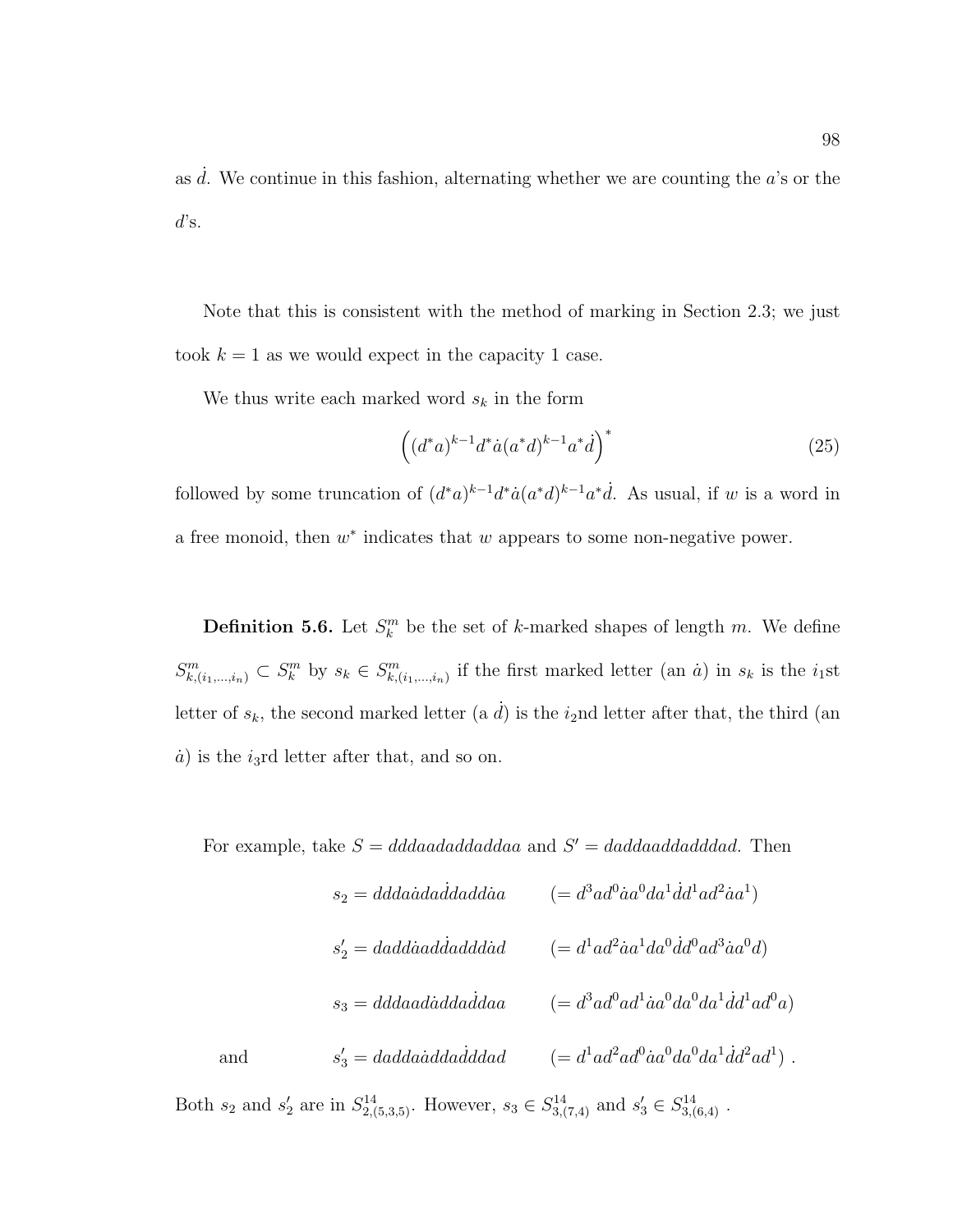**Definition 5.7.** Let  $s_k$  be the k-marking of the shape S. We define the polytope  $P_{s_k}$  to be equal to the polytope  $P_s$  of Definition 4.3. We define  $P_{S^m_{k,(i_1,\ldots,i_n)}}$  to be the union of the polytopes  $P_{s_k}$  for all  $s_k \in S^m_{k,(i_1,\ldots,i_n)}$ .

**Definition 5.8.** Suppose we have sequences  $\bar{u}$  and  $\bar{u}'$  as in Definitions 5.1 and 5.2. For  $l \neq n$  let

$$
i_l = u'_{l,1} + \cdots + u'_{l,k} + k \; .
$$

Then we define a shape  $s_{\bar{u}} \in S^{m-1}_{k,(i_1,\ldots,i_{n-1})}$  in terms of the formulation of (25) as follows. We define the  $u_{l,0}$ th through  $u_{l+1,0}$  – 1st letters of  $s_{\bar{u}}$  to be

$$
d^{u'_{l,1}}ad^{u'_{l,2}}a \dots d^{u'_{l,k}}\dot{a}
$$
 for  $l$  odd,  $l \neq n$ ;  

$$
a^{u'_{l,1}}da^{u'_{l,2}}d \dots a^{u'_{l,k}}\dot{d}
$$
 for  $l$  even,  $l \neq n$ .

Then, for the last truncated copy of (25), we have one of the following:

$$
d^{u'_{n,1}}a \dots d^{u'_{n,k'}}ad^{u'_{n,k'+1}} \t\t for n odd;a^{u'_{n,1}}d \dots a^{u'_{n,k'}}da^{u'_{n,k'+1}} \t\t for n even.
$$

**Theorem 5.3.** Let A be the capacity k bin arrangement of m elements that contains i<sub>l</sub> elements in the lth bin for  $l \in 1, \ldots, n$ . Then  $\bar{\psi}$  bijectively takes  $P_A$  to  $P_{S_{k,(i_1,\ldots,i_{n-1})}^m}$ . In particular,  $\bar{\psi}$  takes each  $P_{A_{\bar{u}}}$  bijectively to the corresponding  $P_{s_{\bar{u}}}$ .

Proof. This follows from the definitions and Proposition 5.2. We omit the tedious details.  $\Box$ 

We note that, as in the capacity 1 case, each  $\dot{a}$  and  $d$  marks the start of a new bin; if the *i*th letter of a shape is marked, then  $i + 1$  starts a new bin. Furthermore,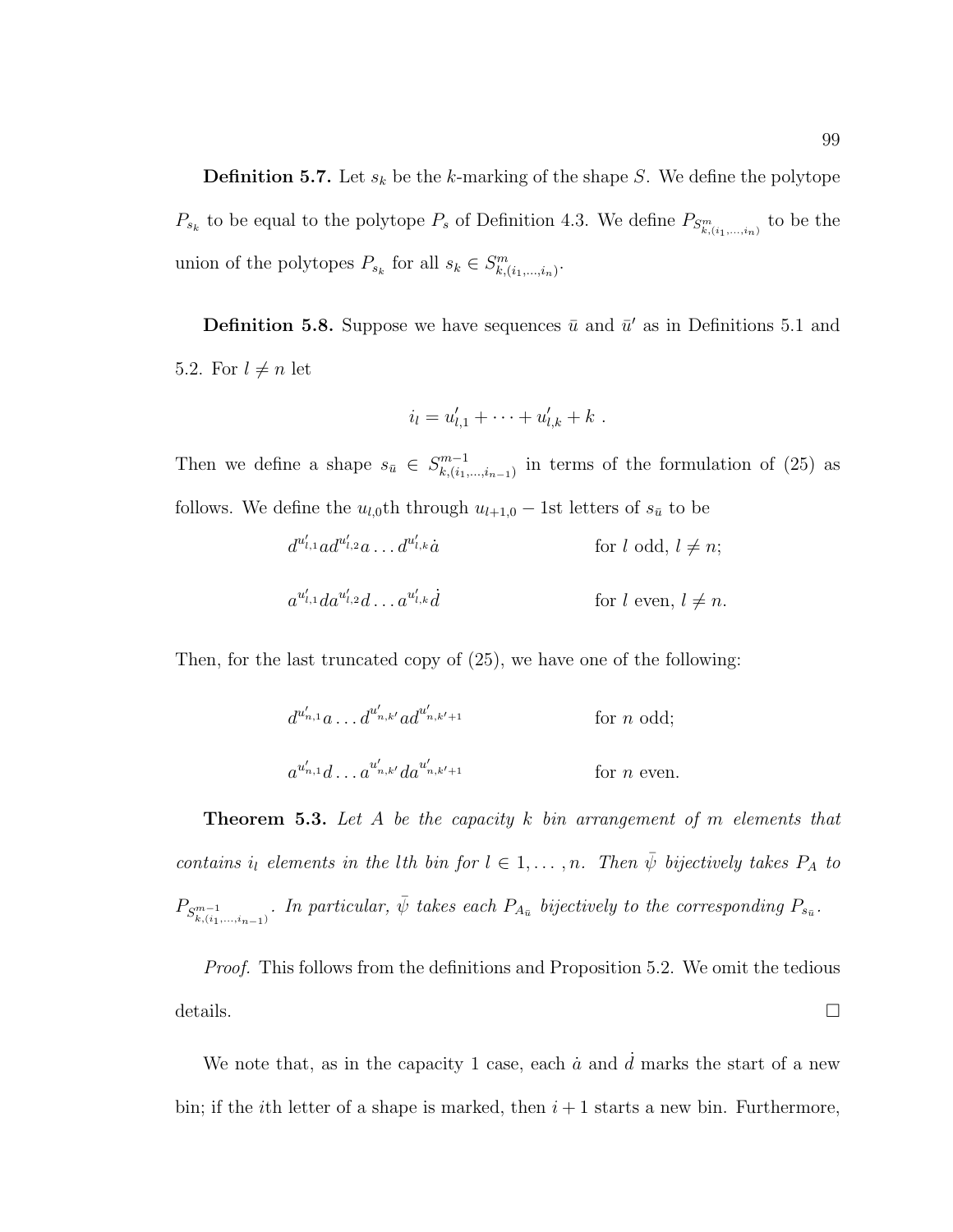if we write a k-marked shape in the form given in (25), we can immediately read off  $\bar{u}'$ . Similarly, given  $\bar{u}'$ , we can immediately write the corresponding k-marked shape. For instance, recall the first example of this section, where we had  $\bar{u}' =$  $(u'_{1,1}, u'_{1,2}, u'_{1,3}, u'_{2,1}, u'_{2,2}) = (2, 1, 1, 0, 1)$ . Then the corresponding shape  $s_{\bar{u}}$  will be  $d^2 a d^1 a d^1 a a^0 da^1 = d d a d a d a d a$ 

In the capacity 1 case, one could look locally at the shape of a permutation and determine information about its corresponding bin arrangement. Each run or, alternatively, each peak or valley corresponded to a bin. For  $k > 1$ , this is no longer the case. In order to determine whether an  $a$  or  $d$  in a shape is actually marked as  $\dot{a}$  or  $d$ , representing the start of a new bin, one needs to know information about all the preceeding letters in that shape.

The methods of Section 4.6 allow us to keep track of such information.

## **5.2. Capacity** 2 **and** 3

We will use the methods of Section 4.6 to explicitly calculate the generating function for the capacity 2 bin problem. We will set up, but not solve, the same for the capacity 3 case.

First, we need to write down a digraph that encodes which increasing runs start new bins in the capacity 2 case. We start by looking at the 2-marked shapes in terms of the form of (25), and then rewrite in terms of the lengths of the maximal increasing runs. All 2-marked shapes can be written in the form

$$
(d^*ad^*aa^*da^*\dot{d})^* \tag{26}
$$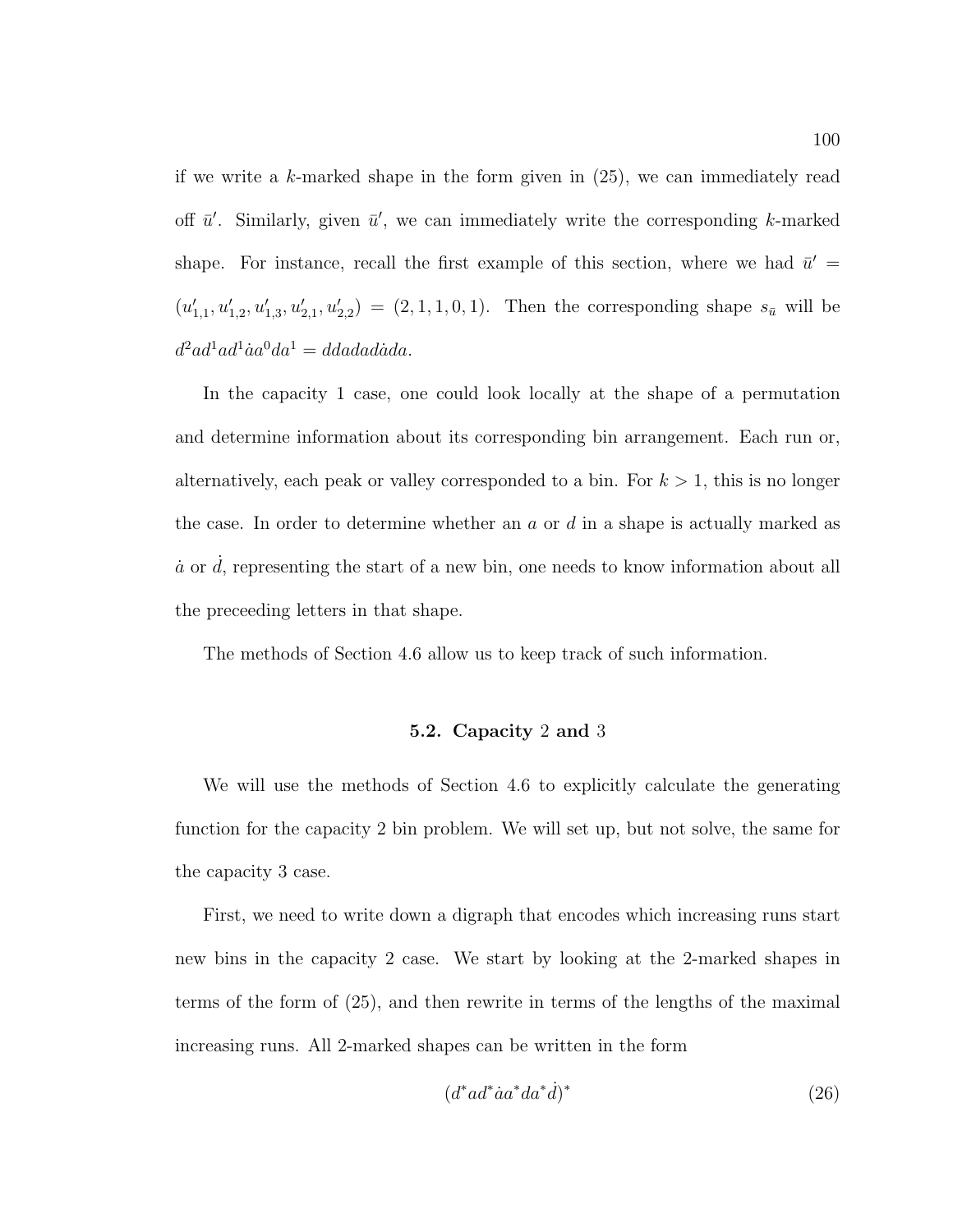followed by a truncation of  $d^* a d^* a a^* d a^* d$ .

Assume for the moment that the second  $d^*$  is non-empty (the second  $d^*$  is of the form  $d^{i_2}$  for some  $i_2 > 0$ ). Then a shape starting with  $d^{i_1} \alpha d^{i_2} \dot{\alpha} a^{i_3} d a^{i_4} \dot{d}$  will start with  $i_1$  maximal increasing runs of length 1, followed by a run of length 2, and then  $i_2$  runs of length 1. The d at the end of the combination  $\ddot{a}a^{i_3}d$  ends a maximal increasing run of length  $i_3 + 2$ , and the  $\dot{d}$  at the end of the combination  $a^{i_4} \dot{d}$  ends a run of length  $i_4 + 1$ .

We will record this pattern of maximal increasing run lengths by

$$
1^* \; 2 \; 1^* \geq 2 \; \geq 1
$$

where the last two runs are in bold to denote that they each include a marked letter (and hence correspond to starting a new bin).

Now suppose the second  $d^*$  was actually  $d^0$ . Then we can write such a shape as starting with  $d^{i_1}ad^0aa^{i_3}da^{i_4}\dot{d} = d^{i_1}a\dot{a}a^{i_3}da^{i_4}\dot{d}$ . Once again, it starts with  $i_1$  maximal increasing runs of length 1. Now, however, the  $d$  at the end of the combination  $a\dot{a}a^{i_3}d$  ends an increasing run of length  $i_3 + 3$ , and once again the  $\dot{d}$  at the end of  $a^{i_4}$  forms the end of a run of length  $i_4 + 1$ . The run pattern then looks like

$$
1^* \ \geq 3 \ \geq 1
$$

with bold face numbers indicating runs including marked letters as before. We combine these two cases in the following diagram.

$$
1^* \left\{ \begin{array}{ll} 2 & 1^* \geq 2 \\ \geq 3 & \end{array} \right\} \geq 1 \tag{27}
$$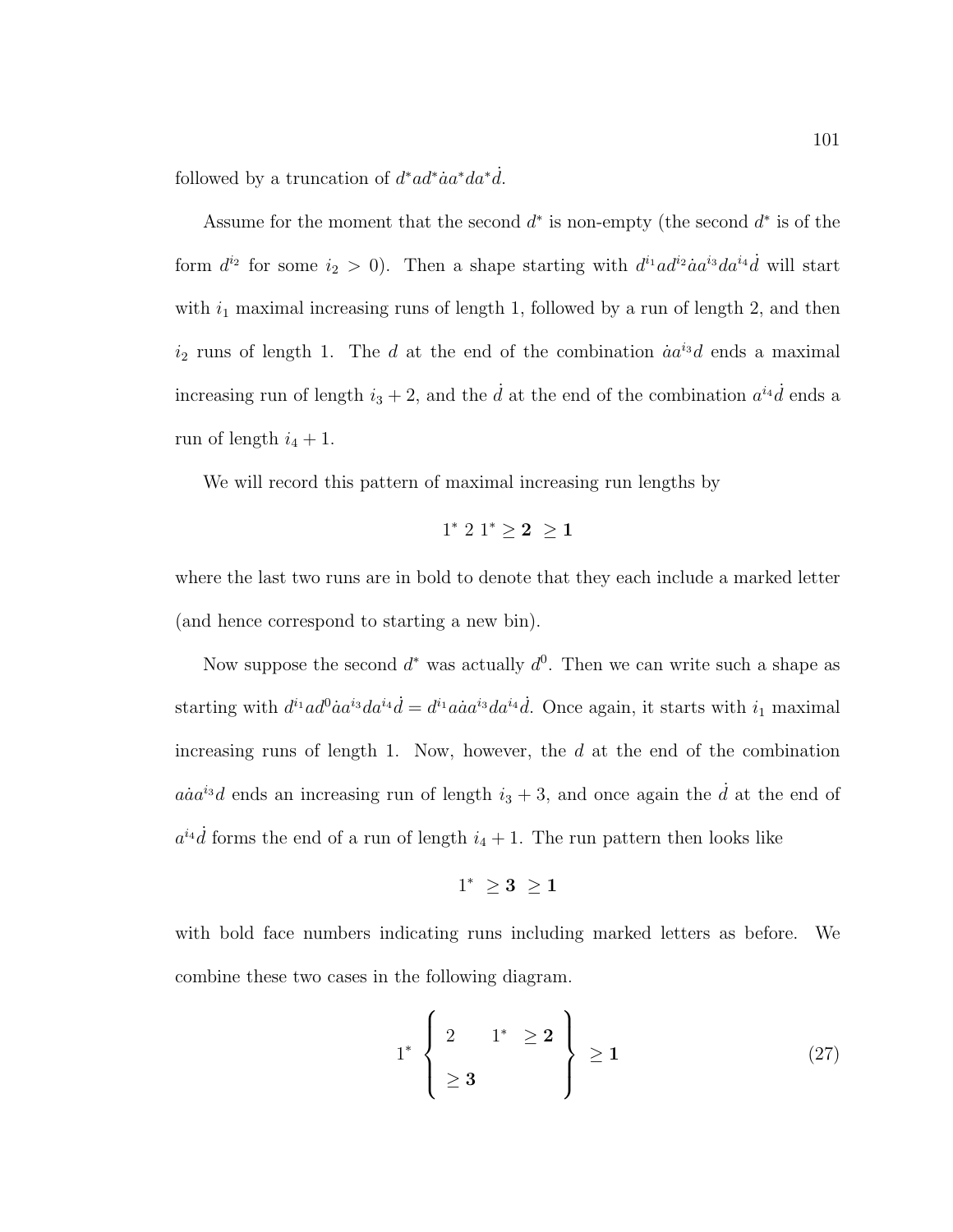

FIGURE 5-1. Preliminary digraph and adjacency matrix for the bin capacity 2 case

Starting the pattern (26) again merely restarts the pattern of maximal run lengths given by (27). This gives us a preliminary version of the digraph, as shown in Figure 5-1. An edge corresponding to a run of length k will have weight  $z^k$ ; it has weight  $tz^k$  if it marks the start of a new bin. We are interested in paths that start at the vertex  $v_1$ .

Now we consider the truncation of  $d^* a d^* a a^* d a^* d$  at the end of a 2-marked shape. In general, truncating (26) will merely truncate the pattern of run lengths given by (27). However, the final (bold face) run of length  $\geq 1$  depends on the  $\tilde{d}$  ending the combination  $a^*d$ . If the shape ends with  $d^*ad^*aa^*da^*$ , then while the final maximal increasing run will indeed be of length  $\geq 1$ , it will not be ended by  $\dot{d}$  and hence will not correspond to starting a new bin.

To take this into account, we modify the digraph in Figure 5-1 by adding vertex  $v_4$ and edge  $v_3v_4$ , which we give weight  $z(1-z)^{-1}$ . This corresponds to a terminal (nonboldface!) run of length  $\geq 1$ . Note that if the truncation is trivial (i.e., the shape ends with a full copy of  $d^* a d^* a a^* d a^* d$ , say  $d^{i_1} a d^{i_2} a a^{i_3} d a^{i_4} d$ , then the penultimate run is a marked one of length  $i_4 + 1$  and the final run is of length 1. We can thus introduce vertex  $v_5$  and edge  $v_1v_5$  with weight z, and specify that we will only count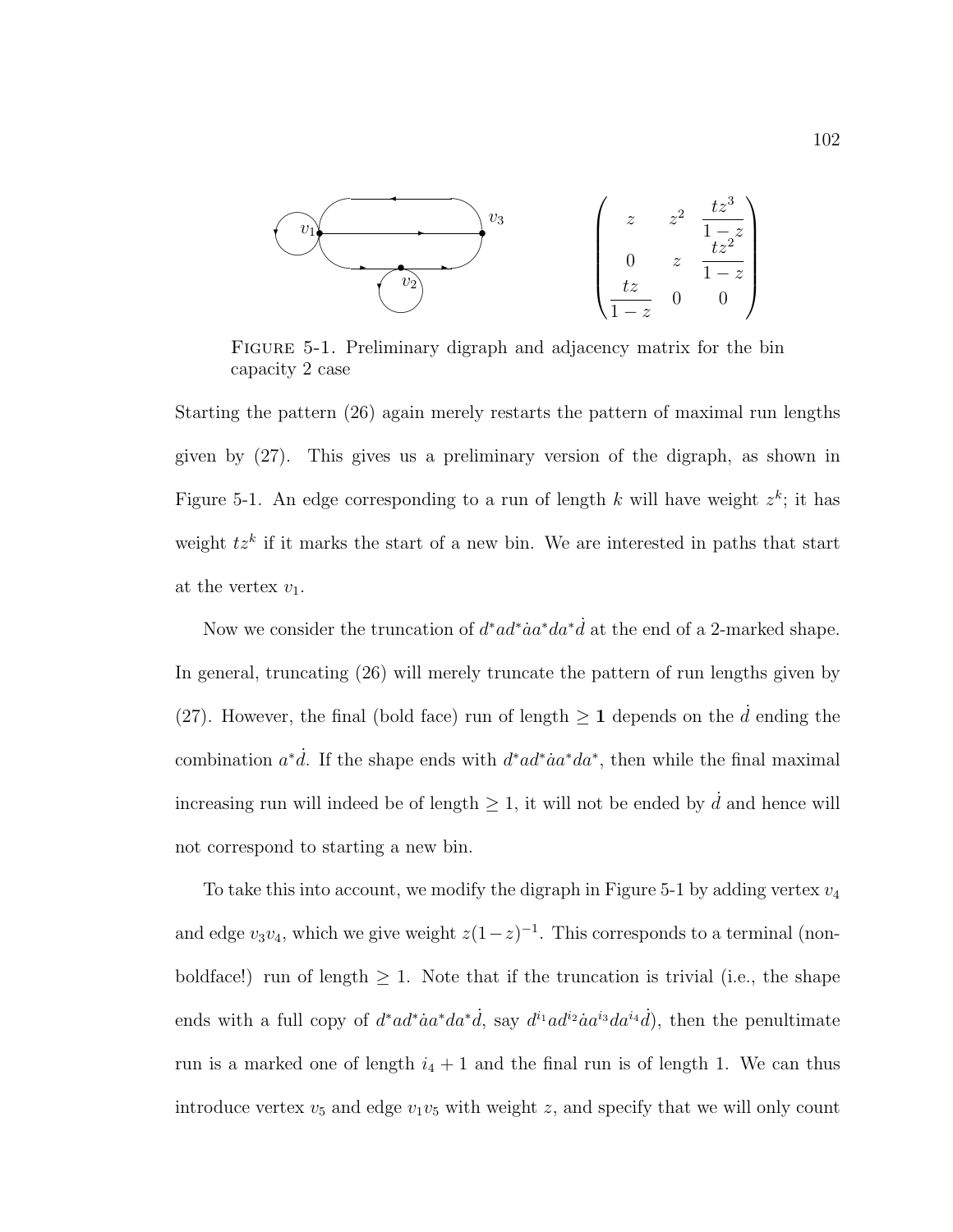

FIGURE 5-2. The digraph  $D_2$  for the bin capacity 2 case

the paths that start at  $v_1$  and end elsewhere. (This forces us to count the paths that end in  $v_3v_4$  or  $v_1v_5$  instead of  $v_3v_1$  or  $v_1v_1$  respectively.)

Our final version of the digraph  $D_2$  for the capacity 2 bin case appears in Figure 5-2. Note that each shape, when split into maximal increasing runs, corresponds to exactly one path in  $D_2$ , starting at  $v_1$  and ending at some other vertex.

We write the adjacency matrix  $N$  of the digraph  $D_2$  as follows.

$$
N = \begin{pmatrix} z & z^2 & \frac{tz^3}{1-z} & 0 & z \\ 0 & z & \frac{tz^2}{1-z} & 0 & 0 \\ \frac{tz}{1-z} & 0 & 0 & \frac{z}{1-z} & 0 \\ 0 & 0 & 0 & 0 & 0 \\ 0 & 0 & 0 & 0 & 0 \end{pmatrix}
$$

*Notation*. We use the abbreviations  $C^+ = \cosh(z\sqrt{1+t}), S^+ = \sinh(z\sqrt{1+t}),$  $C^{-} = \cosh(z\sqrt{1-t})$ , and  $S^{-} = \sinh(z\sqrt{1-t})$ . In terms of exponentials, we introduce the abbreviations  $p = e^{z\sqrt{1+t}}$  and  $n = e^{z\sqrt{1-t}}$ .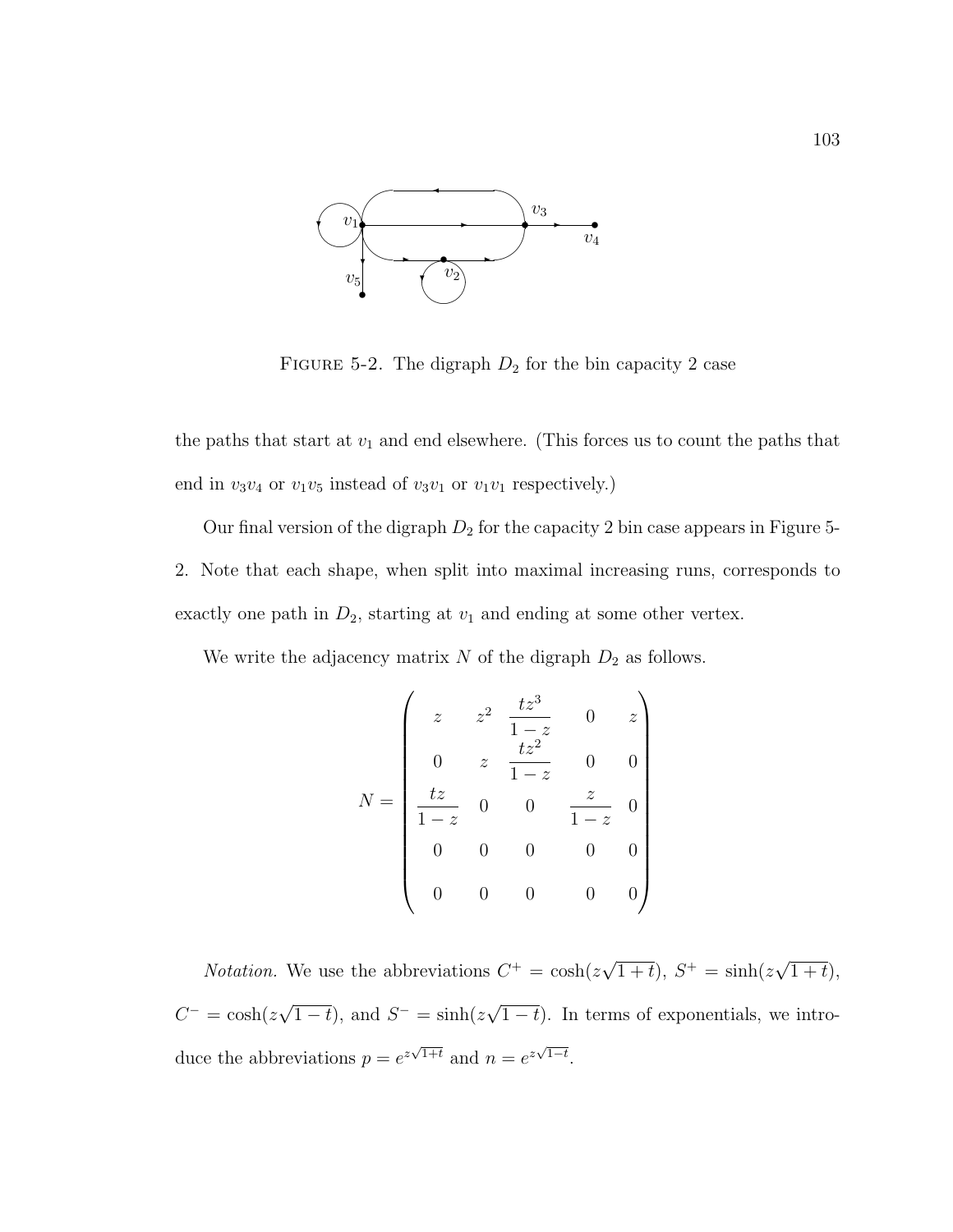**Theorem 5.4.** Taking

$$
f = \sqrt{1 - t^2} S^+ \left[ (t^2 - 3t)C^- + t^2 - t + 2 \right] + 2(1 - t)^{5/2} (1 + C^- - C^+ - C^+ C^-)
$$

$$
+ S^- \left[ C^+ (t^3 - t) - 2 - t^3 + 2t^2 + t \right] + 2S^+ S^- \sqrt{1 + t} (1 - t)
$$

and

$$
g = 2S^{-}(1-t)\left[C^{+}+t\right] - \sqrt{1-t}\left(1-t^{2}\right)\left[C^{+}C^{-}+1\right] + 2\sqrt{1-t^{2}}\ S^{+}\left[C^{-}-t\right] - 3\sqrt{1+t}\left(1-t\right)S^{+}S^{-},
$$

the generating function for the ordinary bin capacity 2 case is  $1+f/g$ . The coefficient of  $t^n z^m/m!$  in  $1 + f/g$  counts the number of permutations of m corresponding to n capacity 2 bins.

*Proof.* We apply Theorem 4.32 to the digraph  $D_2$  of Figure 5-2 and its adjacency matrix  $\cal N.$ 

First, it is necessary to calculate the matrix  $(I + N)^{-1}$ , and apply  $\Phi$  to its entries. (Recall that  $\Phi$  is the linear operator that takes  $\sum a_i z^i$  to  $\sum a_i z^i / i!$ .) In order to calculate  $\Phi((I+N)^{-1}_{i,j})$ , we write  $(I+N)^{-1}_{i,j}$  in terms of its partial fraction expansion. Straightforward manipulations then yield expressions in  $C^+, S^+, C^-$  and S<sup>-</sup>. See Table 5.1 for the actual expressions. (The fourth and fifth rows of  $(I + N)^{-1}$ are just  $[0, 0, 0, 1, 0]$  and  $[0, 0, 0, 0, 1]$  respectively.) Inverting  $\Phi((I+N)^{-1})$  and taking the sum

$$
\left[\Phi((I+N)^{-1})\right]_{1,2}^{-1} + \left[\Phi((I+N)^{-1})\right]_{1,3}^{-1} + \left[\Phi((I+N)^{-1})\right]_{1,4}^{-1} + \left[\Phi((I+N)^{-1})\right]_{1,5}^{-1}
$$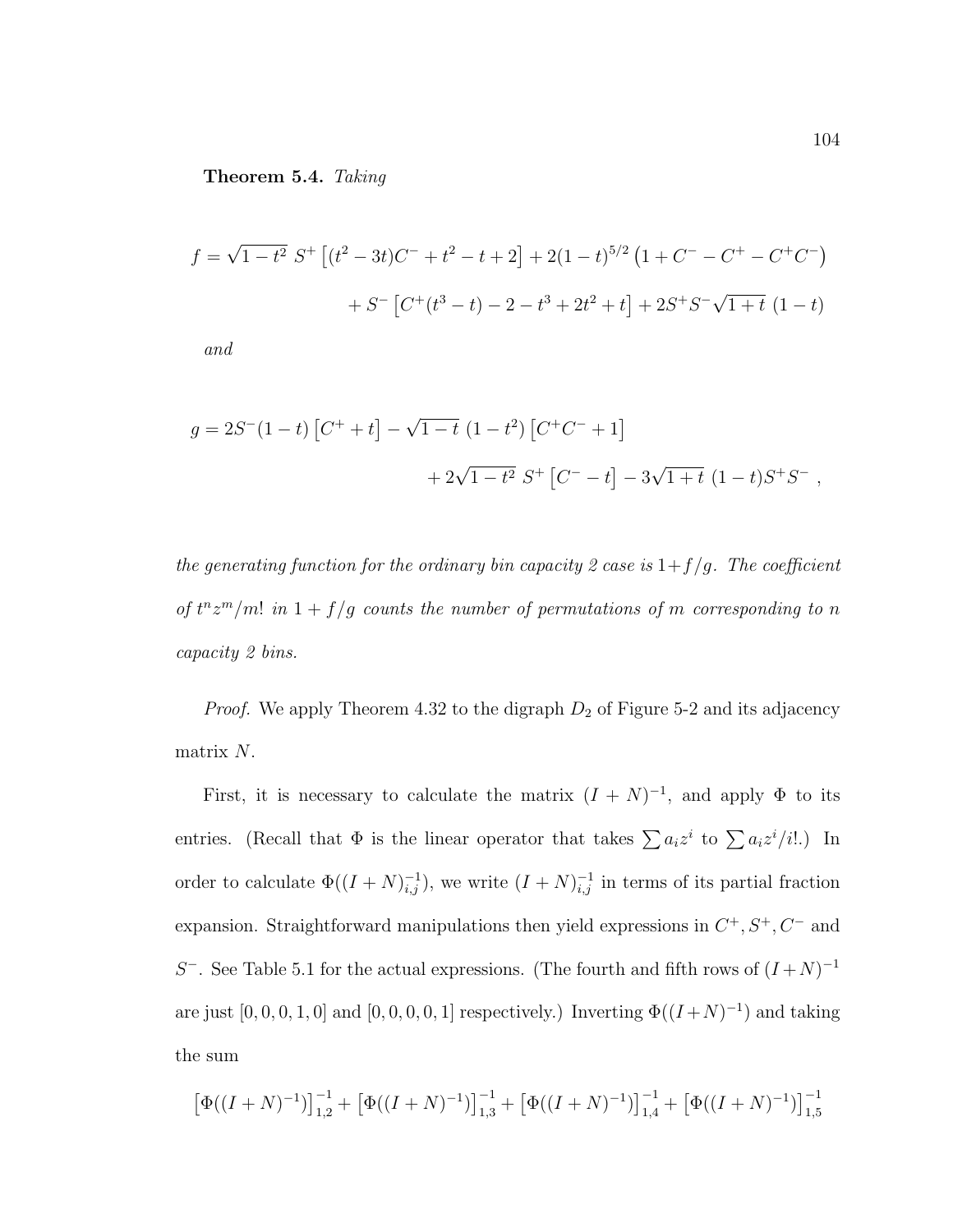| i, j    | $(I+N)^{-1}_{i,j}$                             | partial fraction expansion of $(I+N)^{-1}_{i,j}$                                                                                           | $\Phi((I+N)^{-1}_{i,j})$                                                                     |
|---------|------------------------------------------------|--------------------------------------------------------------------------------------------------------------------------------------------|----------------------------------------------------------------------------------------------|
| 1,1     | $\frac{-(1-z)(1-z)^2}{t^2z^4-(z^2-1)^2}$       | $\frac{1-z}{2(1-z^2(1+t))}+\frac{1-z}{2(1-z^2(1-t))}$                                                                                      | $\frac{C^{+}}{2} - \frac{S^{+}}{2\sqrt{1+t}} + \frac{C^{-}}{2} - \frac{1}{2}$                |
| $1,2\,$ | $\frac{z^2(1-z)^2}{t^2z^4-(z^2-1)^2}$          | $\tfrac{-1}{1-t^2} + \tfrac{1}{2t(1+t)} \cdot \tfrac{-2-t+2z(1+t)}{1-z^2(1+t)} + \tfrac{1}{2t(1-t)} \cdot \tfrac{2-t-2z(1-t)}{1-z^2(1-t)}$ | $\tfrac{-1}{1-t^2}-\tfrac{(2+t)C^+}{2t(1+t)}+\tfrac{S^+}{t\sqrt{1+t}}+\tfrac{(2-t)}{t(1-t)}$ |
| 1,3     | $\frac{tz^3(1-z)}{t^2z^4-(z^2-1)^2}$           | $\frac{t}{1-t^2}+\frac{1}{2(t+1)}\cdot\frac{1-z(1+t)}{1-z^2(1+t)}-\frac{1}{2(1-t)}\cdot\frac{1-z(1-t)}{1-z^2(1-t)}$                        | $\frac{t}{1-t^2} + \frac{C^+}{2(1+t)} - \frac{S^+}{2\sqrt{1+t}} - \frac{C^-}{2(1-t)}$        |
| 1,4     | $\frac{-tz^4}{t^2z^4-(z^2-1)^2}$               | $\frac{t}{1-t^2} + \frac{1}{2(1+t)} \cdot \frac{1}{1-z^2(1+t)} - \frac{1}{2(1-t)} \cdot \frac{1}{1-z^2(1-t)}$                              | $\frac{t}{1-t^2} + \frac{C^+}{2(1+t)} - \frac{C^-}{2(1-t)}$                                  |
| 1, 5    | $\frac{z(1+z)(1-z)^2}{t^2z^4-(z^2-1)^2}$       | $\frac{-1}{1-t^2}+\frac{1}{2(1+t)}\cdot\frac{1-z(1+t)}{1-z^2(1+t)}+\frac{1}{2(1-t)}\cdot\frac{1-z(1-t)}{1-z^2(1-t)}$                       | $\frac{-1}{1-t^2} + \frac{C^+}{2(1+t)} - \frac{S^+}{2\sqrt{1+t}} + \frac{C^-}{2(1-t)}$       |
| $2,1\,$ | $\frac{-t^2z^3}{t^2z^4-(z^2-1)^2}$             | $\frac{tz}{2(1-z^2(1+t))} - \frac{tz}{2(1-z^2(1-t))}$                                                                                      | $\frac{tS^{+}}{2\sqrt{1+t}}-\frac{tS^{-}}{2\sqrt{1-t}}$                                      |
| $2,2$   | $\frac{-1+z+z^2-z^3+t^2z^4}{t^2z^4-(z^2-1)^2}$ | $\tfrac{-t^2}{1-t^2} + \tfrac{1}{2(1+t)} \cdot \tfrac{1-z(1+t)}{1-z^2(1+t)} + \tfrac{1}{2(1-t)} \cdot \tfrac{1-z(1-t)}{1-z^2(1-t)}$        | $\frac{-t^2}{1-t^2} + \frac{C^+}{2(1+t)} - \frac{S^+}{2\sqrt{1+t}} + \frac{C^-}{2(1-t)}$     |
| 2,3     | $\frac{tz^2(1-z^2)}{t^2z^4-(z^2-1)^2}$         | $\frac{t}{1-t^2}-\frac{1}{2(1+t)}\cdot\frac{t}{1-z^2(1+t)}-\frac{1}{2(1-t)}\cdot\frac{t}{1-z^2(1-t)}$                                      | $\frac{t}{1-t^2} - \frac{tC^+}{2(1+t)} - \frac{tC^-}{2(1-t)}$                                |
| 2,4     | $\frac{-tz^3(1+z)}{t^2z^4-(z^2-1)^2}$          | $\frac{t}{1-t^2}+\frac{1}{2(1+t)}\cdot \frac{1+z(1+t)}{1-z^2(1+t)}-\frac{1}{2(1-t)}\cdot \frac{1+z(1-t)}{1-z^2(1-t)}$                      | $\frac{t}{1-t^2} + \frac{C^+}{2(1+t)} + \frac{S^+}{2\sqrt{1+t}} - \frac{C^-}{2(1-t)}$        |
| 2, 5    | $\frac{t^2z^4}{t^2z^4-(z^2-1)^2}$              | $\frac{-t^2}{1-t^2} - \frac{1}{2(1+t)} \cdot \frac{t}{1-z^2(1+t)} + \frac{1}{2(1-t)} \cdot \frac{t}{1-z^2(1-t)}$                           | $\frac{-t^2}{1-t^2} - \frac{tC^+}{2(1+t)} + \frac{tC^+}{2(1-t)}$                             |
| 3,1     | $\frac{tz(1-z^2)}{t^2z^4-(z^2-1)^2}$           | $\frac{-tz}{2(1-z^2(1+t))} - \frac{tz}{2(1-z^2(1-t))}$                                                                                     | $\frac{-tS^{+}}{2\sqrt{1+t}}-\frac{tS^{-}}{2\sqrt{1-t}}$                                     |
| 3, 2    | $\frac{-tz^3(1-z)}{t^2z^4-(z^2-1)^2}$          | $\tfrac{-t}{1-t^2}-\tfrac{1}{2(1+t)}\cdot\tfrac{1-z(1+t)}{1-z^2(1+t)}+\tfrac{1}{2(1-t)}\cdot\tfrac{1-z(1-t)}{1-z^2(1-t)}$                  | $\frac{-t}{1-t^2} - \frac{C^+}{2(1+t)} + \frac{S^+}{2\sqrt{1+t}} + \frac{C^-}{2(1-t)}$       |
| 3,3     | $\frac{-(1+z)^2(1-z)^2}{t^2z^4-(z^2-1)^2}$     | $\frac{1}{1-t^2}+\frac{1}{2(1+t)}\cdot\frac{t}{1-z^2(1+t)}-\frac{1}{2(1-t)}\cdot\frac{t}{1-z^2(1-t)}$                                      | $\frac{1}{1-t^2} + \frac{tC^+}{2(1+t)} - \frac{tC^+}{2(1-t)}$                                |
| 3,4     | $\frac{z(1-z)(1+z)^2}{t^2z^4-(z^2-1)^2}$       | $\tfrac{1}{1-t^2}-\tfrac{1}{2(1+t)}\cdot\tfrac{1+z(1+t)}{1-z^2(1+t)}-\tfrac{1}{2(1-t)}\cdot\tfrac{1+z(1-t)}{1-z^2(1-t)}$                   | $\frac{1}{1-t^2} - \frac{C^+}{2(1+t)} - \frac{S^+}{2\sqrt{1+t}} - \frac{C^-}{2(1-t)}$        |
| 3, 5    | $\frac{-tz^2(1-z^2)}{t^2z^4-(z^2-1)^2}$        | $\frac{-t}{1-t^2} + \frac{1}{2(1+t)} \cdot \frac{t}{1-z^2(1+t)} + \frac{1}{2(1-t)} \cdot \frac{t}{1-z^2(1-t)}$                             | $\frac{-t}{1-t^2} + \frac{tC^+}{2(1+t)} + \frac{tC^-}{2(1-t)}$                               |

TABLE 5.1. Calculations for determining  $\Phi((I + N)^{-1})$  in the capacity 2 bin case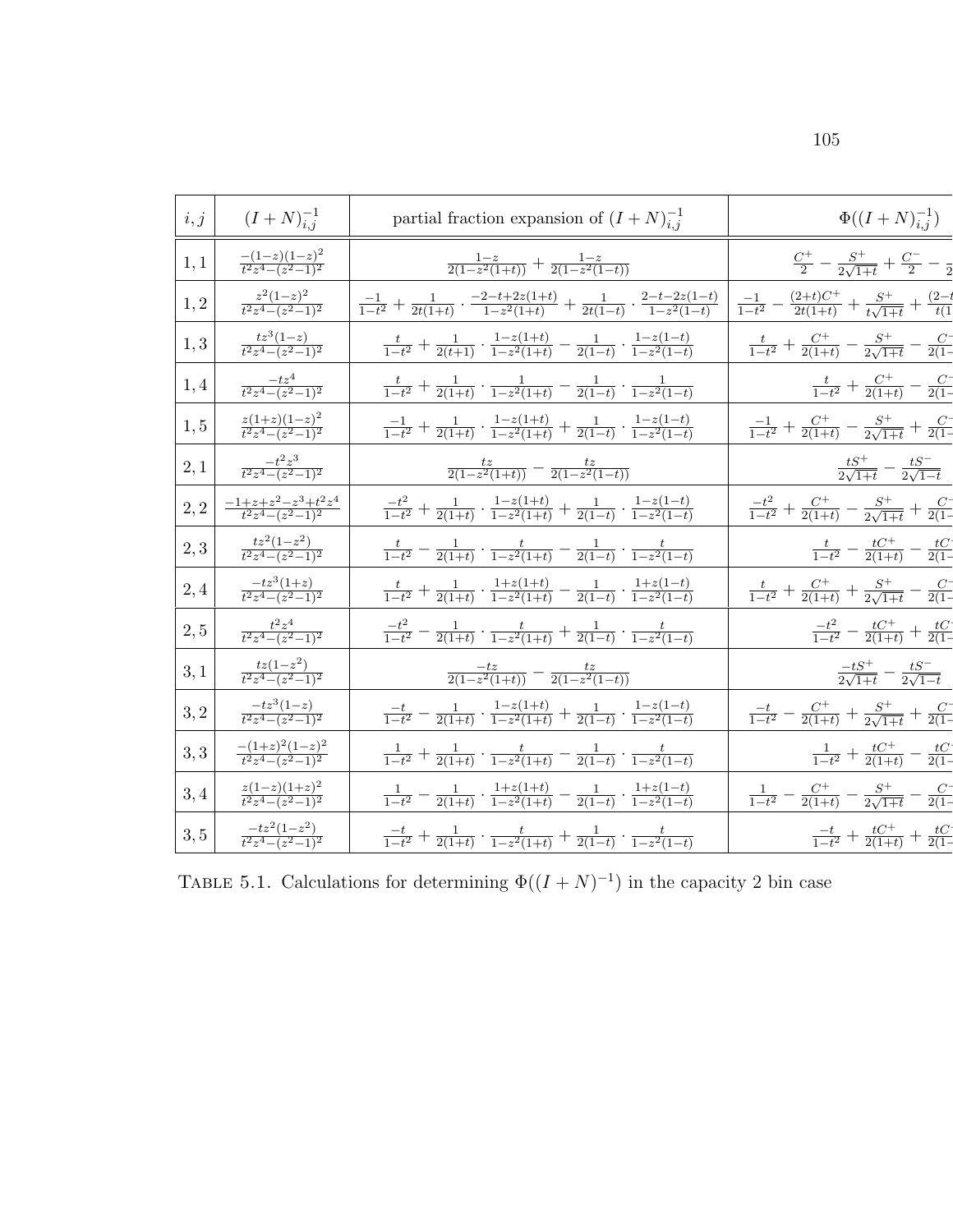yields the desired result, after more calculations. (In particular, we had to multiply the expression by  $t$ , since as stated the first bin never got its weight. As in the capacity 1 case, we must add 1 to conform to our base case convention.)  $\Box$ 

In terms of our (abbreviations for) exponentials, the generating function (minus its base case) has numerator

$$
2(1-t)^2(p-1)^2(1+n)^2+2\sqrt{1-t^2}(p^2-1)(1-n^2)+t(1-t)\sqrt{1+t}(n+1)^2(p^2-1) + \sqrt{1+t}(p^2-1)[2t(n^2+1)-4n] + (1+t)\sqrt{1-t}(1-n^2)(-t(p-1)^2-4p)
$$

and denominator

$$
(1-t^2)[(1+pn)^2 + (p+n)^2] + 3\sqrt{1-t^2}(1-n^2)(1-p^2) + 2\sqrt{1-t}[(1-n^2)(1+p^2) + 2tp(1-n^2)] + 2\sqrt{1+t}[(1-p^2)(1+n^2) - 2tn(1-p^2)].
$$

Expanding, the first few terms are

$$
1 + tz + tz2 + \left(\frac{5}{6}t + \frac{1}{6}t^{2}\right)z^{3} + \left(\frac{12}{24}t + \frac{12}{24}t^{2}\right)z^{4}
$$
  
+ 
$$
\left(\frac{27}{120}t + \frac{87}{120}t^{2} + \frac{6}{120}t^{3}\right)z^{5} + \left(\frac{58}{720}t + \frac{520}{720}t^{2} + \frac{142}{720}t^{3}\right)z^{6}
$$
  
+ 
$$
\left(\frac{121}{5040}t + \frac{2803}{5040}t^{2} + \frac{2045}{5040}t^{3} + \frac{71}{5040}t^{4}\right)z^{7} + \cdots
$$

For the capacity 3 case, we produce the digraph and its adjacency matrix, but do not explicitly present the generating function.

We write each 3-marked shape in the form given by (25):

$$
\left((d^*a)^2d^*\dot{a}(a^*d)^2a^*\dot{d}\right)^* = \left(d^*ad^*ad^*\dot{a}a^*da^*da^*\dot{d}\right)^*
$$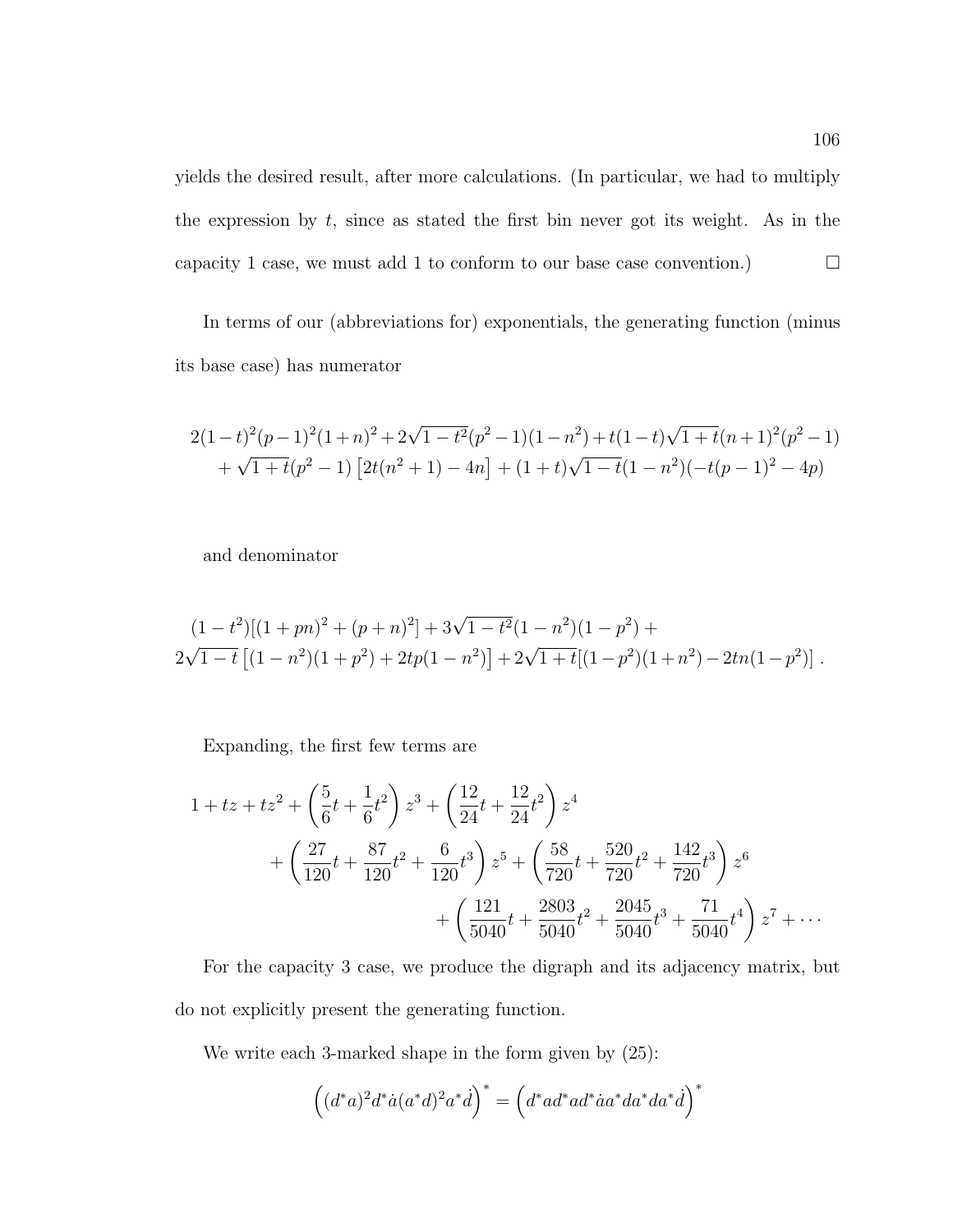As we did for capacity 2, we rewrite this according to the lengths of the maximal increasing runs. We omit the details of the analysis, and present the following pattern of run lengths. The bold face numbers represent runs that include  $\dot{a}$  or are ended by  $\dot{d}$ , and hence result in the start of a new bin.

$$
1^* \left\{ \begin{array}{ccc} 2 & 1^* & \left\{ 2 & 1^* \ge 2 \\ & 2 & 3 \\ 3 & 1^* \ge 2 \\ \ge 4 \end{array} \right\} \right\} \ge 1 \ge 1
$$

We can convert this information into a digraph. As before, we need to consider how the final truncation of (25) changes which runs represent a new bin, and modify the digraph accordingly. This results in the digraph and adjacency matrix pictured in Figure 5-3. Each sequence of maximal increasing run lengths, weighted according to run length and where the bin lines are drawn, corresponds to a unique path in this digraph, starting at  $v_1$  and ending at any other vertex.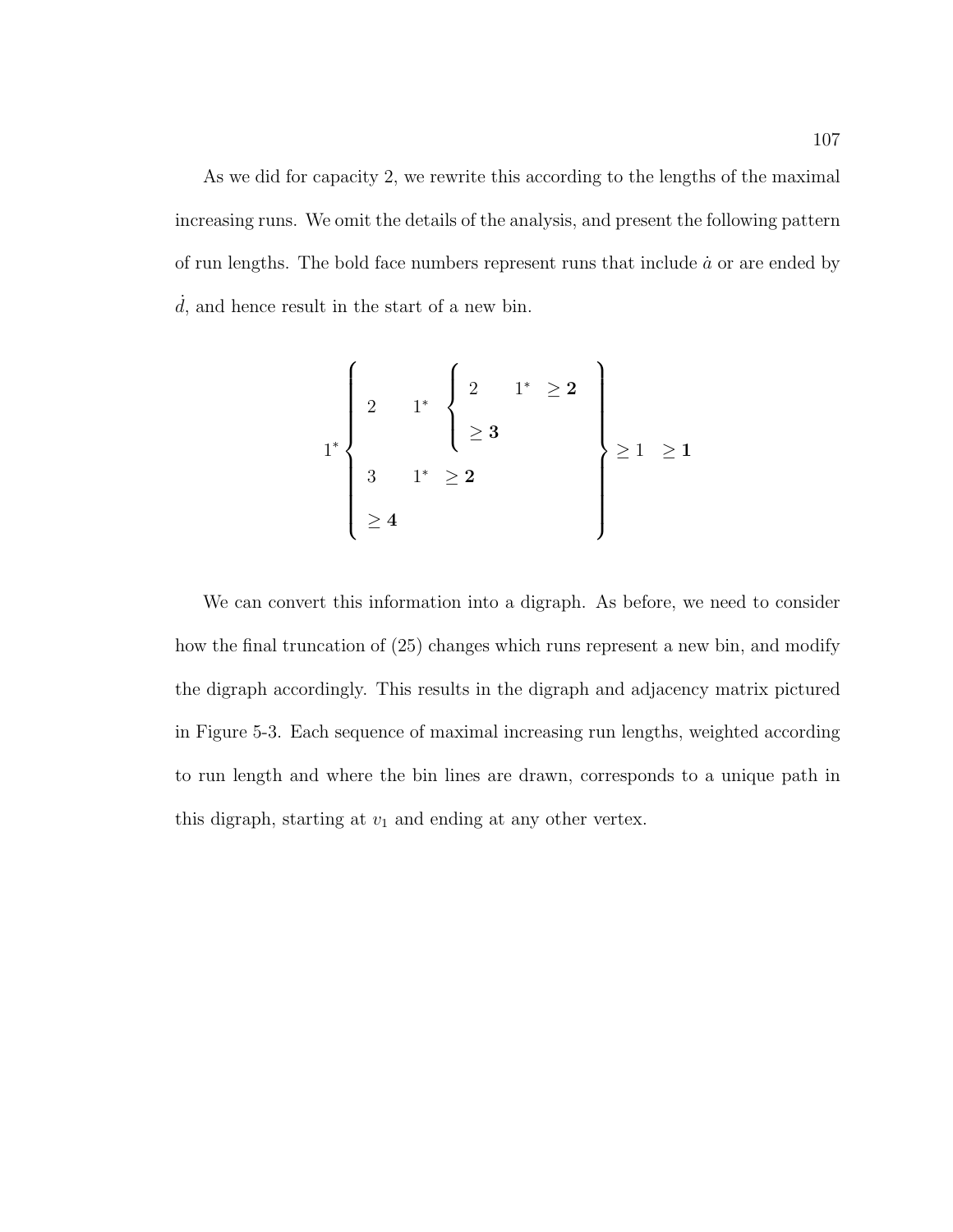

$$
\begin{pmatrix}\n z & z^2 & z^3 & \frac{tz^4}{1-z} & 0 & 0 & 0 & z \\
0 & z & 0 & \frac{tz^3}{1-z} & z^2 & 0 & 0 & 0 \\
0 & 0 & z & \frac{tz^2}{1-z} & 0 & 0 & 0 & 0 \\
0 & 0 & 0 & 0 & 0 & \frac{z}{1-z} & 0 & 0 \\
0 & 0 & 0 & \frac{tz^2}{1-z} & z & 0 & 0 & 0 \\
\frac{tz}{1-z} & 0 & 0 & 0 & 0 & 0 & \frac{z}{1-z} & 0 \\
\frac{0}{0} & 0 & 0 & 0 & 0 & 0 & 0 & 0 \\
0 & 0 & 0 & 0 & 0 & 0 & 0 & 0\n\end{pmatrix}
$$

FIGURE 5-3. The capacity 3 digraph and its adjacency matrix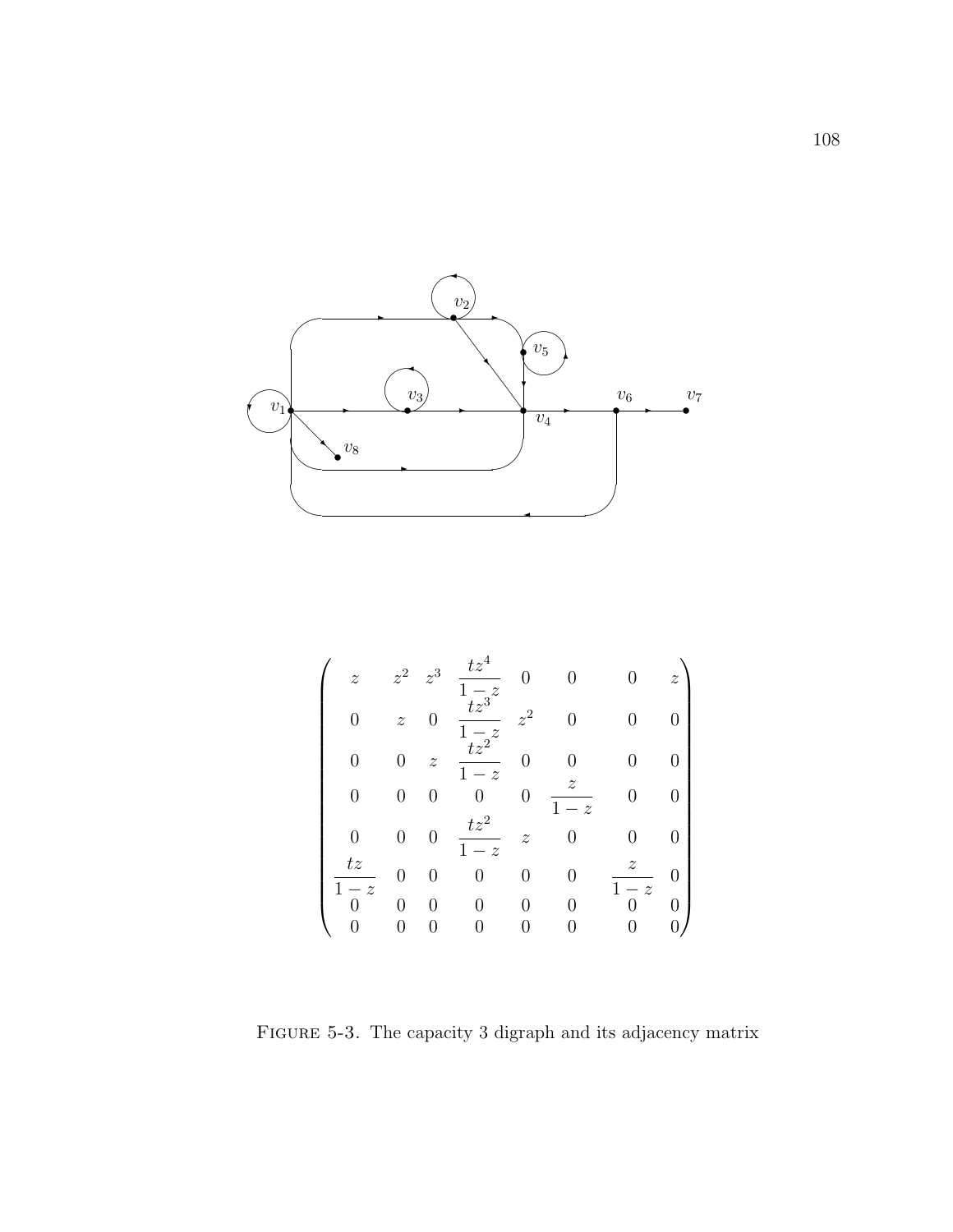## **Bibliography**

- [1] S.F. Assman, D.S. Johnson, D.J. Kleitman, and J.Y.-T. Leung, On a dual version of the one-dimensional bin packing problem, Journal of Algorithms **5** (1984), 502–522.
- [2] L. Carlitz, R. Scoville and T. Vaughan, Enumeration of pairs of sequences by rises, falls, and levels, Manuscripta Math. **19** (1976).
- [3] J. Désarménien, Une autre interprétation du nombre des dérangements, Actes 8<sup>e</sup> Séminaire Lotharingien, ed. D. Foata, Publ. I.R.M.A. Strasbourg, 1984, 11–16.
- [4] R. Ehrenborg, M. Readdy and E. Steingrímsson, *Mixed volumes and slices of the cube*, J. Combin. Theory Ser A. **81** (1998), no. 1, 121–126.
- [5] I.M. Gessel, A coloring problem, American Mathematical Monthly **98** (1991), 530–533.
- [6] I.M. Gessel, Generating Functions and Enumeration of Sequences, Ph.D. thesis, Massachusetts Institute of Technology, 1977.
- [7] I. Gessel and R.P. Stanley, Stirling Polynomials, J. Combin. Theory Ser. A **24** (1976) 24–33.
- [8] I.P. Goulden and D.M. Jackson, *Combinatorial Enumeration*, John Wiley & Sons, New York, 1983.
- [9] M. Hofri, Probabilistic Analysis of Algorithms, Springer-Verlag, Berlin, 1987.
- [10] M. Hofri, A probabilistic analysis of the next-fit bin packing algorithm, Journal of Algorithms **5** (1984), 547–556.
- [11] P. Klingsburg and C. Schmalzried, Barred permutations, Congr. Numer. **95** (1993), 153–161.
- [12] R.P. Stanley, Enumerative Combinatorics, Volume I, Cambridge University Press, New York, 1997.